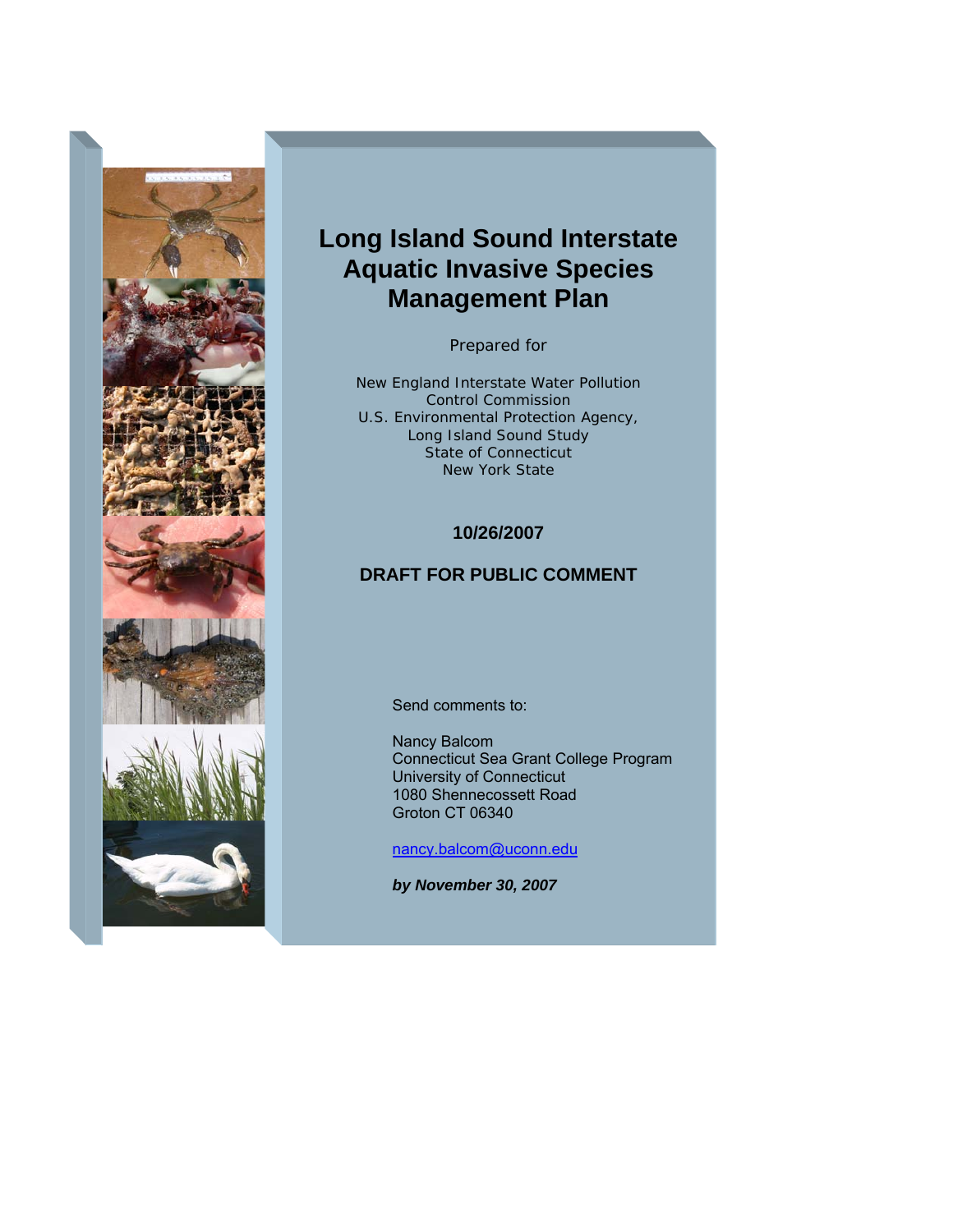#### **Acknowledgments**

 This plan was drafted by the Long Island Sound (LIS) Interstate Aquatic Invasive Species (AIS) Working Group. The writers thank the members of the working group who found time in their busy schedules to attend meetings, provide information, edit, revise, and comment. This draft plan has benefited immensely from their input. Special thanks to James Foertch, Millstone Environmental Laboratory, Dominion Nuclear Power (Waterford CT) for providing an excellent description of the methods employed by coastally-located power-generating facilities to control the effects of biofouling organisms on their infrastructure and operations. Unfortunately, space concerns dictated that the text had to be vastly shortened, and what appears in section 2.3.1 does little justice to the information provided.

 Funding support for the development of the LIS Interstate AIS Management Plan was provided by the New England Interstate Water Pollution Control Commission through a cooperative agreement with the U.S. Environmental Protection Agency, Long Island Sound Office, through Grant No. LI-97130601 to the Connecticut Sea Grant College Program (CTSG), University of Connecticut. Additional support was provided by CTSG and by New York Sea Grant, through the US Environmental Protection Agency 2006- 2007 Long Island Sound Fellows Program.

#### **Steering Committee - Writers**

*Nancy Balcom,* Extension Educator, Connecticut Sea Grant College Program, University of Connecticut and Northeast ANS Panel member *Kari Heinonen,* Ph.D. candidate, Department of Marine Sciences, University of Connecticut *Alexa Fournier,* Masters candidate and 2006-2007 Long Island Sound Fellow (NY), Marine Sciences

Research Center, State University of New York, Stony Brook

#### **Long Island Sound Interstate Aquatic Invasive Species Working Group**

Juliana Barrett, Connecticut Sea Grant / University of Connecticut Lori Benoit, University of Connecticut Emily Brewster, SoundWaters, Inc. Diane Brousseau, Fairfield University David Brown, Mystic Aquarium and Institute for Exploration Stephan Bullard, University of Hartford Karen Chytalo, New York State Department of Environmental Conservation Antoinette Clemetson, New York Sea Grant Institute / Cornell Cooperative Extension Carmela Cuomo, University of New Haven Charles deQuillfeldt, New York State Department of Environmental Conservation Gwendolynn Flynn, Connecticut Department of Environmental Protection James Foertch, Millstone Environmental Laboratory, Dominion Nuclear Power Kimberly Graff, New York Sea Grant Institute / EPA Long Island Sound Study David Gumbart, The Nature Conservancy, Connecticut Chapter Robin Kriesberg, Save the Sound / Connecticut Fund for the Environment Louise Harrison, EPA Long Island Sound Study / US Fish & Wildlife Service Steve Heins, New York State Department of Environmental Conservation Penny Herring, US Coast Guard Research & Development Center David Hudson, University of Connecticut Susannah King, New England Interstate Water Pollution Control Commission George Kraemer, State University of New York, Purchase Alberto Mimo, Connecticut Department of Environmental Protection Douglas Morgan, Millstone Environmental Laboratory, Dominion Nuclear Power Pam Otis, New York State Office of Parks, Recreation and Historical Preservation James Reinhardt, University of Connecticut Steve Sanford, New York State Department of Environmental Conservation Eric Schultz, University of Connecticut Sandra Shumway, University of Connecticut Rebecca Weidman, New England Interstate Water Pollution Control Commission

Charles Yarish, University of Connecticut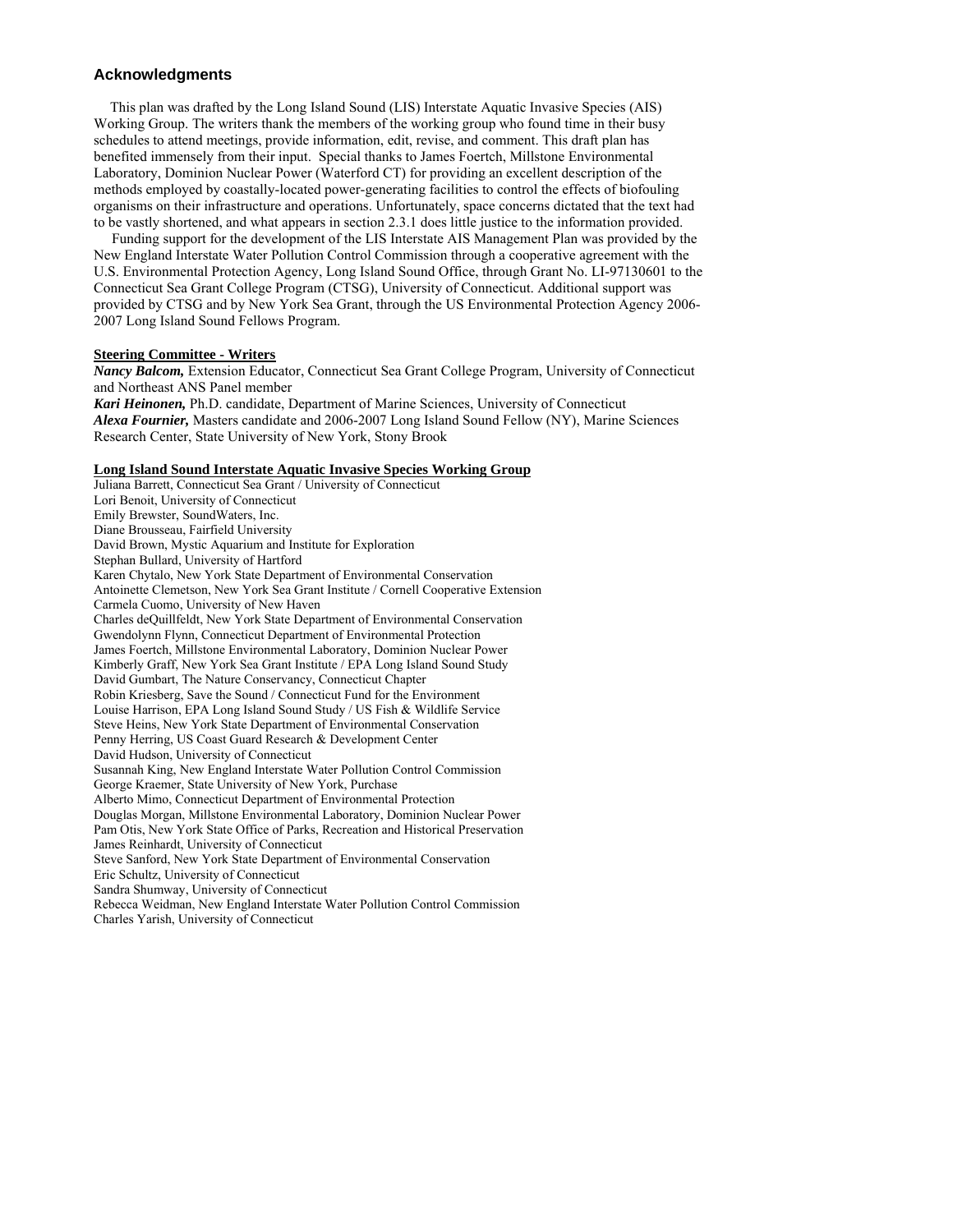## **Executive Summary**

## **Background**

The introduction and spread of aquatic invasive species  $(AIS)^1$  $(AIS)^1$  in an estuarine environment such as Long Island Sound (LIS) pose a serious threat to the ecology and biodiversity of native marine, estuarine, and brackish ecosystems and to the health and economic interests of the citizens of Connecticut, New York, and the Northeast region. Aquatic invasions pose difficult challenges to natural resource managers. Once introduced, populations of AIS may become self-sustaining. Effective AIS management requires on-going efforts devoted to the prevention of new introductions and to the eradication and/or control of existing populations to minimize their impact and spread. In marine systems, spread prevention, eradication, and control are often infeasible, although there are an increasing number of case studies where eradication has been successfully undertaken or is in process. Nonindigenous species have the potential to be introduced to new habitats through a variety of effective vectors, and to establish and spread rapidly (in some cases) due to a lack of physical or biological constraints. The range of AIS impacts is extensive and can include:

- Reduced diversity of native flora and fauna due to environmental effects such as increased predation, parasitism, competition and displacement, introduction of new pathogens, changes in genetic make-up, wildlife habitat alterations and degradation
- Degradation of water quality
- Economic impacts causing increased costs for services, products, infrastructure, or maintenance among commercial, recreational, and industrial users
- Increased threats to public health and safety
- Increased threats to proper functioning and maintenance of power generation utilities; increased costs for maintenance and operation

The Nonindigenous Aquatic Nuisance Prevention and Control Act (NANPCA) of 1990 created a Federal Aquatic Nuisance Species (ANS) Task Force in response to the invasion and subsequent spread of zebra mussels across the U.S. This legislation, as amended by the National Invasive Species Act of 1996, authorized and provided guidance for the development of state or interstate aquatic nuisance species management plans. Section 1204 of the Act enables Governors to submit comprehensive plans to the Federal ANS Task Force. Management plans are required to identify activities needed to prevent or control infestations and to reduce associated environmental and public health risks, in an environmentally sound manner. States with approved plans are eligible to request Federal assistance from the US Fish and Wildlife Service for up to 75% of implementation cost. At this time federal funding remains limited, but given the extent of damage caused by AIS, it is expected that the amount of Federal AIS funding that is available will increase over time.

### **Goal of the LIS Interstate AIS Management Plan**

The goal of this effort, as developed by the LIS AIS Working Group, is that the States of Connecticut and New York, in collaboration with relevant federal agencies, academic institutions, and non-governmental organizations, will adopt and implement the Long Island Sound Interstate Aquatic Invasive Species Management Plan, in order to:

- prevent the introduction of new aquatic invasive species in the Long Island Sound estuary, and
- minimize the ecological, socioeconomic, and public health impacts of existing aquatic invasive species in the Long Island Sound estuary.

i

<span id="page-2-0"></span><sup>-</sup><sup>1</sup> Definitions of acronyms are provided in the List of Acronyms.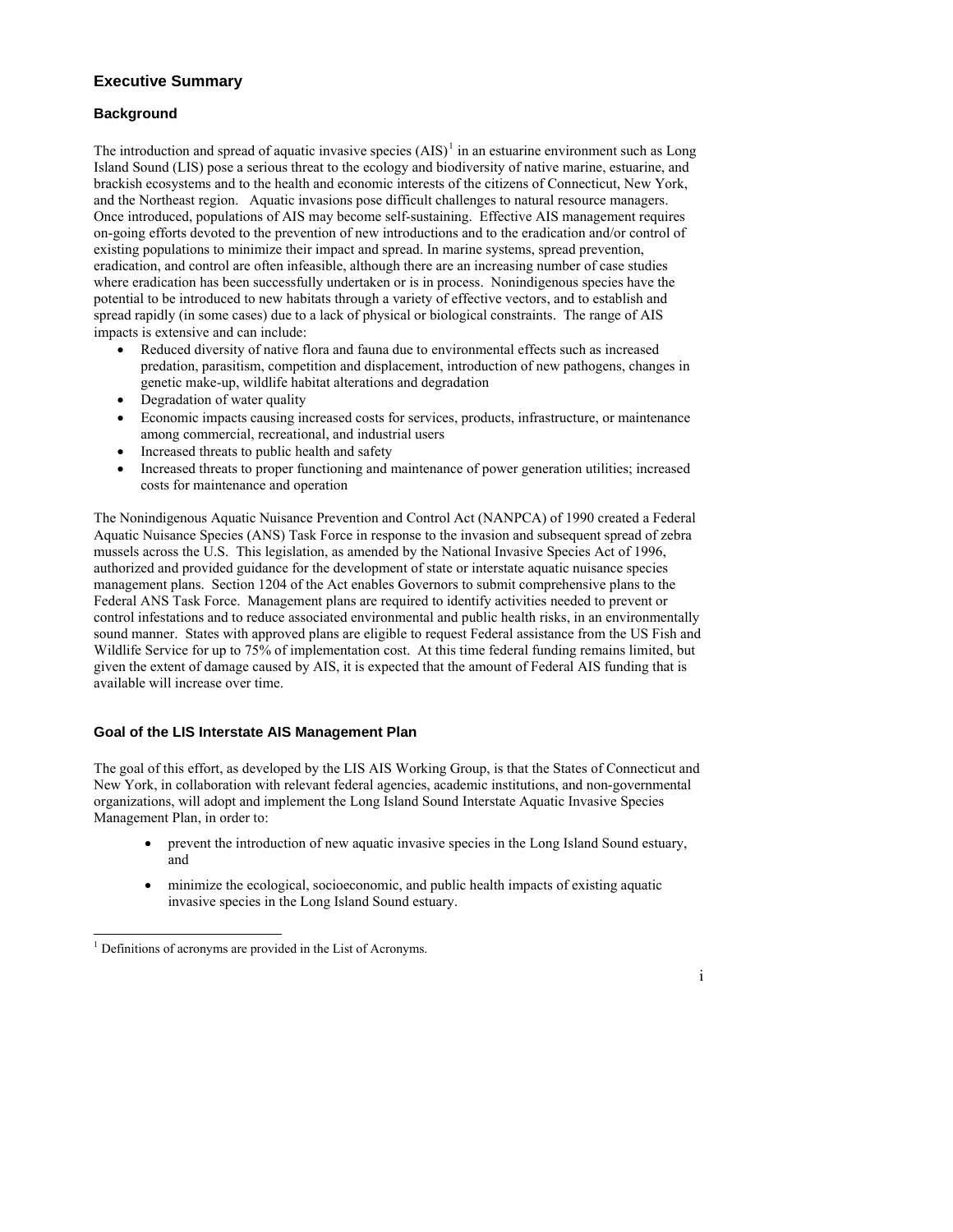For the purposes of the Plan, the LIS estuary has been defined as the average summer extent of salt water intrusion, specifically the mesohaline limit (a salinity of 5 parts per thousand (ppt)) in all freshwater tributaries.

## **Approach for Developing the LIS Interstate AIS Plan**

- Guidance developed by the Federal ANS Task Force was the primary reference (see [http://www.anstaskforce.gov/state\\_guidance.htm\)](http://www.anstaskforce.gov/state_guidance.htm). The LIS AIS Management Plan addresses required elements and is organized according to the Federal guidance document.
- The federally-approved Lake Champlain Basin Program Interstate ANS Plan was used as a guide for interstate plans, even though it is for a freshwater body. The state-approved CT ANS Management Plan and the 2005 final report of the New York State Invasive Species Task Force were also used for guidance.
- The LIS AIS Plan was developed by writers in concert with the LIS Interstate AIS Working Group, comprised of representatives from state and federal agencies, academic institutions, nongovernmental organizations, business, and industry.
- The project was managed by the Connecticut Sea Grant College Program, University of Connecticut, and was funded by the New England Interstate Water Pollution Control Commission, on contract with the U.S. Environmental Protection Agency, Long Island Sound Office. Additional support was provided by Connecticut Sea Grant, the EPA Long Island Sound Study (LISS), and New York Sea Grant.
- The draft plan was reviewed by members of the LISS Science and Technical Advisory Committee.
- Public input was sought and obtained through presentations to the New York Marine Resources Advisory Council (MRAC), the LISS Science and Technical Advisory Committee, the LISS Citizens Advisory Committee; by posting the draft plan on the internet and broadcasting its URL and a request for comments to a number of list serves from throughout the region, and through public meetings.

## **Key Findings**

- More than 50 non-native and 40 cryptogenic (uncertain if native or non-native) species have been identified in Long Island Sound.
- Potential pathways of introduction of non-native species to Long Island Sound may include transportation (hull fouling, ballast water, hull cleaning activities), aquaculture, live bait use by anglers, live seafood industry, aquarium industry / hobbyists, wind and currents, equipment (dredging equipment, nets, traps, dive and snorkeling gear), research facilities, and intentional introductions.
- While all introduced species impact local ecosystems in some way through the use of key resources (food, shelter, etc.), for management purposes, only those species which rise to the level of "invasive" (defined as those species likely to cause economic or environmental harm, or harm to human health) will be addressed.
- A risk assessment tool can be a helpful tool in determining if management may be warranted; risk management actions and policy will be specific to each organism.
- Risk assessments completed for two established species and ten species with the potential for introduction. *Hemigrapsus sanguineus* and *Grateloupia turuturu*, already established in Long Island Sound, were used to test the assessment process.
- Risk assessments completed for ten species with the potential for introduction resulted in 9 of 10 being rated as having a "high" risk potential (overall impact).
- A prioritization process was established for management, research, and outreach purposes. Established and some potential species were categorized according to the extent of the invasion and the degree by which current management capabilities can effectively control them or prevent further spread, as follows:
	- Class 1 (potential invaders, impacts expected to be severe)
	- Class 2 (newly-identified species)
	- Class 3 (established species with significant impact, some practical control techniques available)

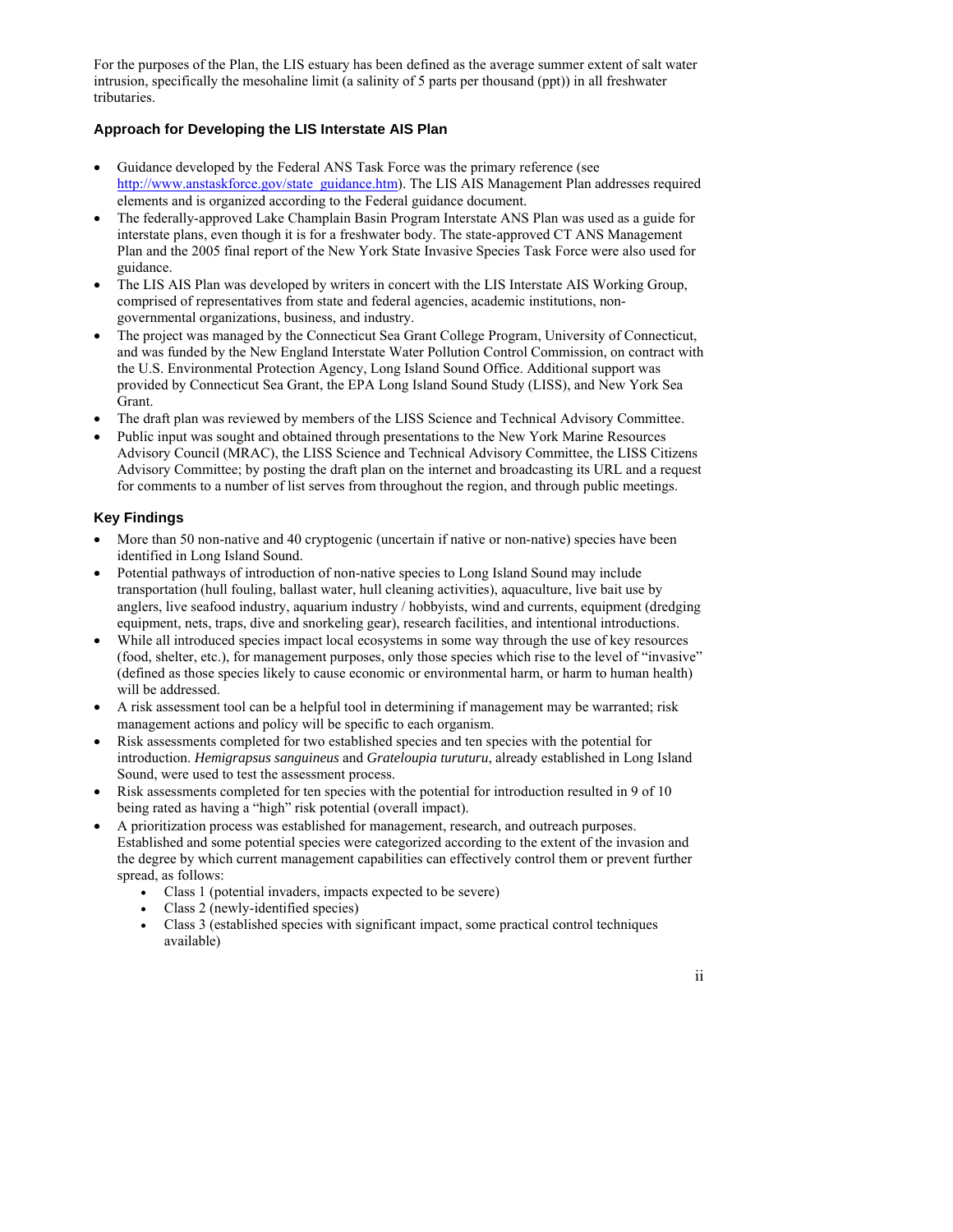- Class 4 (established species with significant impact but no known effective or practical control techniques available)
- Class 5 (established species, impacts unclear)
- Priorities for management actions, research, and outreach will focus on species in Classes 1, 2, and 3, with an emphasis on preventing new introductions or the spread of established invasive species, and employing control strategies as feasible.
- Although control or eradication options for species introduced into a marine or estuarine system are more limited than for freshwater or terrestrial systems, recent case studies from the U.S., New Zealand, and other parts of the world demonstrate that control / eradication can be successfully undertaken.
- Coordination among Connecticut, New York, federal, and regional entities through management, research, and outreach, is crucial to preventing and mitigating the impacts of aquatic invasive species in Long Island Sound.

## **Conclusions**

- Aquatic Invasive Species (AIS) are a regional problem, as well as a global problem. Rates of introduction are increasing and all varieties of aquatic environments are affected. As a regional problem, AIS should be addressed regionally—hence this plan.
- AIS in Long Island Sound can result in significant ecological, socioeconomic, and management costs; the response to AIS in LIS needs to be coordinated among the States of Connecticut and New York, the federal EPA, and myriad regional agencies, organizations, and institutions.
- Prevention of future anthropogenic introductions of AIS into Long Island Sound was identified as the primary objective outlined in this plan.
- Established and potential AIS in Long Island Sound should be assessed in an unbiased manner to determine the appropriate management class to which they should be assigned. Many non-native species in Long Island Sound may not become invasive post-introduction, and limited resources must be focused on addressing those species with the greater likelihood of causing harm to the environment, e.g., those in Management Classes 1, 2, and 3.
- Introduction and spread of all AIS can be reduced through education and/or regulation (with adequate outreach and coordination). Education, regulation and enforcement are the first and most important lines of defense against the further spread of established AIS and the introduction of new AIS.
- Existing laws and regulations pertaining to AIS need to be reviewed and updated periodically, and an effort undertaken to have complementary Connecticut and New York policies and regulations with respect to AIS in Long Island Sound wherever possible.
- Improved communication and coordination among regulating entities and increased enforcement of existing laws and statutes are needed.
- While this plan does not recommend the hiring of an invasive species coordinator, the successful implementation of this plan will require dedicated program staff to work together to coordinate and provide the level of education, regulation, enforcement, rapid response, monitoring, control and management necessary to address AIS issues in Long Island Sound.

## **Recommendations**

Recommendations are organized under one goal and eight key objectives (see Sections 4 and 5). Recent (2006, 2007) activities are documented, along with short-term ( $\leq$ 2 years) and long-term ( $\geq$ 2 years) components. Successful completion of both short and long-term strategies and actions will depend on identifying and securing the necessary resources. Wherever possible, funding already secured is identified.

1. **Coordination:** Coordinate AIS-related activities of relevant state and federal authorities for Long Island Sound.

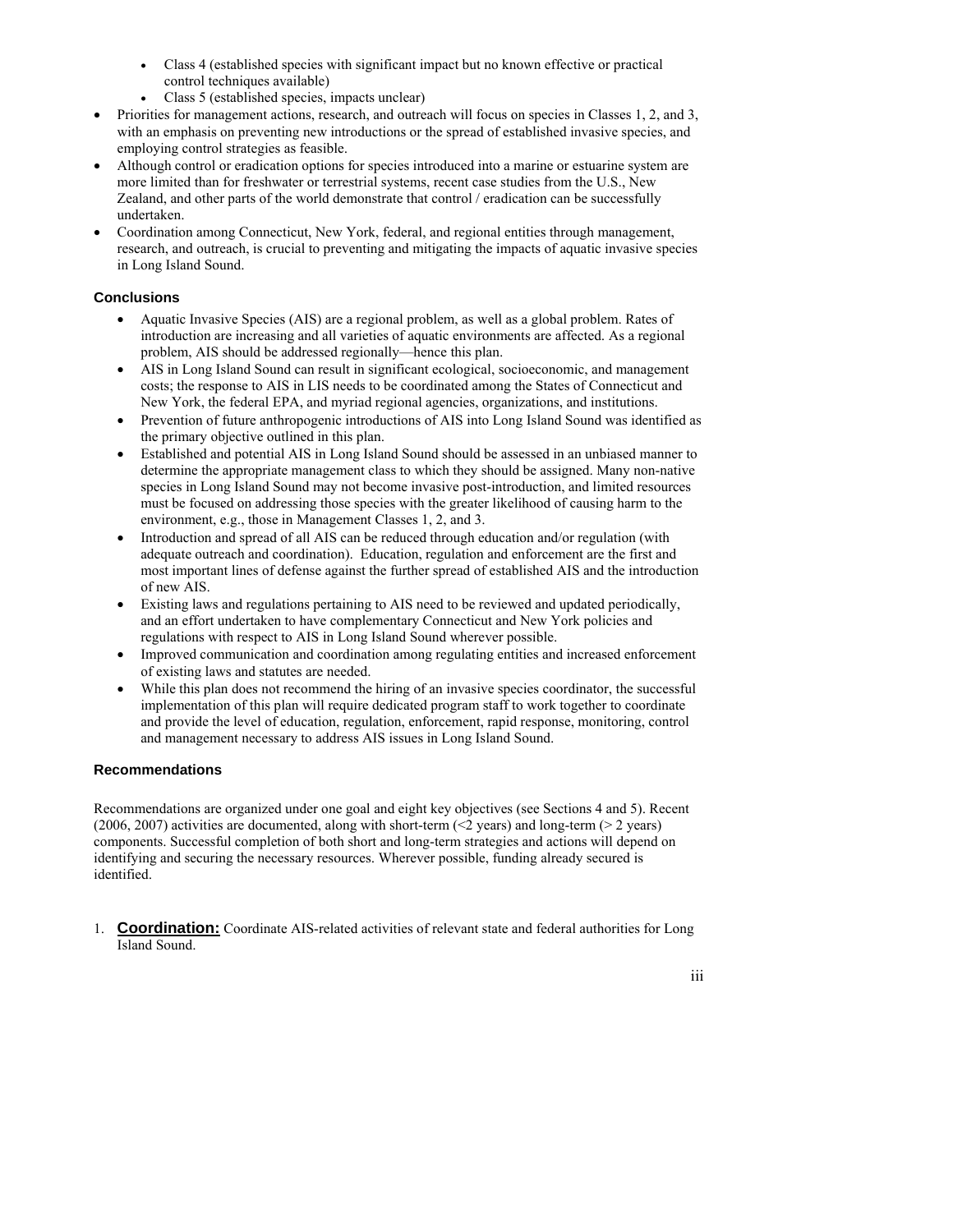- a) Establish a coordinating committee
- b) Coordinate with Connecticut and New York State ANS Plans, and develop risk assessment, management, and policy procedures
- c) Establish an annual work plan and the means for evaluating progress
- d) Coordinate regionally
- 2. **Funding:** Secure adequate funding and staff to implement AIS management objectives for Long Island Sound

a) Identify and secure funding

## 3. **Prevent Future Anthropogenic Introductions** into Long Island Sound

- a) Assess introduction risks
	- b) Minimize introductions through marine commerce, marine recreation, education and research, the live seafood trade, and habitat restoration
- 4. **Detect and Monitor** new occurrences, range expansions, and existing populations of AIS in Long Island Sound
	- a) Strategize early detection, monitoring, and assessment
	- b) Standardize a survey protocol
	- c) Implement a monitoring program
	- d) Create library of existing AIS
	- e) Establish an information service

5. **Initiate Risk Management** for all new invasions in Long Island Sound and for existing AIS in LIS as appropriate

- a) Develop / adopt rapid response protocols
- b) Support rapid response
- c) Control established AIS
- 6. **Education:** Increase public awareness of AIS in Long Island Sound through education and

outreach

- a) Facilitate access to AIS resources / information / contacts
- b) Promote AIS awareness through education and outreach
- 7. **Research:** Identify research priorities and potential funding sources for AIS in Long Island Sound
	- a) Promote AIS research
	- b) Identify existing research efforts
- 8. **Legislation, Regulation, and Policy:** Strengthen enforcement of existing regulations, revise regulations as needed, and strive for future AIS-related legislation or regulations that are comparable in Connecticut and New York
	- a) Assess and strengthen existing authorities

## 9. **Priority Actions:**

- a) Establish a LIS AIS Coordinating Committee, with designated co-chairs from the States of Connecticut and New York
- b) Coordinate with Connecticut and New York State ANS Plans, and develop risk assessment, management, and policy procedures
- c) Establish an annual work plan
- d) Implement a monitoring program
- e) Facilitate access to AIS resources / information / contacts
- f) Seek funding for implementation
- g) Minimize introductions through marine commerce, marine recreation, education and research, the live seafood trade, and habitat restoration

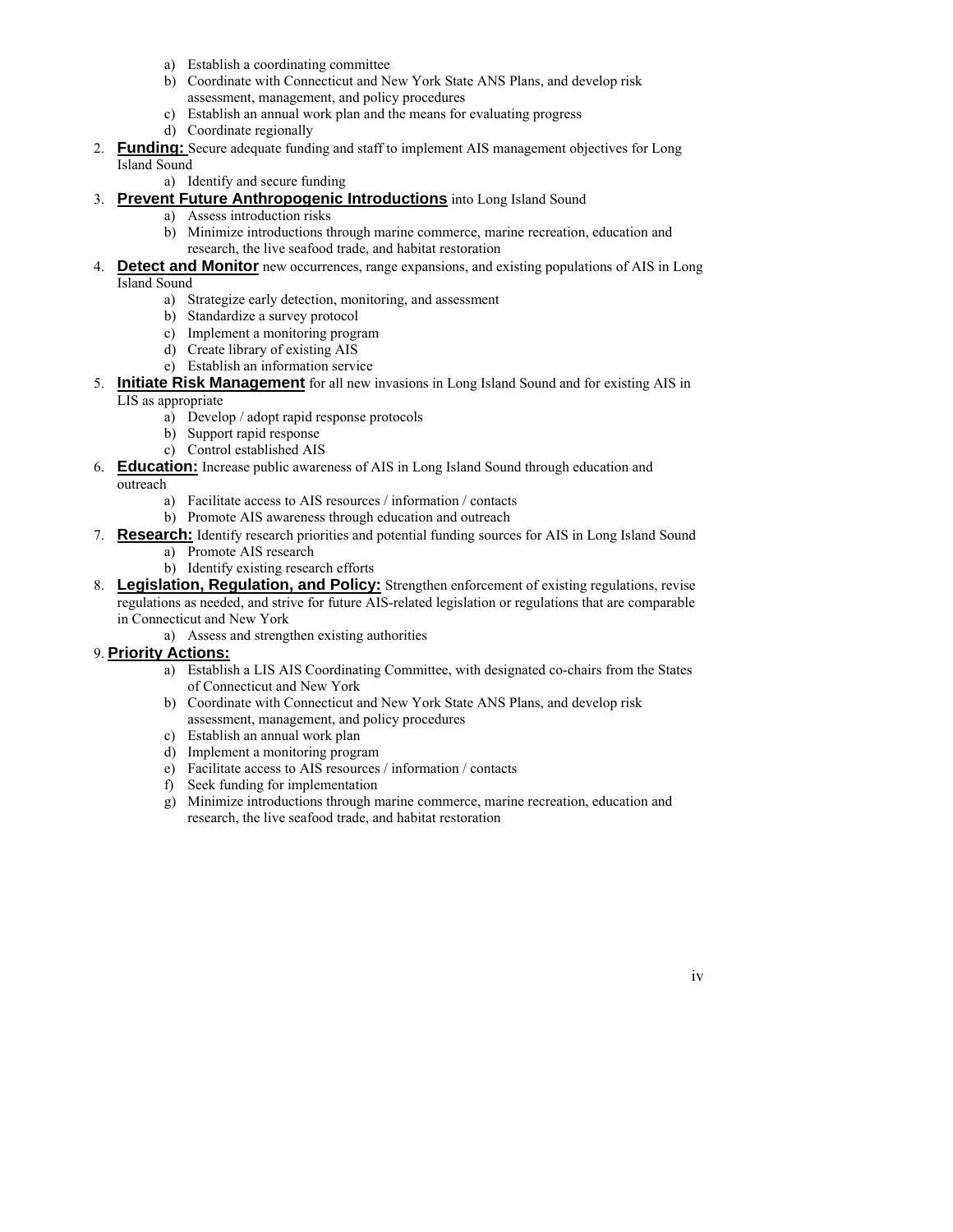## **Table of Contents**

| <b>APPENDICES</b>                                                                            |     |
|----------------------------------------------------------------------------------------------|-----|
|                                                                                              |     |
| Appendix B. Listings of Introduced, Cryptogenic, and Potentially-Invasive Species in LIS  72 |     |
| C-1                                                                                          |     |
| $C-2$                                                                                        |     |
| C-3                                                                                          |     |
| C-4                                                                                          |     |
| C-5                                                                                          |     |
| C-6                                                                                          |     |
| C-7                                                                                          |     |
| $C-8$                                                                                        |     |
| $C-9$                                                                                        |     |
| $C-10$                                                                                       |     |
| $C-11$                                                                                       |     |
| $C-12$                                                                                       |     |
|                                                                                              |     |
|                                                                                              |     |
|                                                                                              | 141 |
|                                                                                              | 146 |

v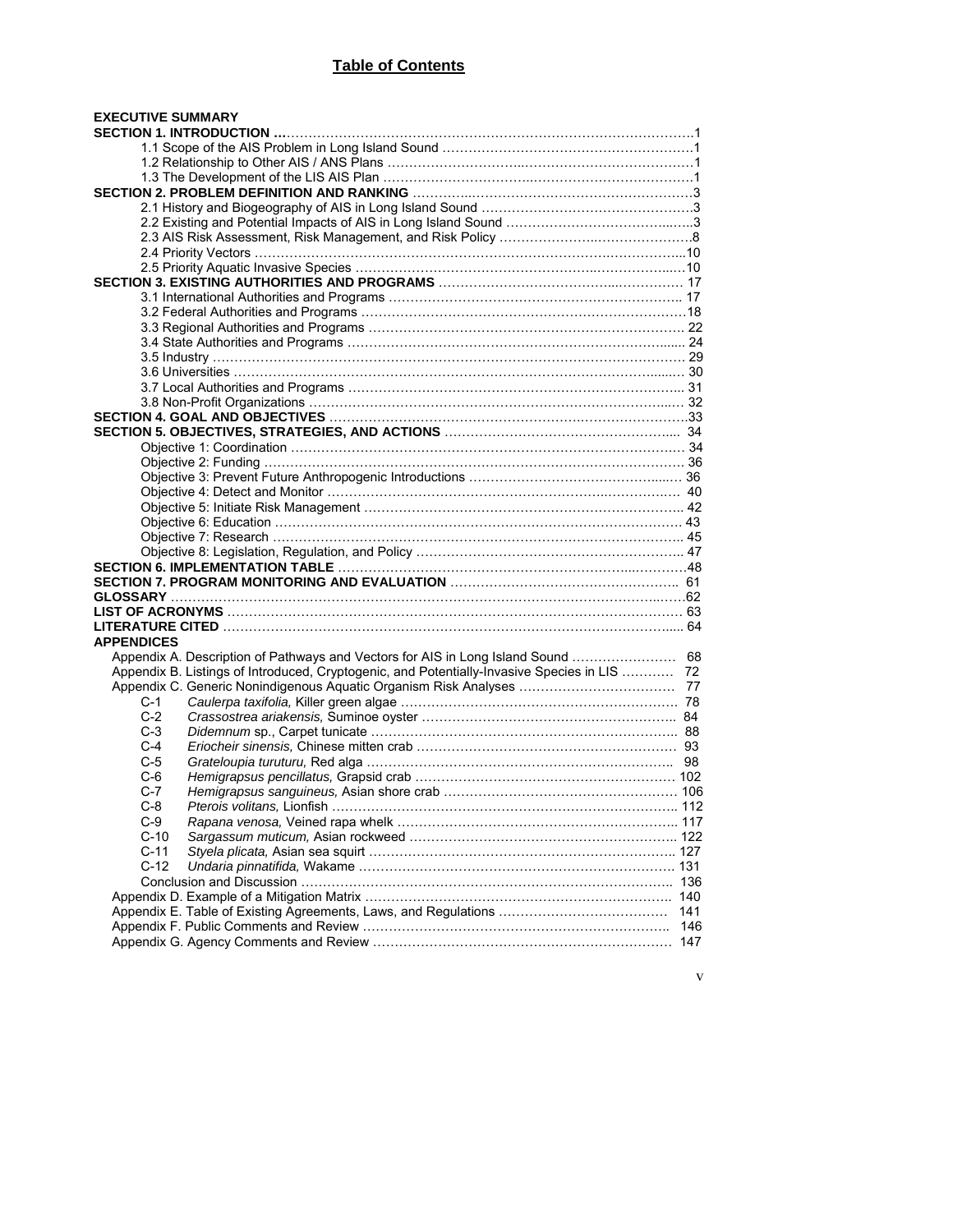## **SECTION 1. INTRODUCTION**

#### *1.1 Scope of the AIS Problem in Long Island Sound*

The introduction and spread of aquatic invasive species (AIS) into the marine, estuarine, and brackish habitats of Long Island Sound pose a serious threat to the ecological health and biodiversity of native ecosystems, and can affect the economic interests and public health of the residents of Connecticut and New York. These introduced species have the potential to establish and spread rapidly due to a lack of physical and biological constraints in the habitats to which they have been introduced. The range of impacts these organisms can have on aquatic systems is extensive, including loss or degradation of habitat and community structure, localized or complete extinction of rare and endangered species, spread of pathogens that impact the health of established species, choking of water intakes and wetland systems, and negative effects on commercial and recreational activities. (For the definitions of selected terms and acronyms used in this plan, please refer to the Glossary and Acronyms.)

#### *1.2 Relationship to other AIS / ANS Plans*

To prevent the introduction and spread of AIS in Long Island Sound, there must be interstate cooperation and coordination on issues of mutual concern and interest by the States of Connecticut and New York and relevant federal agencies. This coordination will be facilitated by the long-standing federal/bi-state partnership known as the Long Island Sound Study, an U.S. Environmental Protection Agency (EPA)-directed National Estuary Program. Using the Connecticut Aquatic Nuisance Species (ANS) Management Plan and the Final Report of the New York State Invasive Species Task Force for guidance, the LIS AIS Working Group developed a common goal and several key objectives for this plan, and outlined priority tasks and strategies to aid in its implementation. Whether this plan will be an amendment to the current Connecticut ANS plan and the NYS ANS Management Plan (currently in revision) or stand on its own, remains to be determined.

The Connecticut plan was developed using the approved AIS plans of Massachusetts, Maine, and Hawaii for guidance. It addresses both freshwater and marine nuisance species. The State of New York is currently revising its 1994 aquatic nuisance species plan which will be incorporated into a comprehensive invasive species management plan for both aquatic and terrestrial systems. New York is also a partner in the Lake Champlain ANS Management Plan with the State of Vermont, and there is also an Adirondack Park Invasive Plant Program. The Connecticut plan (adopted in 2007) served as the foundation for this plan, the 2005 final report of the New York State Invasive Species Task Force was used as a reference, and the Lake Champlain Basin Program AIS Management Plan provided a model for interstate plan development.

Connecticut and New York are member states of the Northeast ANS (NEANS) Panel, a regional panel of the Federal ANS Task Force, and participate in semi-annual panel meetings to review and discuss priorities for the region, some of which are reflected in this plan. The NEANS Panel is an important mechanism in facilitating interstate coordination. Panel meetings help the Northeast states share ideas, expertise, and resources, discuss concerns and priorities with several neighboring Canadian provinces, and facilitate multi-state collaborations.

## *1.3 The Development of the LIS AIS Plan (Process and Participants)*

The Long Island Sound Interstate Aquatic Invasive Species Working Group (the LIS AIS Working Group) was established in January 2007 to coordinate and enhance efforts for the prevention and management of AIS through the development of this management plan. The Working Group is made up of representatives from state and federal agencies, academic institutions, and industry and community representatives (see Acknowledgments) and has worked to coordinate existing management efforts, identify priority nuisance species to target for prevention and control (wherever possible), and develop specific objectives and actions focused on management, research, and outreach/education. The Working Group was coordinated by a Steering Committee of writers that included a representative from the Connecticut Sea Grant College Program,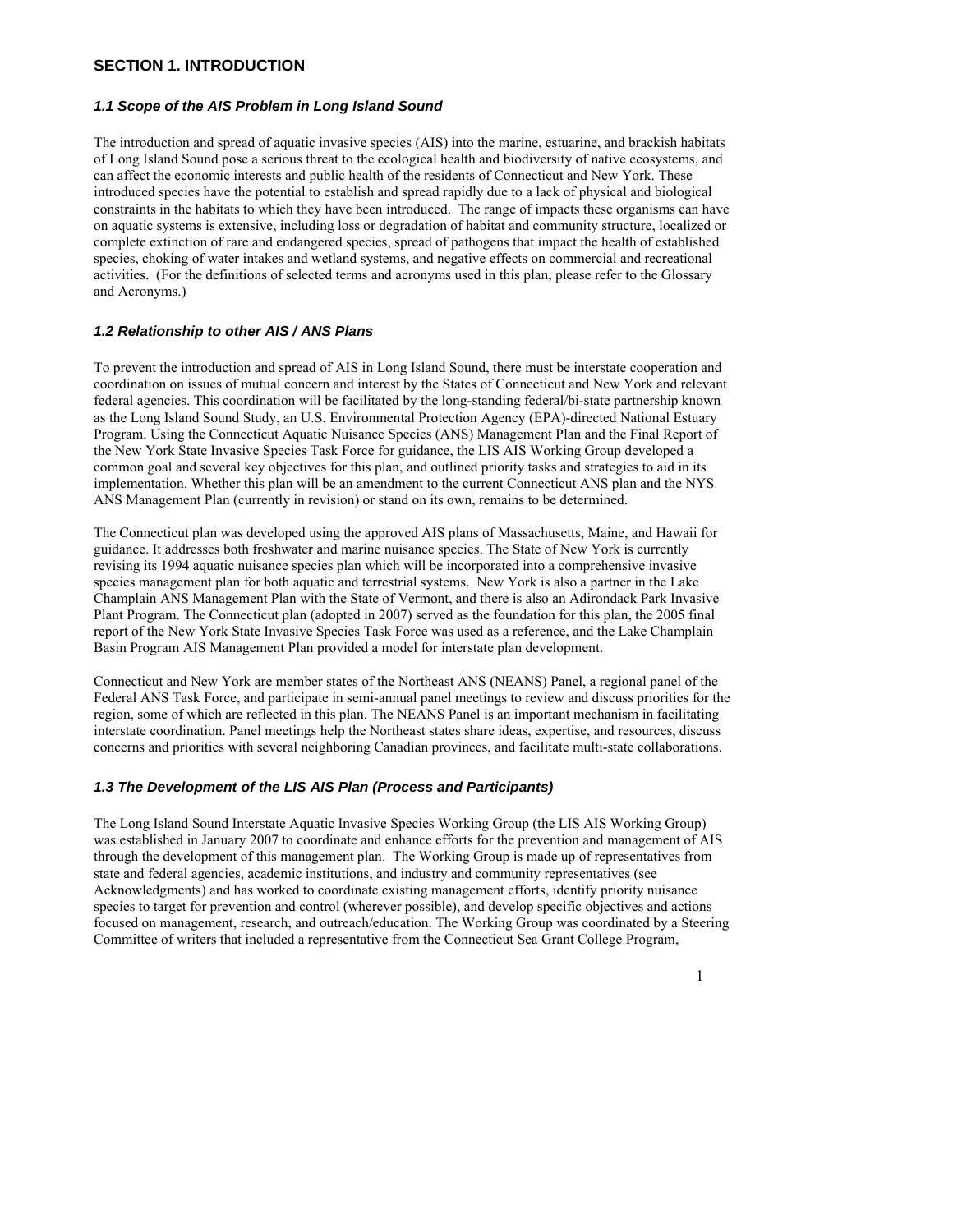University of Connecticut (CTSG), a Ph.D. candidate from the Department of Marine Sciences, University of Connecticut, and a Masters candidate from the Marine Sciences Research Center, Stony Brook University. Funding from the New England Interstate Water Pollution Control Commission through a cooperative agreement with the EPA LISS, Connecticut Sea Grant, and New York Sea Grant facilitated the development of this interstate AIS management plan for Long Island Sound.

#### **Scientific Review Process**

Faculty members of several Connecticut and New York colleges and universities served as members of the LIS AIS Working Group, serving in the role of scientific advisors and content reviewers. The draft plan was also provided to members of the LISS Science and Technical Advisory Committee for review and comment.

#### **Public Review Process**

During the fall of 2007, the draft plan was made available via the internet, and broadcast by e-mail to various list serves with a request for comments. The LIS AIS Working Group steering committee also made several public presentations on the draft LIS AIS management plan. During each presentation, the plan was outlined briefly and members of the public given an opportunity to speak/ask questions. Written comments were also encouraged. Presentations followed by a question and answer session were made to the NYS Marine Resources Advisory Council (11/13/07; East Setauket NY), the LISS Science and Technical Advisory Committee (11/16/07; Stamford CT), and the LISS Citizens Advisory Committee (12/13/07; Stamford CT). A summary of comments made during the public meetings and the explanations provided in response can be found in Appendix F.

#### **Agency Review Process**

Upon completion of the public meetings and drafting of responses to comments received, the draft LIS Interstate AIS Plan will be submitted to the New England Interstate Water Pollution Control Commission (NEIWPCC), the EPA LISS Management Committee, the New York State Departments of State (NYS DOS) and Environmental Conservation (NYS DEC), and the Connecticut Department of Environmental Protection (CT DEP). The agencies will conduct their normal internal review process, and discussions will be held through the EPA LISS Management and Policy Committees on the next steps for potential plan adoption and implementation.

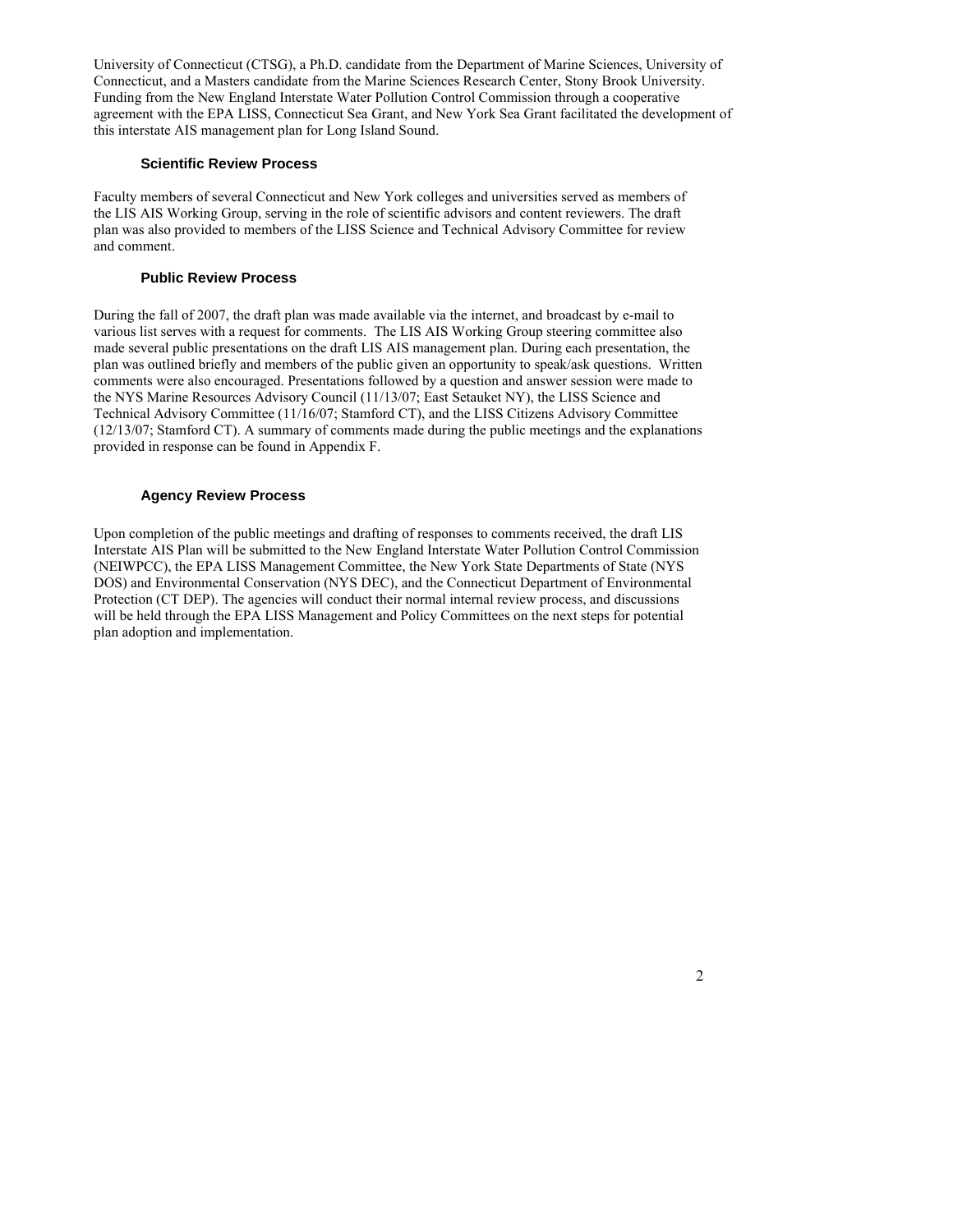## **SECTION 2. PROBLEM DEFINITION AND RANKING**

The challenges posed by aquatic invasive species are the effective management of marine, estuarine, and brackish systems and the increasing need for governmental policy regulating these environments. Since established populations of aquatic introduced species may be self-sustaining, resources are typically devoted to both the prevention of new introductions through known pathways, particularly of those species likely to become invasive, and to the control of new or existing populations of invasive species. In the case of systems like Long Island Sound, control options (which include by definition eradication, suppression, reduction or management of invasive species populations, spread prevention, and habitat and species restoration) are more limited. However, a number of papers presented at the  $5<sup>th</sup>$  International Conference on Marine Bioinvasions (Cambridge MA, May 2007) described an increasing number of attempts to eradicate invasive species in marine systems, some with apparent success and others where success is yet to be determined.

## *2.1 History and Biogeography of AIS in Long Island Sound*

For the purposes of this management plan, the Long Island Sound estuary is defined by the average summer extent of salt water intrusion, specifically the mesohaline limit ( a salinity of 5 ppt), in all freshwater tributaries. It is limited to brackish and marine species, and for simplicity, it excludes species that are addressed specifically by other plans.

Long Island Sound (LIS) is situated between the southern border of Connecticut and the northern shore of Long Island, New York. The Connecticut River watershed and seven other major basins empty into Long Island Sound (LIS). The LIS estuary was one of the first nationally significant estuaries designated by the U.S. Environmental Protection Agency (EPA), and supports a variety of coastal and marine habitats and organisms. About 110 miles long and 21 miles wide at its widest point, LIS has 600 miles of coastline. The Sound is unusual in that it is oriented east to west, while most estuaries orient north to south. Because it is located near the boundary of two biogeographic provinces (the Virginia Province to the south, and the Boreal Province to the north of Cape Cod), both coldwater and warm water estuarine and marine species are supported. Ocean water from the Atlantic enters from the eastern end, while significant fresh water inputs are received from the Thames, Connecticut, Quinnipiac, and Housatonic Rivers in Connecticut. The Sound has a second connection to the ocean, through the East and Hudson Rivers/New York Harbor at the Sound's westernmost point. The overall economic value of Long Island Sound has been estimated to exceed \$8.25 billion per year (Parker 2007).

More than 50 introduced and 40 cryptogenic species have been identified in Long Island Sound (MacLellan 2004; Appendix B, Tables B-1 and B-2). Most of these species are not considered invasive, although their presence has likely resulted in some change to the local ecosystem. Species such as the European green crab (*Carcinus maenas*) and the common periwinkle snail (*Littorina littorea)* were introduced to the Sound more than 150 years ago. Others are more recent introductions, such as the Asian shore crab (*Hemigrapsus sanguineus)* reported in the early 1990s and the red alga (*Grateloupia turuturu),* reported in September 2004.

#### *2.2 Existing and Potential Impacts of AIS in Long Island Sound*

In the United States, more than 15% of introduced species cause serious harm; introduced species negatively impact at least 42% of endangered species; and the cost associated with major invasive species is in the billions of dollars annually (Aquatic Nuisance Species (ANS) Task Force website www.anstaskforce.gov/impacts.php). Cornell University studies estimate that annual costs associated with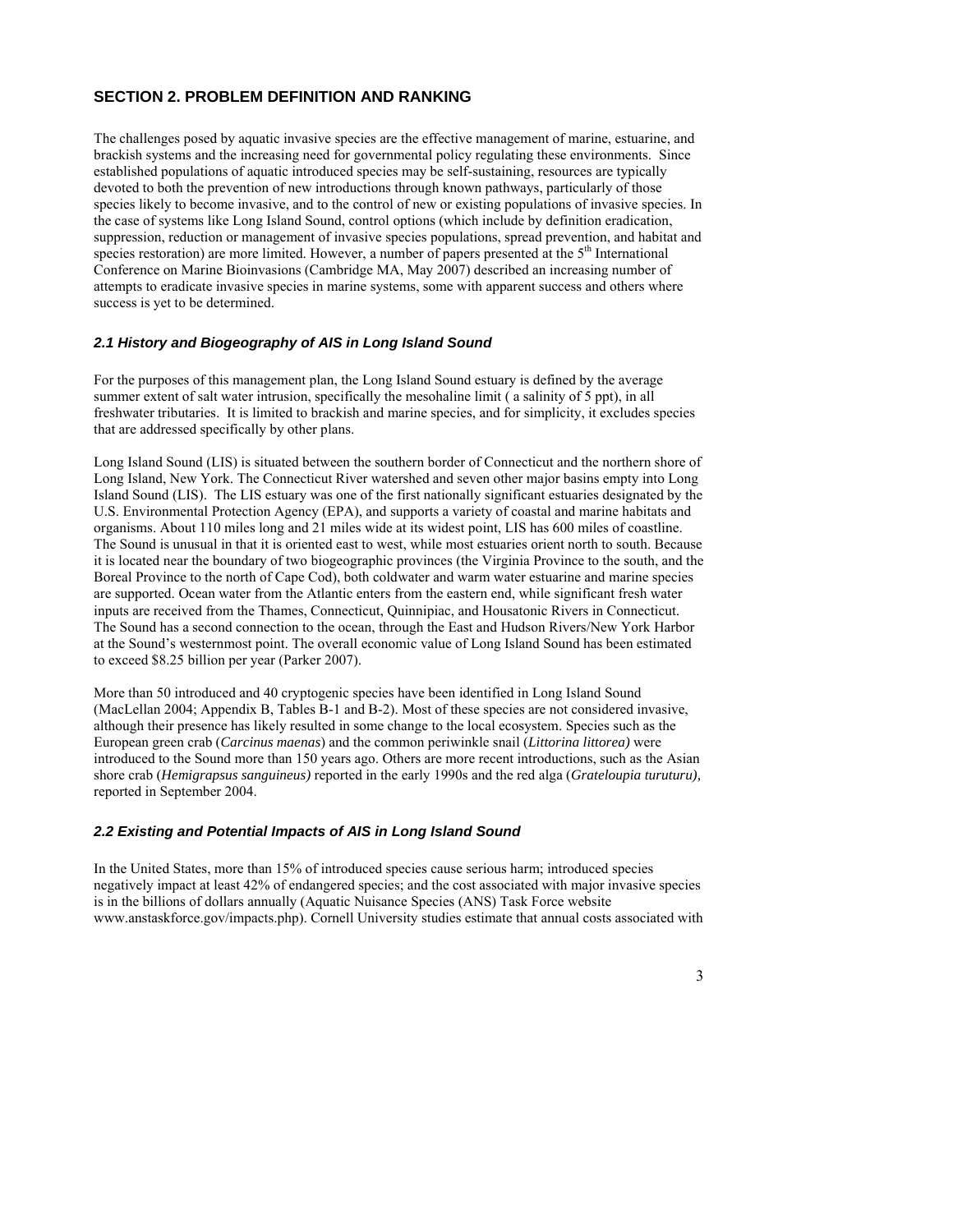both terrestrial and aquatic invasions by non-native species exceed \$120 billion (NYSISTF 2005). Fifteen recent introductions could cost the U.S. \$134 billion by 2050 (http://www.anstaskforce.gov/default.php).

Impacts from aquatic invasive species can include:

- ♦ Reduced diversity of native flora and fauna due to environmental effects such as increased predation, parasitism, competition and displacement, introduction of new pathogens, changes in genetic make-up, wildlife habitat alterations and degradation
- ♦ Degradation of water quality
- ♦ Economic impacts causing increased costs for services, products, infrastructure, or maintenance among commercial, recreational, and industrial users
- ♦ Increased threats to public health and safety
- ♦ Increased threats to proper functioning and maintenance of power generation utilities; increased costs for maintenance and operation

## **2.2.1 Economic Impacts**

Long Island Sound is a significant U.S. estuary, serving as spawning, nursery, and feeding grounds for many coastal and estuarine species. These species form the basis of important bi-state commercial and recreational fisheries, which in 1992 were calculated to contribute \$150 million and \$1 billion to local economies, respectively (Altobello 1992). As with most estuaries, the Sound is valued for its recreational, commercial, economic, and aesthetic values. It is sometimes referred to as the "Urban Sea"; 8.6 million people live within the Sound's 16,000-square-mile watershed, and more than 20 million people live within an hour's drive of the shore (Burg 2006). There are more than 600,000 registered boats in Connecticut and nearly 530,000 registered boats in New York (Molnar 2004; NYS Office of Parks, Marine Services Unit, 2007), although not all are used on Long Island Sound. Creel surveys support estimates of 450,000 marine anglers fishing in Connecticut (Molnar 2004). A catch and effort survey conducted by the National Marine Fisheries Service estimated more than 500,000 anglers made 4.6 million fishing trips in the marine waters of New York in 2004; however, a distinction between trips made within Long Island Sound and other marine waters of New York was not made. The Sound also supports heavy commercial shipping traffic that travels to Connecticut deepwater ports in New London, New Haven, and Bridgeport carrying 18.2 million short tons of waterborne commerce in 2002 [\(http://www.cityofnewhaven.com/PortAuthority/index.asp](http://www.cityofnewhaven.com/PortAuthority/index.asp); accessed 10/17/07), and to the Port of New York and New Jersey, with its seven terminals overseen by the Port Authority of New York and New Jersey, along with numerous privately-operated terminals. According to the Port Authority website [\(http://www.panynj.gov/DoingBusinessWith/seaport/html/regional\\_port.html;](http://www.panynj.gov/DoingBusinessWith/seaport/html/regional_port.html) accessed 10/1707), more than 25 million tons of ocean borne commerce moves through these New York and New Jersey ports annually.

### **Impacts on Commercial Fishing / Saltwater Fishing / Boating**

AIS alter aquatic habitat, disrupt food chains, and reduce the growth, survival and abundance of native marine species. Both recreational and commercial fishing and their associated economic benefits may be adversely affected. One example is the potential loss of productivity in offshore fishing grounds following the introduction of the non-native tunicate, *Didemnum* sp., which forms large mats over the bottom. Fish diseases can also be introduced, with devastating effects. It is unknown whether the paramoeba, *Neoparamoeba pemiquidensis—*a significant factor in the 1999 die-off of lobsters in LIS—is naturally-occurring or introduced. The Long Island Sound commercial lobster fishery, worth more than \$40 million in the mid-1990s, has yet to recover from this resource disaster.

Many fouling organisms are invasive species, including a number of species of tunicates or sea squirts. These organisms increase the amount of hull fouling, in addition to fouling lines, piers, and docks, increasing maintenance costs and reducing fuel efficiency. Boats with fouled hulls, sea chests and propellers that are moved from one geographic region to another (e.g., between winter and summer ports) increase the risk of new introductions and should be cleaned before the trip. Hull cleaning and

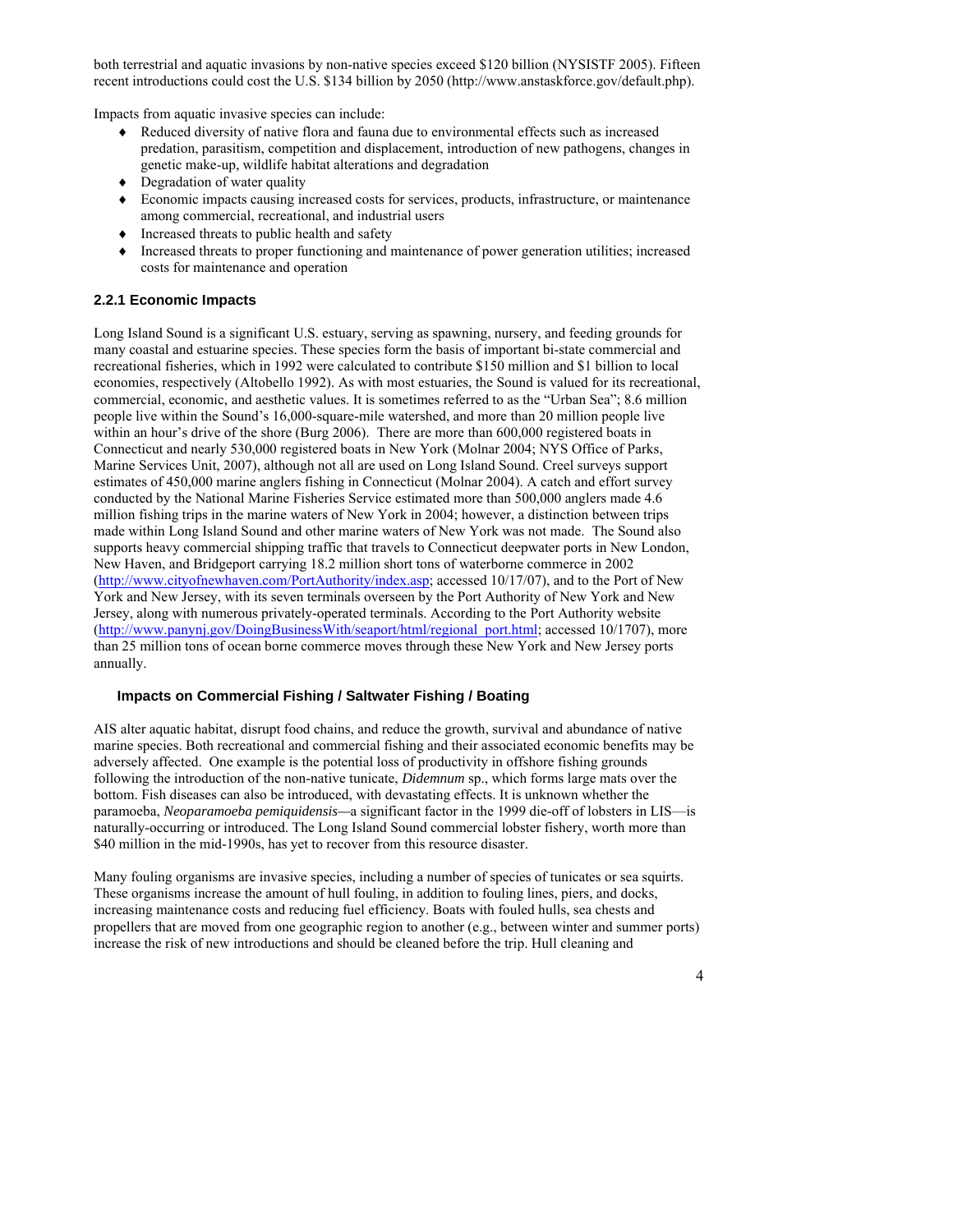maintenance activities should address the need to keep organisms from being released into local waters in addition to all the considerations for proper disposal of paint scrapings, etc.

Recreational anglers can also inadvertently introduce new organisms to a water body through the use of live bait that escapes or is released. Further, disposal of the seaweed, in which marine worms and crabs are packed, directly into the water raises the threat of introduction of organisms contained in the seaweed.

#### **Impacts on Shellfish and Shellfish Aquaculture Industry**

Aquaculture operations, the raising of aquatic organisms under controlled conditions, can be both a pathway by which invasive species are accidentally introduced into an ecosystem, as well as be adversely affected by them. There is potential for release of alien species during aquaculture operations—not only of the species in production, but also any animals, algae, or pathogens that are inadvertently included in shipments of organisms.

Currently, more than 70,000 acres of shellfish grounds are leased in Connecticut waters for the farming of oysters and hard clams, a \$12 million industry in 2003, and there are significant public shellfish grounds on the north shore of Long Island, New York as well as shellfish aquaculture operations in Oyster Bay. In Long Island Sound, commercial harvests of the native Eastern oyster (*Crassostrea virginica)* peaked at more than one million bushels harvested in 1992. By 1997, harvests had declined to about 250,000 bushels due to two parasitic diseases, MSX (*Haplosporidium nelsoni*) and Dermo (*Perkinsus marinus*). These diseases spread through proximity to infected oysters. Ex-vessel income (income that the shellfish growers receive for their product) from oysters decreased from almost \$50 million in 1991 to less than \$10 million in 1997; in 2004, harvests remained below 100,000 bushels, valued at \$5 million (LISS Sound Health 2006). On the north shore of Long Island, NY, the public oyster beds from Huntington Bay to Port Jefferson Harbor produced as many as 40,000 bushels per year alone through 1997 (NYSISTF 2005). The arrival of both MSX and Dermo in the late 1990s reduced the annual oyster harvest to 1,500 to 4,500 bushels per year. The successful breeding of disease-resistant oysters in Connecticut aquaculture facilities and elsewhere may help restore the oyster aquaculture industry in both states.

Toxic or harmful algal blooms (HABs) such as "red tide" can pose health threats to both marine organisms and humans, resulting in fish kills and significant economic losses to shellfish harvesters or shellfish aquaculturists. The plankton species, *Aureococcus anophagefferns,* which causes the "brown tide" that has a deleterious impact on eelgrass beds, commercially-important shellfish, and plankton, has been a member of the phytoplankton community in the Northeastern U.S. at least since the 1980s, and maybe more than 120 years (Dooley 2006). While found in estuarine communities from Maine to Florida, it is still cryptogenic in origin. Its first appearance in Long Island bays in 1985 devastated the bay scallop industry on Long Island. According to the NYS DEC, average yearly scallop harvests in Long Island bays declined from 300,000 pounds valued at \$2 million in 1985 to 6,000 pounds in 2005, worth just over \$150K (www.dec.ny.gov). Recently, a scientific study demonstrated that shellstock has the potential to transport viable algal cells—including those that cause localized HABs—from one area to another (S. Shumway, University of Connecticut, personal communication, 2007).

Bacteria, viruses, and parasites that can cause human illness or infect marine organisms can be transported to Long Island Sound via ballast water. Of particular concern are bacteria of the genus *Vibrio*, which can cause cholera or other severe human illnesses, as well as have significant implications for the health of marine organisms. *Vibrio parahaemolyticus* was found in ballast water of ships entering New York Harbor and introduced *Vibrios* are the suspected source of a food-borne illness outbreak from shellfish harvested from Oyster Bay, NY (NYSISTF 2005).

A number of invasive tunicate species foul aquaculture equipment such as cages and bags, increasing maintenance costs for the industry. The economic impact of these fouling organisms on mariculture operations is currently under investigation (Whitlatch et al. 2005).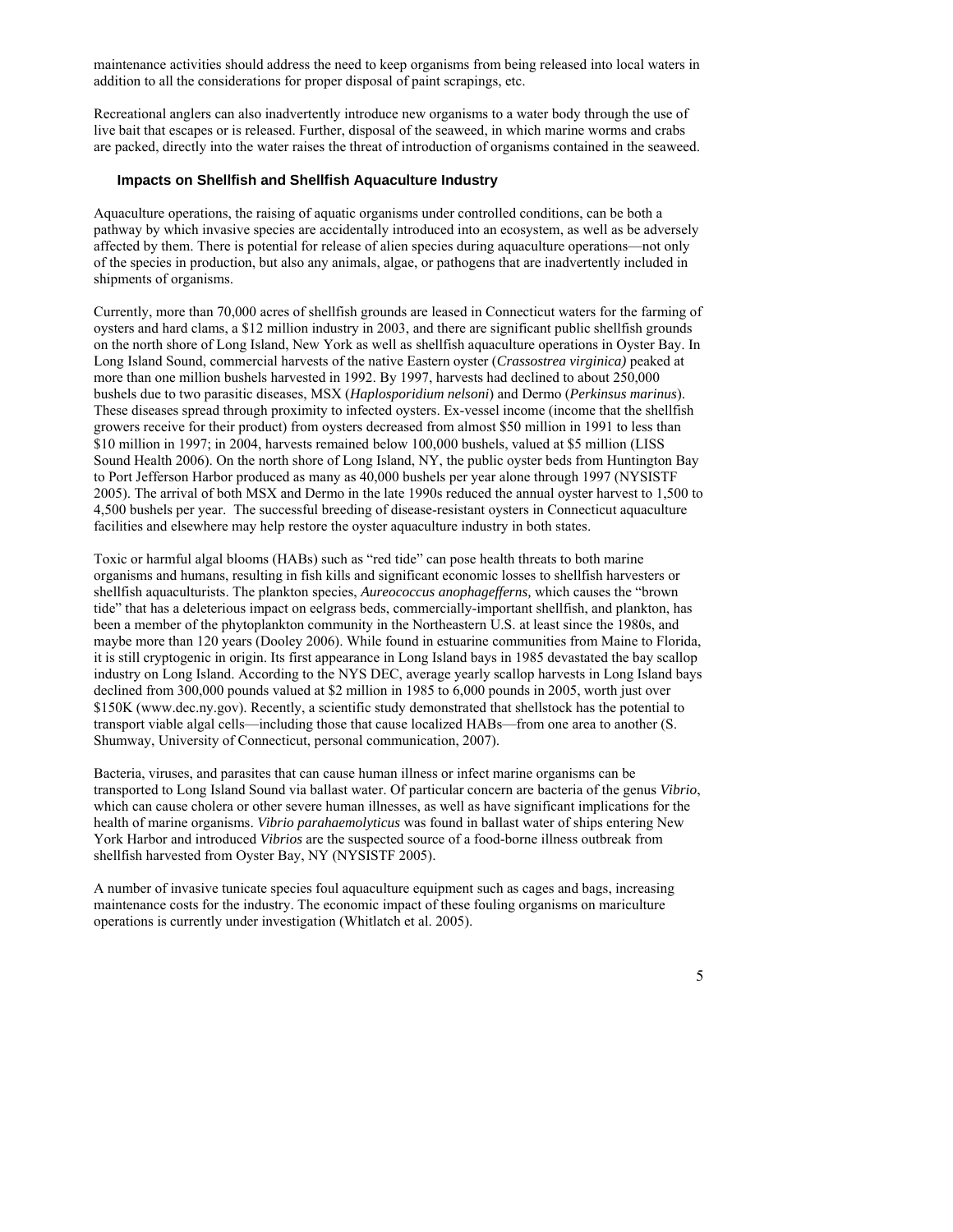European green crabs (*Carcinus maenas*) and Asian shore crabs (*Hemigrapsus sanguineus*) prey on juveniles of commercially valuable shellfish; the green crab has been implicated as the cause of the demise of the soft-shell clam industry in Maine and other parts of the Northeast. Lafferty and Kuris (1996) estimated that potential losses due to green crab predation on commercial fisheries species in the United States could reach \$44 million.

#### **Impacts on Power-Generating Facilities**

Water is an important resource for electric-generating utilities, used to cool and condense steam produced by nuclear or fossil-fueled plants, and to drive turbines at hydroelectric facilities. With the introduction of non-native species to freshwater and marine habitats came an increase in maintenance costs to control biofouling and to mitigate water flow blockage in piping and heat exchangers. Biofouling problems affecting ocean-sited power plants are caused by both native and invasive species. Power plants sited along the LIS shoreline are typically designed and built with coarse bar trash racks and finer mesh traveling screens to filter out large detached seaweeds and aquatic plants (e.g., macroalgae and eelgrass), as well as terrestrial debris that washes into the Sound. The organism of greatest concern to facilities using LIS water for cooling is the native blue mussel (*Mytilus edulis).* Larval densities can be very high (especially in spring), and the typical intake trash rack/traveling screen system is too coarse to exclude the settleable plantigrade stage (around 0.5-2.0 mm). Owing to the mussels' resistance to fouling control, any anti-fouling regime that controls them will likely control other native or invasive fouling species of a similar size range that enter the system.

Prevention is preferable to mitigation in biofouling control. The most commonly used biofouling control procedures include thermal backwashes to control macrofouling in condensing cooling water systems, supplemented by intermittent chlorination to control microfouling of the condensers, continuous lowlevel chlorination of service water systems, and occasional manual cleaning of areas that cannot be otherwise treated. At some facilities, ongoing monitoring programs, conducted as part of the environmental impact assessment for the power plant, are designed to evaluate the effectiveness of the fouling control, and to detect the introduction of new fouling organisms.

#### **Impacts to Infrastructure**

Organisms that bore into wooden structures such as piers, bulkheads, and wooden boat hulls can create high maintenance and/ or replacement costs. One species of shipworm, *Teredo navalis,* and a small crustacean known as a gribble, *Limnoria tripunctata,* have invaded marine waters in New York and Connecticut and caused extensive structural damage in New York Harbor (NYSISTF 2005). *T. navalis* is widely distributed around the world.

Another shipworm species, *Teredo bartschi,* has occurred in LIS but only in thermally enhanced areas (D. Morgan, Millstone Environmental Laboratory, email communication, 29 May 2007). Data gathered in the early 1980s by the Millstone Environmental Laboratory (Waterford CT) indicate year-round populations could establish in the Sound if temperatures increased by as little as  $2^{\circ}$ C. Water temperatures in LIS are approaching temperatures that might be conducive to a geographical range extension of this species. However, most manmade wooden structures in the marine environment are protected from woodborers and this extension is not as costly as it once might have been. Ship worms also forced the transition from wooden traps to those constructed of wire and plastic.

#### **2.2.2 Biodiversity and Ecosystem Impacts**

#### **Reduced Diversity of Native Flora and Fauna**

Biodiversity is the variety of all living things, from species to habitat communities to ecosystems (NYSISTF 2005). E. O. Wilson stated that "on a global basis…the two great destroyers of biodiversity are, first habitat destruction, and, second, invasion by exotic species" (NYSISTF 2005). Invasions of non-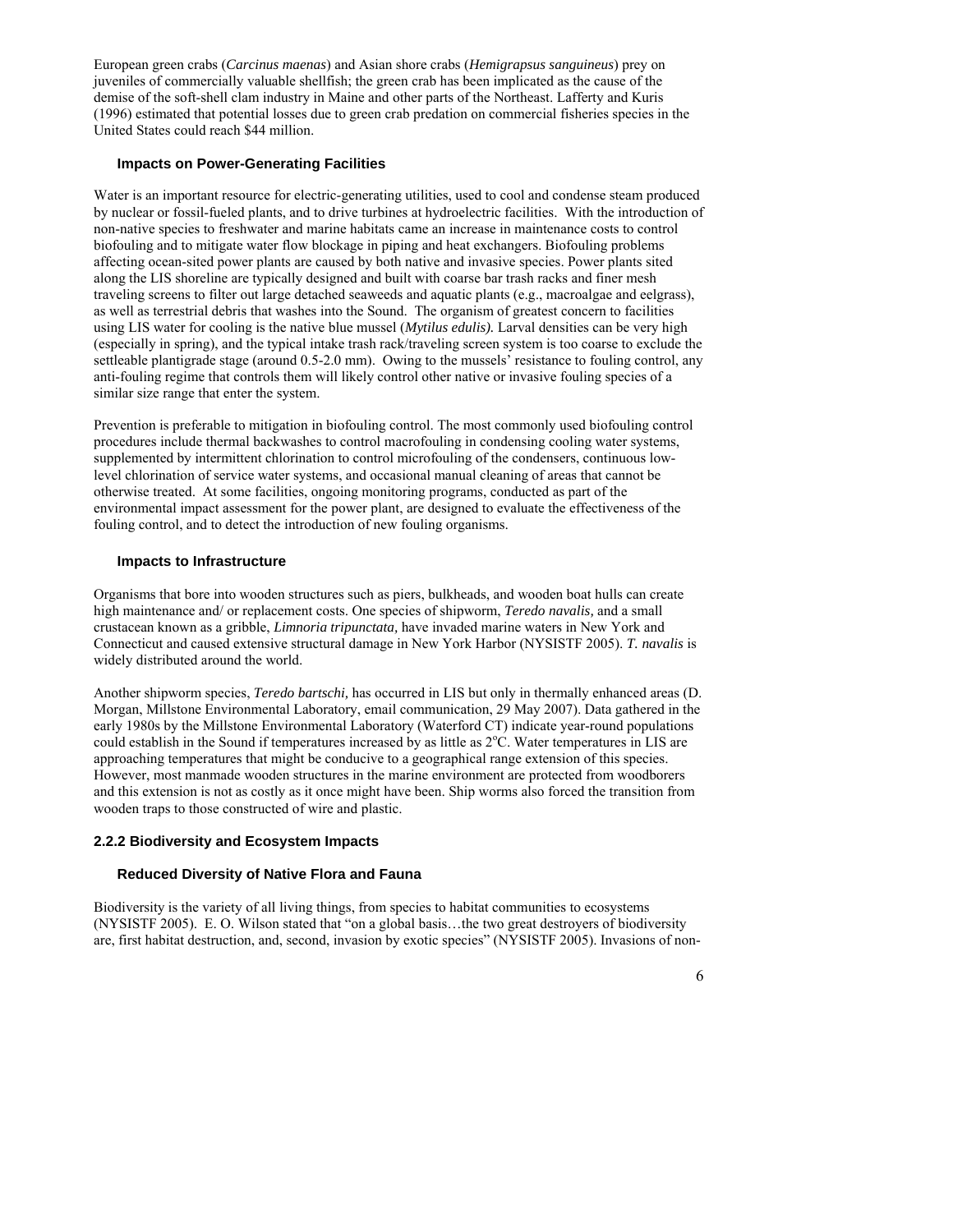native species in general can have ecological costs, as ecosystems are pushed towards homogeneity and local, unique diversity is lost (Ruesink 1998). Not only can the number and abundance of native species be reduced, serious threats to any endangered and threatened species present may arise. Introductions of new predators, competitors, diseases, or parasites threaten the structure and biodiversity of local ecosystems (Carlton and Geller 1993). The disturbance results in degradation of the ecosystem function and potential displacement of native species. Many introduced species go unnoticed or are mistaken for native species; later they may be labeled "cryptogenic," an acknowledgement that their origins are unclear (Carlton and Geller 1993).

One example of a species that dominates both marine and fresh water habitats and reduces biodiversity within an ecosystem is the introduced sub-species of the common reed (*Phragmites australis*) which is very invasive. *Phragmites* is considered by federal and state estuary programs to be one of the preeminent threats to saltmarsh habitat; the percentage of *Phragmites*-dominated areas has grown significantly over the past 3-5 decades. Invasive *Phragmites* grows tall and thick, choking out native vegetation, and providing little in terms of food value or shelter. In both Connecticut and New York, there are ongoing efforts to remove and control its growth in certain areas, including wetland restoration project sites. Connecticut banned the sale of *Phragmites* in 2004, and in 2007, the Suffolk County (NY) Legislature included *Phragmites* on a list of 64 plants that will be banned from sale by wholesalers and retailers by 2011. The invasive strain of *Phragmites* is considered one of the most important AIS in New York State waters.

Purple loosestrife (*Lythrum salicaria)* is also a major invader of brackish and fresh water wetlands. While pretty to look at, like *Phragmites* this plant dominates wetland vegetation and provides little in terms of food value (although its long-lasting blooms make it a popular plant among beekeepers). A biological control plan for purple loosestrife was developed in the mid-1980s using host-specific beetles. Today these beetles are being reared and released into wetlands to feed upon purple loosestrife in 35 states and as a result, infestations of purple loosestrife in many wetlands has been reduced, bringing about the return of invertebrates, amphibians, birds, and mammals to the wetlands. Connecticut banned the sale of purple loosestrife by commercial nurseries, among other plant species, in 2005. The Suffolk County (NY) Legislature included purple loosestrife on a list of 64 plants that will be banned from sale by wholesalers and retailers by 2011. Purple loosestrife is considered one of the most important AIS in New York State waters.

The Asian shore crab (*Hemigrapsus sanguineus*) has displaced native crab species (as well as the European green crab) in the intertidal area and is now the most abundant crab in the rocky intertidal zone in LIS. Since they were reported in LIS in the early 1990s, they have expanded their habitat to at least 90 meters in depth. While there do not appear to be any feasible options for control or eradication of these crabs, they are being consumed by some species of fish and are also used as bait by anglers. These crabs do eat juvenile shellfish of commercial importance; the European green crab and the Asian shore crab also feed upon each other.

The Chinese mitten crab (*Eriocheir sinensis)* is catadromous, living in both freshwater and saltwater habitats. It migrates from freshwater rivers and tributaries to salt water to spawn (SERC 2007). The crabs destabilize stream banks with their extensive burrowing, and can leave the water to walk around obstacles. In June 2007, one live male Chinese mitten crab was captured in the Hudson River near the Tappan Zee Bridge (L. Surprenant, NYS DEC Invasive Species Management Coordinator, email 060807). Other specimens have been identified in live seafood markets in New York and confiscated.

The discovery of extensive mats of the colonial tunicate (*Didemnum sp.)* in eastern Long Island Sound is raising concerns about the species' potential impact on shellfish and other benthic organisms. In one area, the mat covers about a square mile of the seafloor and its associated biota.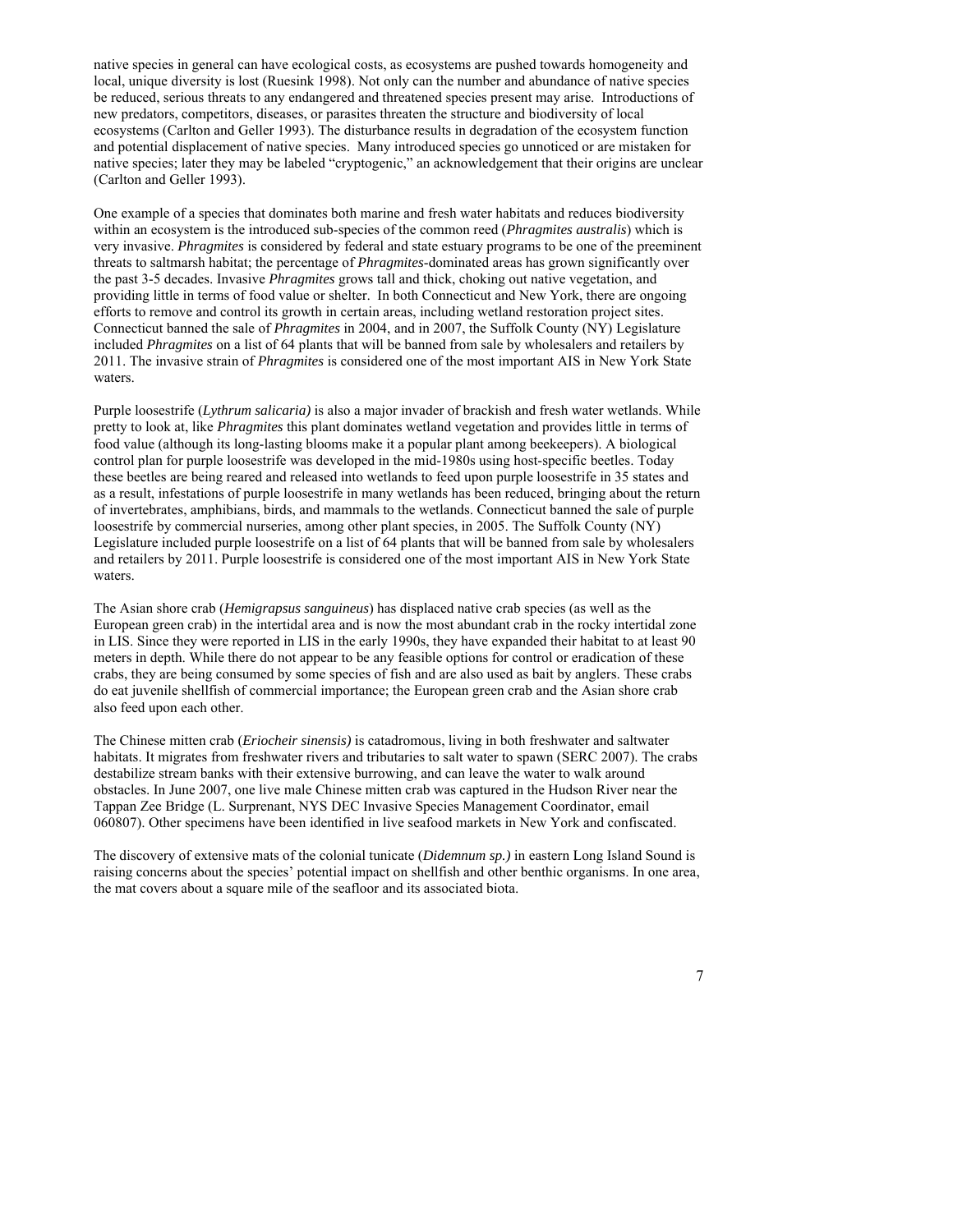#### *2.3 AIS Risk Assessment, Risk Management, and Risk Policy*

The purpose of this plan is not to create management actions or policies for a particular species, but rather to create a protocol that will aid in determining which mitigation procedure is best applied to the species of concern. Risk management actions and policy will be specific to each organism, and determined by the risk management protocol. The risk management protocol for a particular species will include an operational pyramid with risk assessment at the base, an overview of current standards, effective mitigation, feasibility at each successive level, and finally, monitoring (Risk Assessment and Management Committee 1996).

It is proposed that the AIS Coordinating Committee consider whether to designate a subcommittee of interested parties to conduct a risk assessment whenever a new species is reported in LIS or whenever there is immediate potential for a new species to invade, i.e. when a species has invaded a similar habitat in close proximity to LIS. This enables the ecological, economic, and sociological risks associated with this organism to be assessed (as outlined in Objective 1.B.2). Once the risk assessment is completed, it is the responsibility of the designated parties to determine the appropriate policy and operational measures.

Determining the appropriate course of action can be done by creating a mitigation matrix (see Appendix D for an example of a mitigation matrix). A mitigation matrix matches the available mitigation options with the identified risks, i.e. organisms or groups of organisms are placed along one axis, and the available mitigation options are placed along the other. Where an organism and a specific mitigation process intersect in the matrix, the efficacy of control is recorded. Efficacy of control may be defined as < 95% (some reduction of pest expected), ≥ 95% (extensive reduction of pest expected), and 100% (total reduction of pest risk expected; as reviewed by ANS Task Force 1996). This process aids in the identification of mitigation(s) needed to reduce the risk of an invasive species to an acceptable level. Such mitigation matrices have been used in mitigation reports on New Zealand log imports (USDA, APHIS 1992) after a New Zealand log risk assessment identified a number of invasive species hitchhiking with *Pinus radiata* and Douglas-fir logs, lumber, and wood chip imports.

Once the most effective mitigation(s) have been identified, it is required that the designated subcommittee considers whether or not the action is feasible. Feasibility is dependent upon available mitigation safeguards, resource limitations, and the perceived damage of the course of action. For example, mitigation safeguards may already be in place or may need to be obtained prior to continuing with a course of action, i.e. prohibition of possession or transport of an organism, acquisition of permits to transplant an organism, or industry standards regarding the concentrations of particular organisms or viruses. Likewise, available resources should be assessed to ensure that there are adequate funding, qualified personnel, time commitments, and necessary information available to undertake the task. Finally, the costs and benefits to the ecosystem and the public should be determined. A cost-benefit analysis is crucial in developing an operational approach that balances resource protection and utilization.

Development of a realistic operational approach is not an easy feat. Each operational decision will reflect a number of management, agency, and biological factors that are unique to a specific invader. Therefore, the issue of review at each risk management level is highly recommended. In addition, a system of monitoring should be established for each operational approach to guarantee that all mitigation requirements are met and that the efficacy of control is not reduced. Monitoring each approach fosters the adaptability of risk management plans, e.g. if monitoring results show a reduced effectiveness of the mitigation action or a reduction in resource utilization, then the mitigation matrix and resource bank might be reassessed to choose the next feasible approach.

### **2.3.1 Developing Rapid Response and Control Guidelines**

A successful invasive species policy should not only prevent new introductions, but control or eradicate newly established populations in an environmentally sound and safe manner. While specific guidelines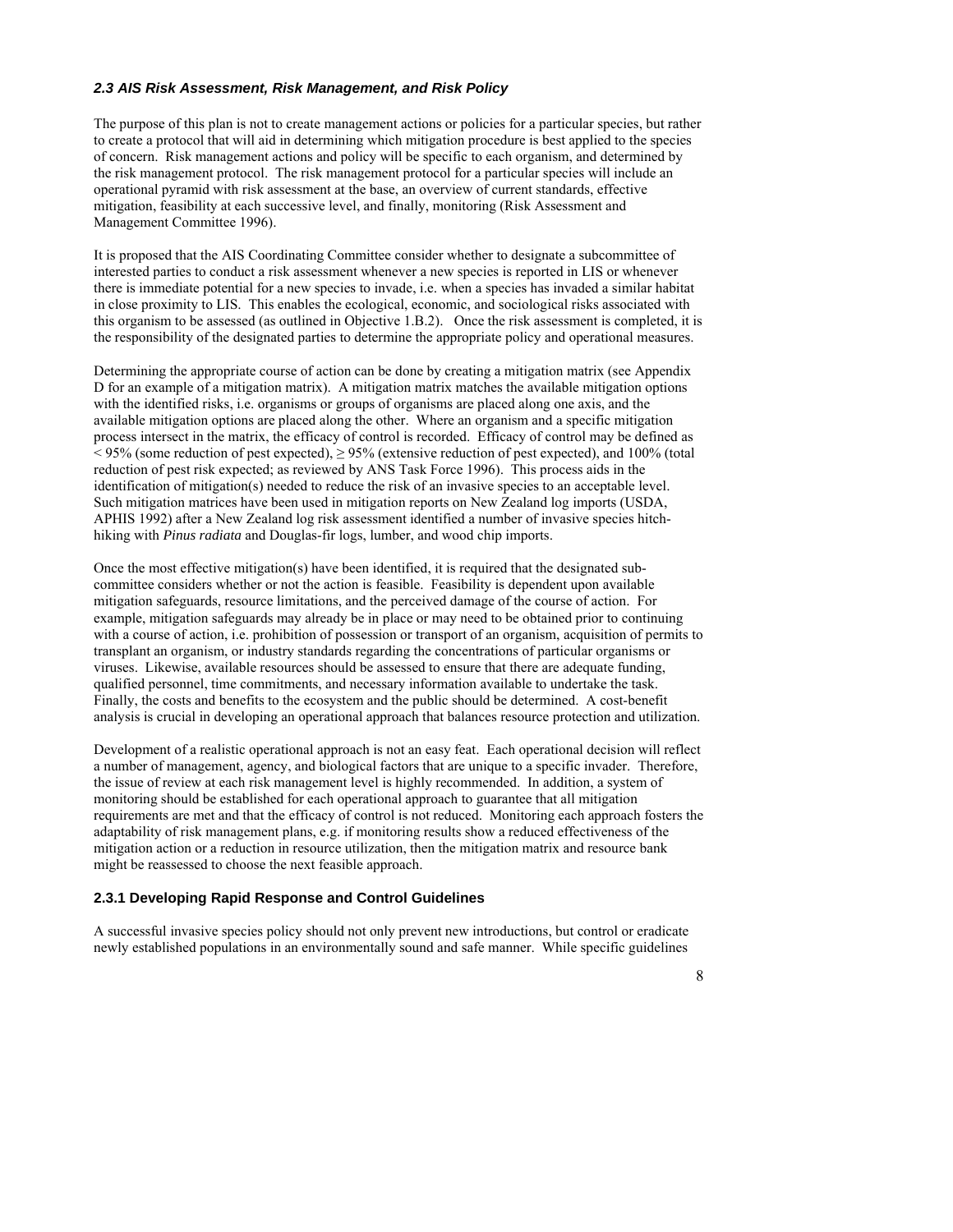will be developed on a case-by-case basis, Bax et al. (2001) provide an iterative framework to solve identified problems with the lowest risk possible in order to control invasive species.

The first step in the framework is to establish the nature and magnitude of the problem (which is equivalent to the outcome of the risk analysis). The designated subcommittee should focus on several key components of the risk analysis outcome, e.g. whether or not the species is indeed an alien rather than a locally rare or seasonal species responding to an altered environment; determination of the vector and if future invasions could occur by this vector; identification of the local and regional distribution of the species and therefore, areas requiring control; and estimates of the actual and potential effects, such as ecological effects, direct economic losses, and impacts on public health. It should be noted that the risk analysis process is time consuming. In order for control to be easiest or even possible, it must occur at earliest stages of an invasion. Therefore, temporal and financial restraints should be placed on the designated subcommittee.

Once the problem has been defined, clear objectives must be set with regard to what the designated subcommittee wants to accomplish, i.e. protect native biodiversity, restore economic benefits, or progress with rapid response to totally eradicate a species. Despite the objectives decided upon, a full range of alternative management options should be considered, including non-control options. These alternatives might include improved fisheries management, pollution remediation, habitat alteration, etc.

As previously stated, the goal of successful invasive species control is to effectively control the problems generated by the species while minimizing the risk of undesired outcomes. Mitigation matrices (see section 2.3) can be used to find the most effective management action, and the designated subcommittee should convene to determine risks associated with each. Once determined, these risks might be reduced by limiting control to the identified pest or a specific area of habitat, while paying special attention to unique habitat or other species of concern in that area. Reducing risk might also include concurrent exploration of additional control methods on an experimental basis, and monitoring results to determine the effectiveness of alternative approaches. If more effective than the chosen method, the experimental approach could be implemented on a full-scale basis.

Rapid response guidelines follow a similar framework but are subject to strict timelines. Therefore, processes such as experimental investigations of alternative approaches are not ideal. Common sense dictates that when discovered, an attempt should be made to contain the invasion as soon as possible while deciding whether total eradication is possible and feasible.

In general, three management actions are employed to control invasive species: chemical, mechanical, and biological. However, chemical and biological control is not always organism-specific and often results in everything being killed or impacts on multiple trophic levels. For example, *Mytilopsis* sp. was eradicated from three locked marinas in Darwin Harbor, Australia using chlorine and copper sulfate, but there was also high non-specific damage (McEnnulty et al. 2001). Likewise, it has been suggested that the West Atlantic butterfish could be a useful control agent of the comb jelly (*Mnemiopsis)* in the Black Sea (as reviewed by Bax et al. 2001). While the comb jelly is included in its diet, it does not prey exclusively on ctenophores and other prey species could be affected, resulting in altered trophic cascades. In contrast, mechanical removal specifically targets the organism of concern, whether it be picking of molluscs or torching seaweeds. While this method causes low ecological damage, it is labor-intensive and expensive.

This plan states that Management Classes 1 and 2 (see Section 2.5) with a high or medium rating will be evaluated for rapid response or control. It is suggested that the designated parties refer to Cacho (2006) when trying to determine when it is optimal to switch from eradication to containment. While the model developed by Cacho (2006) says nothing about techniques to be used, it does provide a rapid-assessment decision tool that requires an estimate of only four parameters: area at risk, speed of spread, cost of control, and cost of damage. Because of the difficulty in assessing cost of damage, a discussion of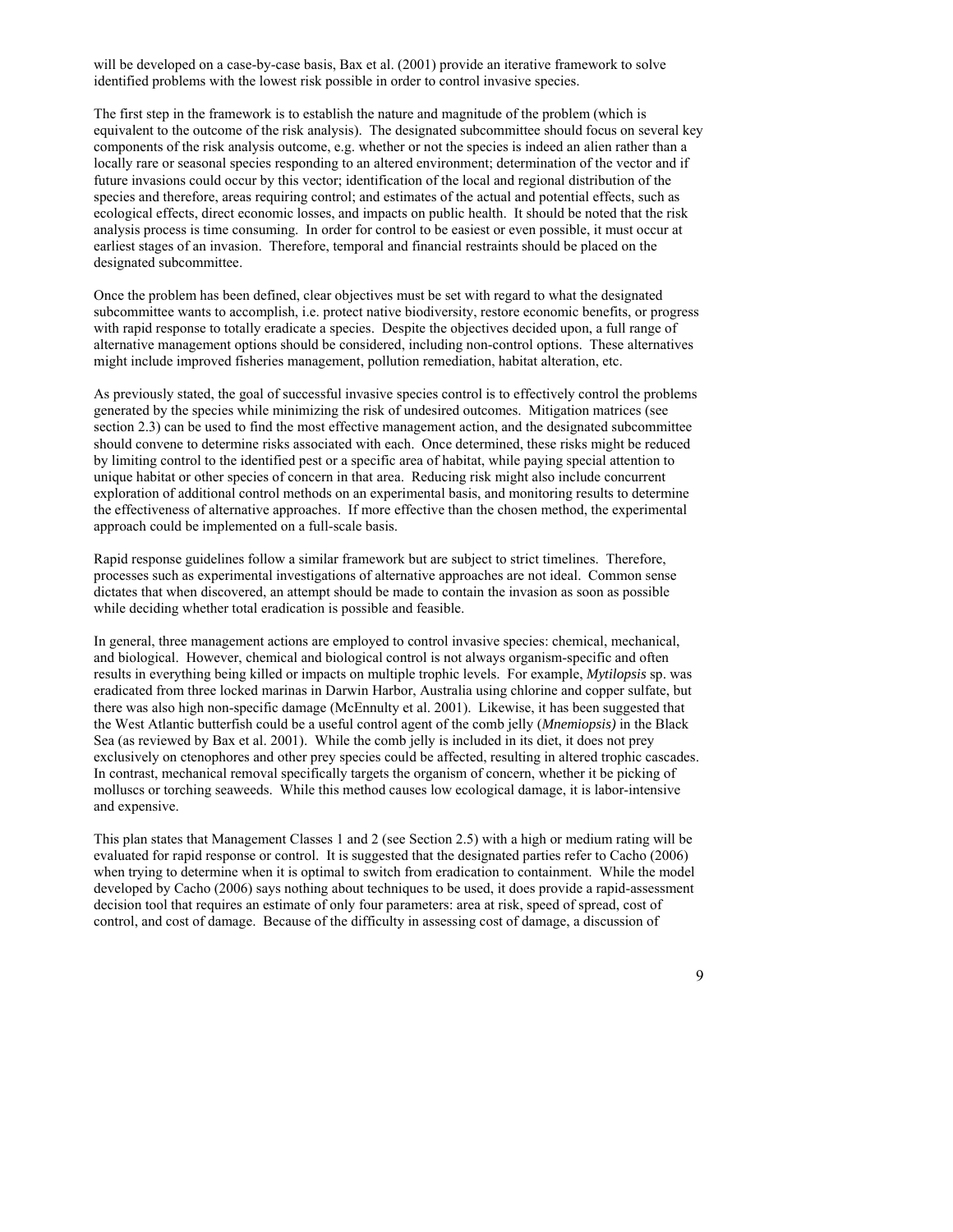sensitivity analysis provides managers with a tool to make decisions based on quantitative damage values, rather than qualitative assessments.

## *2.4 Priority Vectors*

A number of inter- and intrastate current and potential pathways/vectors for AIS were identified by the LIS AIS Working Group. A summary of these pathways is provided in Table 1, including potential mechanisms for introduction into and dispersal throughout the Sound and the region. Over time, these vectors and pathways will be addressed on many levels, including regulation/policy, legislation, education, and research. This list will be reviewed and updated periodically by the AIS Coordinating Committee or a designated sub-committee. More information on these pathways is provided (Appendix A).

## *2.5 Priority Aquatic Invasive Species*

A list of marine introduced species in Long Island Sound compiled by MacLellan (2004) was revised and updated, along with a table of disease organisms and pathogens (Appendix B, Tables B-1 and B-2). Three sites along the Connecticut coast (Mystic, Milford, and Stamford, Connecticut) and two on eastern Long Island (South Jamesport and Greenport, New York) were included in a rapid assessment of marine AIS conducted in southern New England waters (Pederson et al. 2005). The results can be viewed at http://chartis.mit.edu/website/invasives/viewer.htm. From these assessments, one additional cryptogenic species, the Cnidarian (*Laomedea calceolifera*) was added to the list.

## **Priorities for Action by Management Class**

A number of introduced species from these lists were prioritized for management action, since not all species deserve or can have the same management priority given the resources available. Decisions were made to prioritize the species for management, research, and outreach/education attention**.** In addition to categorizing AIS already established in Long Island Sound, the LIS AIS Working Group also considered species that have the potential to survive and become established if introduced. These species will largely be addressed through introduction prevention measures and educational programs.

Marine invasive species were categorized into management classes (Table 2) to facilitate the prioritization of management efforts and to further focus research and outreach activities. The LIS AIS Working Group revised the order of the management classes used in the Connecticut ANS Management Plan, putting more emphasis on those for which there is more potential for management action in marine systems.

These management classes categorize species according the extent of the invasion and the degree by which current management capabilities can effectively control them and/or prevent further spread (Tables 3a and 3b). It is expected that the management class listings will be updated annually by the behest of the AIS Coordinating Committee or a designated sub-committee.

The Generic Nonindigenous Aquatic Organism Risk Analysis procedure (Risk Assessment and Management Committee 1996) developed for the ANS Task Force was used to evaluate potential risk from recently reported invasive species in LIS as well as species that have the potential to be introduced and become invasive in the near future (Table 3; Appendix C). The life history and characteristics of these species indicate that there is likelihood that they could survive in the Sound's current climate, or could become established if there was a subtle change in the environment or climate over time that favored them (e.g. localized and sustained warming trend). Previously-established species that have not demonstrated invasive characteristics are unlisted. The list of marine species will be updated periodically as new information becomes available or new species are reported in the region.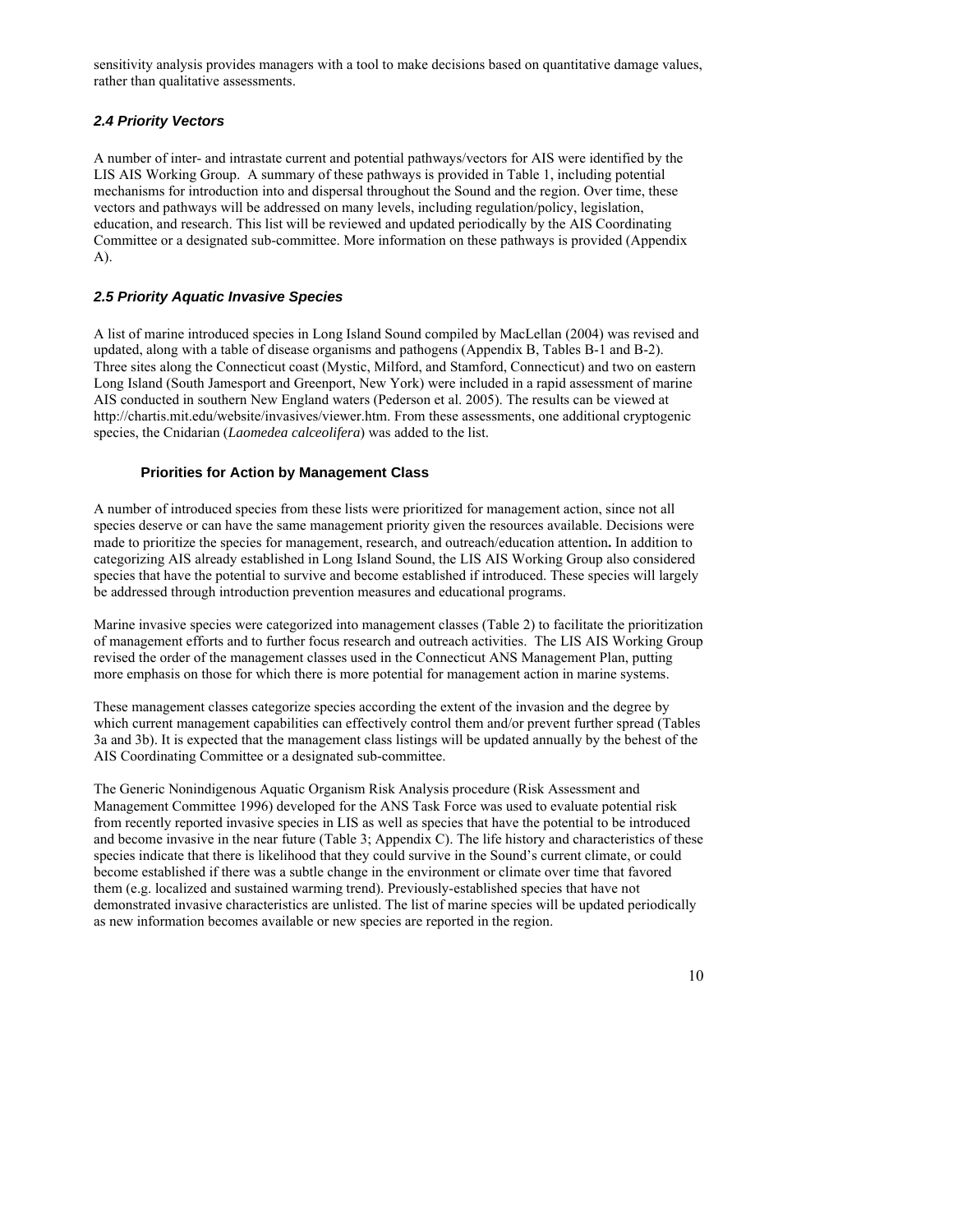| Table 1. Potential Mechanisms for Introduction and Dispersal Within Long Island Sound |                                                                                                                |                                             |  |  |  |  |
|---------------------------------------------------------------------------------------|----------------------------------------------------------------------------------------------------------------|---------------------------------------------|--|--|--|--|
| Mechanism<br>Category                                                                 | Examples                                                                                                       | Introduction (I)<br>and/or<br>Dispersal (D) |  |  |  |  |
| <b>Natural Dispersal</b><br>(passive and<br>active)                                   | Wind, currents, water fowl, migratory fish                                                                     | I, D                                        |  |  |  |  |
|                                                                                       | Hulls, sea chests, propellers, niche areas on commercial vessels and recreational<br>boats (fouling organisms) | I, D                                        |  |  |  |  |
| Transportation                                                                        | Ballast water and sediments (planktonic organisms and larvae, adult organisms)                                 | l. D                                        |  |  |  |  |
|                                                                                       | Hull cleaning activities (organisms removed from boat hulls and washed into water)                             |                                             |  |  |  |  |
| Equipment                                                                             | Dredging equipment                                                                                             | I, D                                        |  |  |  |  |
|                                                                                       | Dive and snorkeling gear; sampling gear, nets, traps                                                           | I, D                                        |  |  |  |  |
|                                                                                       | Bait trade/anglers (release of bait worms, seaweed packing material, and<br>associated "stowaways")            | I, D                                        |  |  |  |  |
|                                                                                       | Aquaculture (target or non-target organisms, pathogens, harmful algal blooms<br>(HABs)                         |                                             |  |  |  |  |
| Organism                                                                              | Seafood industry/ retailers / restaurants / (live seafood trade)                                               |                                             |  |  |  |  |
| <b>Handlers</b>                                                                       | Seafood consumers (cultural incentives)                                                                        | I, D                                        |  |  |  |  |
|                                                                                       | Aquarium industry/hobbyists (intentional or accidental releases of target or non-                              |                                             |  |  |  |  |
|                                                                                       | target organisms; pathogens)                                                                                   |                                             |  |  |  |  |
|                                                                                       | Research facilities                                                                                            | I, D                                        |  |  |  |  |
|                                                                                       | (target or non-target organisms; pathogens)                                                                    |                                             |  |  |  |  |

Effective management of AIS includes elements of prevention, monitoring for early detection, rapid response, and control. The need for and relative importance of these elements varies among different AIS species, vectors, and habitats. Success in effectively managing AIS depends on our technical knowledge, the selection of appropriate priorities for action and, ultimately, our ability to garner the resources necessary to implement these actions.

For Long Island Sound, the primary objectives are to use education, regulation, and policy to prevent the introduction and spread of AIS, monitoring for early detection of new introductions and routine checks of existing populations, and control, where feasible. There are an increasing number of case studies where eradication of an invasive species in marine waters has been attempted, and while the "jury" is still out on some of these efforts, others have been deemed successfully eradicated (Anderson 2007; Chang and Ruiz 2007; Gould et al. 2007; Montgomery 2007; Weiskel et al. 2007). Nonetheless, control in marine systems is very difficult and the best defense against new invasive species is to interrupt the pathways or vectors by which they are transported and prevent new introductions through education, regulation, or policy. Established monitoring sites in various basins of the Sound will aid in the detection of new species and populations, and will help assess changes in existing populations of alien or invasive species.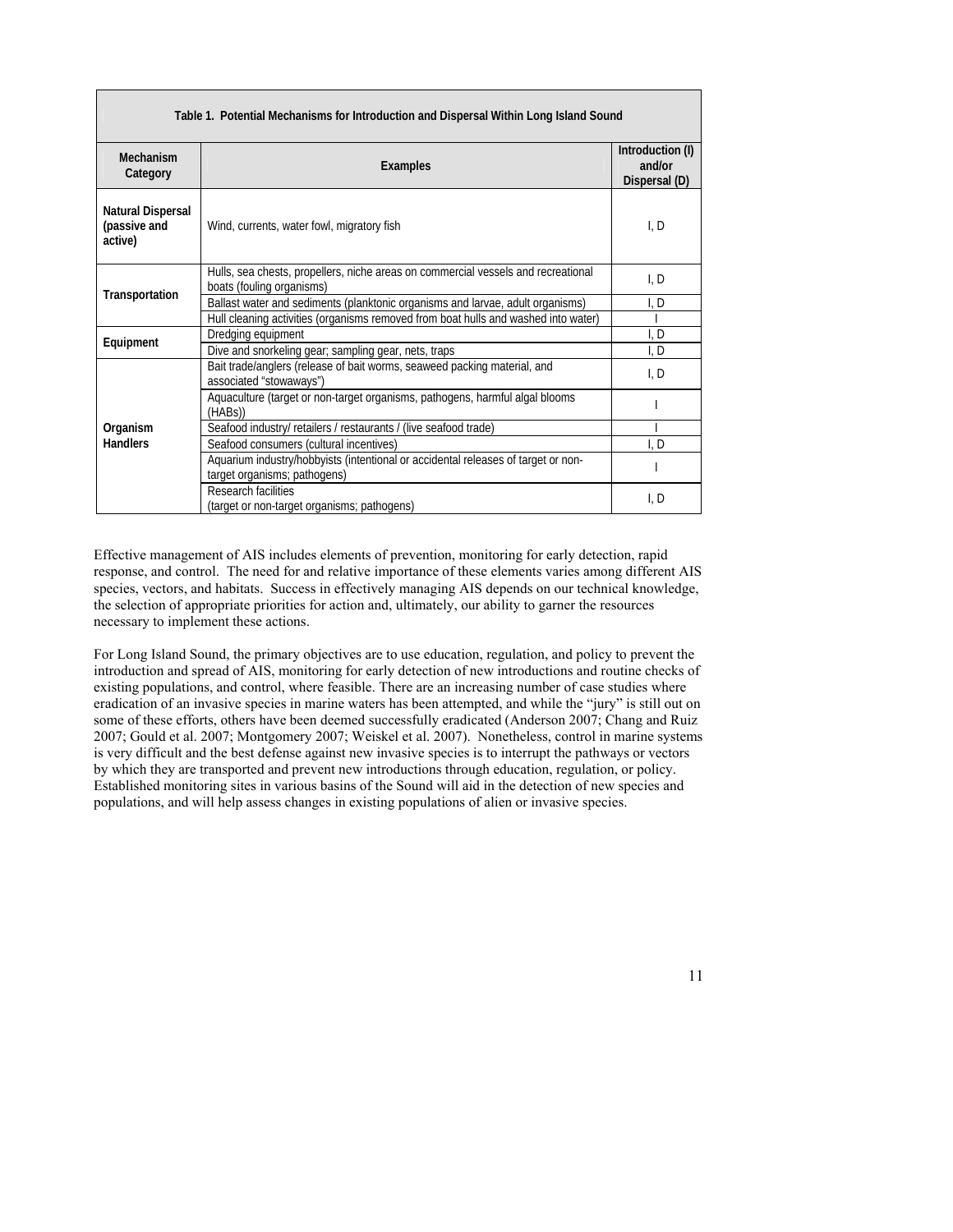|  |  | Table 2. Management Classes for Invasive Species and Priority Management Actions |
|--|--|----------------------------------------------------------------------------------|

| <b>Management Class</b>                                                                                                               | Description                                                                                                                                                                                                               | <b>Priority Management Actions</b>                                                                                                                                                                                                                                                                                                                                                                                                                                                                                          |
|---------------------------------------------------------------------------------------------------------------------------------------|---------------------------------------------------------------------------------------------------------------------------------------------------------------------------------------------------------------------------|-----------------------------------------------------------------------------------------------------------------------------------------------------------------------------------------------------------------------------------------------------------------------------------------------------------------------------------------------------------------------------------------------------------------------------------------------------------------------------------------------------------------------------|
| Class 1: Potential AIS Invaders,<br>Impacts Expected to be Severe                                                                     | Includes species not yet reported in<br>Long Island Sound waters that<br>have a high likelihood of<br>introduction, and if introduced, are<br>expected to have significant<br>biological and/or socio-economic<br>impact. | Prevention of introduction to Long Island Sound by<br>$\bullet$<br>addressing pathways<br>Continued education of citizens focused on preventing<br>$\bullet$<br>introductions, specific to class 1 organisms as well as<br>in general<br>Systematic monitoring and well-established, well-<br>$\bullet$<br>advertised reporting system for new sightings<br>Issuance of alerts and educational materials to<br>$\bullet$<br>facilitate early detection and reporting                                                        |
| Class 2: Newly Identified Species                                                                                                     | Includes species that have limited<br>or incipient populations within Long<br>Island Sound.                                                                                                                               | Prevention of further introductions of new populations<br>$\bullet$<br>by addressing pathways<br>Issuance of alerts and educational materials to<br>$\bullet$<br>facilitate detection of new infestations or to warn<br>residents of danger (e.g., seasonal appearances of<br>lionfish, man o'war)<br>Systematic monitoring to detect additional populations<br>$\bullet$<br>Interruption of possible "export" pathways from Long<br>$\bullet$<br><b>Island Sound</b><br>Employ control strategies as feasible<br>$\bullet$ |
| Class 3: Established Species,<br>Significant Impact, Some Practical<br><b>Control Techniques Available</b>                            | Includes species present and<br>established in Long Island Sound<br>with known impacts (or potential for<br>impact) that may be mitigated or<br>controlled with appropriate<br>management techniques.                     | Prevention of further introductions and dispersal to<br>$\bullet$<br>new waters, including interrupting possible "export"<br>pathways from Long Island Sound<br>Employ control strategies as feasible, to prevent<br>$\bullet$<br>spread of existing populations to unaffected areas and<br>to mitigate impacts (including to rare, threatened or<br>endangered species)                                                                                                                                                    |
| Class 4: Established Species,<br>Significant Impact, No Known<br><b>Effective or Practical</b><br><b>Control Techniques Available</b> | Includes species established in<br>Long Island Sound, with known<br>impacts (or potential for impact),<br>but with no known available<br>effective or appropriately effective<br>management techniques.                   | Prevention of further introductions of new populations<br>$\bullet$<br>by addressing pathways<br>Interruption of possible "export" pathways from Long<br>$\bullet$<br><b>Island Sound</b>                                                                                                                                                                                                                                                                                                                                   |
| Class 5: Established Species,<br>Impacts Unclear                                                                                      | Includes species that are<br>established in the waters of Long<br>Island Sound and may have the<br>potential to cause impacts, but<br>current knowledge is insufficient to<br>determine what impacts may be.              | Prevention of further introductions, including<br>$\bullet$<br>interruption of possible "export" pathways.<br>Further research to evaluate invasive potential and<br>$\bullet$<br>ecosystem effects<br>Continued monitoring of existing populations to<br>$\bullet$<br>determine rate of spread                                                                                                                                                                                                                             |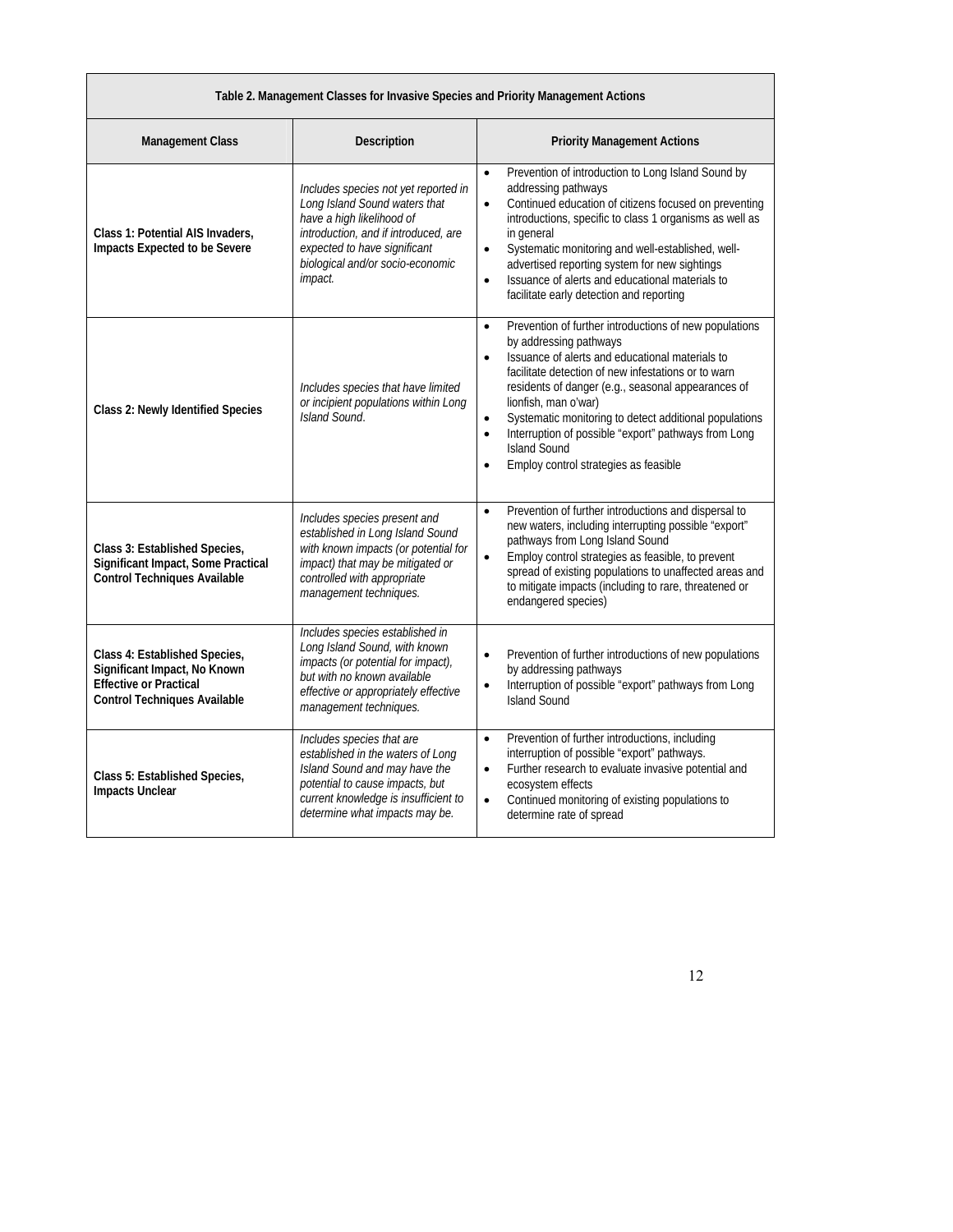#### **Table 3a. Priority Newly-Identified and Potentially Threatening Marine ANS**

Includes most likely transport vectors and current threat level (HIGH = unacceptable risk or organism of major concern, MEDIUM = unacceptable risk or organism of moderate concern, LOW = acceptable risk or organism of little concern). By these standards, mitigation is justified only for those elements receiving medium or high ratings. \*See Table 1 for more detailed information/listing of vectors. Management class is also listed below for each species. It is a priority to prevent new introductions. For this reason, all potential invaders are listed under Management Class 1 (potential invaders, impacts expected to be severe). TBD = no formal risk assessment conducted as part of this plan development.

| <b>SPECIES</b>          | <b>LATIN NAME</b>                                              | <b>VECTORS</b>                                                                                                               | PROBABILITY OF<br><b>ESTABLISHMENT</b> | <b>CONSEQUENCE OF</b><br>ORGANISM<br><b>ESTABLISHMENT</b> | <b>ORGANISM</b><br><b>RISK</b><br><b>POTENTIAL</b><br>(OVERALL<br>IMPACT) | <b>MANAGEMENT</b><br><b>CLASS</b>                              |  |  |
|-------------------------|----------------------------------------------------------------|------------------------------------------------------------------------------------------------------------------------------|----------------------------------------|-----------------------------------------------------------|---------------------------------------------------------------------------|----------------------------------------------------------------|--|--|
|                         |                                                                |                                                                                                                              | <b>Marine Vertebrates</b>              |                                                           |                                                                           |                                                                |  |  |
| Lionfish                | Pterois<br>volitans/miles<br>Pterois volitans<br>Pterois miles | Wind,<br>currents                                                                                                            | M - seasonal/vagrant                   | $\mathsf{L}$                                              | M                                                                         | $\overline{2}$                                                 |  |  |
| Marine Invertebrates    |                                                                |                                                                                                                              |                                        |                                                           |                                                                           |                                                                |  |  |
| Man O'War               | Physalia<br>physalis                                           | Wind,<br>currents                                                                                                            | Seasonal/vagrant                       | TBD                                                       | <b>TBD</b>                                                                | $\overline{2}$                                                 |  |  |
| European<br>flat oyster | Ostrea edulis                                                  | aquaculture,<br>wind/currents,<br>seafood<br>industry /<br>retailers /<br>restaurants.<br>hull fouling,<br>ballast water     | H<br>(RI waters, 2002)                 | TBD                                                       | TBD                                                                       | $\overline{2}$                                                 |  |  |
| Suminoe<br>Oyster       | Crassostrea<br>ariakensis                                      | Wind /<br>currents, hull<br>fouling, hull<br>cleaning,<br>aquaculture,<br>seafood<br>industry/<br>retailers /<br>restaurants | M                                      | $\boldsymbol{\mathsf{H}}$                                 | $\overline{H}$                                                            | $\mathbf{1}$                                                   |  |  |
| Veined Rapa<br>whelk    | Rapana venosa                                                  | Hull fouling,<br>ballast water,<br>seafood<br>industry /<br>retailers /<br>restaurants                                       | $\overline{H}$                         | $\boldsymbol{\mathsf{H}}$                                 | $\mathsf{H}$                                                              | $\mathbf{1}$                                                   |  |  |
| Chinese<br>Mitten Crab  | Eriocheir<br>sinensis                                          | Aquaculture,<br>seafood<br>industry                                                                                          | H                                      | H                                                         | H                                                                         | $1^*$<br>*Live specimens<br>have been found<br>in Hudson River |  |  |
| Grapsid crab            | Hemigrapsus<br>penncillatus                                    | Ballast water,<br>wind/currents,<br>bait trade /<br>anglers                                                                  | H                                      | H                                                         | H                                                                         | $\mathbf{1}$                                                   |  |  |
| Asian Sea<br>squirt     | Styela plicata                                                 | Wind /<br>currents, hull<br>fouling, hull<br>cleaning,<br>ballast water                                                      | M                                      | H                                                         | H                                                                         | $\mathbf{1}$                                                   |  |  |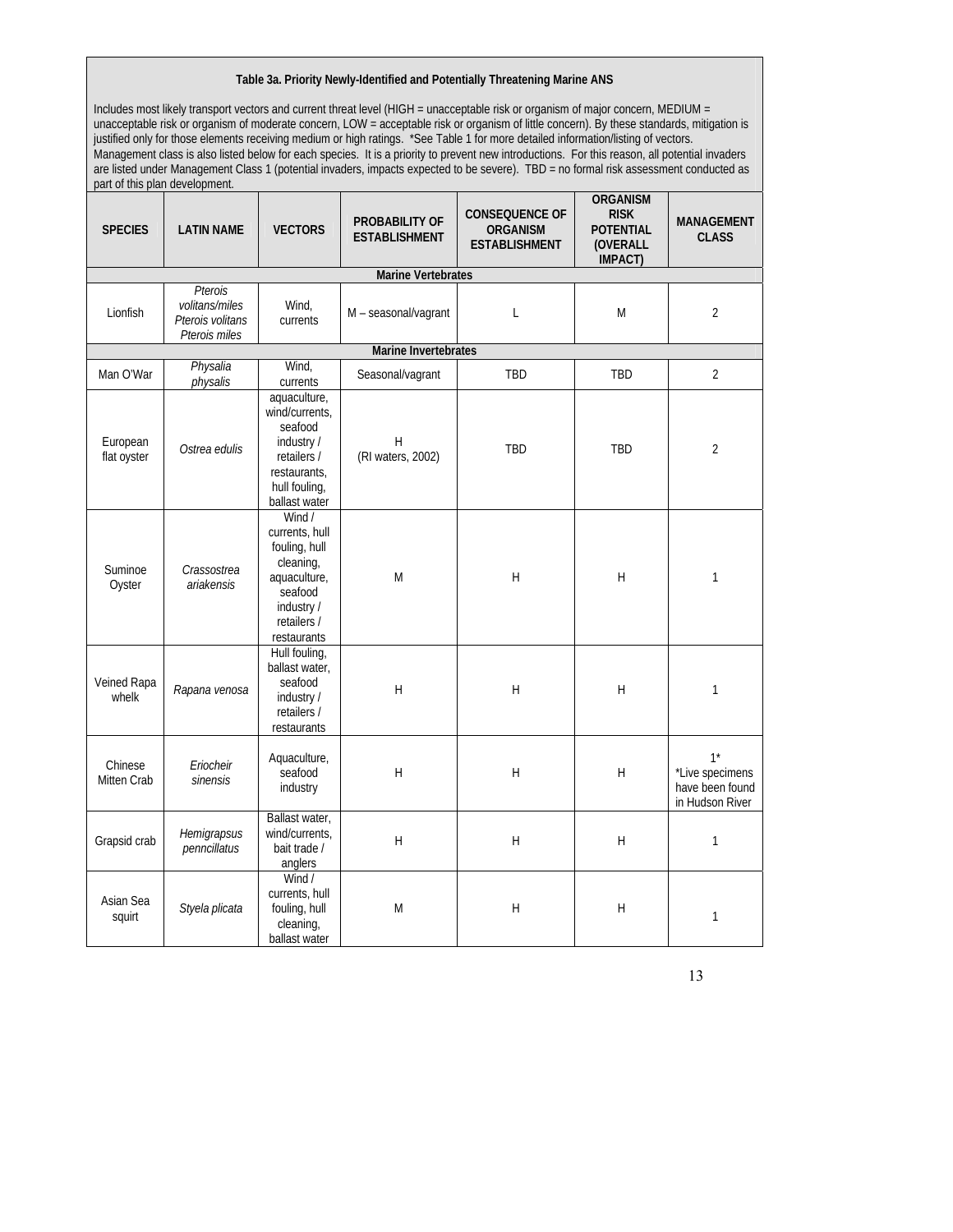| <b>Marine Algae</b>                  |                          |                                                                        |       |     |     |                |  |
|--------------------------------------|--------------------------|------------------------------------------------------------------------|-------|-----|-----|----------------|--|
| Green Alga,<br>Killer Green<br>Algae | Caulerpa<br>taxifolia    | Aquarium<br>industry/<br>hobbyists, hull<br>cleaning,<br>ballast water | Н     | H   | H   |                |  |
| Wakame<br><i>(invasive</i><br>kelp)  | Undaria<br>pinnatifida   | hull cleaning,<br>ballast water                                        | Н     | Н   | Н   |                |  |
| Asian<br>rockweed                    | Sargassum<br>muticum     | hull cleaning,<br>ballast water,<br>bait industry                      | Н     | Н   | Н   |                |  |
| Pathogens                            |                          |                                                                        |       |     |     |                |  |
| <b>Vibrios</b>                       | Vibrio cholera           | <b>Ballast water</b>                                                   | TBD   | TBD | TBD |                |  |
| <b>Aquatic Vegetation</b>            |                          |                                                                        |       |     |     |                |  |
| Eurasian<br>watermilfoil             | Myriophyllum<br>spicatum | Rec. boats,<br>aquarium<br>industry /<br>hobbyists                     | $H^*$ | TBD | TBD | $\overline{2}$ |  |

*\*documented in Lower CT River (J. Barrett, personal communication, 2007); salinity tolerance to 15ppt* 

#### **Table 3b. Priority Established Marine ANS**

Includes most likely transport vectors and management class. The organisms in this table have established populations in Long Island Sound. These organisms represent a challenging group to manage effectively because the majority of these species may have known impacts (or potential for impact) with no known available effective or appropriately effective management techniques (Class 4); or these species may have the potential to cause impacts, but current knowledge is insufficient to determine what these impacts may be (Class 5). According to Invasion Meltdown Theory, the possibility exists that future invasions could trigger destructive traits in any one of these species. Risk assessments of future / potential invasive species should investigate possible interactions with species listed in this table. \*See Table 1 for more detailed information/listing of vectors.

| <b>SPECIES</b>         | <b>LATIN NAME</b>         | <b>VECTORS</b>                                                                             | <b>FIRST</b><br><b>ESTABLISHED</b> | <b>MANAGEMENT</b><br><b>CLASS</b> | <b>ORGANISM</b><br><b>RISK</b><br><b>POTENTIAL</b><br>(OVERALL<br><b>IMPACT</b> ) |  |  |  |
|------------------------|---------------------------|--------------------------------------------------------------------------------------------|------------------------------------|-----------------------------------|-----------------------------------------------------------------------------------|--|--|--|
| <b>Birds</b>           |                           |                                                                                            |                                    |                                   |                                                                                   |  |  |  |
| Mute Swan              | Cygnus olor               | Intentional introduction<br>as decorative waterfowl                                        | 1920                               | 3                                 | No formal risk<br>assessment*                                                     |  |  |  |
|                        |                           |                                                                                            | Marine Invertebrates               |                                   |                                                                                   |  |  |  |
| Green Crab             | Carcinus maenas           | Hull fouling                                                                               | 1817                               | 4                                 | No formal risk<br>assessment                                                      |  |  |  |
| Asian shore<br>crab    | Hemigrapsus<br>sanguineus | <b>Ballast water</b>                                                                       | 1994                               | 4                                 | H                                                                                 |  |  |  |
| Tunicate               | Didemnum sp.              | Hull fouling, hull<br>cleaning, ballast water,<br>seafood industry,<br>research facilities | 2000s                              | 4                                 | H                                                                                 |  |  |  |
| Clubbed<br>Tunicate    | Styela clava              | Wind/currents, hull<br>fouling, hull cleaning,<br>ballast water                            | 1982                               | 4                                 | No formal<br>risk<br>assessment                                                   |  |  |  |
| Rough Sea<br>Squirt    | Styela canopus            | Wind/currents, hull<br>fouling, hull cleaning,<br>ballast water                            | 1852                               | 4                                 | No formal risk<br>assessment                                                      |  |  |  |
| Compound<br>Sea Squirt | Diplosoma<br>listerianum  | Wind/currents, hull<br>fouling, hull cleaning,<br>ballast water                            | 1990                               | 4                                 | No formal risk<br>assessment                                                      |  |  |  |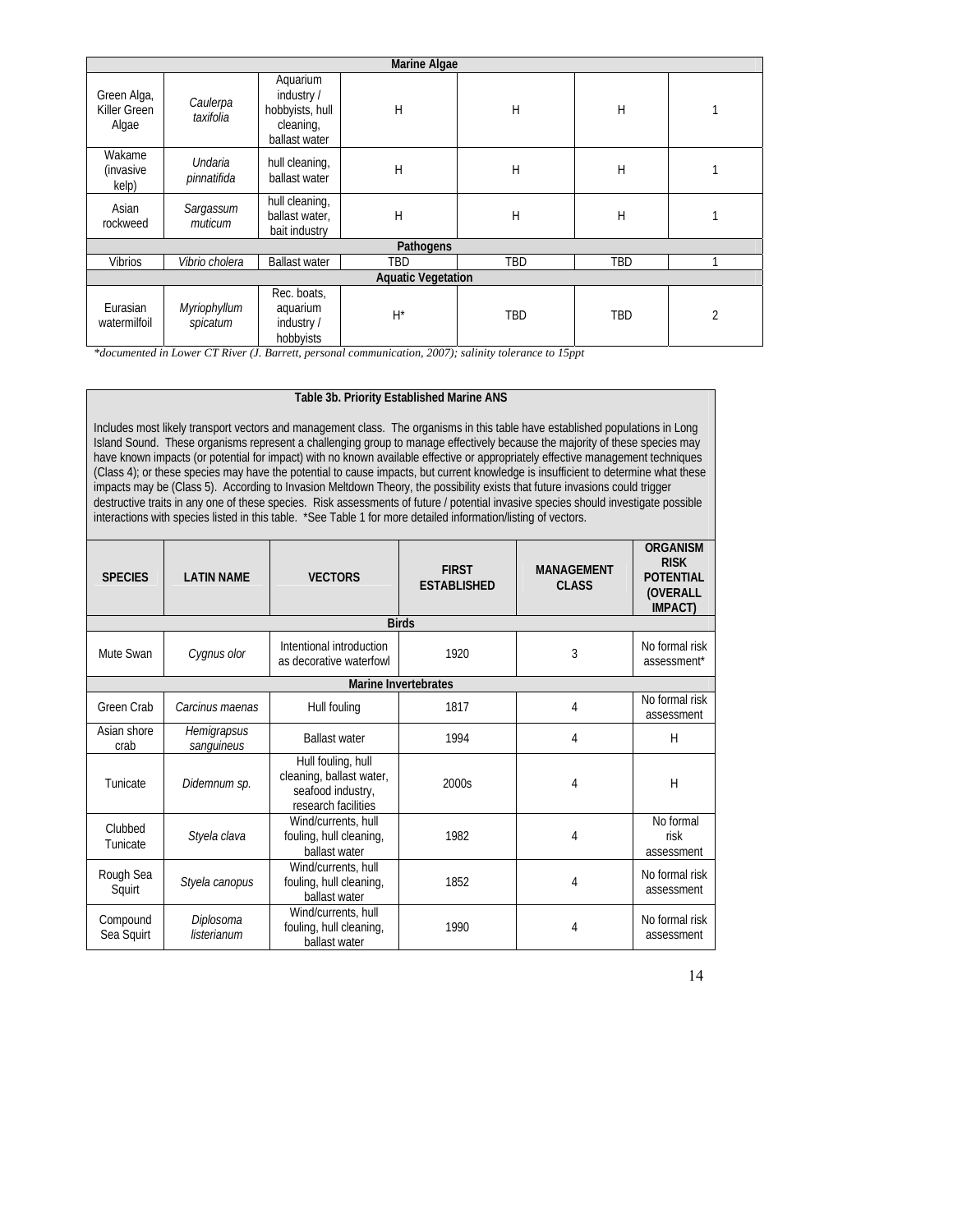| Sea squirt   |                                  | Wind/currents, hull      | 1985                                   |   | No formal               |           |
|--------------|----------------------------------|--------------------------|----------------------------------------|---|-------------------------|-----------|
|              | Ascidiella aspersa               | fouling, hull cleaning,  |                                        | 4 | risk                    |           |
|              |                                  | ballast water            |                                        |   | assessment              |           |
| Orange or    |                                  | Wind/currents, hull      |                                        |   | No formal               |           |
| red-sheathed | <b>Botrylloides</b><br>violaceus | fouling, hull cleaning,  | 1980s                                  | 4 | risk                    |           |
| tunicate     |                                  | ballast water            |                                        |   | assessment              |           |
| Golden-Star  |                                  | Wind/currents, hull      | 1871                                   |   |                         | No formal |
| Tunicate     | Botryllus schlosseri             | fouling, hull cleaning,  |                                        | 4 | risk                    |           |
|              |                                  | ballast water            |                                        |   | assessment              |           |
| Kelp         | Membranipora                     | Hull fouling, hull       |                                        |   | No formal               |           |
| Bryozoan     | membranacea                      | cleaning, ballast water  | 1990                                   | 4 | risk                    |           |
|              |                                  |                          |                                        |   | assessment              |           |
|              |                                  |                          | <b>Marine Algae</b>                    |   |                         |           |
|              | Grateloupia                      | Wind/currents.hull       |                                        |   |                         |           |
| Red Alga     | turuturu                         | fouling, hull cleaning,  | 2004                                   | 4 | H                       |           |
|              |                                  | ballast water, shellfish |                                        |   |                         |           |
|              | Porphyra                         | Wind/currents, hull      |                                        |   | No formal               |           |
| Red alga     | yezoensis                        | fouling, hull cleaning,  | 2000s                                  | 5 | risk                    |           |
|              |                                  | ballast water, shellfish |                                        |   | assessment              |           |
|              | Porphyra katadaii                | Wind/currents, hull      | 2000s                                  | 5 | No formal risk          |           |
| Red alga     |                                  | fouling, hull cleaning,  |                                        |   | assessment              |           |
|              |                                  | ballast water, shellfish |                                        |   |                         |           |
|              | Porphyra                         | Wind/currents, hull      | 2000s                                  | 5 | No formal<br>risk       |           |
| Red alga     | suborbiculata                    | fouling, hull cleaning,  |                                        |   |                         |           |
|              |                                  | ballast water, shellfish |                                        |   | assessment<br>No formal |           |
| Green        | Codium fragile                   |                          | 1957                                   | 4 | risk                    |           |
| Fleece       | tomentosoides                    | Hull fouling             |                                        |   | assessment              |           |
|              |                                  |                          | <b>Brackish and Wetland Vegetation</b> |   |                         |           |
|              | <b>Phragmites</b>                | wind /currents, hull     |                                        |   |                         |           |
| Common       | australis (invasive              | fouling, transportation  | $-1900$                                | 3 | $H^{**}$                |           |
| reed         | sub-species)                     | corridors                |                                        |   |                         |           |
|              |                                  | Wind/currents, hull      | 1814                                   |   |                         |           |
| Purple       | Lythrum salicaria                | fouling, ballast water,  |                                        | 3 |                         |           |
| loosestrife  |                                  | gardeners, beekeepers,   |                                        |   | $H^{**}$                |           |
|              |                                  | wildlife                 |                                        |   |                         |           |
|              |                                  |                          |                                        |   |                         |           |

**\****See Atlantic Flyway Mute Swan Management Plan, 2003-2013. Atlantic Flyway Council. 2003. 35pp.*  \*\*Purple loosestrife and common reed (invasive strain) both banned by the Connecticut Invasive Plants Council and *listed as two of most important invasive species by State of New York.* 

The Working Group has identified one primary goal, eight key objectives, and a series of associated strategies and tasks for each (see Sections 4 and 5). The Implementation Table (Section 6) outlines the general timeframe and resources that have been identified to date. From this comprehensive set, seven action items were selected as our priorities for action.

Recognition of the management constraints, coupled with the resource limitations that currently exist, has guided the prioritization of the management goals in this Long Island Sound Interstate AIS management plan. The priorities for action listed below will be addressed using a combination of management, education, research, and legislation. Additional information on how and by whom they will be addressed initially is provided in the Implementation Table. In some cases, individual tasks and strategies that have been outlined as important steps towards meeting these priorities have no time or funds associated with them in the Implementation Table (and are listed as TBD or 'to be determined'). Effort is underway to identify appropriate funding sources to facilitate the activities described.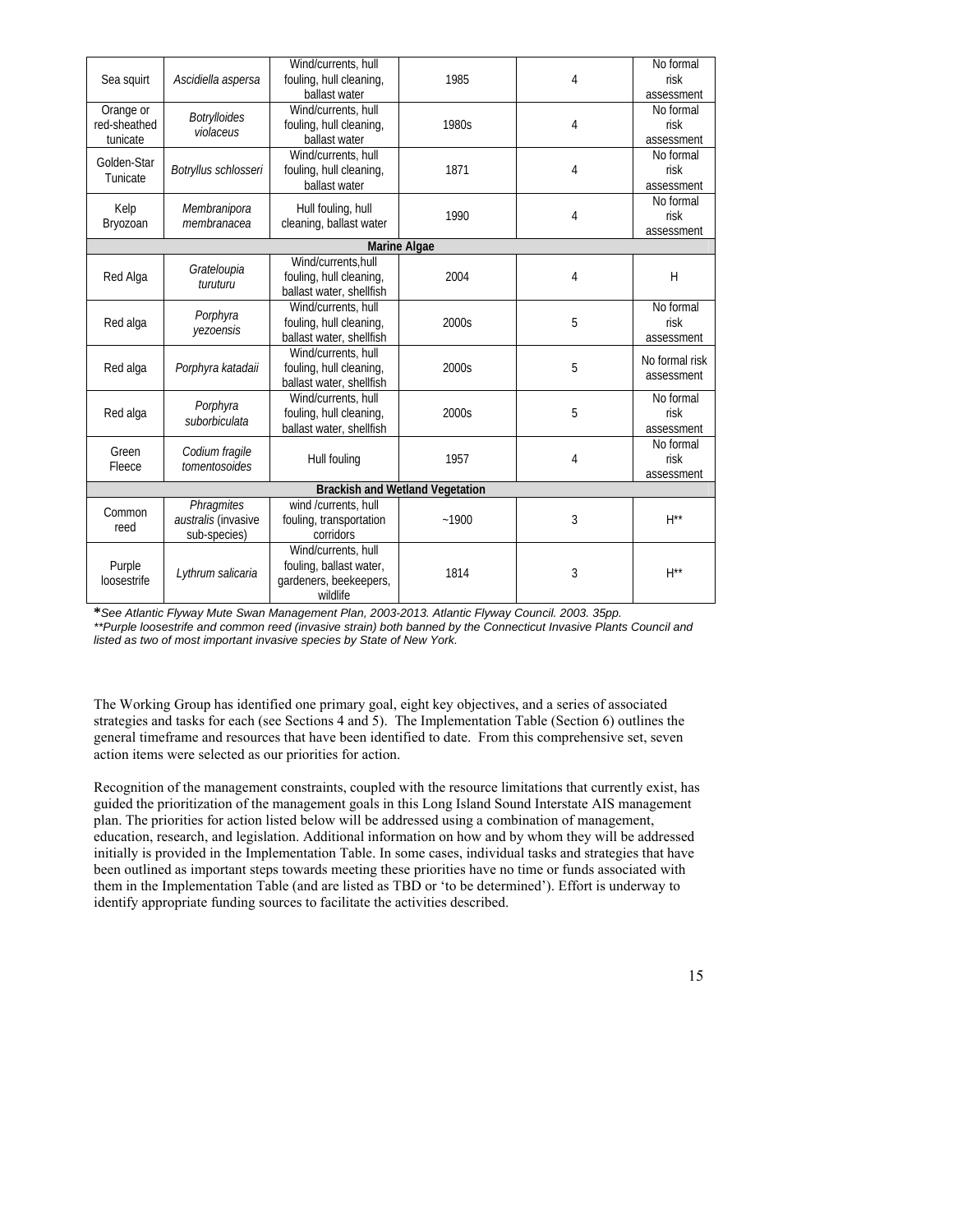The following priorities for action have been selected:

- a) Establish a LIS AIS Coordinating Committee, with designated co-chairs from the States of Connecticut and New York
- b) Coordinate with Connecticut and New York State ANS Plans, and develop risk assessment, management, and policy procedures
- c) Establish an annual work plan
- d) Implement a monitoring program
- e) Facilitate access to AIS resources / information / contacts
- f) Seek funding for implementation
- g) Minimize introductions through marine commerce, marine recreation, education and research, the live seafood trade, and habitat restoration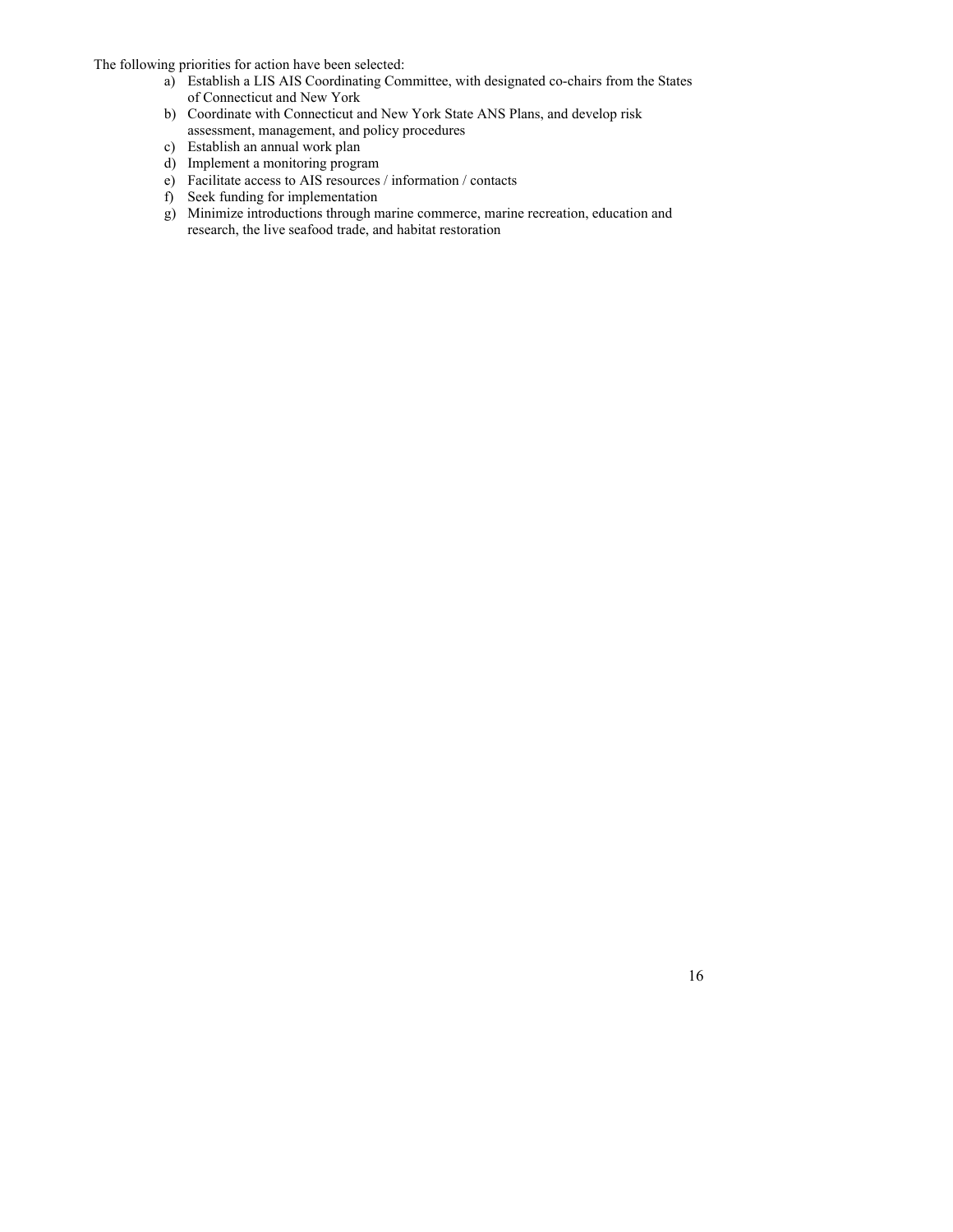## **SECTION 3. EXISTING AUTHORITIES AND PROGRAMS**

Relevant programs that currently address the AIS problem at the state, regional, and federal level are described briefly in the following paragraphs with emphasis on those that have been active in Connecticut and New York, and are necessary to facilitate the implementation of this plan. (The text pertaining to international and federal authorities was largely drawn from the Massachusetts ANS plan.) Where possible, the LIS AIS Working Group has developed management actions based on expansion of the capabilities of these existing programs, particularly at the state and regional level. A table of relevant laws and regulations can be found in Appendix E.

### *3.1 International Authorities and Programs*

While international organizations have limited authority in the United States and countries worldwide, organizations such as the International Maritime Organization (below) have taken a lead role in developing policies and guidelines relating to international trade and commerce. Clearly, invasive species management is an international issue, and limiting uncontrolled global transport of AIS will require some reliance on these agencies to shape and implement management strategies.

#### **Global Invasive Species Program (GISP)**

The GISP was established in 1997 to address global threats caused by invasive introduced species, and to provide support to the implementation of Article 8(h) of the Convention on Biological Diversity. GISP looks for innovative ways of improving cooperation with existing and new partners in the invasive alien species world, with the aims of minimizing, and where possible, eliminating any form of duplication while maximizing the effectiveness of joint programs, and promoting the sharing of best-practice information. As an enabling body focused on effective information exchange and networking mechanisms, GISP is one of several significant international efforts assessing the challenges associated with invasive species and developing policies and guidelines (see http://[www.gisp.org\)](http://www.gisp.org/).

#### **International Council for the Exploration of the Sea (ICES)**

This organization coordinates and promotes marine research in the North Atlantic. Advice developed by ICES is used by its 19 member nations to help manage the North Atlantic and adjacent seas. ICES has a strong interest in biological invasions and has a Working Group on Introductions and Transfers of Marine Organisms and a Study Group on Ballast and Other Ship Vectors. The working group deals with intentional introductions (e.g., for aquaculture purposes), and, through a risk assessment process and quarantine recommendations, works towards the reduction of unintentional introductions of invasive and deleterious species. The study group focuses on unintentional species introductions from ballast water and hull fouling of ships. The ICES Code of Practice on the Introductions and Transfers of Marine Organisms 2003 recommends procedures and practices to reduce the risk of detrimental effects from the intentional introduction and transfer of marine and brackish water organisms. The Code applies to both public (commercial and government) and private (including scientific) interests (see: http://[www.ices.dk\)](http://www.ices.dk/).

#### **The International Maritime Organization (IMO)**

The IMO was established in 1948 to address safety and pollution mitigation measures for the international shipping industry. The United States plays a leadership role on the Marine Environment Protection Committee (MEPC), which is comprised of all 161 Member States, 37 Intergovernmental Organizations, and 61 Non-Governmental Organizations. The MEPC is empowered to consider any matter within the scope of the IMO that is concerned with prevention and control of pollution from ships, including ballast water management and the transport of ANS. IMO Assembly Resolution A.868 (2) was adopted in 1993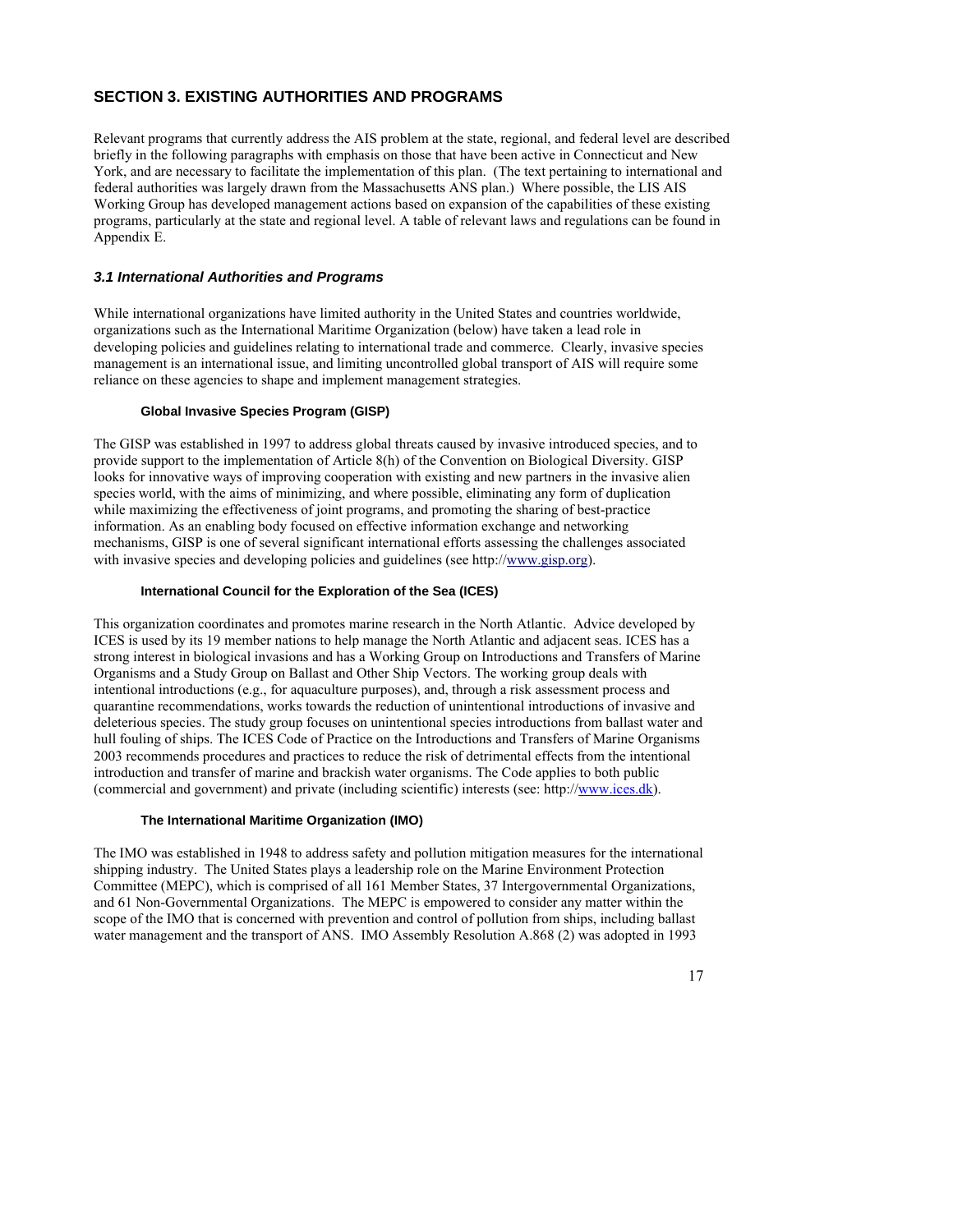and established international guidelines for the control of ballast water, which served as a model for ballast water management in many countries. In February 2004, a diplomatic conference approved a convention on ballast water management. When formally approved by a sufficient number of countries (with a sufficient amount of the world's shipping tonnage), the Convention will become international law.

#### **United Nations – Food and Agricultural Organization (FAO)**

The United Nations FAO oversees the International Portal on Food Safety, Animal and Plant Health, which facilitates trade in food and agriculture products and provides a single access point for authorized official and national information across sectors of food safety, animal and plant health. Invasive species are covered under this program, which includes contributing to the implementation of the Convention on Biological Diversity. This is one of several significant international efforts to assess the challenges associated with invasive species and develop policies and guidelines.

## *3.2 Federal Authorities and Programs*

At the federal level, no single agency has authority over the management of AIS. Rather, multiple agencies have developed invasive species programs, largely in reaction to severe AIS issues. Effective invasive species management in the United States will require federal agencies to expand their existing efforts to deter nonindigenous species introductions. These efforts should include better oversight of 1) international and interstate trade and commerce, 2) associated transport vectors such as commercial shipping, and 3) the trade of organisms via mail order and the internet.

### **NANPCA**

The federal government responded to the devastating economic and ecological impacts of the zebra mussel introduction to the Great Lakes by passing the Nonindigenous Aquatic Nuisance Prevention and Control Act of 1990 (NANPCA, PL 101-646). This act (reauthorized and amended as the National Invasive Species Act of 1996) includes a provision for the preparation of State ANS Management Plans (NANPCA, Section 1204) and outlines the following objectives (Section 1002):

- 1) To prevent further unintentional introductions of nonindigenous aquatic species.
- 2) To coordinate federally funded research, control efforts and information dissemination.
- 3) To develop and carry out environmentally sound control methods to prevent, monitor, and control unintentional introductions.
- 4) To understand and minimize ecological damage.
- 5) To establish a program of research and technology development to assist state governments.

Section 1201 of NANPCA establishes the Federal interagency ANS Task Force (ANSTF). The ANS Task Force is charged with coordinating federal aquatic nuisance species management efforts with the efforts of the private sector and other North American interests. The ANS Task Force is responsible for initiating research programs, planning initiatives, and policy direction for the prevention, detection and monitoring, and control of aquatic nuisance species, and operates through regional panels as well as issue-specific working groups that address particularly problematic invaders.

An additional element of NANPCA is the establishment of ballast management regulations. Under Section 1101 of the Act, the U.S. Secretary of Transportation is charged with developing mandatory ballast water guidelines for the Great Lakes (and later for the upper Hudson River). This task was delegated to and completed by the U.S. Coast Guard, the lead federal agency for ballast water management issues. Amendments to NANPCA in 1996 directed the Secretary to extend ballast water management regulations to the remainder of U.S. waters. Developed and implemented by the Coast Guard in July of 1999, the Voluntary National Guidelines applied to waters outside of the Great Lakes Ecosystem. This voluntary program consisted of a suite of ballast water management (BWM) guidelines, and included a requirement that all vessels entering U.S. waters from outside the Exclusive Economic Zone file a BWM report. A third Coast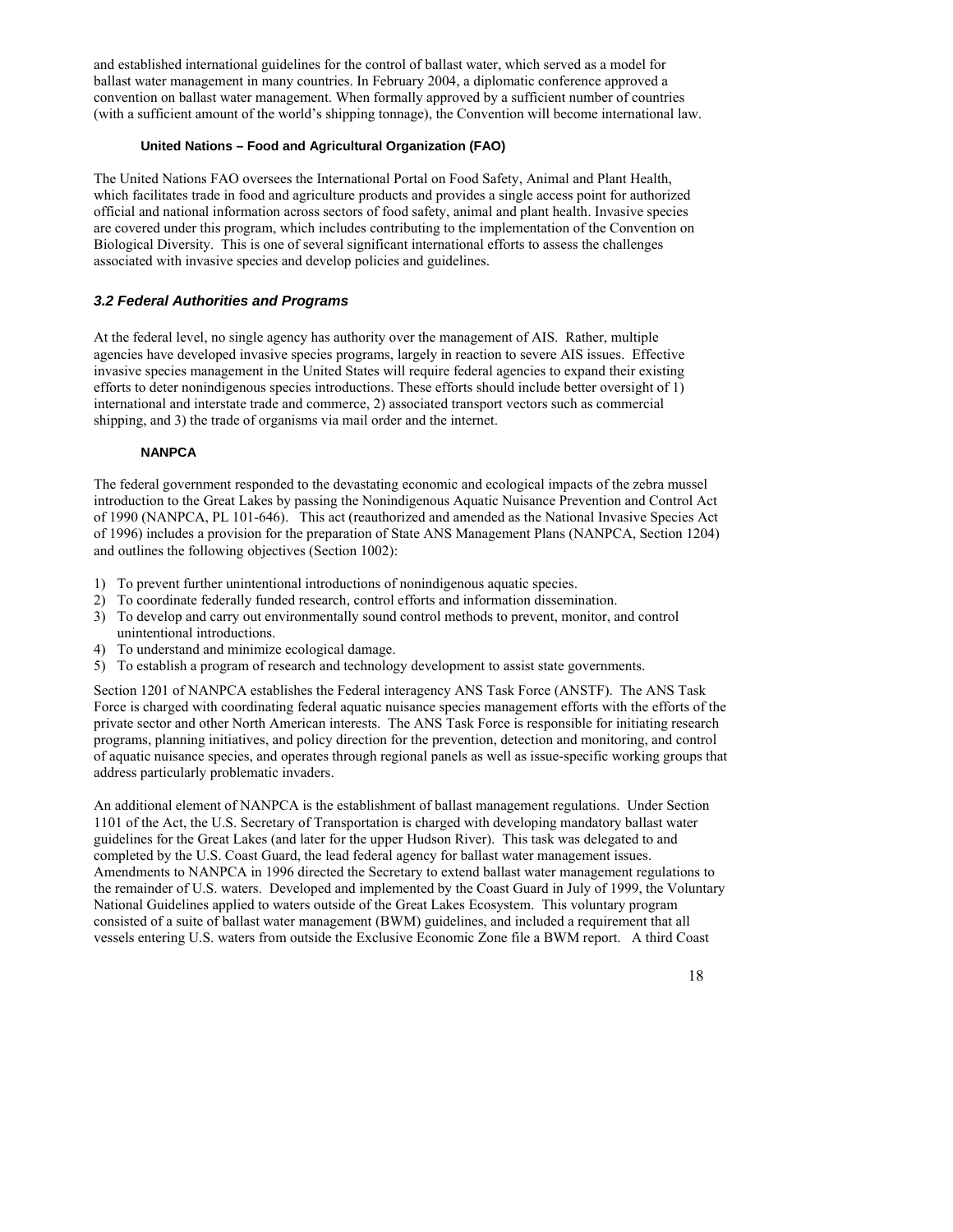Guard related element of the 1996 amendments was the publication of voluntary guidelines aimed at controlling the spread of ANS through recreational activities (i.e., boating, fishing, SCUBA diving, etc.) The Coast Guard worked with the ANS Task Force to complete these guidelines in December of 2000.

In 2004, the voluntary ballast water (BW) exchange and reporting program became mandatory (Federal Register 2004a, 2004b). All vessels with ballast tanks on all waters of the U.S., regardless of Exclusive Economic Zone (EEZ) entry have mandatory practices they must follow, which regulate where ballast operations can take place, mandate cleaning and maintenance protocols, and require vessel-specific BW management plans (USCG 2004). In addition, all vessels transiting to U.S. waters with ballast water taken on within 200 nautical miles of any coast after operating beyond the U.S. EEZ must conduct mid-water BW exchange prior to entering U.S. waters, retain the BW on board while in U.S. waters, or use a USCGapproved alternative method for treating BW (USCG 2004). There are specific reporting and recordkeeping requirements for all vessels, with penalties for non-compliance (USCG 2004). The specifics of the USCG's BW Management Program are found at http://[www.uscg.mil/hq/g](http://www.uscg.mil/hq/g-m/mso/bwm.htm)[m/mso/bwm.htm](http://www.uscg.mil/hq/g-m/mso/bwm.htm). All submitted ballast reports are housed within the National Ballast Information Clearinghouse (NBIC) at: http://invasions.si.edu/nbic/inde.g.html.

On March 30, 2005, the U.S. District Court for the Northern District of California ruled in Northwest Environmental Advocates (NWEA) et al. v. EPA et al. that ballast water often contains invasive species that can be considered pollutants under the Clean Water Act (CWA). The court also held that EPA exceeded its CWA authority in exempting an entire category of discharges from the National Pollutant Discharge Elimination System (NPDES) permitting program (Water Policy Report via InsideEPA.com, 10/31/05; 14(22)). On September 18, 2006, the District Court vacated the regulatory exclusions as of September 30, 2008, giving the EPA two years to comply (EPA 2007;

[http://www.epa.gov/owow/invasive\\_species/ballast\\_water.html\)](http://www.epa.gov/owow/invasive_species/ballast_water.html). In November 2006, the EPA appealed the ruling; this appeal is currently pending. In the meantime, the EPA issued a request for comments and information on the development of a proposed rule for the regulation of discharges incidental to the operation of a vessel (EPA 2007; EPA Docket ID No. EPA-HQ-OW-2007-0483, published 72 Fed. Reg. 34241-49 062107). The NYS DEC submitted comments on the proposed rulemaking in August 2007 [\(http://www.dec.ny.gov/docs/administration\\_pdf/commentsballastwaterrule.pdf\)](http://www.dec.ny.gov/docs/administration_pdf/commentsballastwaterrule.pdf).

Federal programs dealing with nonindigenous species that existed prior to the passage of NANPCA are largely related to interstate and international transport of known pest flora and fauna and the protection of valuable horticultural, aquacultural, or endangered species. These laws include:

- **The Lacey Act of 1900 (and amendments):** The Lacey Act establishes a permitting process administered by the U.S. Fish and Wildlife Service regulating the importation and interstate transport of vertebrates, mollusks, and crustacea that are "injurious to human beings, to the interests of agriculture, horticulture, forestry, or to wildlife or the wildlife resources of the United States." The Secretary of the Interior maintains the Injurious Species List.
- **The Federal Seed Act of 1939 (and amendments):** This act prohibits the importation of seeds of unknown type and origin by ensuring the purity and proper labeling of seed imports.
- **The Endangered Species Act of 1973 (and amendments):** The Endangered Species Act can be used to authorize the eradication or control of AIS in the case that a listed species is threatened by the invader's presence or spread.
- **The Plant Protection Act of 2000 (superseded the Noxious Weed Act of 1974):** The Plant Protection Act gives the U.S. Department of Agriculture (USDA) Animal and Plant Health Inspection Service (APHIS) the authority to prohibit the importation and interstate transportation of species included on the Noxious Weed List developed by the USDA. In cooperation with state agricultural departments, APHIS annually designates priority agricultural pest species for annual intensive monitoring efforts.
- **The Animal Health Protection Act:** Enables USDA APHIS to conduct programs to protect livestock, including "farmed" aquatic animals, against pests and diseases.

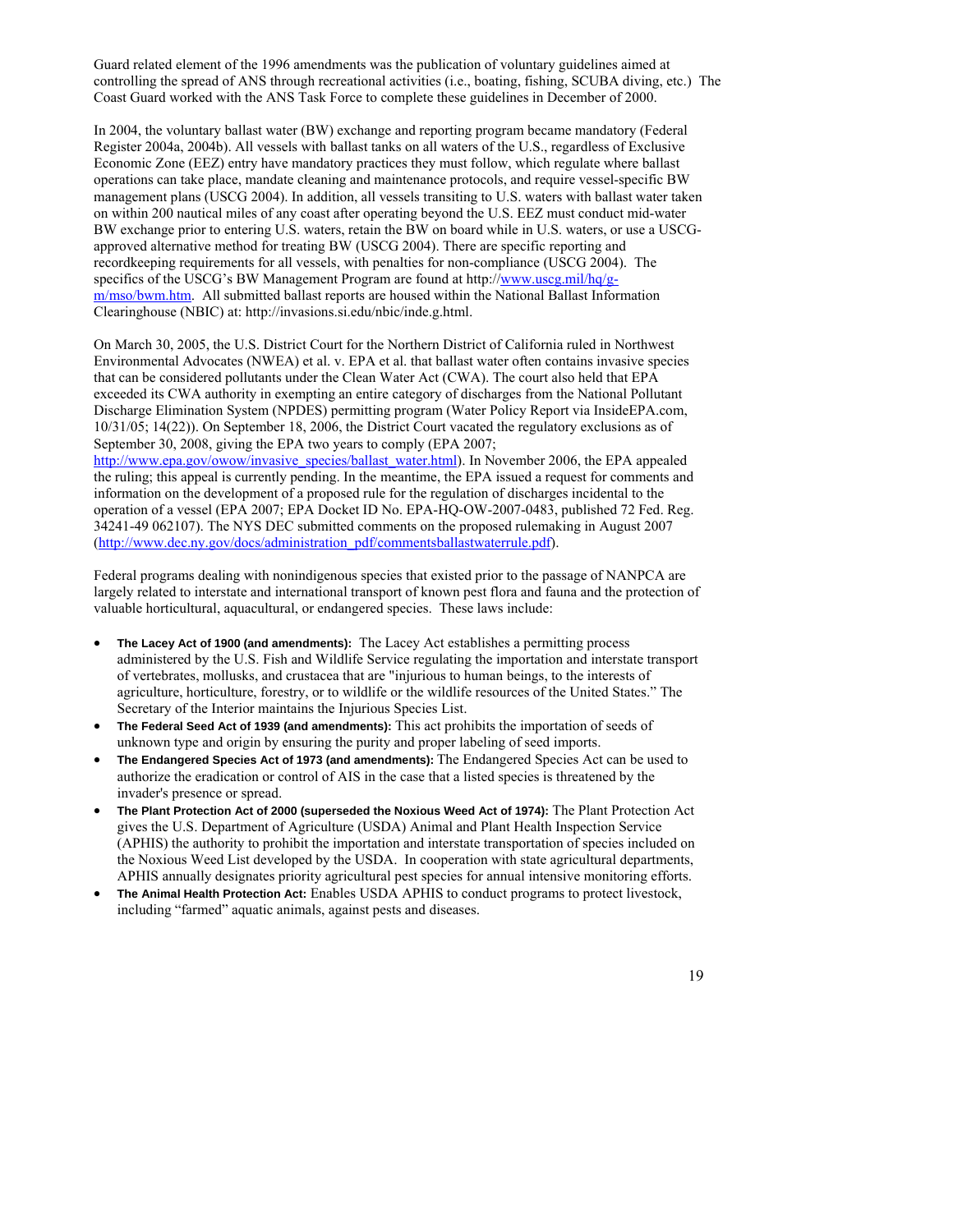The most recent invasive species initiative developed at the federal level came in February of 1999 with Executive Order 13112. This order establishes the National Invasive Species Council, a federal interagency organization charged with the biennial development of a National Invasive Species Management Plan.

#### **Federal Programs and Activities**

In addition to the regulations outlined in the above legislation, several government agencies have recognized the severity of the invasive species problem and have adopted the management and control of invasive species as priority program areas.

### **Aquatic Nuisance Species Task Force**

This intergovernmental organization is dedicated to preventing and controlling aquatic nuisance species, and implementing the Nonindigenous Aquatic Nuisance Species Prevention and Control Act of 1990, the mandates of which were expanded with the passage of the National Invasive Species Act (NISA) in 1996. The Task Force is co-chaired by the U.S. Fish and Wildlife Service and the National Oceanic and Atmospheric Administration. It coordinates governmental efforts dealing with ANS in the United States with those of the private sector and other North American interests, through regional panels and issue specific committees. Ten federal agency representatives and 12 ex officio members comprise the Task Force. Among its responsibilities, the Task Force reviews state management plans to address aquatic nuisance species and helps facilitate access to federal funds for implementation of these plans, once approved.

The ANSTF has also created species-specific national management plans for a number of species including the European green crab (*Carcinus maenas),* the Chinese mitten crab (*Eriocheir sinensis)*, and the green alga (*Caulerpa taxifolia),* as well as a protocol for researchers investigating aquatic invasive species, and the Generic Nonindigenous Aquatic Organisms (GNAO) Risk Analysis Review Process (Risk Assessment and Management Committee, 1996).

## **U.S. Department of Agriculture (USDA)**

The U.S. Department of Agriculture (USDA) Animal and Plant Health Inspection Service (APHIS) Plant Protection and Quarantine (PPQ) program manages the Cooperative Agricultural Pest Survey (CAPS). Through the CAPS Program, surveys are conducted to detect or delimit exotic plant pests: insects, terrestrial and aquatic weeds, and diseases that are not known to occur in the U.S. or have been recently introduced through U.S. ports of entry or other pathways. CAPS surveys and other monitoring activities strive to protect agriculture and natural resources and to prevent economic losses. Individual state monitoring programs are directed by a state survey committee, which is made up of representatives from state agencies and scientific institutions. The state survey committee reviews an APHIS-recommended list of potential pests (the Noxious Weed List), and chooses one or more for annual surveillance efforts. Target species may include weeds, plant diseases, insects, and other invertebrates. The CAPS state survey committee serves as an advisory group for CAPS survey activities in the state. Committee members meet several times per year to provide input on upcoming exotic pest surveys, discuss survey results and share relevant information on pest occurrences. Pest distribution data from surveys and other sources provided by state survey committee members is submitted to a national database.

Under the Plant Protection Act and the Animal Health Protection Act, APHIS sets policy and provides scientific support regarding the prevention of intentional or unintentional introductions. APHIS cooperates with the US Department of Homeland Security, Customs and Border Protection Agency, to inspect agricultural products arriving at US ports of entry, although it is estimated that less than 2% of incoming cargo is inspected. With actual responsibility for agricultural port inspection activities being transferred from APHIS to Customs and Border Protection, concerns have been raised about priorities for detecting weapons and illegal drugs versus detecting agricultural pests.

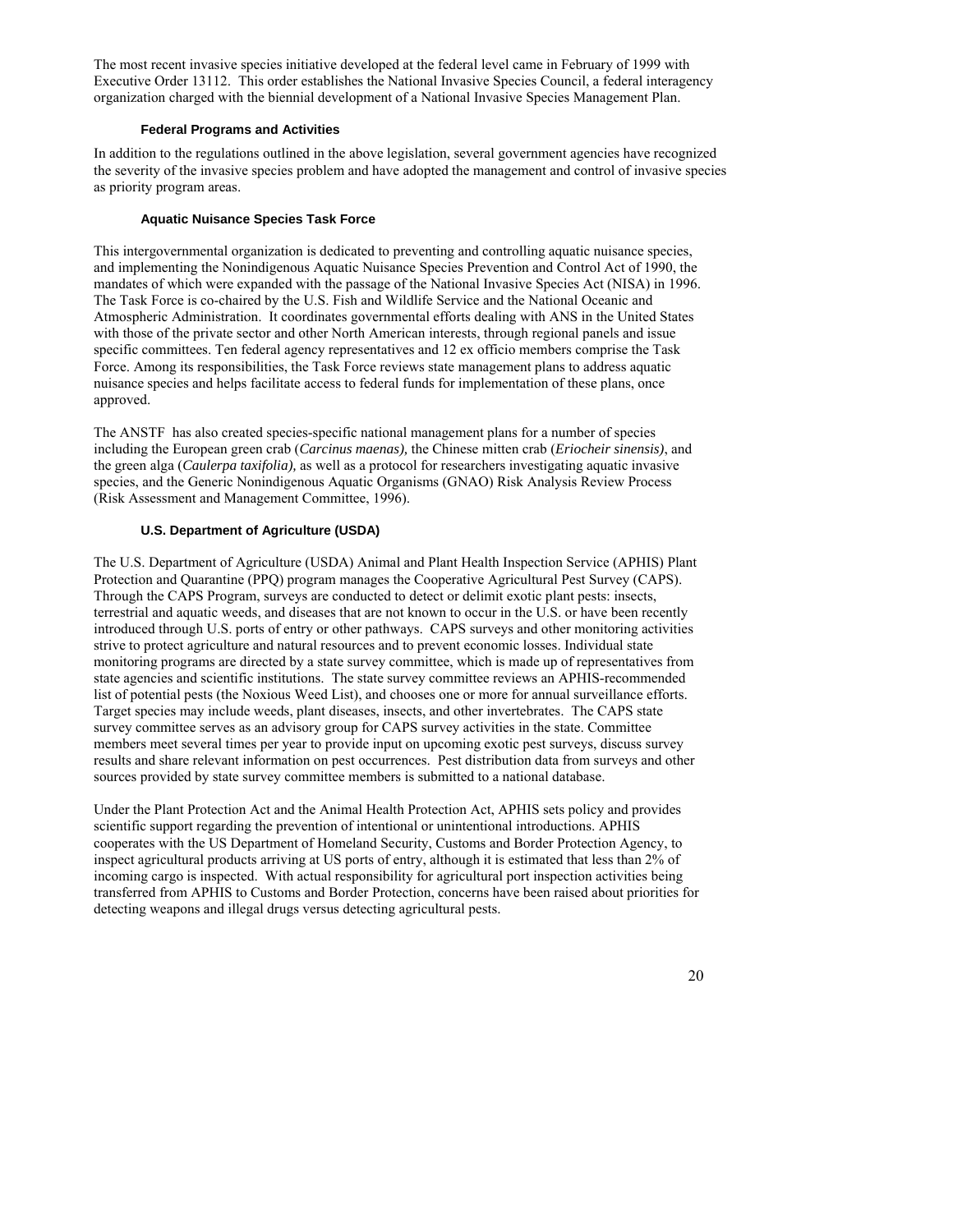#### **U.S. Coast Guard**

The Coast Guard is working to reduce the number of incidental introductions of AIS during the normal operations of ships through the implementation and enforcement of the USCG Ballast Water Management Program (<http://[www.uscg.mil/hq/g-m/mso/bwm.htm](http://www.uscg.mil/hq/g-m/mso/bwm.htm)>; see NANPCA above). The Coast Guard also funds the National Ballast Information Clearinghouse, which is housed and maintained by the Smithsonian Environmental Research Center (<http://invasions.si.edu/nbic/search.html>). The Coast Guard's ballast water discharge standard is currently making its way through the regulatory process. In addition, through its research and development centers, the Coast Guard is conducting research relevant to ballast water exchange and ballast water treatments.

#### **National Ballast Water Information Clearinghouse**

This is the repository for ballast water reports <http://invasions.si.edu/nbic/inde.g.html>. The database is linked to the Smithsonian's Marine Invasions Research Lab. The website includes three ways to submit ballast water management reports, a way to search ballast reports, and other program information. Each year, the results of the ballast water reporting program are vetted and released to the public in a congressional report.

### U.**S. Environmental Protection Agency, Long Island Sound National Estuary Program**

The EPA Long Island Sound Office was established to support the Long Island Sound Study (LISS), a National Estuary Program focused on protecting and restoring the health of the Sound, and to implement the LISS Comprehensive Conservation and Management Plan (CCMP). Developed and approved by the States of Connecticut and New York and the EPA, the CCMP identifies specific commitments and recommendations for actions to improve water quality, protect habitat and living resources, and educate and involve the public. One issue highlighted by the CCMP is the negative effect that introduced species have had by preying upon or competing with sensitive species in this region. A goal of the LISS is to implement management actions that will enhance prospects for a healthy ecosystem with balanced and diverse populations of indigenous flora and fauna. The LISS administers grants that can be used for invasive species education and research. The 2003 Long Island Sound Agreement, which builds upon the goals of the CCMP, called for the LISS to develop a list of the non-native species in Long Island Sound (Appendix B, Table B-1).

### **U.S. Fish and Wildlife Service (USFWS)**

The USFWS has traditionally been the lead in dealing with invasive species at the federal level and is cochair of the Federal ANS Task Force, providing technical assistance to states in developing invasive species control plans. The USFWS employs an invasive species coordinator in each of its seven regions, once of which represents the Northeast Region and is located at the Lower Great Lakes Fishery Resources Office in Amherst NY. The coordinator networks with local, regional, and national programs, coordinates early detection and monitoring efforts, and contributes to education/outreach activities. A national public awareness campaign directed at recreational boaters and fishermen, Stop the Aquatic Hitchhikers!, is administered by the USFWS. The USFWS has been active in ANS management activities in Massachusetts and Connecticut through the Silvio O. Conte National Wildlife Refuge Invasive Plant Control Initiative. In addition to these activities, the USFWS administers grants that can be used for invasive species management.

## **U.S. Geological Survey (USGS)**

The role of the USGS in nonindigenous species management is to develop new strategies for the prevention, early detection, and prompt eradication of new invaders. The USGS maintains information management and documentation of invasions as one of its priorities. In keeping with this objective, the USGS maintains an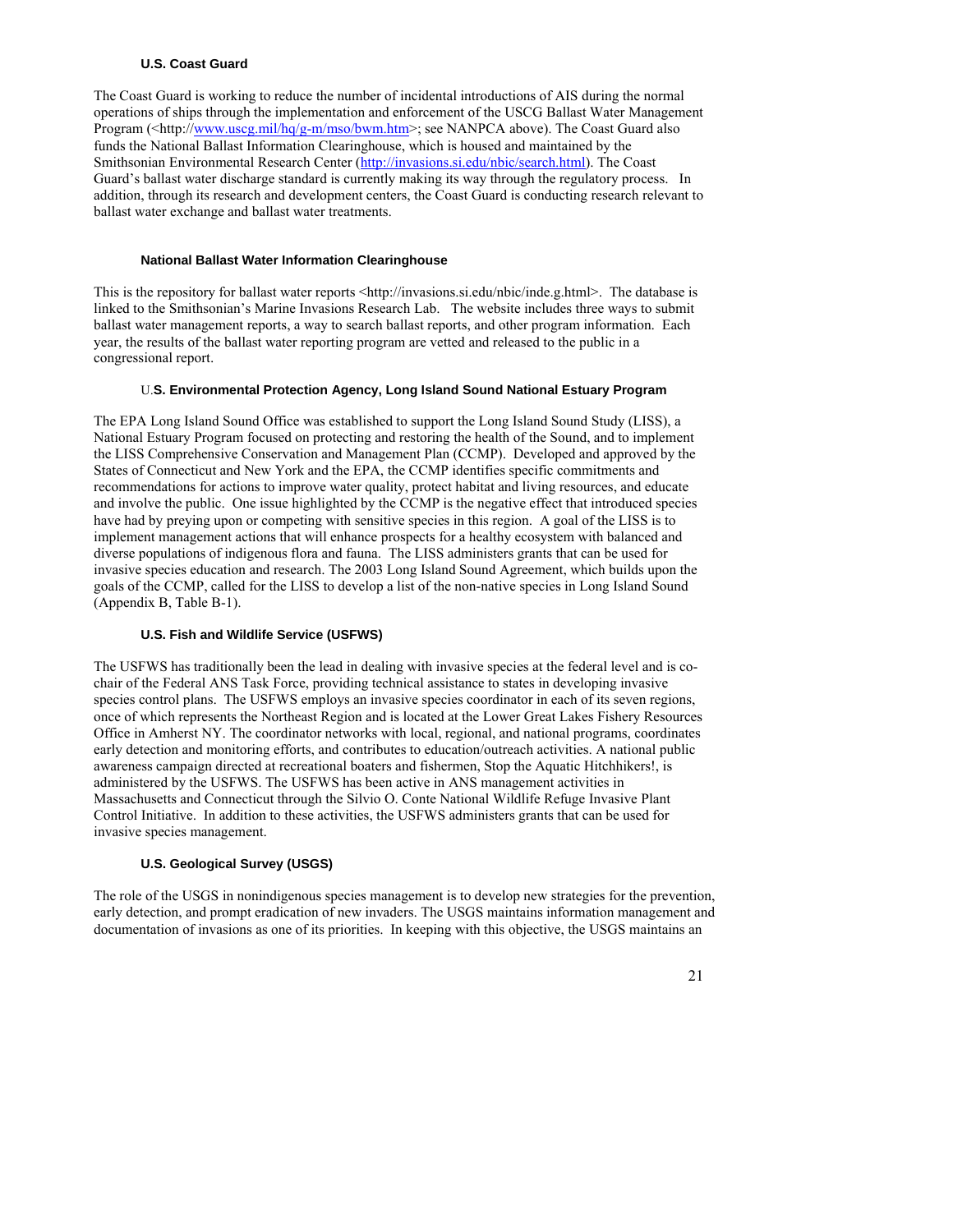extensive, spatially referenced database of nonindigenous species, which is accessible via the Internet [\(http://nas.er.usgs.gov/\)](http://nas.er.usgs.gov/).

#### **National Invasive Species Council**

Established in 1999, the Council is an inter-departmental council that helps to coordinate and ensure complementary, cost-efficient and effective federal activities regarding invasive species. The Council Co-Chairs are the Secretaries of Agriculture, Commerce, and the Interior. The Secretaries of State, Defense, Homeland Security, Treasury, Transportation, Health and Human Services, and the administrators of the Environmental Protection Agency, U.S. Agency for International Development, U.S. Trade Representative, and the National Aeronautics and Space Administration are also members of the Council. The Council works with the Invasive Species Advisory Committee (ISAC), which was established to advise the federal government on the issue of invasive species and to act as representatives of the many stakeholders. Stakeholders represent states organizations, industry, conservation groups, scientists, academia, and other interests. ISAC has been instrumental in writing the National Invasive Species Council Management Plan (see http://[www.invasivespecies.gov\)](http://www.invasivespecies.gov/).

#### **National Oceanic and Atmospheric Administration (NOAA), Department of Commerce**

The National Oceanic and Atmospheric Administration (NOAA) serves as a co-chair of the federal ANSTF, along with the USFWS. NOAA, the USFWS and the Maritime Administration of the U.S. Department of Transportation have jointly sponsored research into the development of new technologies for ballast water treatment.

#### **NOAA National Ocean Service, National Estuarine Research Reserves, National Marine Sanctuaries**

The NOAA National Ocean Service (NOS) has sponsored survey work for baseline data in marine and coastal areas. In addition to general survey work, NOAA's National Estuarine Research Reserves (NERRs) and National Marine Sanctuaries have participated. NOS has also set up a comprehensive list of taxonomists to help with identification of unfamiliar species in marine and estuarine areas covering everything from protists through fish, and has sponsored integrated assessments of particular species (e.g., lionfish, tunicates).

#### **NOAA Sea Grant**

NOAA Sea Grant or the National Sea Grant College Program was established in 1966 to foster research, outreach, and education for the promotion of sustainable development of coastal regions. It operates as a federal partnership with state universities in all coastal and Great Lake states (see Connecticut and New York Sea Grant under Section 3.5 Universities). Sea Grant has played an active national role in supporting research on invasive species issues in the United States; information on these projects can be found at <[www.sgnis.org](http://www.sgnis.org/)>. The Sea Grant network has assumed the primary role for national extension and education about aquatic invasive species in collaboration with many partners through projects such as the National Aquatic Nuisance Species Clearinghouse, the National Zebra Mussel Training Initiative, sponsorship of many conferences and workshops, participation in national public awareness campaigns such as the USFWS / NOAA Sea Grant / Pet Industry Joint Advisory Council's Habitattitude™. Educational materials are located at <[www.seagrant.umn.edu/education/ais\\_guide.pdf>](http://www.seagrant.umn.edu/education/ais_guide.pdf)

## *3.3 Regional Authorities and Programs*

#### **New England Interstate Water Pollution Control Commission**

Since 1947, the New England Interstate Water Pollution Control Commission has been a leader in the fight for clean water. As a not-for-profit interstate agency, NEIWPCC serves and assists its member states—Connecticut, Maine, Massachusetts, New Hampshire, New York, Rhode Island, and Vermont—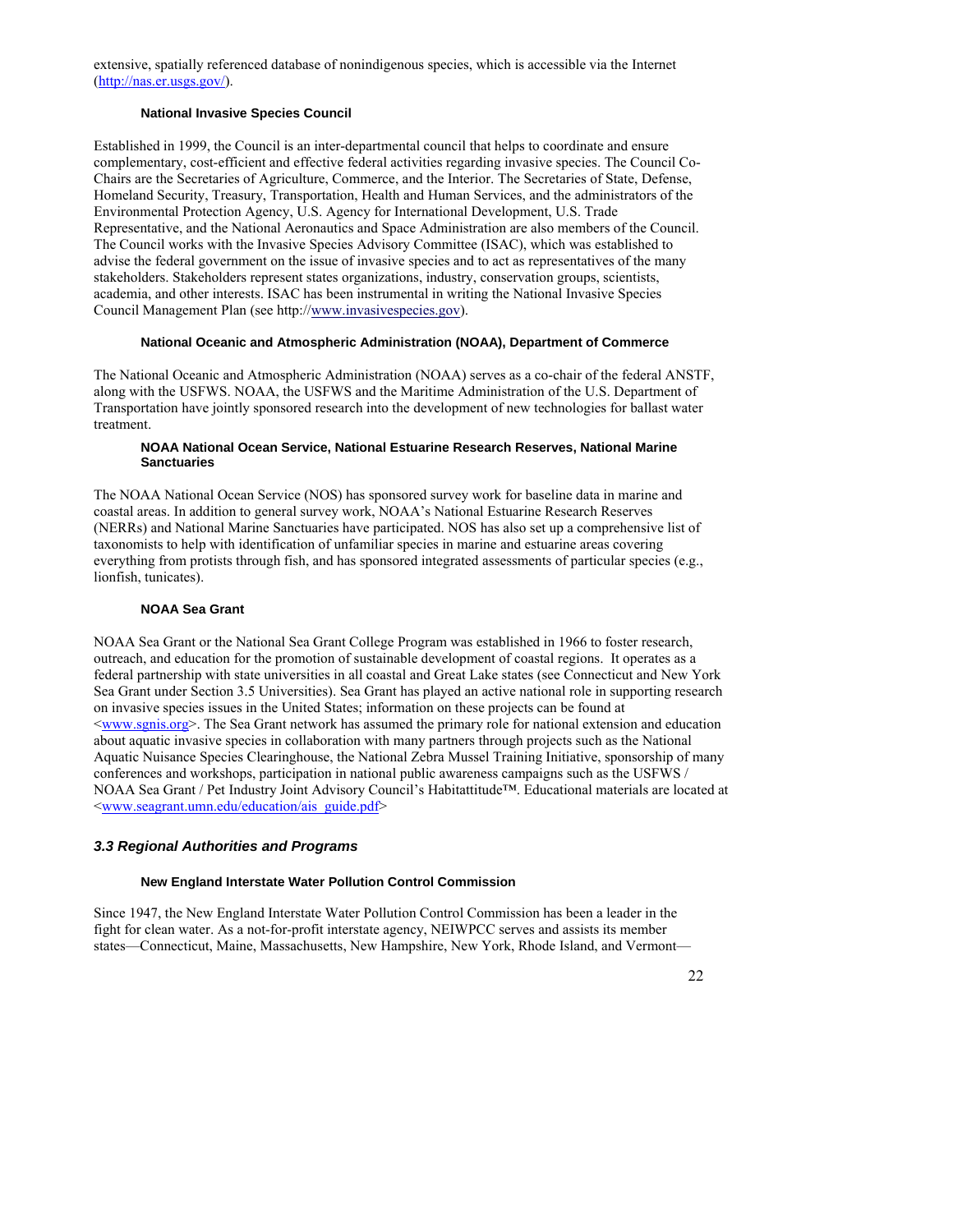by coordinating activities and forums that encourage cooperation among the states, educating the public about key water quality issues, supporting research projects, training environmental professionals, and providing overall leadership in water management and protection. NEIWPCC's initial emphasis was on surface water protection, but that role has expanded to include wetlands restoration, nonpoint source pollution, water allocation, and underground storage tanks.

NEIWPCC is overseen by 35 Commissioners--five from each member state--who are appointed by their state governors or assume the post due to their position. The Commissioners represent state water pollution control agencies, environmental protection agencies, health departments, industry, municipalities, and the general public. The chairmanship of the Commission rotates between states every two years.

As a partner of the Long Island Sound Study (LISS), NEIWPCC staff play a critical role in the implementation of the LISS 1994 Comprehensive Conservation and Management Plan (CCMP) and its Public Information and Education Program in particular. In support of this program, NEIWPCC produces numerous outreach and educational products, including *[Sound Health](http://www.neiwpcc.org/soundhealth.asp)* and the *[LISS Biennial Report](http://www.neiwpcc.org/lissbiennialreport.asp)*. NEIWPCC also manages the [LISS CCMP Enhancement Grants Program.](http://www.neiwpcc.org/lissegp.asp) This annual competitive grant program funds priority projects that further the effort to achieve the goals established in the 1994 CCMP, including the grant that supported the development of this plan.

#### **Northeast Regional Panel of the Federal Aquatic Nuisance Species Task Force**

Section 1203 of the National Aquatic Nuisance Prevention and Control Act of 1990 directs the Federal ANS Task Force (ANSTF) to encourage the development and use of regional panels to:

- 1) Identify priorities for each region with respect to aquatic nuisance species.
- 2) Make recommendations to the ANSTF regarding education, monitoring (including inspection), prevention, and control of nuisance species.
- 3) Coordinate, whenever possible, other aquatic nuisance species program activities in each region.
- 4) Develop an emergency response strategy for federal, state, and local entities for stemming new invasions of aquatic nuisance species in the region.
- 5) Provide advice to public and private individuals and entities concerning methods of preventing and controlling aquatic nuisance species infestations.
- 6) Submit an annual report to the ANSTF describing activities within the region related to aquatic nuisance species prevention, research, and control.

The federal ANSTF recognized the Northeast Panel in July of 2001. It includes state, federal and regional government representatives, as well as non-government organizations from the states of New York, Connecticut, Rhode Island, Massachusetts, Vermont, New Hampshire, and Maine, and the Canadian provinces of Nova Scotia, New Brunswick, and Quebec. Once formally recognized by the federal ANSTF, each regional panel becomes eligible for limited funding for implementation.

The Panel's Mission is to protect the marine and freshwater resources of the Northeast from invasive ANS through commitment and cohesive coordinated action. The goals of the Panel are to:

- 1) prevent the introduction, establishment, and dispersal of invasive ANS in the Northeast,
- 2) control the spread of invasive ANS already introduced into the Northeast, and
- 3) mitigate the harmful ecological, economic, social, and public health impacts associated with the introduction, establishment, or spread of invasive ANS in the Northeast.

The Panel currently has active sub-committees addressing policy and legislation; science and technology; communications, education, and outreach; and shipping.

#### **Mid-Atlantic Regional Panel of the Federal Aquatic Nuisance Species Task Force**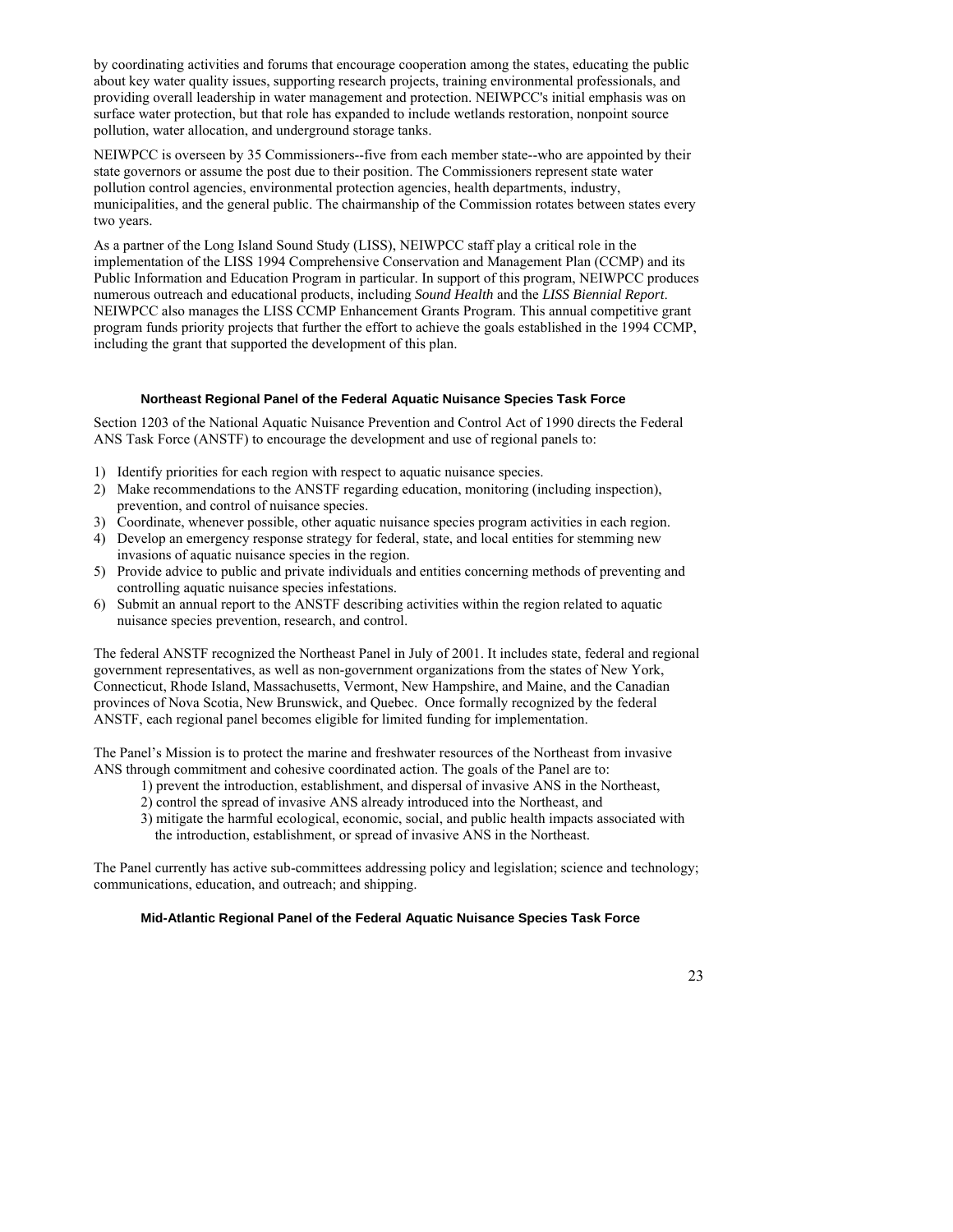New York Sea Grant is also a member of the Mid-Atlantic ANS Panel, which serves a similar purpose for the Mid-Atlantic states.

## *3.4 State Authorities and Programs*

## **CONNECTICUT**

### **Connecticut Department of Environmental Protection (CTDEP)**

#### • **CTDEP Internal Invasive Species Committee**

This committee is made up of representatives from 12 divisions within the DEP. The Committee discusses and develops policy statements, species status assessments and coordinates and prioritizes the Department's actions related to management, education and training related to invasive species issues.

#### • **CTDEP Bureau of Natural Resources**

#### **Marine Fisheries Division**

The Marine Fisheries Division manages the state's marine fishery resources to provide sustainable fish and lobster populations and public benefit. Marine fish populations are managed through population manipulation and habitat preservation and enhancement. The Division also conducts public awareness to promote an understanding and appreciation of fishing, aquatic resources and habitat.

- **Sale of Bait:** Under Section 26-45 of the GSC the CT DEP regulates the sale of bait and requires dealers to obtain a license.
- **Importation/liberation of aquatic vertebrates and invertebrates:** The importation, possession or liberation/stocking of live fish (and eggs) and invertebrates is prohibited without a permit (26-55, General Statutes of Connecticut (GSC)). The Inland Fisheries Division administers and issues permits for marine species in consultation with the Marine Fisheries Division (26-55-1, RCSA).
- **Biological surveys:** The Division performs seine and trawl surveys of Long Island Sound each year. Potential problem species are identified and their status monitored.
- **Importation/liberation of aquatic vertebrates and invertebrates:** The importation, possession or liberation/stocking of live fish (and eggs) and invertebrates is prohibited without a permit (26-55, General Statutes of Connecticut (GSC)). The Inland Fisheries Division administers and issues permits for marine species in consultation with the Marine Fisheries Division (26-55-1, RCSA).
- **Education and Public Outreach**: The Division provides information about ANS to anglers and the general public. The primary vehicle for distribution of information is a two-page spread in the CT Angler's Guide (regulations booklet issued annually) and the CT DEP marine fisheries web site.
- **Control of aquatic flora and fauna:** Although rarely used, CT DEP does have statutory authority (26- 22, GSC) to remove undesirable plants or animals from the waters of the state when such measures are in the interest of fisheries management.

### **Wildlife Division**

The control of the invasive aquatic plant *Phragmites australis* has been a major component of recent wetland restoration efforts conducted by the Wildlife Division's Wetlands Habitat and Mosquito Management (WHAMM) Program. Since 1980, control efforts have been conducted on more than 66 sites of *Phragmites* monocultures (Capatosto and Wolfe 2007). The WHAMM Program restores salt water tidal flow to salt marshes, which over 10-20 years replaces *Phragmites* with native vegetation. (*Phragmites* is intolerant of salinities greater than 18 ppt). Since 1980, this method has been applied to  $\sim$ 1,500 acres (Capatosto and Wolfe 2007). Since 1997, the WHAMM program also uses its own specialized low-ground pressure equipment or hires qualified contractors to spray herbicide (Glyphosate) in the fall and then mow (mulch) the dead *Phragmites* stems. Most of this work has been conducted in

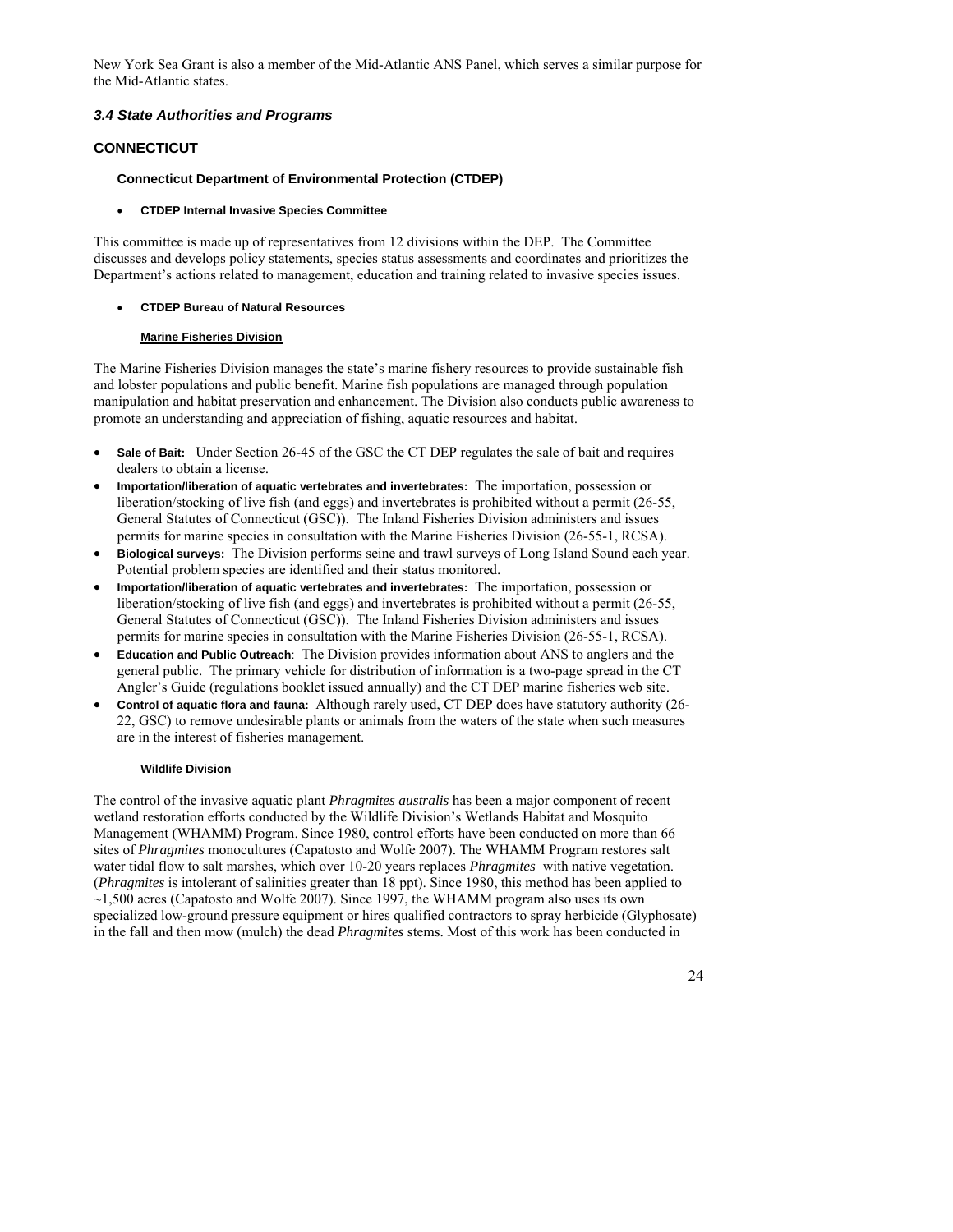tidal wetlands on the lower Connecticut River and along the coast. This method has been effective in controlling *Phragmites*, but it is costly and inefficient. Typically, the herbicide treatment must be repeated over three successive years and current regulations allow only spraying from the ground. Nearly 1,500 acres have been treated in this manner (Capatosto and Wolfe 20070In the future, the Wildlife Division hopes to amend regulations to allow aerial application of herbicides for *Phragmites*, which would result in fewer chemicals applied to the wetlands and reduce costs by 90%. Also, the WHAMM Program plans on investigating new alternative herbicides for *Phragmites* control.

The Wildlife Division plans to participate in Atlantic Flyway-wide effort to reduce the population of mute swans (*Cygnus olor*), an invasive aquatic species documented to have deleterious impacts to aquatic ecosystems. Presently, there are no mute swan population control measures in Connecticut. Although the hunting of mute swans is prohibited by law (Section 26-94 C.G.S.), the Commissioner of Environmental Protection has authority to implement control measures for mute swans pursuant to Section 26-3 C.G.S.

#### • **CT DEP Bureau of Outdoor Recreation**

#### **Boating Division**

The Department of Environmental Protection, Boating Division posts information and warning signs at all State boat launches and private marinas, explaining the ANS issue and concerns. These signs inform boaters and anglers of the potential for transport of these organisms by boats, trailers and tackle, and what steps to take to prevent accidental introduction. Between Memorial Day and Labor Day, CT DEP Boating Education Assistants travel to State launches to educate boaters on ANS among other boatingrelated topics. The Division also distributes publications to increase knowledge about ANS concerns. An additional page of ANS information has been published in the CT Boater's Guide. Under the State's mandatory boater education course and certification program, the course textbook has an expanded section on ANS. Through these effective programs, CT boaters and anglers learn about ANS and the recommended actions they can take to prevent further spread.

#### • **CT DEP Coastal Management Program**

Connecticut's Coastal Management Program is administered by the Department of Environmental Protection (CT DEP) and is approved by NOAA under the federal Coastal Zone Management Act. Under the statutory umbrella of the Connecticut Coastal Management Act (CCMA), enacted in 1980, the Program ensures balanced growth along the coast, restores coastal habitat, improves public access, protects water-dependent uses, public trust waters and submerged lands, promotes harbor management, and facilitates research. The Coastal Management Program also regulates work in tidal, coastal and navigable waters and tidal wetlands under the CCMA (Section 22a-90 through 22a-112 of the Connecticut General Statutes), the Structures Dredging and Fill statutes (Section 22a-359 through 22a-363f) and the Tidal Wetlands Act (Section 22a-28 through 22a-35). Development of the shoreline is regulated at the local level through municipal planning and the zoning boards and commissions under the policies of the CCMA, with technical assistance and oversight provided by Program staff. Among the AIS-related responsibilities of the Coastal Management Program are restoring coastal habitat, and managing and protecting coastal resources in partnership with coastal municipalities.

#### **CT Department of Agriculture**

The Connecticut Department of Agriculture is the lead state agency responsible for commercial horticulture as well as shellfish and aquaculture. The Department of Agriculture is represented on the Invasive Plant Council.

- **Bureau of Aquaculture** 
	- **Shellfish Sanitation:** The Bureau performs coastal sanitary surveys along Connecticut's 250 mile shoreline and monitors shellfish growing areas in Long Island Sound for the protection of public health by collecting and testing seawater and shellfish meat samples in order to determine levels of bacteria, toxins, and paralytic shellfish poisoning. In response to sanitary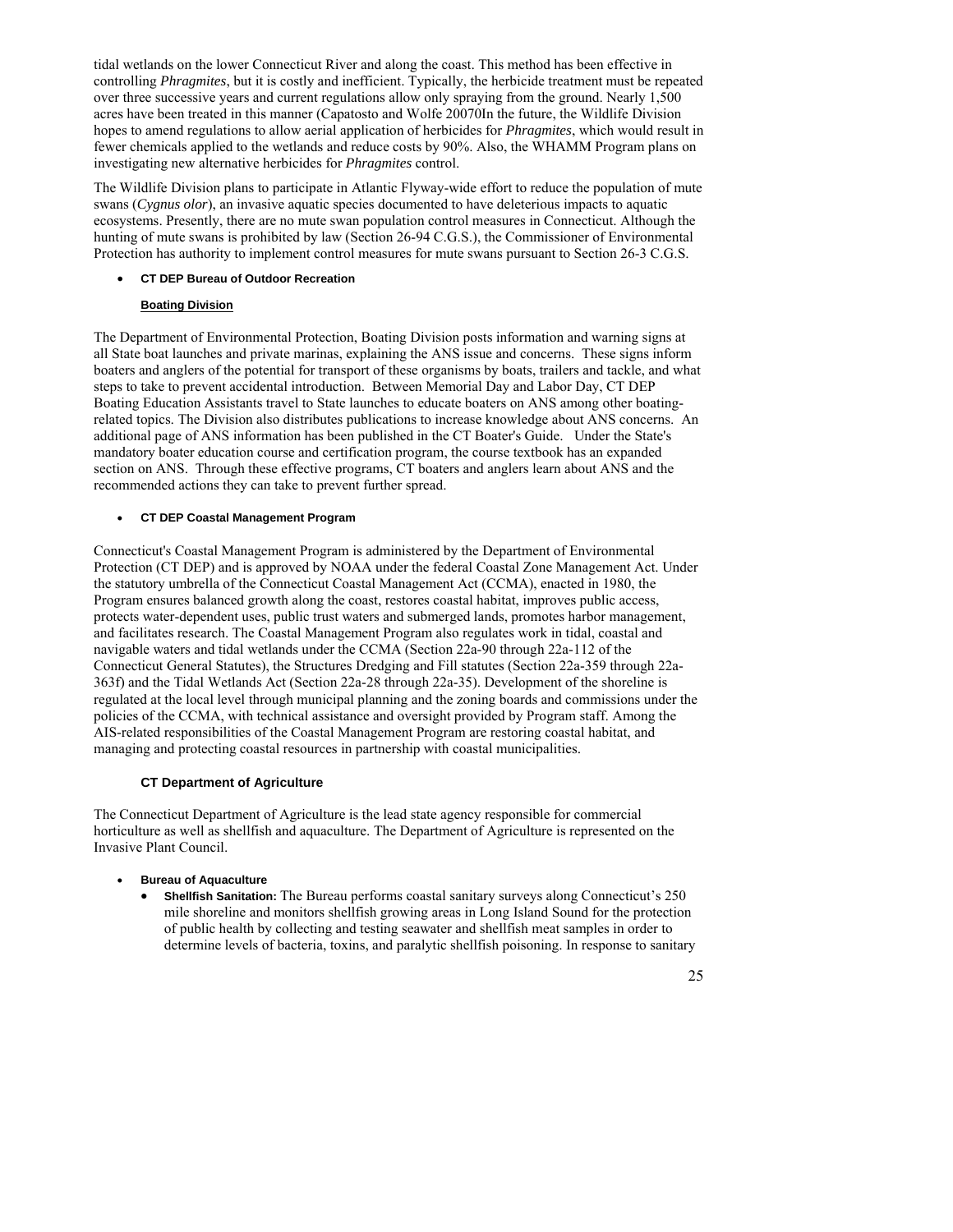survey results, the Bureau posts areas closed to shell fishing, performs hydrographic dye dilution studies, performs environmental investigations, prepares memorandum of understanding for conditional shell fishing areas, reviews applications for shellfish harvest operations, and initiates emergency closures. The Bureau is also responsible for the sanitary inspection and certification of shellfish dealers involved in harvesting, shucking, depuration, repacking and reshipping of fresh and frozen oysters, clams, and mussels. All shellfish processing and handling operations are inspected at least twice a year as required by FDA. Harvesting boats, vehicles, facilities, equipment, product handling procedures and record keeping are checked for compliance and operational licenses are reviewed and appropriate action taken. The Bureau assists other state, municipal, and federal health officials in investigating food-borne illnesses, product recall, and embargo.

- **Laboratory:** Tests and analyses performed by the laboratory include bacterial levels in seawater and shellfish, various contaminants, marine biotoxin analysis, and shellfish and fish pathology.
- **Shellfish Habitat Management & Restoration:** Program provides a mechanism for shellfish aquaculturalists to obtain underwater lands in Long Island Sound for the purpose of planting, cultivating, and harvesting shellfish and serves as a foundation for the State's multi-million dollar shellfish industry. Bureau provides for the cultivation and propagation of shellfish through the management and restoration of state-owned natural clam and oyster beds. The Bureau issues Natural Bed and Conch Harvest licenses, sets corner markers, plants cultch, maintains spawning stock, monitors predators and diseases, and makes assessments of natural disaster impacts.
- **Aquaculture Development and Coordination:** This program is responsible for planning and coordinating aquaculture development including development and oversight of legislation, review of NPDES and Coastal Zone applications, liaison between industry and the regulatory community, promotion, marketing technology transfer and assistance, communications, and addressing issues of regional and national concern.

#### **Connecticut State Legislature, CT Invasive Plant Council**

The Connecticut General Assembly authorized the formation of the Invasive Plant Council (IPC) in 2003, and has included 21 aquatic plant species on its list of 81 plants banned between 2003 and 2005. In 2007, the Connecticut General Assembly established a non-lapsing invasive species detection and control account to be expended by the CT DEP Commissioner for the purposes of controlling invasive species, educating the public about such species, awarding grants to municipalities for the control of invasive species on public lands and waters, and funding for inspectors from the Department of Agriculture and the Connecticut Agricultural Experiment Station for the control of invasive species.

#### **NEW YORK**

#### **New York Invasive Species Council**

The Invasive Species Council was established in 2007 by the New York State legislature. It consists of the heads of State agencies and includes a new program within the NYS DEC to facilitate the State's ongoing efforts to regulate invasive species in New York (see NYS DEC, ISEG Program). The roles of the Council are to create a State-wide management plan, recommend projects for funding, create an online database; review and reform regulatory processes to remove unnecessary impediments to the restoration of invaded ecosystems; and establish a broad array of stakeholder industries to develop and/or adopt voluntary codes of conduct. It is also responsible for submitting a report prior to 1/1/09 that develops a four-tier classification list for nonnative wildlife and plant species (prohibited species, regulated species, unregulated species, and unlisted species).

#### **New York State Invasive Species Task Force (ISTF)**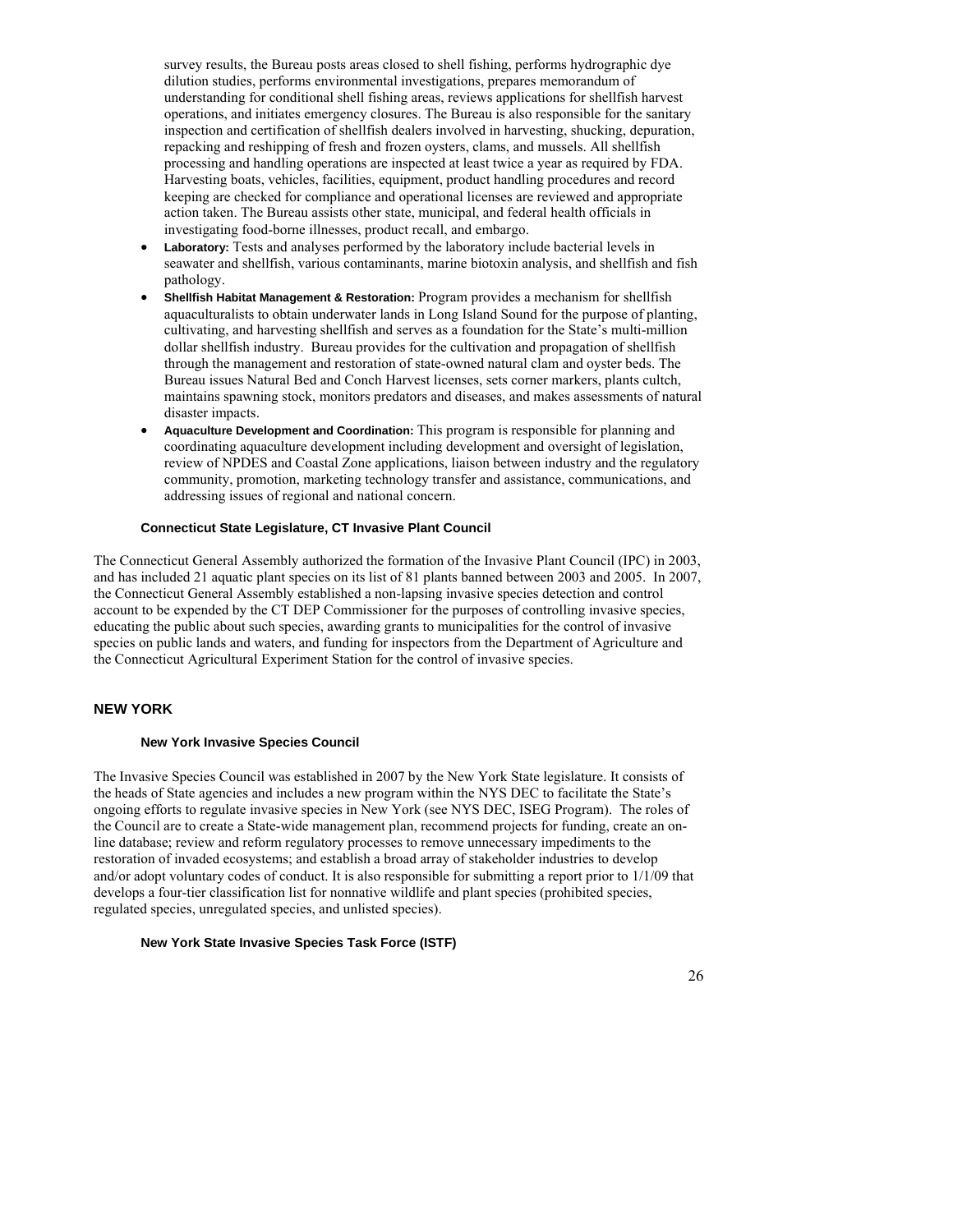The NY State Invasive Species Task Force was established in 2003 and is chaired jointly by the Commissioner of Agriculture and Markets and the Commissioner of Environmental Conservation. In 2005, the task force completed a report, which outlined twelve recommendations for addressing the environmental, ecological, agricultural, economic, recreational and social impacts caused by invasive species in NY ([http://www.dec.ny.gov/docs/istfreport1105\(1\).pdf\)](http://www.dec.ny.gov/docs/istfreport1105(1).pdf)). Other members of the task force include the NYS Department of Transportation, NYS Thruway Authority (and Canals Corporation), NYS Museum (and Biodiversity Research Institute), NYS Office of Parks, Recreation and Historical Preservation, NYS Department of State, Adirondack Park Agency, New York Sea Grant, Cornell University, Invasive Plant Council of NYS, The Nature Conservancy (TNC), NYS Farm Bureau, Empire State Marine Trades Association, and the New York State Nursery and Landscape Association. Among the recommendations of the Task Force was the creation of a Center for Invasive Species Research and that New York State fund demonstration projects. The latter is being accomplished through State Eradication Grant Programs for both aquatic and terrestrial species, and eight formed or forming regional Partnerships for Regional Invasive Species Management (PRISMs; see NYS DEC and LIISMA below).

#### **New York State Department of Agriculture and Markets (NYS DAM)**

NYS DAM is taking the lead on preparing a comprehensive invasive species management plan for the State of New York. DAM is also responsible for the administration of the USDA Cooperative Agricultural Pest Survey (CAPS) program within the State. It co-chairs the ISTF and will co-chair the NY Invasive Species Council, once established.

#### **New York State Department of Environmental Conservation**

The NYS DEC is responsible for the management of fish and wildlife in the State of New York, including aquatic and marine species. It co-chairs the ISTF and will co-chair the New York Invasive Species Council, once established.

#### • **Bureau of Marine Resources**

The Bureau of Marine Resources is responsible for the management of living marine resources and their habitats within the Marine and Coastal District of New York State. The Bureau is divided into three major program areas which deal with finfish and crustaceans, shellfish (resource management and sanitation), and marine habitat protection (administers the state's Tidal Wetland Act and the state's Protection of Waters and federal Clean Water Act Section 401 Water Quality Certification permit programs).

#### • **Center for Invasive Species Research**

A coordinator for the Center was hired, and NYS DEC will be contracting with Cornell University to establish a NYS Invasive Species Research Institute. NYS DEC is also funding priority research projects such as biocontrol research on controlling *Phragmites* in cooperation with NYS Department of Transportation.

#### • **Invasive Species Management Coordinator**

In 2006, NYS DEC hired an invasive species coordinator. Among the coordinator's roles and responsibilities are to work with the PRISMs and oversee the Invasive Species Eradication Grant Program for terrestrial and aquatic species.

#### • **Partnerships for Regional Invasive Species Management (PRISM)**

One of the recommendations of the NYS Invasive Species Task Force was to fund demonstration projects. New York State is accomplishing this by establishing eight PRISMs (Partnerships for Regional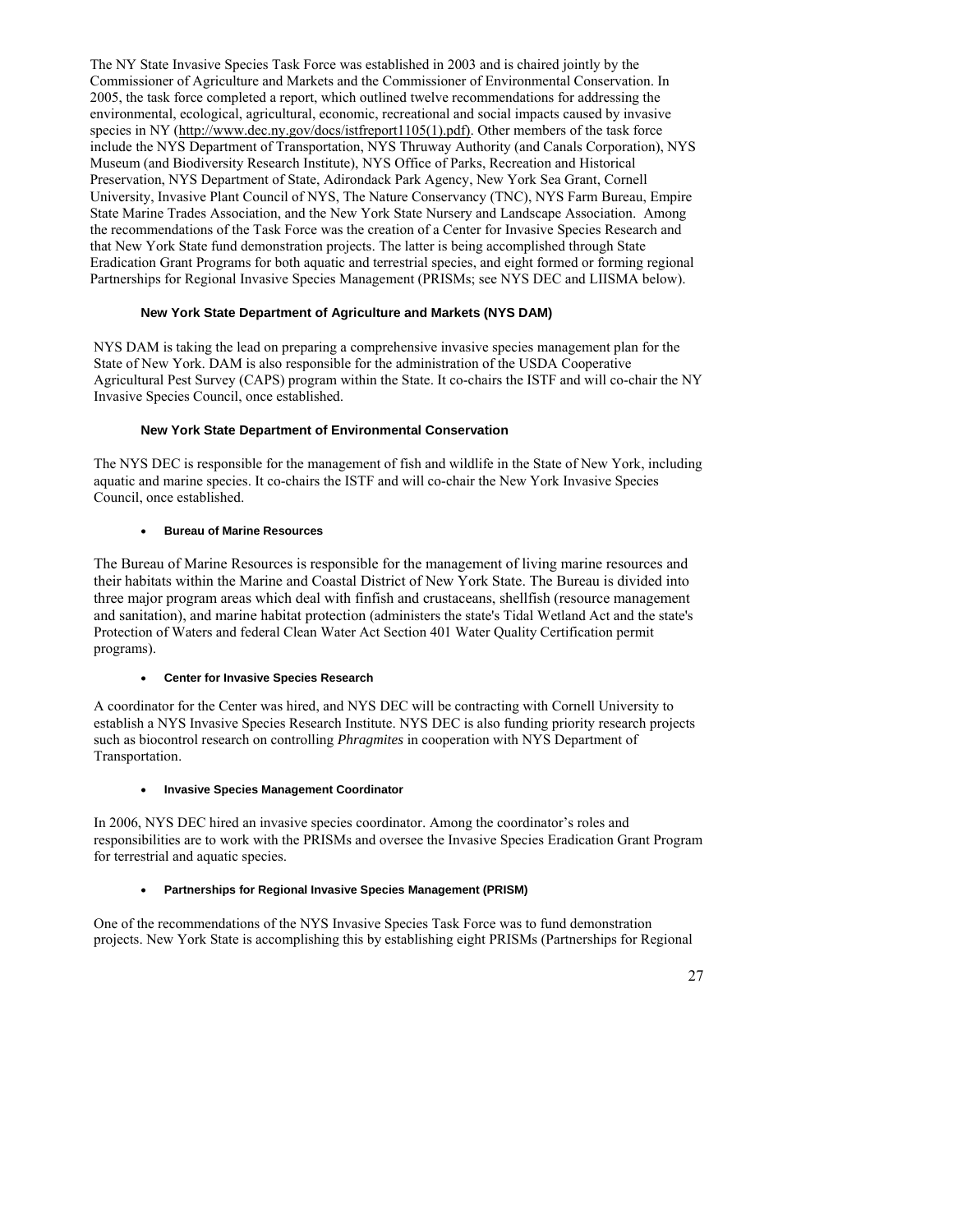Invasive Species Management) by geographic region. PRISMs are composed of a diverse stakeholder base, including state agencies, resource managers, non-governmental organizations, industry, resource users, and others. Responsibilities include planning regional invasive species management, developing early detection and rapid response capacity, implementing eradication programs, education, coordinating PRISM partners, recruiting and training volunteers, and supporting research through citizen science. NYS DEC is responsible for awarding contracts for fiscal administration of each PRISM.

#### **Long Island Invasive Species Management Area (LIISMA)**

The Long Island Invasive Species Management Area is the PRISM that covers Long Island. Each PRISM works with its regional volunteers. TNC on Long Island is coordinating this PRISM's efforts. See above.

#### **Lower Hudson PRISM**

The Lower Hudson (LH) PRISM, which includes western LIS, is presently being coordinated by the TNC with assistance from the Palisades Interstate Park Commission and NYS DEC. It is anticipated that the Highlands Environmental Research Institute (HEnRI) will house the PRISM.

#### • **(Aquatic) Invasive Species Eradication Grant (ISEG) Program**

Beginning in 2006, the New York State Department of Environmental Conservation (DEC) provides provide State assistance funding through reimbursement for projects to eradicate aquatic species identified as being invasive within water bodies and wetlands of New York State from the Environmental Protection Fund to fund Invasive Species Eradication Grants. Acceptable projects are proposals to kill and/or permanently remove plants or animals that meet the definition of aquatic invasive species or aquatic nuisance species from waterbodies or wetlands in New York State. The money allotted annually for this fund is shared between the Aquatic Invasive Species Eradication Grant Program and the Terrestrial Invasive Species Eradication Grant Program. Grants can only be awarded to municipalities and Not-For-Profit Corporations (NFPs). NYS DEC matches applicant expenditures on a 1:1 basis.

#### **New York State Department of State**

#### • **Division of Coastal Resources**

The Division of Coastal Resources works in partnership with community groups, non-profit organizations, state and federal agencies, and local governments to make communities better places. It is involved in programs and initiatives that help revitalize, promote and protect New York's communities and waterfronts. The Division works with local governments and communities to prepare Local Waterfront Revitalization Programs, and provides technical and financial assistance to communities for plans and projects expanding public access, reinvigorated urban waterfronts, restored habitats, and strengthened local economies. The Division is responsible for implementing the [Federal Coastal Zone](http://www.nyswaterfronts.com/aboutus_federal.asp)  [Management Act](http://www.nyswaterfronts.com/aboutus_federal.asp) in New York State, implementing the State's [Waterfront Revitalization of Coastal Areas](http://www.nyswaterfronts.com/downloads/pdfs/Article_42.pdf)  [and Inland Waterways Act,](http://www.nyswaterfronts.com/downloads/pdfs/Article_42.pdf) developing [Local Waterfront Revitalization Programs](http://www.nyswaterfronts.com/aboutus_lwrp.asp) and [Harbor](http://www.nyswaterfronts.com/waterfront_working_harbormgmt.asp)  [Management Plans,](http://www.nyswaterfronts.com/waterfront_working_harbormgmt.asp) providing planning and technical assistance for redevelopment of [brownfields](http://www.nyswaterfronts.com/grantopps_BOA.asp), [abandoned buildings](http://www.nyswaterfronts.com/communities_abandonedbuildings.asp) and deteriorated urban waterfronts, revitalizing community centers, regional planning for the [Long Island Sound](http://www.nyswaterfronts.com/initiatives_longisland.asp) shore and the [South Shore Estuary Reserve](http://www.nyswaterfronts.com/initiatives_southshore.asp), protecting [water](http://www.nyswaterfronts.com/waterfront_natural_waterquality.asp)  [quality](http://www.nyswaterfronts.com/waterfront_natural_waterquality.asp) through intermunicipal watershed planning, planning for the prevention and mitigation of [coastal](http://www.nyswaterfronts.com/waterfront_natural_flooding.asp)  [hazards](http://www.nyswaterfronts.com/waterfront_natural_flooding.asp), protecting and restoring coastal [habitats,](http://www.nyswaterfronts.com/waterfront_natural_resources.asp) planning for the preservation of [historic resources](http://www.nyswaterfronts.com/waterfront_developed_historic.asp), maritime heritage, and scenic resources, implementing New York's [coastal policies](http://www.nyswaterfronts.com/consistency_coastalpolicies.asp) through [consistency](http://www.nyswaterfronts.com/consistency.asp)  [review](http://www.nyswaterfronts.com/consistency.asp), and investing in improvements to waterfront areas through state and federal [grant programs](http://www.nyswaterfronts.com/grantopps.asp).

### **NYS Department of Transportation**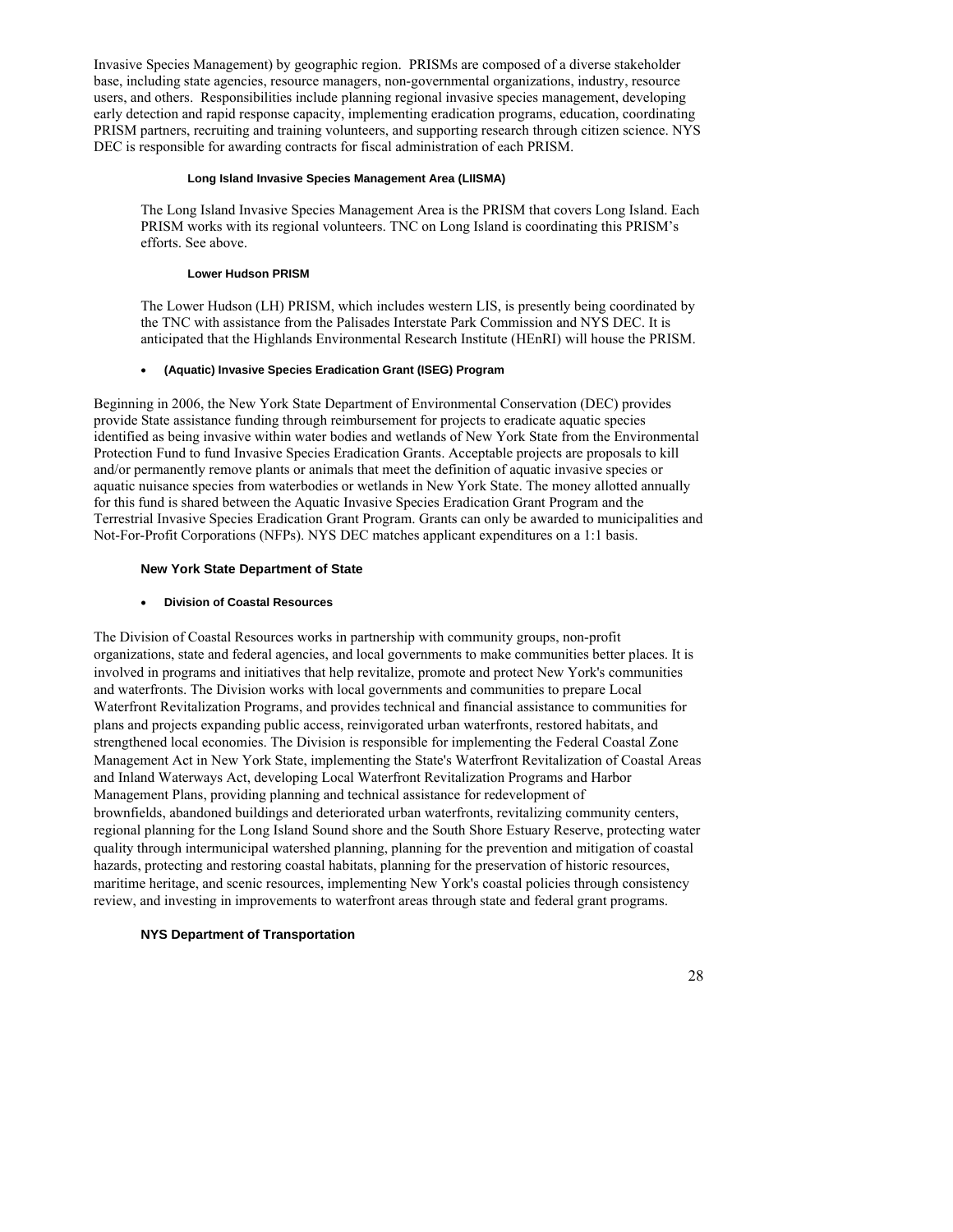The NYS Department of Transportation (NYS DOT) considers and addresses, to the extent practicable, the impacts of invasive species in all aspects of project scoping, planning, design, construction, operation and maintenance for all projects and activities. The guiding principles for the DOT's invasive species program are education and outreach; inventory; early detection and rapid response; prevention; control; monitoring; and research. All Department capital projects, and appropriate maintenance activities and roadside operations shall consider and address, as practical, the potential environmental effects of invasive species. This process and analysis includes, at a minimum, an inventory of the project area for priority invasive species (including purple loosestrife and *Phragmites* or common reed). (See procedures manual; [https://www.nysdot.gov/portal/page/portal/divisions/engineering/environmental](https://www.nysdot.gov/portal/page/portal/divisions/engineering/environmental-analysis/manuals-and-guidance/epm/repository/4-8invas.pdf)[analysis/manuals-and-guidance/epm/repository/4-8invas.pdf](https://www.nysdot.gov/portal/page/portal/divisions/engineering/environmental-analysis/manuals-and-guidance/epm/repository/4-8invas.pdf).)

#### **New York State Office of Parks, Recreation and Historical Preservation**

The New York State Office of Parks, Recreation and Historical Preservation (NYS OPRHP) has been involved for more than 10 years in invasive plant issues, and participated on the Invasive Plant Council (IPC) of NYS from 1999 through 2006. OPRHP was also an active participant in the State Invasive Species Task Force, and will also be a member of the recently-established Invasive Species Council. The threat of invasive plants ranked third on the list of threats to the parks' natural resources, after habitat loss and recreational uses. A six-year biodiversity study through the State Parks was recently completed by the Natural Heritage Program, a cooperative NYS DEC and TNC program. The project included mapping of ecological communities; the identification of invasive species was conducted within the parks, although much of it was not mapped. The project also included the identification of threats and management recommendations with respect to the natural communities / rare species that were identified. Statewide, approximately 20% of the threats and management related to invasive plants. OPRHP has also worked with DEC and the IPC to develop a New York State standardized database for invasive plants. Early detection and rapid response efforts have been conducted in a number of areas, on a variety of invasive plants species, including *Phragmites* and purple loosestrife*.* OPRHP is also involved in training and education regarding invasive species, and is taking an active role in the PRISMs (see NYS Invasive Species Task Force).

#### **New York Invasive Plant Council**

The New York State Invasive Plant Council works to raise the profile of invasive plants, their threats, and appropriate management practices. They maintain a list of the most serious invasive species in New York State [\(www.ipcnys.org](http://www.ipcnys.org/) ) and are developing an invasive plant database to provide reliable information about the distribution and management of invasive plants throughout New York and its bordering states and provinces. The plan is to use IPANE (Invasive Plant Atlas of New England) as a model which allows volunteers and land managers to enter data online. The state-wide database will include all taxa and EDRR will be handled on both a site-based and species-based level.

There are about 250 species on the 5-tiered State Master Invasives list. These 5 tiers are: Presence Established (PE)—4 or more known locations in the region; Early Detection (ED)—<4 known occurrences in the region; Approaching Region (AR)—known to be in adjacent region or state; Not Applicable (NA); and Unknown (U).

#### *3.5 Industry*

#### **Millstone Environmental Laboratory, Dominion Nuclear Power**

The staff of the Millstone Environmental Laboratory, as part of their required monitoring program for the nuclear power generating facility in Waterford Connecticut, has collected extensive long-term data on the flora and fauna in their sampling sites, as well as the environmental conditions. This monitoring program has led to the reporting of several invasive species in Long Island Sound, including most recently the red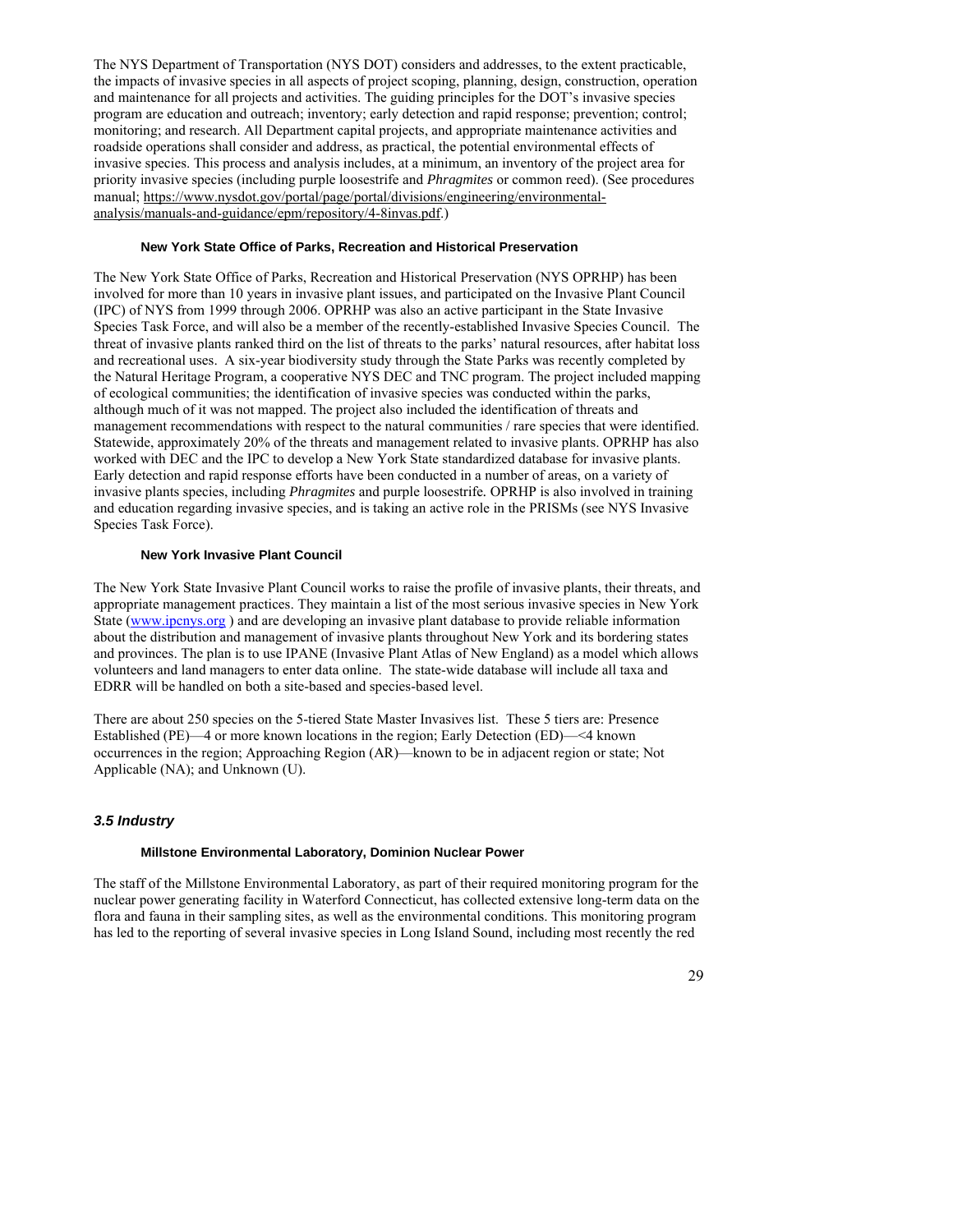alga, *Grateloupia turuturu*. The Millstone monitoring program serves as one of the primary ongoing monitoring sites for LIS.

## *3.6 Universities*

#### **Connecticut Sea Grant College Program, NOAA National Sea Grant / University of CT**

Connecticut Sea Grant has been a leader of aquatic invasive outreach and education efforts in Connecticut since 1991, coordinating the ad hoc state Zebra Mussel Task Force, producing the Northeast regional newsletter, *Aquatic Exotics News*, and co-sponsoring two Northeast regional conferences on nonindigenous aquatic nuisance species held in Connecticut in 1995 and in Vermont in 1997. Connecticut Sea Grant is an active member of the Northeast Regional ANS Panel, serving on the Communication, Education and Outreach and Shipping sub-committees, was a participant in the National Zebra Mussel Training Initiative, and has produced signs, fact sheets, field cards, poster, website <www.seagrant.uconn.edu/LISinvasives.htm> and a video on various AIS including zebra mussels, aquatic weeds, and introduced species in LIS. Connecticut Sea Grant, along with CT DEP, secured the National Sea Grant funding that supported the development of the management plan for Connecticut, and later secured the funding from the New England Interstate Water Pollution Control Commission to support development of this Long Island Sound Interstate Aquatic Invasive Species Management Plan.

#### **New York Sea Grant Institute, NOAA National Sea Grant / Stony Brook University and Cornell University**

New York Sea Grant has been funding and implementing aquatic nuisance species research and extension outreach programs since the early 1980s, when it began responding to information and education needs pertaining to Eurasian water milfoil and nuisance algae blooms on Lake Ontario and the Finger Lakes. Since the introduction of the zebra mussel into the Great Lakes Basin in 1988, New York Sea Grant has been a national leader in AIS research and outreach. New York Sea Grant is an active member of both the Northeast and Mid-Atlantic regional ANS Panels and a staff member serves on the Communications, Education, and Outreach Committee of the National ANSTF and is a member of the National Invasive Species Advisory Committee, which provides advice and information to the National Invasive Species Management Council. New York Sea Grant offer aquatic nuisance and invasive species training for educators and develops educational materials for distribution to those audiences. Since 2001, NYSG has invested more than \$1.5 million in both freshwater and marine AIS research. The only nationwide zebra mussel economic impact study to date was undertaken by NYSG in 1995. NYSG is also involved in AIS outreach activities throughout the State's Great Lakes, Finger Lakes, St. Lawrence River, Hudson and Peconic estuaries and in the LIS and Atlantic coast regions. Since 1995, NYSG has invested approximately \$1 million on AIS education and outreach, including the National Aquatic Nuisance Species Clearinghouse.

#### • **National Aquatic Nuisance Species Clearinghouse**

Established in 1990, the Clearinghouse publishes quarterly information on research, meetings, legislation, and sightings of important AIS. The Clearinghouse serves as a repository of published information on AIS encompassing both peer reviewed and "gray" publications. Financial support for the Clearinghouse has been provided by the Empire State Electrical Energy Research Corporation and NOAA National Sea Grant.

A number of faculty researchers in the Long Island Sound region are conducting research on aquatic invasive species, addressing vectors and pathways, ecological impacts, control and eradication, and monitoring and assessment. They are located at colleges and universities including:

Connecticut College Cornell University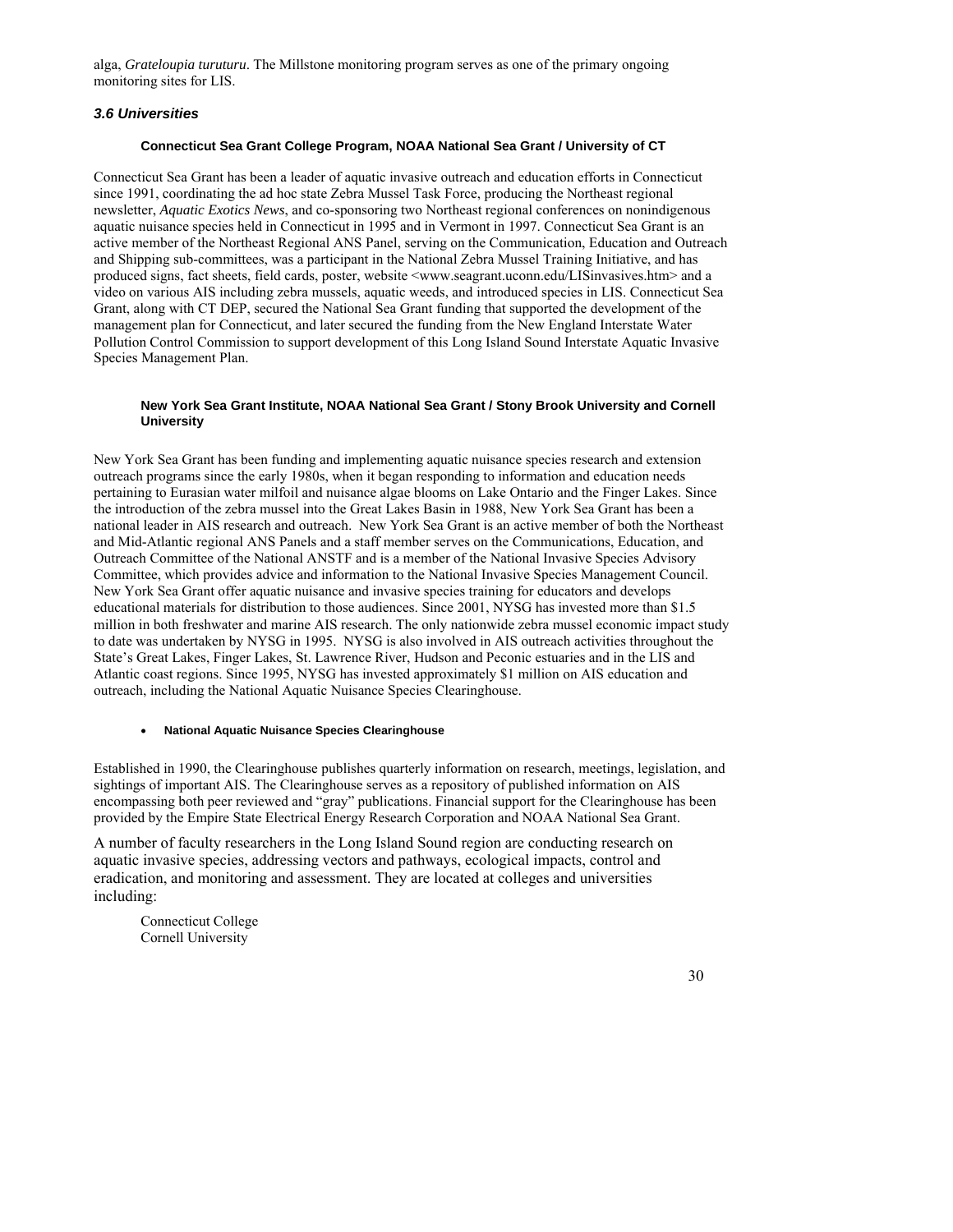Ecology and Management of Invasive Plants Program (<http://invasiveplants.net/>) Fairfield University State University of New York (SUNY), Stony Brook State University of New York (SUNY),

 Purchase University of Connecticut Invasive Plant Atlas of New England University of Hartford University of New Haven Williams College – Mystic Seaport

# *3.7 Local Authorities and Programs*

# **Municipal Shellfish Commissions**

Shellfisheries not within the area of the State of Connecticut, as defined by state statute, are within the jurisdiction and control of the towns in which they are located. Shellfish commissions may lease grounds for commercial purposes, and/or establish and maintain grounds for recreational shell fishing. They issue shell fishing permits, regulate quantities harvested, enforce local shellfish regulations, and work to ensure cultivation, enhancement, and restoration of shellfish grounds within their jurisdiction, in conjunction with the CT Department of Agriculture and the CT Department of Environmental Protection.

### *(See NYS DEC, Bureau of Marine Resources, for New York)*

### **Harbor Management Commissions**

In Connecticut, a Harbor Management Commission may be established by any municipality having within its limits navigable waters (as defined by state statute). Members may include representatives of various commissions including planning, zoning, conservation, shellfish, and flood control. Harbormasters serve as ex officio members. The responsibilities of these commissions include development of harbor management plans and implementation of the plans following review and acceptance by the State of Connecticut. Waters within the territorial limits of the municipality and below the mean high water are under the jurisdiction of the Commission.

In New York, local communities can develop harbor management plans with the assistance of the New York State Department of State, Division of Coastal Resources. Guidelines are available. Local governments can have the authority to regulate all uses and structures for a broad set of purposes to address the conflicts that are specific to their harbor and achieve the mix of harbor uses that are appropriate. Harbor management planning enables local governments to address a wide range of uses in harbor and nearshore areas. ([http://www.nyswaterfronts.com/waterfront\\_working\\_harbormgmt.asp](http://www.nyswaterfronts.com/waterfront_working_harbormgmt.asp))

# **Suffolk County, Long Island, NY**

In 2007, Suffolk County passed legislation that includes a "do not sell" list of plants that will take effect beginning January 2009. Legislation also calls for creation of permanent advisory board with stakeholders to ensure all aspects of Suffolk County Invasive Species Management Program are properly implemented. This is the first legislation of its kind in New York State [\(http://www.co.suffolk.ny.us/legis/resos2007/i1144-07.htm](http://www.co.suffolk.ny.us/legis/resos2007/i1144-07.htm)).

#### **Nassau County, Long Island, NY**

Nassau County has been developing an invasive species management plan over the last year which is nearing completion. This plan will be accompanied by legislation similar to that recently passed by Suffolk County (see above).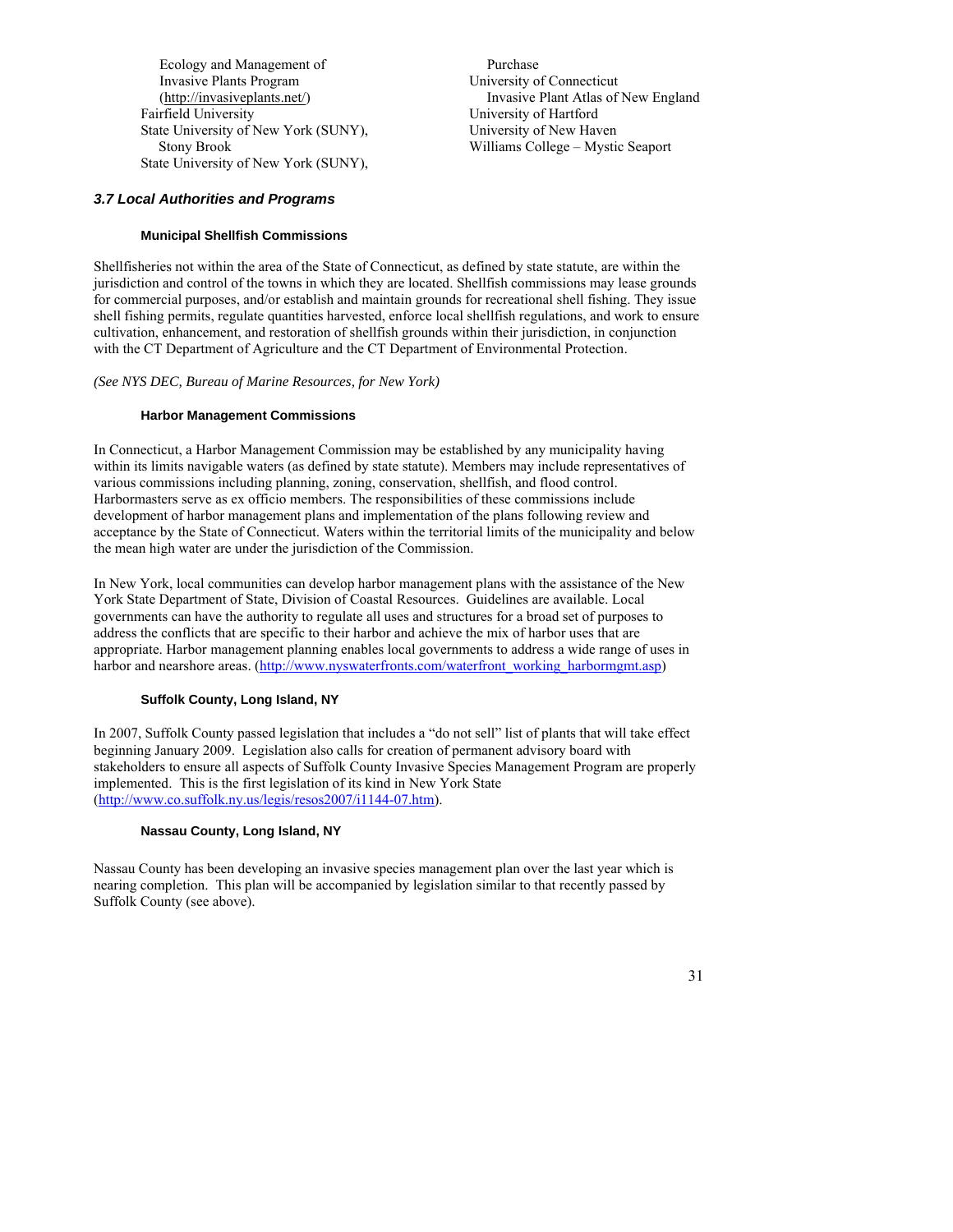# *3.8 Non-Profit Organizations*

Non-profit organizations, working through local school systems, community centers and other agencies, promote awareness of aquatic invasive species of Long Island Sound through programs, displays, signage and exhibits. Educational materials developed by government agencies and universities are used in conjunction with information resulting from research by all agencies conducted throughout Long Island Sound in this public outreach and education effort.

**Connecticut Audubon Mystic Aquarium and Institute for Exploration Save the Sound / Connecticut Fund for the Environment SoundWaters The Maritime Aquarium at Norwalk The Nature Conservancy**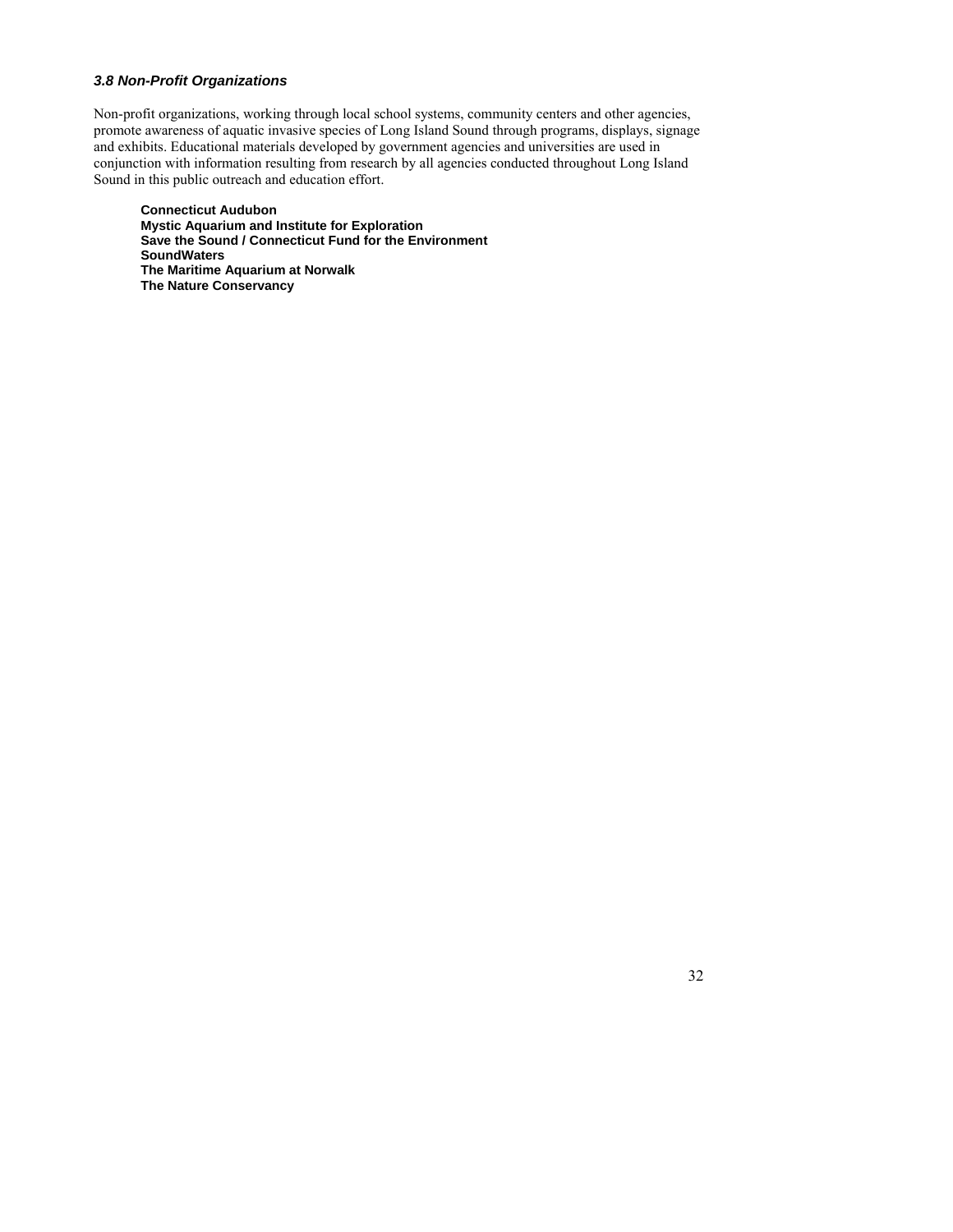# **SECTION 4. GOAL AND OBJECTIVES**

**GOAL:** *The States of Connecticut and New York, in collaboration with relevant federal agencies, academic institutions, and non-governmental organizations, will adopt and implement the Long Island Sound Interstate Aquatic Invasive Species Management Plan, in order to prevent the introduction of new marine (aquatic) invasive species and minimize the ecological, socioeconomic, and public health impacts of existing marine (aquatic) invasive species in Long Island Sound.* 

In order to achieve this goal, a series of objectives have been defined for the next three years (these are listed below and described more fully in Section 5). Note that while the LIS AIS Working Group designated *"the prevention of future anthropogenic introductions of AIS into Long Island Sound" as the most important objective in this plan* (objective 3, below), the objectives are listed in a more procedural order, starting with coordination. Therefore, the number associated with each objective does not necessarily reflect its perceived order of importance. The specific actions or tasks outlined in Section 5 and in the Implementation Table correlate directly to these eight objectives.

#### **The Objectives of the Long Island Sound Interstate Aquatic Invasive Species Management Plan are to:**

- 1. Coordinate AIS-related activities of the relevant state and federal authorities for Long Island Sound
- 2. Secure adequate funding and staff to implement AIS management objectives for Long Island Sound
- 3. Prevent future anthropogenic introductions of AIS into Long Island Sound
- 4. Detect and monitor new occurrences, range expansions, and existing populations of AIS in Long Island Sound
- 5. Initiate risk management for all new invasions in Long Island Sound and for existing AIS in LIS as appropriate
- 6. Increase public awareness of AIS in Long Island Sound through education and outreach
- 7. Identify research priorities and potential funding sources for AIS in Long Island Sound
- 8. Strengthen enforcement of existing regulations, revise regulations as needed, and strive for future AIS-related legislation or regulations that are comparable in Connecticut and New York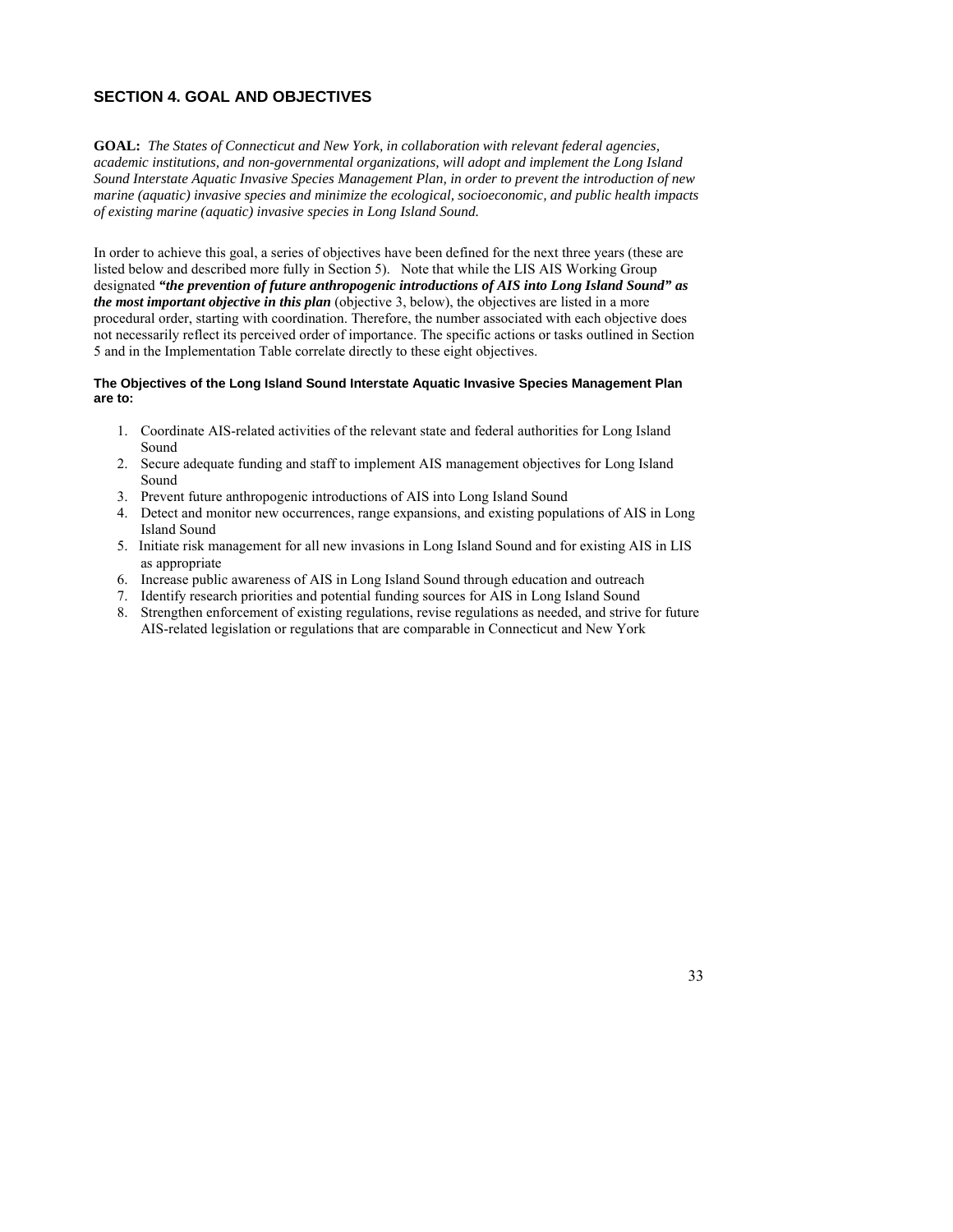# **SECTION 5. OBJECTIVES, STRATEGIES, AND ACTIONS**

NOTE: Under each strategy below (e.g., 1A1), the following designations for priority, funding, and FTEs, are listed. Priority = High Priority Action or Standard Priority Action (Standard Priority items are less important than High Priority items); Funding / FTE = Known (FTE and funding source and amount indicated) or TBD (unidentified at present, to be determined)

Introduction and spread prevention are critical elements of this AIS management plan since control of introduced species in marine systems is difficult and often unfeasible. However, there is growing evidence that rapid response eradication efforts in marine and estuarine systems can be effective in eliminating new invasions (Anderson 2007; Chang and Ruiz 2007; Gould et al. 2007; Montgomery 2007; Weiskel et al. 2007). Once a new invasive population has been discovered, a pre-determined protocol must be activated quickly to assess how to respond with limited resources (management and control, attempt eradication, do nothing) (Chang and Ruiz 2007).

# **Objective 1: Coordination**

# **1 A Establish Coordinating Entities**

Current AIS management efforts focused on Long Island Sound are not fully coordinated among various state and federal agencies, academic institutions, businesses and NGOs. Effective and efficient implementation of AIS monitoring, prevention strategies, and management activities will require improved coordination hroughout the LIS region.

# **1 A 1 Establish Coordinating Committee**

A standing LIS AIS Coordinating Committee will be established under the auspices of the EPA Long Island Sound Study, composed of state and federal representatives of authorities and programs dealing with AIS, scientific experts, as well as representatives of constituency groups likely to be affected by such programs. This group will meet at least semi-annually and its CT and NY co-chairs will report to the LISS Management Committee.

| <b>Priority:</b> | High                                                                            |
|------------------|---------------------------------------------------------------------------------|
| <b>Funding:</b>  | Staff time commitments from agencies / institutions represented on coordinating |
|                  | committee (e.g., EPA LISS, CT DEP, NYS DEC, others)                             |
| FTE:             | about 1 week per person on committee $(< 0.1$ each) / year                      |

# **1 B Coordinate Within the LIS Region**

Coordination of Long Island Sound AIS management activities between Connecticut and New York, given the current allocation of limited resources for AIS management, will require an on-going designation of priority species. As this plan is implemented and monitoring efforts enhanced, improved knowledge of AIS distribution and impacts will be used to continually update management priorities. Many of the following tasks are in progress as part of this plan development.

# **1 B 1 Coordinate with CT and NY ANS / AIS Management Plans**

Connecticut adopted its ANS Management Plan in 2007 and New York is in the process of creating a comprehensive invasive species management plan. This interstate plan for Long Island Sound should complement the management objectives for marine waters in those plans, as they are developed and implemented.

| <b>Priority:</b> | High                                                                            |
|------------------|---------------------------------------------------------------------------------|
| <b>Funding:</b>  | Staff time commitments from agencies / institutions represented on coordinating |
|                  | committee (e.g., EPA LISS, CT DEP, NYS DEC, others)                             |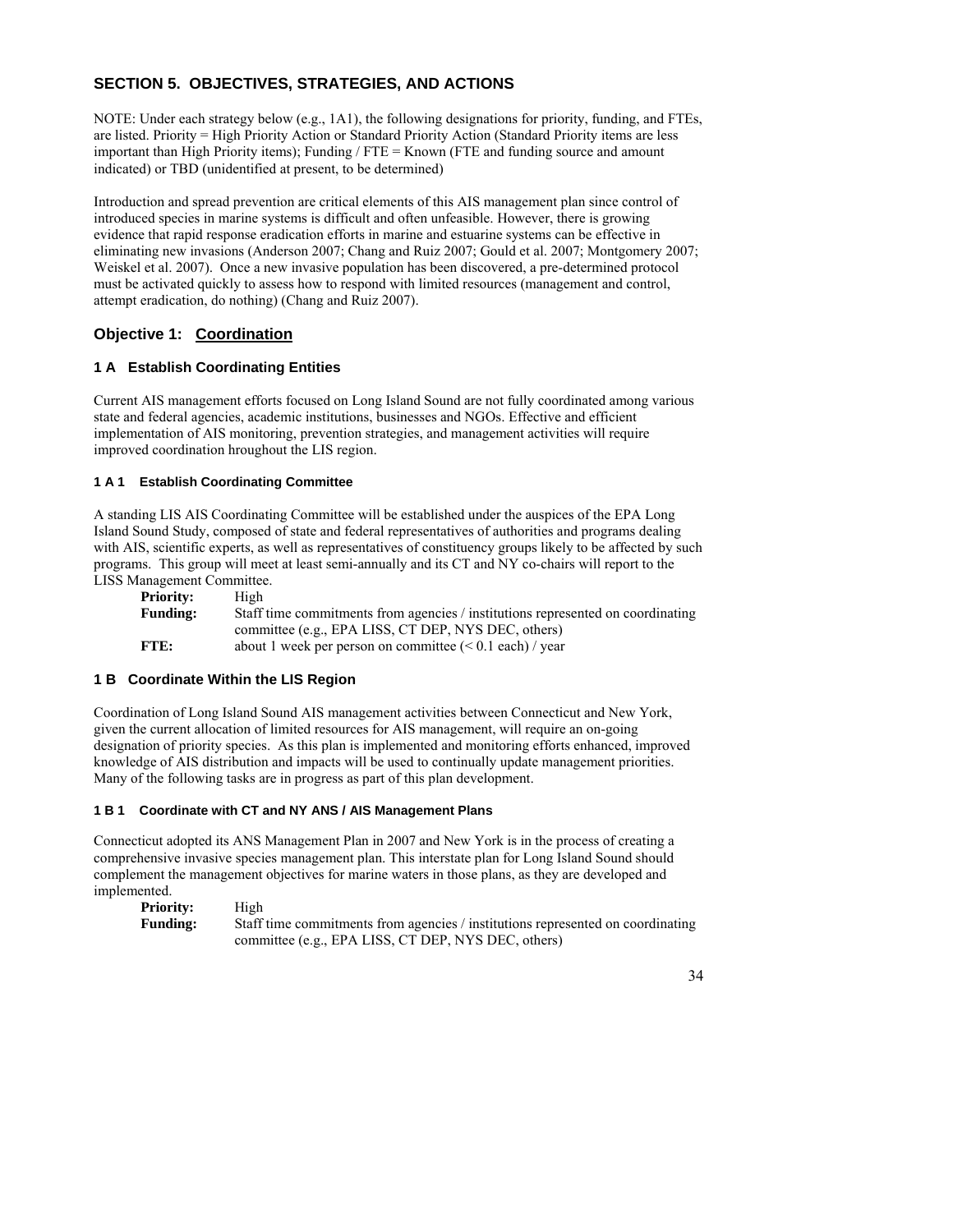FTE:  $< 0.1$  each / year

## **1 B 2 Develop risk assessment, management and policy procedures**

The LIS AIS Coordinating Committee will review existing models and establish a procedure / framework by which risk assessment, management, and policy decisions will be made regarding newly-identified AIS in LIS. The Committee will solicit participation from the academic, regulatory, and nongovernmental organization communities to perform risk assessments (if they do not already exist). If a risk assessment reveals that mitigation is justified for an organism, then the Committee will attempt to match mitigation options and resources available with identified risks.

| <b>Priority:</b> | High                                                                            |
|------------------|---------------------------------------------------------------------------------|
| <b>Funding:</b>  | Staff time commitments from agencies / institutions represented on coordinating |
|                  | committee (e.g., EPA LISS, CT DEP, NYS DEC, others)                             |
| FTE:             | $\leq 0.1$ each / year                                                          |

### **1 B 3 Establish Annual Work Plan**

The LIS AIS Coordinating Committee will develop an annual work plan, based on the objectives, priorities, and tasks outlined in this management plan. Additional input from outside of the coordinating committee will be sought. The following items will be given consideration in this annual work plan:

- ♦ Review existing / develop new lists of established and potential AIS & their management class designations; vector lists; monitoring sites
- ♦ Review protocols for each list
- ♦ Develop and announce research priorities (e.g., vector or species research, standardized monitoring, analysis of effectiveness of various rapid response techniques)
- ♦ Facilitate coordination among funding agencies
- ♦ Review existing and proposed LIS AIS-related regulations in Connecticut and New York, and where appropriate, recommend the states consider the institution of equitable or parallel regulations.

| <b>Priority:</b> | High                                   |
|------------------|----------------------------------------|
| <b>Funding:</b>  | $\langle$ S2k per year                 |
| FTE:             | est. 15 people, 2-4 days each per year |

## **1 B 4 Evaluate AIS Program**

The Co-chairs of the LIS AIS Coordinating Committee, in conjunction with committee members, will be responsible for overseeing the overall progress of the AIS management activities as outlined in the plan, prepare an annual progress report, and outline budget needs and priorities. The measurement and documentation of any beneficial impacts due to implementation will be included as part of the evaluation process.

| <b>Priority:</b> | Standard         |
|------------------|------------------|
| <b>Funding:</b>  | $<$ s1k          |
| FTE:             | $\leq 0.1$ /year |

# **1 C Coordinate Beyond the LIS Region**

AIS management is a regional issue, unconforming to political boundaries. Formal mechanisms for interstate, national and international coordination will be necessary to limit new introductions and, where possible, the spread of established AIS populations in marine systems. Coordination with appropriate regional/national entities will be undertaken as appropriate.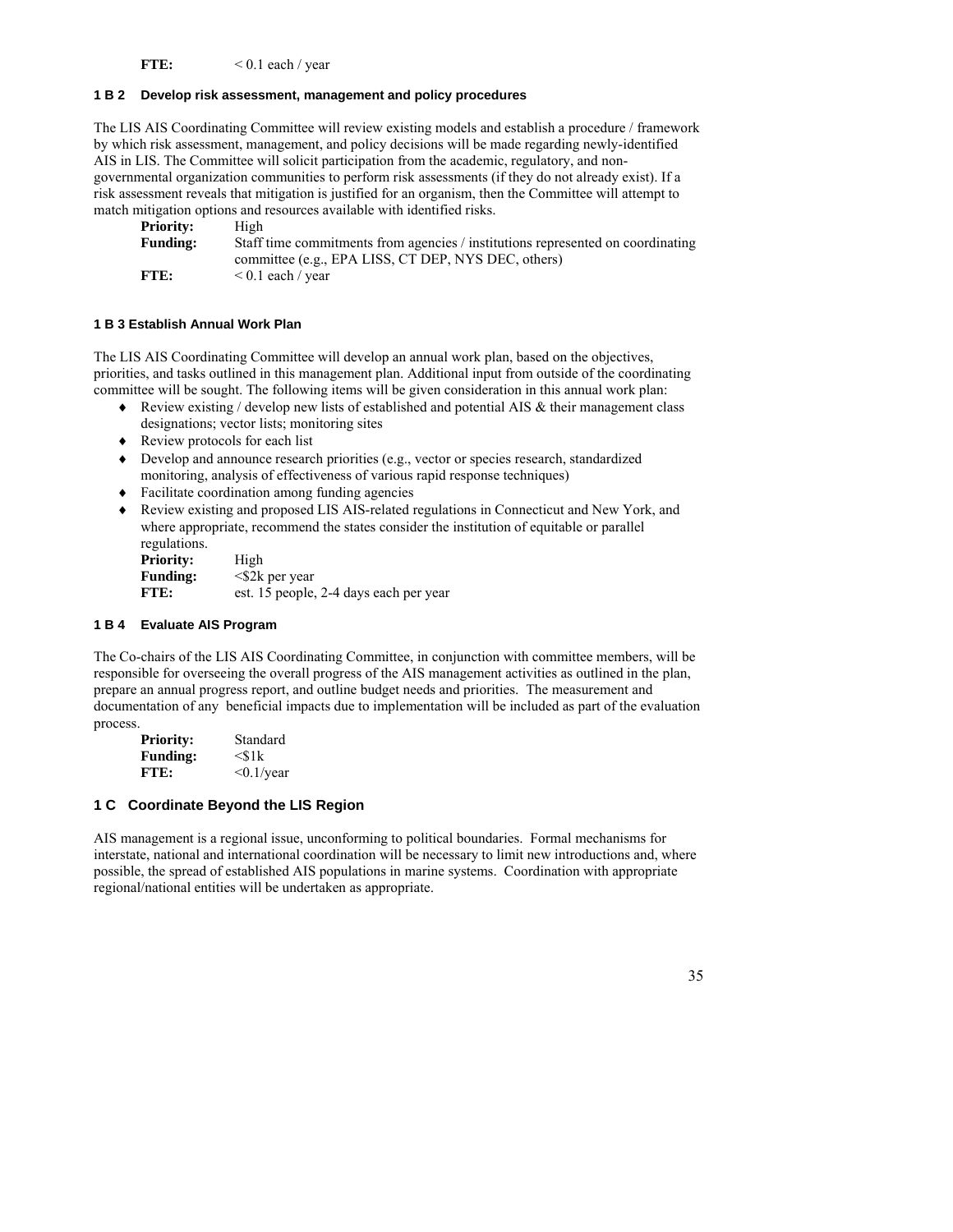### **1 C 1 Coordinate Regionally**

Connecticut, New York, and Rhode Island are actively represented on the Northeast Regional ANS Panel through the participation of several appointed members; New York is also represented on the Mid-Atlantic ANS Panel, and the National Invasive Species Advisory Committee. Continued participation on these Panels will ensure better coordination with state and federal agencies and industry representatives to address AIS issues of mutual concern, and heightened awareness of regional priorities. More efficient use and sharing of available resources and expertise is facilitated via participation in the Panels. Because New York and New Jersey share a major harbor, key AIS contacts from New Jersey will be invited to participate in Coordinating Committee discussions by conference call as appropriate.

**Priority:** Standard **Funding:**  $\leq$  \$2k per year for representative members **FTE:**  $\leq 0.1/\text{year}$ 

#### **1 C 2 Encourage Reporting**

The designated CT and NY contacts for reporting new sightings of marine species will be advertised and utilized; reportings of new marine species, once confirmed, will be shared with the LIS Coordinating Committee co-chairs. A regional database of marine invasive species has been established through MIT Sea Grant, including the use of Geographical Information System (GIS) to enable the production of maps URL: http://chartis.mit.edu/mitis/. The LIS Coordinating Committee will strongly encourage that reports of new sightings be added to the database in a timely manner. The database link will be provided via the LIS ANS web page.

| <b>Priority:</b> | Standard                                                           |
|------------------|--------------------------------------------------------------------|
| <b>Funding:</b>  | $\leq$ 1k per year per contact; $\leq$ 1k per year CTSG (web page) |
| FTE:             | $\langle 0.1/\text{year}$                                          |

# **Objective 2: Funding**

Secure adequate funding and staff to implement the AIS management plan objectives for Long Island Sound.

### **2 A Fund AIS Management Program**

The successful implementation of the LIS AIS plan will require a coordinated effort between the States of Connecticut and New York (most likely though the state AIS coordinators or their designees), in concert with the Long Island Sound Study Management Committee. Specific actions outlined in the management plan will be funded through targeted grants or other fundraising activities.

#### **2 A 1 Identify and Secure Funding**

One of the first activities of the LIS AIS Coordinating Committee will be to identify and pursue funding opportunities for specific AIS plan tasks outlined as priorities but currently without identified funding sources. Other groups interested in assisting in the implementation of the plan, including Working Group members, will also be encouraged to seek funding support for specific components of the plan.

| <b>Priority:</b> | High                                 |
|------------------|--------------------------------------|
| <b>Funding:</b>  | TBD.                                 |
| FTE:             | Collectively, about .25 FTE per year |

# **Objective 3: Prevent Future Anthropogenic Introductions**

The objective is to prevent or reduce the number of new anthropogenic introductions of aquatic invasive species to Long Island Sound.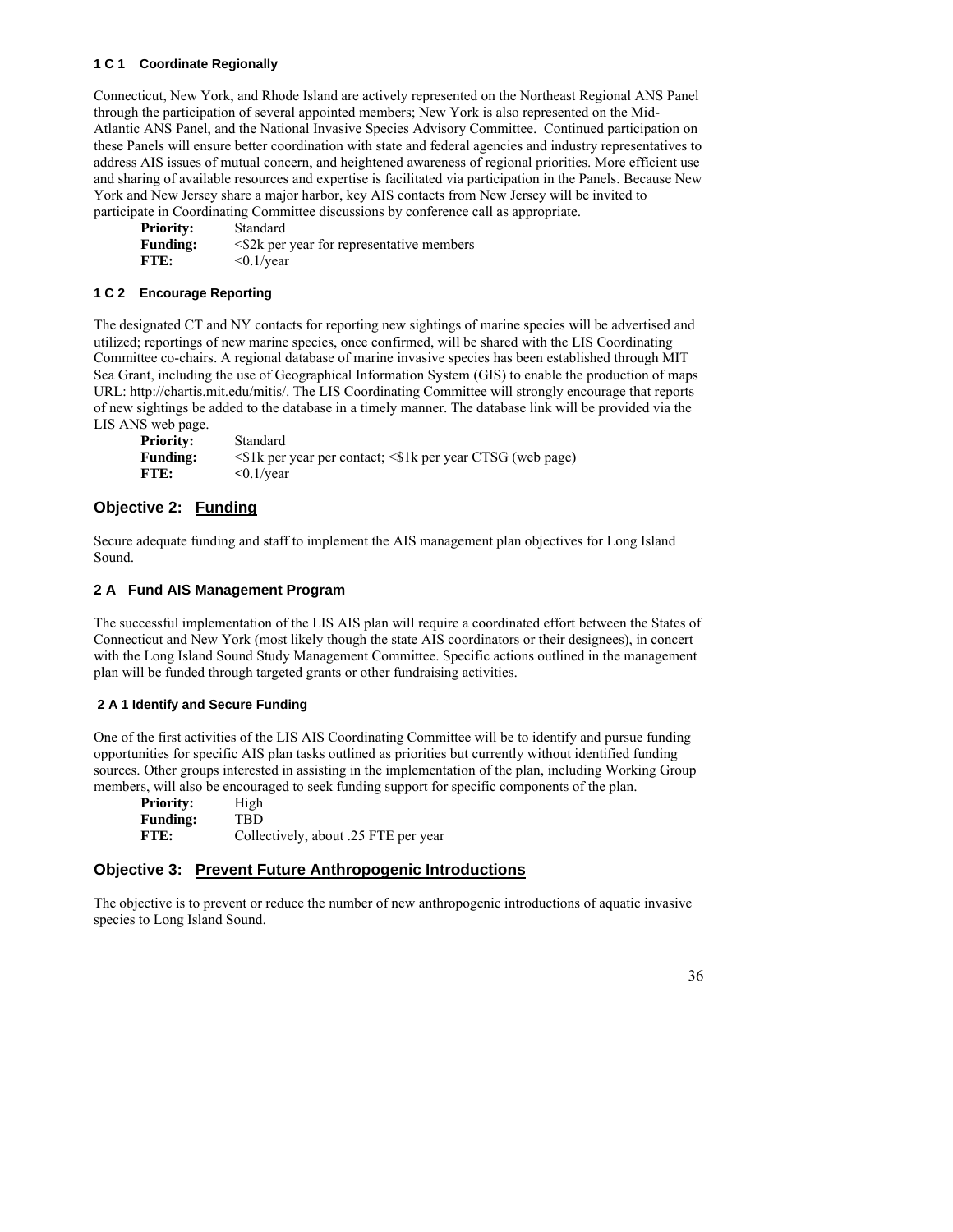# **3 A Assess and Minimize Introduction Risks**

Long Island Sound faces the risk of species introductions that have proven to be damaging in other Northeastern states or regions. Consistent employment of a standard methodology for evaluating the risk of introduction of these species will be necessary to identify and implement species-specific preventation measures. A better understanding of the specific role various transport vectors play in AIS introductions and spread in Long Island Sound and nearby regions is needed to determine the best way to interrupt those vectors. Careful study of species introductions through these vectors, followed by efforts to communicate with related industry representatives and regional panels, will be a critical first step in reducing AIS transport. The use of state and federal regulations and legislation to address AIS are covered in 8 B 2.

## **3 A 1 Assess Introduction Risks**

The LIS AIS Coordinating Committee will charge a subcommittee or graduate fellow with the responsibility for updating the current risk analyses and conducting new ones for selected species, focusing on the risk of the introduction and spread of priority species or major taxa by a range of vectors. *(Note: The Canadian Department of Fisheries and Oceans charges risk assessment tasks to its Introductions and Transfers Committee, a technical committee of six members. If an intentional introduction is being considered, then the party wishing to introduce the organism might be tasked with assessing the associated risks. Following this model, the LIS AIS Coordinating Committee may wish to charge more than one unbiased assessor with the responsibility for completing a species assessment, to ensure the process is as well-informed as possible.)* As part of the work plan, recommendations for any revisions to the priority species and vector lists will be addressed. Priority species include nonindigenous species that have become established in regions north and south of Long Island Sound that tend to exihibit invasive characteristics. Risk of their introduction to LIS will be determined using the ANS Task Force Risk Analysis Review Process for assessing generic nonindigenous aquatic organisms (Risk Assessment and Management Committee 1996), and to facilitate assignment of management classification (1 to 5; see section 2.5). Information related to topics such as research needs, species movements, and risky handling practices can be incorporated into these analyses. Environmental characteristics that make a particular habitat susceptible to invasions will also be considered in these analyses. Species will be ranked in terms of potential threat.

| <b>Priority:</b> | Standard   |
|------------------|------------|
| <b>Funding:</b>  | <b>TBD</b> |
| FTE:             | TBD        |

#### **3 B Minimize Marine Commerce Introductions**

Effective management of AIS requires that industries that can serve as vectors of transport or introductions collaborate on AIS prevention efforts. In coordination with industry representatives, Best Management Practices will be developed to minimize potential introductions of invaders through priority vectors. This will involve assessing industrial vectors, prioritizing management needs, assessing existing BMP information and developing new material. Ad hoc groups will be established as needed that include representatives from industries identified as potential pathways for introduction. These groups should identify priority preventative strategies and educational needs.

# **3 B 1 Minimize Introductions through Commercial Shipping**

The Coordinating Committee will strategize with local US Coast Guard contacts and local port authorities to assess the local magnitude of the hull fouling and ballast water vectors among commercial ships entering and leaving LIS, and will support their efforts to enforce current USCG ballast water exchange and reporting requirements. The Committee will also promote regional awareness of existing ballast water regulations, and review ballast water exchange reports for ships entering LIS waters to assess vector magnitude. Local marinas and shipyards will receive information about the problems of AIS and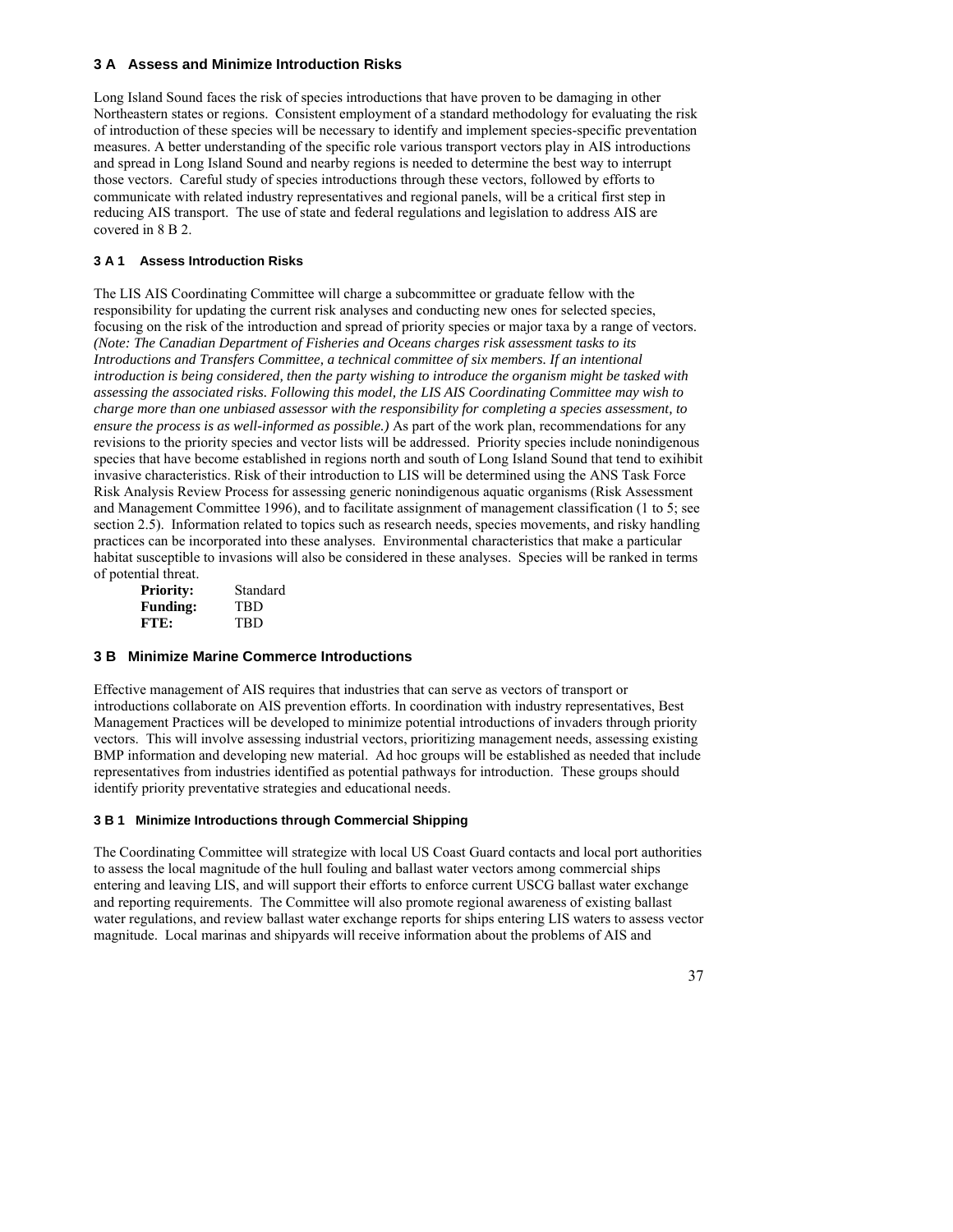suggested best management practices to avoid discharge of organisms into local waters during hull cleaning procedures.

| <b>Priority:</b> | Standard          |
|------------------|-------------------|
| <b>Funding:</b>  | <b>TRD</b>        |
| FTE:             | $\leq 0.1$ / year |

#### **3 B 2 Minimize Aquaculture / Hatchery Introductions**

CT DA/BA, CT DEP, and NYS DEC will review and strengthen (as necessary) protocols in place to prevent the introduction of new, non-target and/or pathogenic species via intentional releases or escapees from agriculture facilities or hatcheries.

| Prioritv:       | High                                                                  |
|-----------------|-----------------------------------------------------------------------|
| <b>Funding:</b> | CT DEP $\leq$ 1K/year; CT DABA $\leq$ 1K/year; NYS DEC $\leq$ 1K/year |
| FTE:            | $\leq 0.1$ / year each                                                |

#### **3 B 3 Minimize Commercial Bait Industry Introductions (see also 3 C 2)**

The results of ongoing research by faculty at the University of Connecticut and SUNY Purchase *(below and also listed under 7 B 1)* investigating species of live marine bait typically sold locally, types of organisms associated with the seaweed used to pack the worms and crabs, will be shared with wholesalers of live marine bait, and best management practices developed to reduce risk of inadvertent introductions of non-native organisms.

CTSG will complete a Northeast Sea Grant regional project, working with bait and tackle shops throughout the Northeast to distribute an educational sticker/placard (in multiple languages) that provides guidance on proper disposal with live bait purchases (see 3 C 2).

| <b>Priority:</b> | High                                                            |
|------------------|-----------------------------------------------------------------|
| <b>Funding:</b>  | EPA LISS and CTSG (\$102K over 15 months); NSGO and CTSG \$6-8K |
| FTE:             | $\leq 0.1$ CTSG                                                 |

Yarish, C., R. Whitlatch, G. Kraemer, and S. Lin. 2006-2007. Multi-component evaluation to minimize the spread of aquatic invasive seaweeds and harmful algal bloom microalgae via live bait vectors in Long Island Sound. University of Connecticut and State University of New York (SUNY), Purchase.

#### **3 B 4 Minimize Pet Trade Introductions**

The LIS AIS Coordinating Committee will utilize the resources of the national public awareness campaign, Habitattitude<sup>TM</sup>, to help raise awareness of the importance of properly disposing of unwanted pets and aquarium plants. (Habitattitude<sup>TM</sup> was developed by the USFWS, NOAA Sea Grant, and the Pet Industry Joint Advisory Council. CT Sea Grant and NY Sea Grant are partners in this program, with access to the campaign materials).

|                  | . .      |
|------------------|----------|
| <b>Priority:</b> | Standard |
| <b>Funding:</b>  | TBD      |
| FTE:             | TBD      |

#### **3 C Minimize Marine Recreation Introductions**

Prevent new introductions of AIS via marine recreational boating and fishing (both boat- and shorebased) through expanded educational efforts and strict enforcement of existing laws.

#### **3 C 1 Minimize Recreational Boating Introductions through Hull Fouling**

Outreach programs will be utilized to raise boater awareness of hull fouling as a vector of AIS and share examples of best management practices that can be employed to mimimize potential introductions.

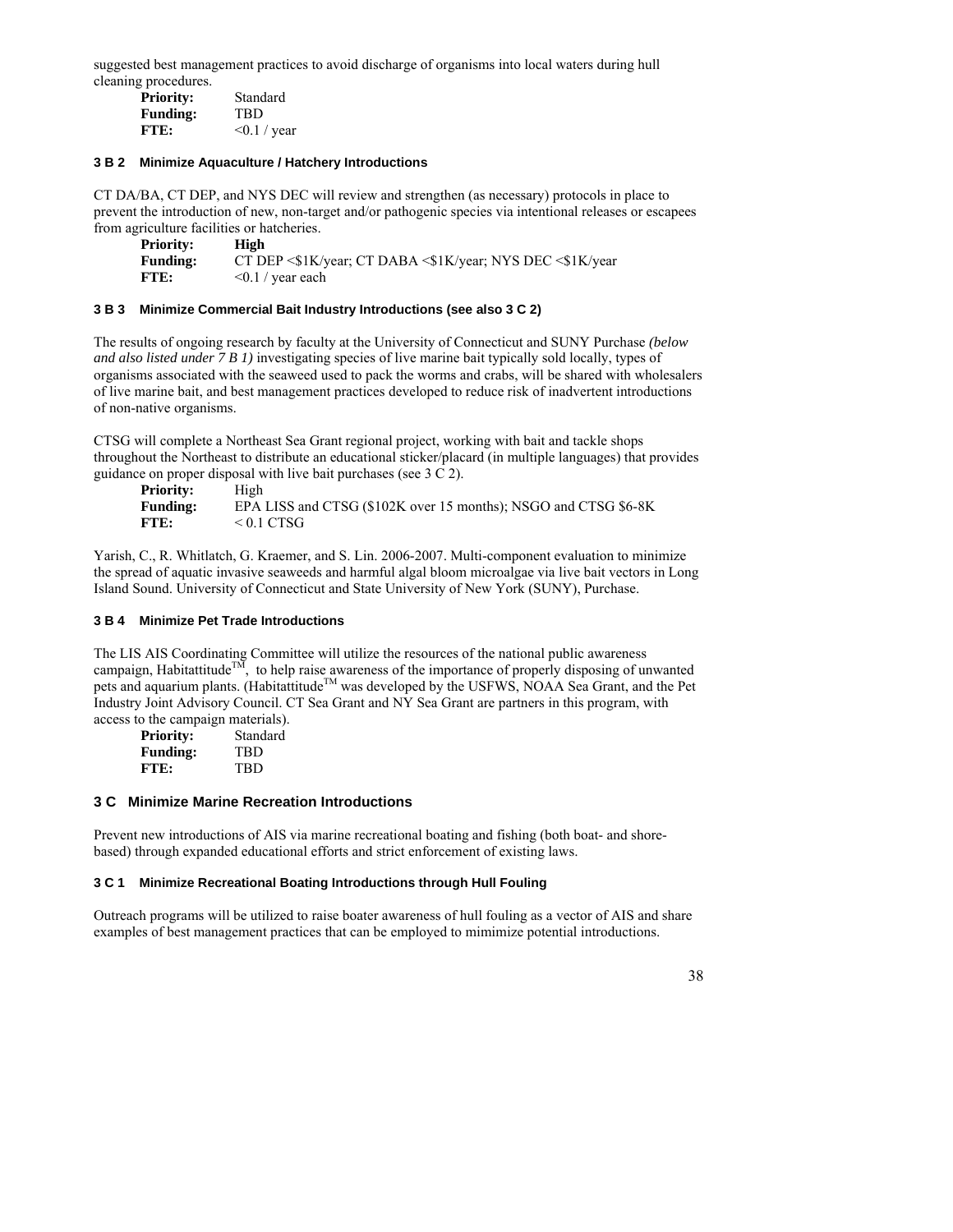Materials from the USFWS/Federal ANSTF Protect Your Waters! national public awareness campaign will be utilized on various signs and included in pamphlets and guides.

| <b>Priority:</b> | High               |
|------------------|--------------------|
| <b>Funding:</b>  | CTSG \$14K         |
| FTE:             | $CTSG < 0.1$ /year |

#### **3 C 2 Minimize Bait Introductions Through Angling (see also 3 B 3)**

Use research and education programs to assess risk and raise angler awareness of the potential for AIS introduction through the improper disposal of baitworms, other live bait, and their packing materials. CTSG will complete a Northeast Sea Grant regional project, working with bait and tackle shops throughout the Northeast to distribute an educational sticker/placard (in multiple languages) that provides guidance on proper disposal with live bait purchases. See 3 B 3.

| <b>Priority:</b> | High                                                 |
|------------------|------------------------------------------------------|
| <b>Funding:</b>  | CTSG \$6-8K; EPA LISS and CTSG \$102K over 15 months |
| FTE:             | $CTSG \leq 0.1/\text{year}$                          |

# **3 D Minimize Introductions by Education and Research**

Prevent new introductions of AIS by aquatic research facilities and public aquaria. Marine research facilities often hold nonindigenous organisms for experimental and display purposes. Maintenance of these live species often requires the exchange of water with the natural environment, providing the opportunity for the release of these species, which may have microscopic life history stages. Furthermore, experimentation with live nonindigenous organisms may be conducted in the natural environment, requiring careful controls to prevent their release or escape.

#### **3 D 1 Promote Established Research Protocols**

The LIS AIS Coordinating Committee will work with the LISS Management Committee and other regional funding agencies to ensure that Long Island Sound researchers working with AIS are aware of federal and state protocols for working with AIS and policies regarding discharges from runnning seawater laboratories. Links to pertinent web sites will be posted on the LIS Invasives web site. Information on reviewing proposals involving AIS have been developed (ANSTF 1994).

**Priority:** High **Funding:** CTSG <\$1K/year (web site); Coordinating Committee <\$1K/year **FTE:**  $< 0.1 / \text{year all}$ 

#### **3 D 2 Encourage Aquaria AIS BMPs**

The LIS AIS Coordinating Committee will encourage public aquaria partners in the Long Island Sound region to review and update, as needed, best management practices for treatment of wastewater and release of unwanted organismsthat meet federal and state requirements for discharges.

| <b>Priority:</b> | High                                      |
|------------------|-------------------------------------------|
| <b>Funding:</b>  | $\langle$ \$1K/year per aquarium facility |
| FTE:             | $\leq 0$ . 1/ facility / year             |

# **3 D 3 Minimize Consumer Introductions through Biological Shipments**

An outreach program will be developed in concert with the NY State Marine Educators Assocation (NYSMEA), the Science Teachers Association of New York State (SCSTA), the New York Biology Teachers' Association, Southeastern New England Marine Educators (SENEME), and the Connecticut Science Teachers Association (CSTA) to share information and protocols on the proper use and disposal of AIS in classrooms, to include purchases from biological supply companies.

| <b>Priority:</b> | High       |  |
|------------------|------------|--|
| <b>Funding:</b>  | <b>TBD</b> |  |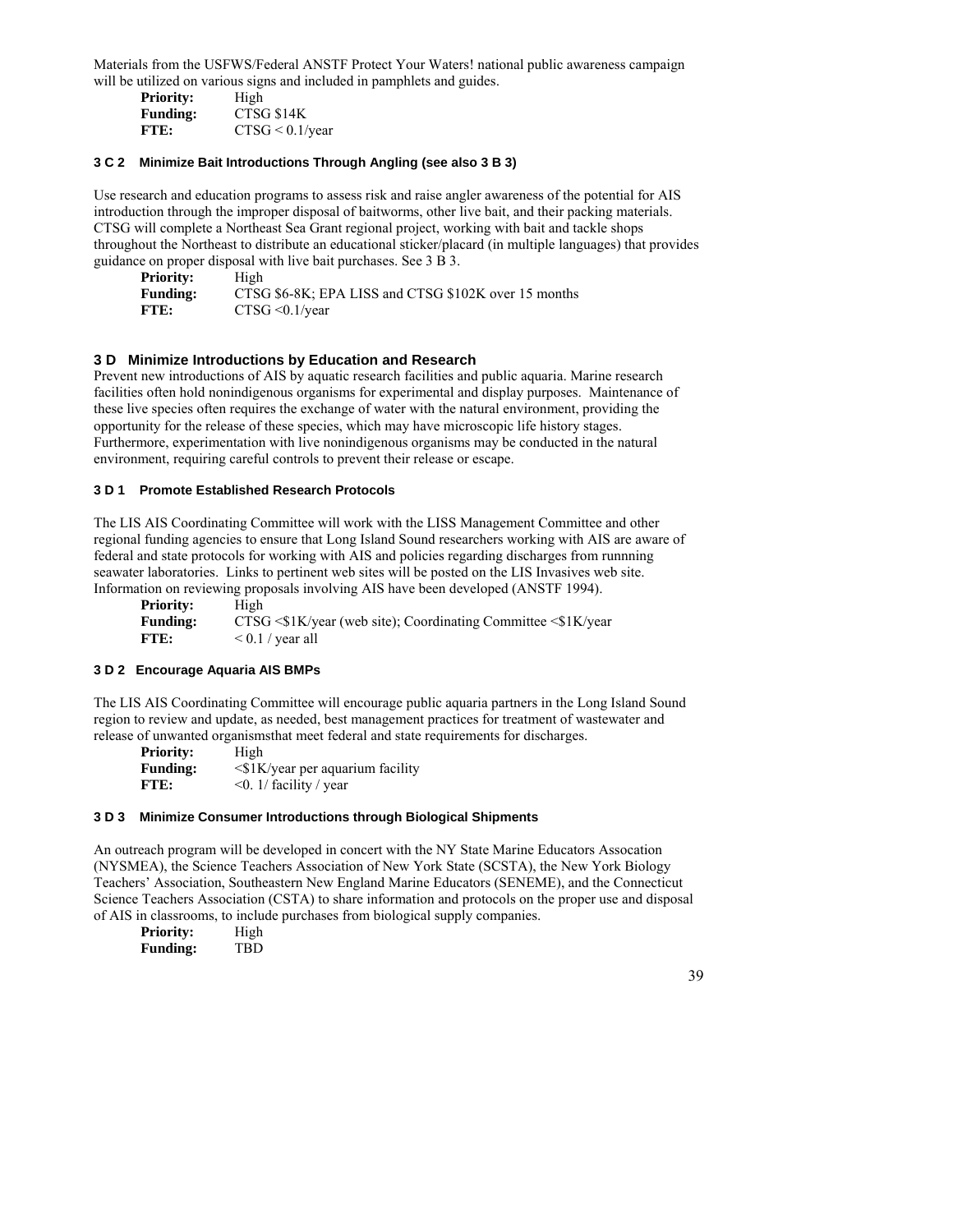**FTE:** TBD

#### **3 E Minimize Introductions through Live Seafood Trade**

AIS can be inadvertently or intentionally introduced through many methods of supply and transport, including e-commerce and air travel, as well as by restaurants, the live seafood trade, and releases by humans.

#### **3 E 1 Promote Proper Use and Disposal of Live Seafood**

Recognizing that some of these vectors (e.g., air travel and e-commerce) are beyond the scope of this plan, a multi-lingual outreach program to address live seafood introductions developed by MIT Sea Grant for the Northeast will be shared with seafood industry members via the LIS AIS web site and the Connecticut and New York Seafood Councils (http://massbay.mit.edu/seafood).

| <b>Priority:</b> | High |
|------------------|------|
| <b>Funding:</b>  | TBD  |
| FTE:             | TBD  |

#### **3 F Minimize Introductions through Habitat Restoration**

Managers of coastal habitat restoration projects should consider carefully the plant and/or animal species used, to avoid introducing new problems through the use of non- native, invasive species.

#### **3 F 1 Minimize AIS Introductions during Restoration**

Information on prohibited species, and native alternatives should be made readily available through the LIS AIS web site.

| <b>Priority:</b> | High       |
|------------------|------------|
| <b>Funding:</b>  | TBD        |
| FTE:             | <b>TRD</b> |

### **Objective 4: Detect and Monitor**

Detect and monitor new occurrences, range expansions, and existing populations of AIS in Long Island Sound, to establish a baseline of species diversity and relative abundance.

#### **4 A Strategize Early Detection, Monitoring & Assessment (EDMA)**

A coordinated Early Detection, Monitoring, and Assessment (EDMA) plan to monitor for new introductions and the spread of AIS in Long Island Sound is a critical element of this plan. The strategy must include early detection of new infestations and monitoring of known populations, following state standard reporting protocols, and assessment of risks associated with any newly reported introduction or new populations of existing invasive species. Resources will be focused on priority vectors and species identified by the Coordinating Committee.

#### **4 A 1 Develop EDMA Strategic Plan / Protocol / Procedure**

The Coordinating Committee (or an appointed sub-committee) will evaluate existing and potential efforts related to early detection, monitoring, and assessment of new or expanding invasions (EDMA). In Long Island Sound, sentinel sites will be established in the eastern, central, and western basins for long-term monitoring. The sub-committee will decide issues such as what range of habitats within these sites will be studied, including those sites that have been relatively unstudied in the past, and those sites that are susceptible to invasion, what species will be monitored and how, etc. The Committee or designated subcommittee might consider the feasibility of semi-automated molecular surveys for harmful algal blooms (HABs). Temperature trends (and other physical data) from existing data sources will also be reviewed

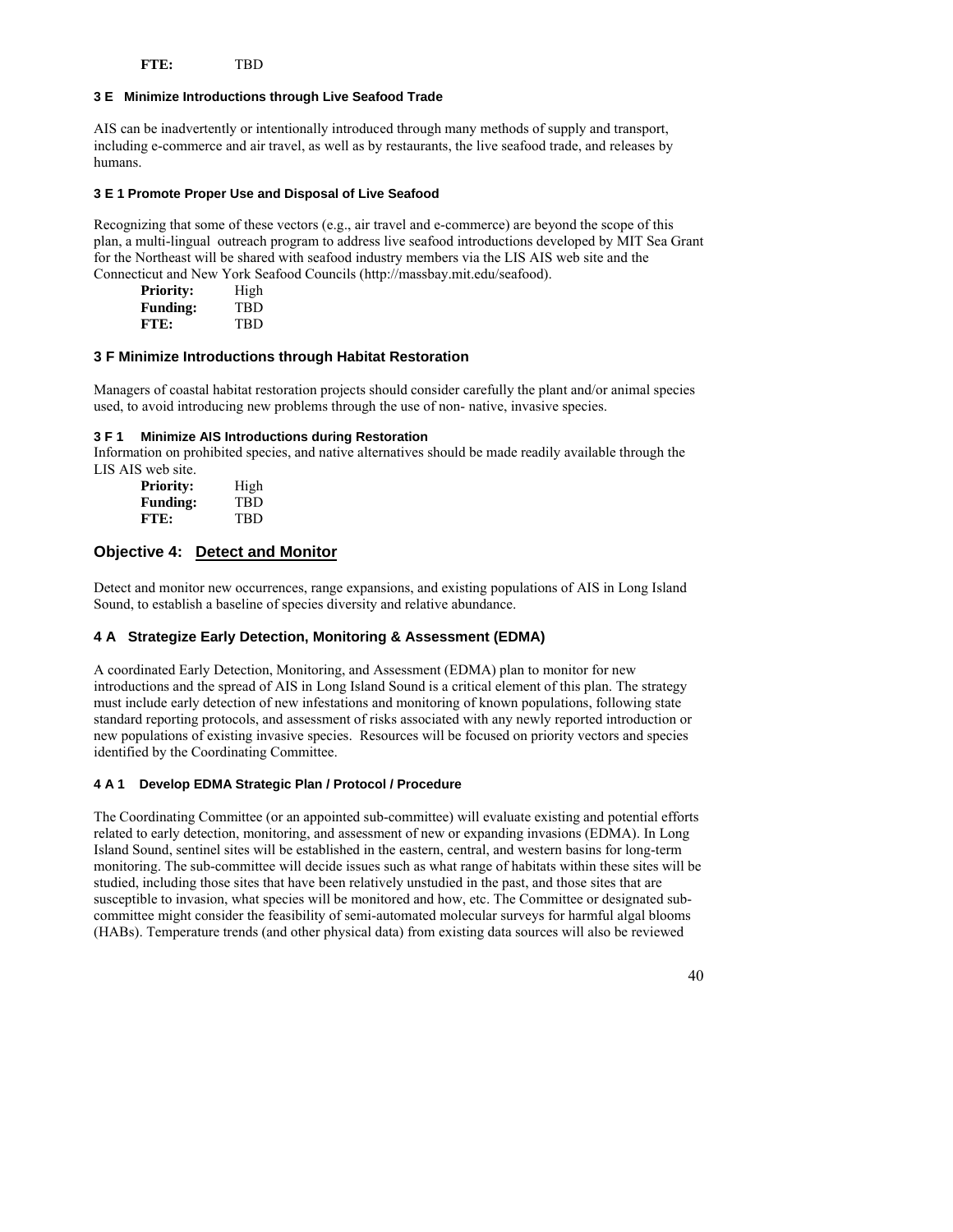(sea level rise and global warming could affect the spread of some AIS). This monitoring will require trained professionals for long-term monitoring (which implies institutional ability and commitment).

**Priority:** High **Funding:** TBD (but expected to be high) **FTE:** TBD

### **4 B Standardize a Survey Protocol**

### **4 B 1 Develop Standardized Approach**

Identify groups or organizations that conduct monitoring in Long Island Sound and by what methods. Such groups may include: University of Connecticut (MY SOUND), SUNY Stony Brook, Millstone Environmental Laboratory, NHEERL, EMAP (Triangle Park, NC), CT Department of Agriculture, CT DEP Marine Fisheries Division, NYS DEC Marine Resources, Fish and Wildlife Federation, Project O, Schooner, Inc., and SoundWaters. The LIS AIS Coordinating Committee will develop a standardized approach (with training) for all sentinel sites within the Sound, which could be adopted by those interested groups already collecting data as part of their regular activities or programs at other locations. Responsibility for coordination of the monitoring effort, data reporting methodology, and standardizing the data collection must be determined before implementation.

| <b>Priority:</b> | High |
|------------------|------|
| <b>Funding:</b>  | TBD  |
| FTE:             | TBD  |

#### **4 B 2 Develop a Quality Assurance/Quality Control Protocol**

Develop a QA/QC protocol to ensure use of standardized methods among all participants monitoring at the sentinel sites. See 4 B 1.

| <b>Priority:</b> | Standard |
|------------------|----------|
| <b>Funding:</b>  | TBD      |
| FTE:             | TBD      |

#### **4 C Implement Monitoring Program**

#### **4 C 1 Develop and Train New Monitors**

Identify potential volunteer groups or organizations willing and able to conduct informal monitoring (such as recreational divers (SECON), commerical fishermen and anglers, coastal land owners, state and local parks, land trusts, volunteers, marinas, local schools, scout groups, marine education groups. The LISS Citizens Advisory Committee will be consulted for input on potential candidate groups). Develop training programs for monitors that includes reporting protocols and specimen collection and preservation for identification by experts.

| <b>Priority:</b> | Standard                       |
|------------------|--------------------------------|
| <b>Funding:</b>  | $\leq$ \$1K.year per volunteer |
| FTE:             | $\leq 0.1$ / year / volunteer  |

#### **4 C 2 Conduct and Evaluate Monitoring**

Implement EDMA plan as developed (see 4 A and 4B). Coordinate with informal monitors (see 4 C 1).

**Priority:** High Funding: TBD (expected to be high) **FTE:** TBD

#### **4 D Create Library of Existing AIS**

#### **4 D 1 Maintain and Update a Library of Existing AIS**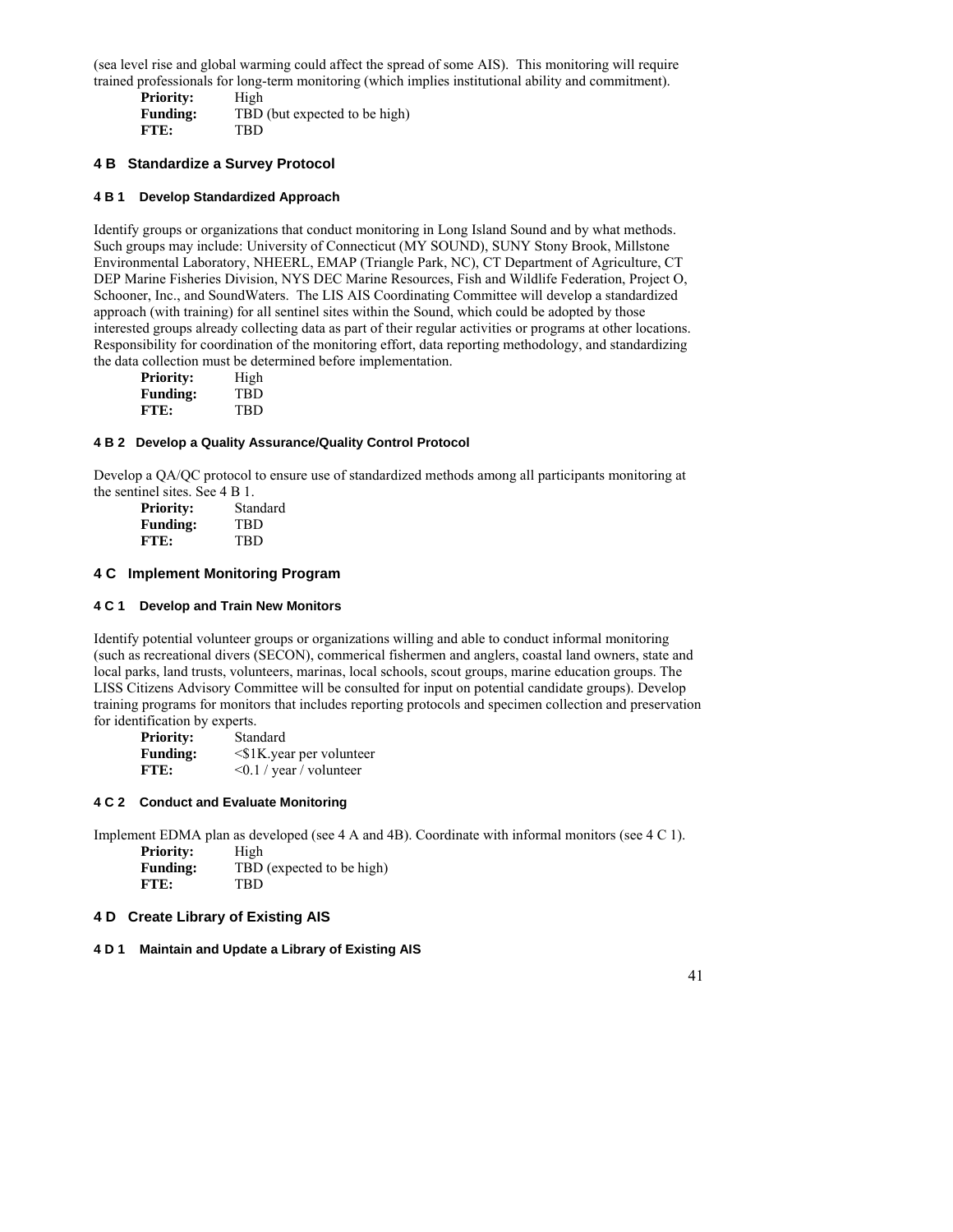Work with museums (e.g., NYS Museum, Peabody Museum) and other individuals with relevent collections to create or add to a library of voucher specimens from Long Island Sound at various life stages, as well as develop a digital archive accessible via the Internet.

| Standard |
|----------|
|          |
| TBD      |
| TBD      |
|          |

# **4 E Establish Information Service**

As more groups and organizations become involved in AIS monitoring, it is likely that there will be an associated increase in identification of new AIS. Reports of new AIS to appropriate parties in Connecticut and New York is necessary for identification and management purposes.

# **4 E 1 Develop a Reporting Center**

State contacts have been designated for AIS reporting in Connecticut (CT DEP) and New York (NYS DEC); if they cannot identify a new species, they can make the appropriate referrals. Reporting of unsual sightings will be encouraged and information on how to contact them, as well as the type of information needed to locate and properly identify the organism, will be publicized via the LIS AIS web site, mailings to various groups such as fishermen, fishing associations, marinas, marine education organizations, etc. State contacts are responsible for sharing information on new sightings with the LIS AIS Coordinating Committee co-chairs.

| <b>Priority:</b> | Standard                                      |
|------------------|-----------------------------------------------|
| <b>Funding:</b>  | $\leq$ \$1K/year CT DEP and NYS DEC           |
| FTE:             | $\leq 0.1$ / year per agency (existing staff) |

# **Objective 5: Initiate Risk Management**

Risk management will be undertaken whenever the assessment of a new introduction or a new population of an existing invasive species indicates potential significant ecological or economic harm (Management Classes 1 or 2 with a rating of "High" or "Medium"). This includes the initiation of rapid response protocols to eradicate (first goal) or control / mitigate the effects (secondary goal).

# **5 A Develop/Adopt Rapid Response Protocols**

The LIS AIS Coordinating Committee (or designated sub-committee) will review existing risk management protocols and procedures and adopt a protocol for LIS. This procedure of risk analysis and evaluation to determine an appropriate response will be employed whenever this is a newly identified species, an isolated range expansion, or major change in an existing AIS population.

# **5 A 1 Review / Assess Rapid Response Protocols**

Taxa-specific response protocols for the control (including potential eradication) of newly-identified / detected priority invaders may exist for some marine species. The LIS AIS Coordinating Committee will delegate a sub-committee to review existing species-specific management plans and eradication case studies , and determine potential applicability to LIS. As new species are detected in the Sound, the Committee will assess the feasibility of rapid response measures, following its established protocols. Marine invasive species will be prioritized to reflect the distribution of the species and the realistic potential for control; the focus will be on Management Classes 1, 2, and 3.

| <b>Priority:</b> | High                           |
|------------------|--------------------------------|
| <b>Funding:</b>  | $\langle$ \$1K/year per agency |
| FTE:             | $0.1 / year$ per agency        |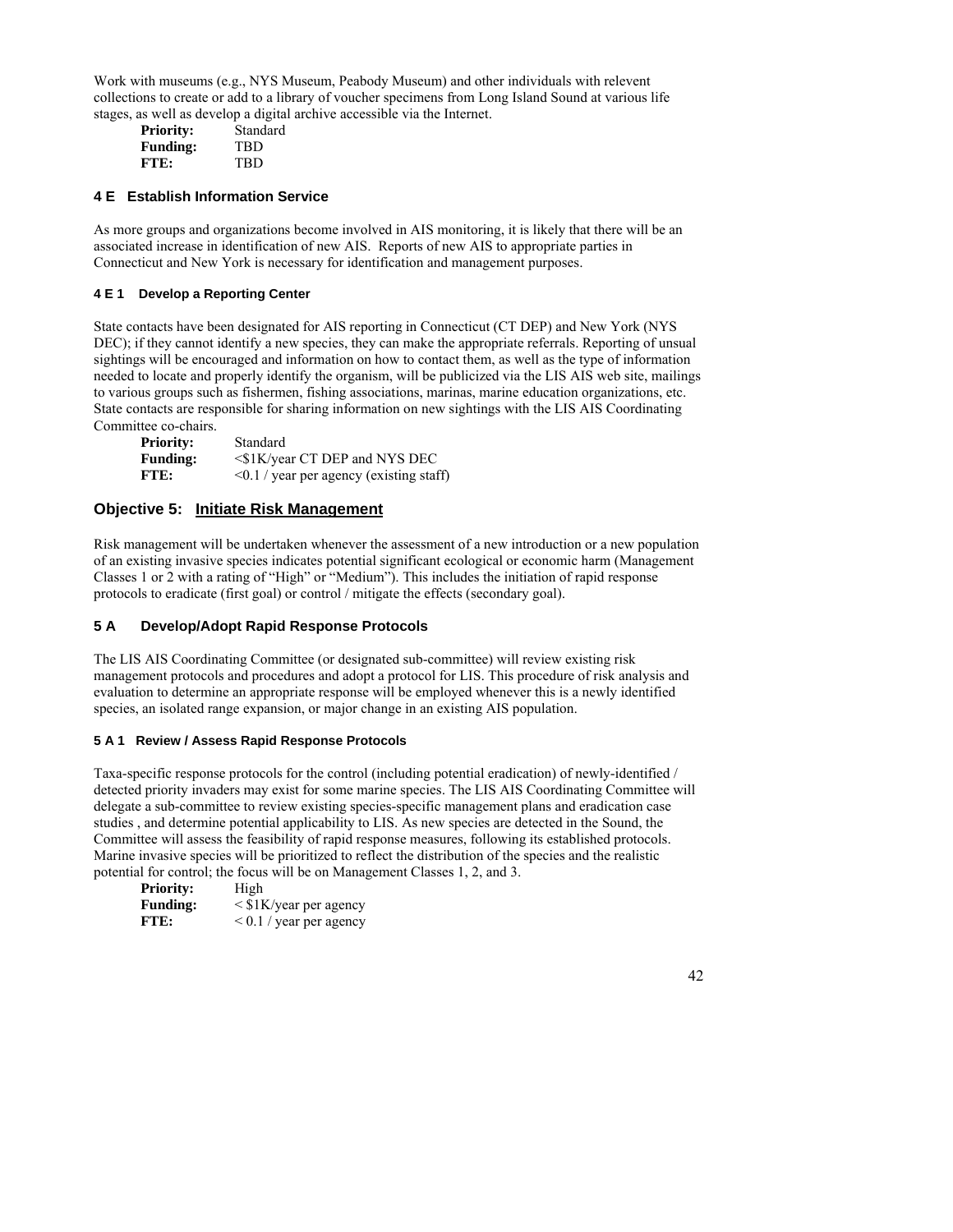#### **5 A 2 Develop Rapid Response and Control Guidelines for LIS (see Section 2.3.1)**

Develop rapid response and control guidelines specific to LIS, to determine on case-by-case basis, whether any feasible options exist that can be implemented (see also 4 A 1). Establish control guidelines and recommendations that ensure that control resources are applied to feasible, cost-effective management projects in Long Island Sound.

| <b>Priority:</b> | High                         |
|------------------|------------------------------|
| <b>Funding:</b>  | <\$1K/year per agency        |
| FTE:             | $\leq 0.1$ / year per agency |

## **5 B Support Rapid Response**

Once a species is newly-identified in Long Island Sound (Management Classes 1 and 2), and where control (including eradication) is deemed feasible, the LIS AIS Coordinating Committee will support and assist any state (county / town/ federal)-directed marine rapid response effort.

### **5 B 1 Assist in Rapid Response**

The LIS AIS Coordinating Committee will support and assist state AIS coordinators directing marine rapid response efforts. Consideration must be made to setting up "emergency response teams" with targeted funding available that can be tapped quickly to decrease the lag time between discovery and "response".

| <b>Priority:</b> | High                |
|------------------|---------------------|
| <b>Funding:</b>  | TBD (probably high) |
| FTE:             | TBD                 |

### **5 C Control Established AIS**

If effective control techniques exist (e.g., Phragmites, Management Class 3), maintenance control of established AIS populations should be undertaken to preserve the recreational and biodiversity value of coastal and marine environments. The LIS AIS Coordinating Committee will support state-directed control efforts that have high potential for controlling AIS in LIS for more than a very short time period.

#### **5 C 1 Support Site-Specific Control Efforts**

Provide technical assistance for site-specific restoration efforts as needed. Support the continued development and implementation of state-directed site-specific control plans for established populations of AIS (Management Class 3), as well as a follow-up evaluation of the control plan effectiveness.

| <b>Priority:</b> | Standard |
|------------------|----------|
| <b>Funding:</b>  | TBD      |
| FTE:             | TBD      |

# **Objective 6: Education**

Increase public awareness of AIS issues with respect to Long Island Sound.

# **6 A Facilitate Access to AIS Resources/Information/Contacts**

Education and outreach programs regarding threats to Long Island Sound from AIS and the preventative measures necessary to limit their introduction will be expanded to target a wide variety of audiences / stakeholders. Access to resources, information, and general AIS-related educational materials for teachers and students, industry, agencies, legislators, and agency staff will be facilitated.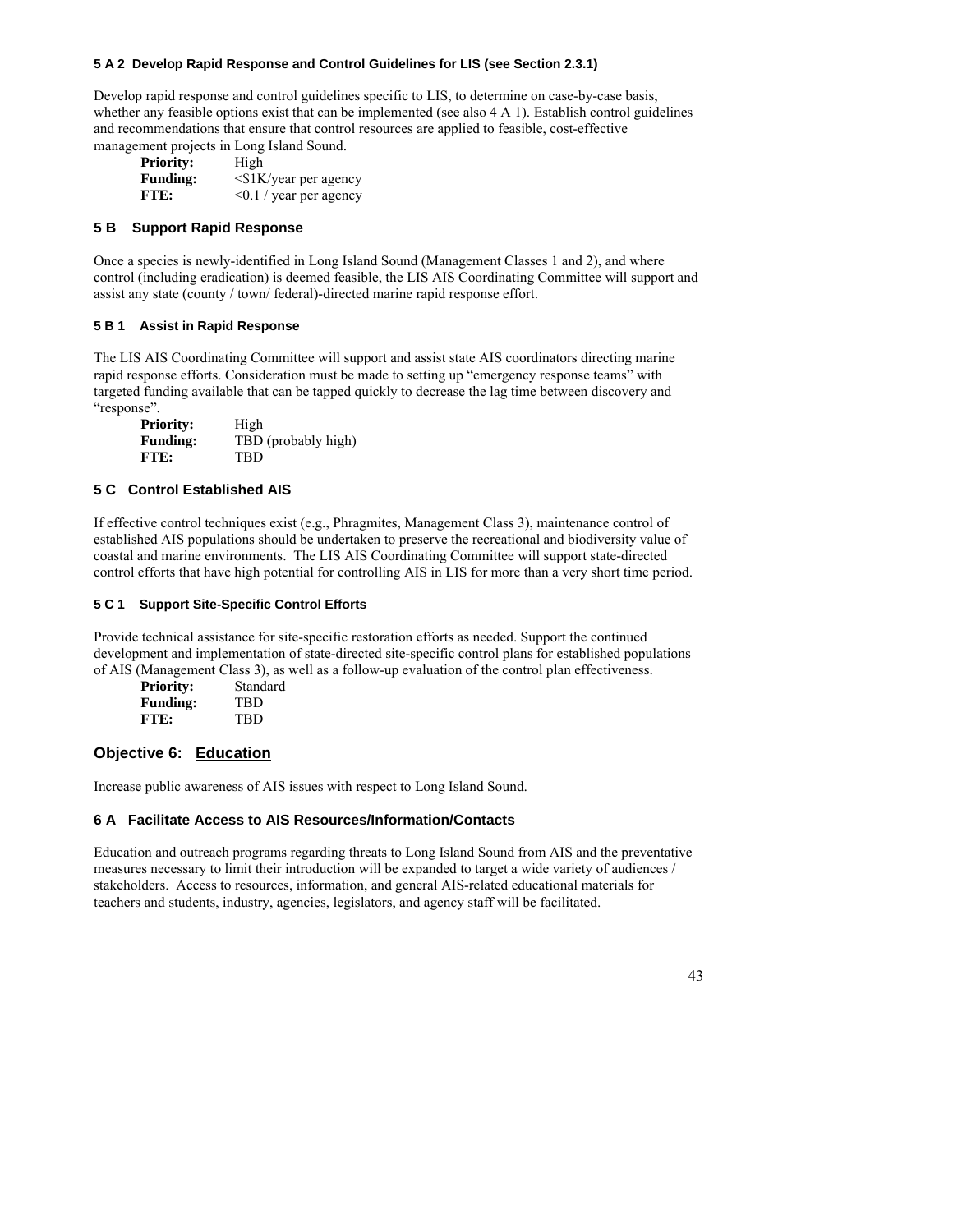#### **6 A 1 Revise and Expand AIS Website for LIS**

The AIS LIS web pages will be revised, expanded, and enhanced to serve as the primary information site on LIS AIS Coordinating Committee activities and LIS AIS plan implementation. There will be contact information, links to state field reporting forms for the submission of potential new AIS sightings, periodic updates, timely AIS news releases, species alerts, and a calendar of events. Well-organized links to regional sites and federal, state, NGO websites, and sites with AIS resources will be included, and a variety of groups and organizations will be encouraged to link to the LIS AIS web site, to increase its visibility and use. It will also provide background information on priority marine invasive species in the region, and will link to primary sites in both states and associated databases.

Priority: High **Funding:** CTSG \$6K year 1; <\$1K per year thereafter **FTE:** 0.1 / year 1

#### **6 A 2 Enhance, Utilize Existing AIS Educational Products**

Appropriate materials and resources available through the regional panels, the Federal ANS Task Force, Sea Grant programs, national AIS campaigns (e.g., Habitattitude and Protect Your Waters), and other entities will be reviewed and utilized. Existing materials will be adapted for distribution via fishing tournaments, training courses, boat inspections, workshops, and meetings.

| <b>Priority:</b> | High                              |
|------------------|-----------------------------------|
| <b>Funding:</b>  | $CTSG < $5K$ per year; others TBD |
| FTE:             | $CTSG \leq 0.1$ /year; others TBD |

### **6 A 3 Develop LIS AIS Overview Presentation/Display**

The LIS AIS Coordinating Committee will oversee development of one or more digital presentations and display materials outlining the AIS problem in Long Island Sound, general species of concern, common pathways or vectors, etc., and describing potential monitoring and management approaches. These presentations/display will be made available for use through the Coordinating Committee.

| <b>Priority:</b> | Standard |
|------------------|----------|
| <b>Funding:</b>  | TBD      |
| FTE:             | TBD      |

## **6 B Promote AIS Awareness through Education**

Assistance from the general public will be necessary to limit the spread of AIS and for effective monitoring of priority invaders in LIS. The diffuse nature of the AIS problem and the wide variety of transport vectors requires resource managers, industry representatives, scientists, and the general public to be well-informed about potential pathways of introduction and spread. Targeted educational materials (such as watch cards or alerts) specific to LIS-designated priority AIS, pathways, and issues will be developed/adapted from existing resources, and distributed.

#### **6 B 1 Develop and Distribute Educational Products**

As needed, support the development of new or adaptation of existing educational materials (fact sheets, booklets, field cards, posters, etc.) and their widespread distribution to appropriate audiences; make available on the LIS AIS web site and distribute at regional conferences. Utilize national campaign materials to promote unified messages. Materials should address broad range of AIS topics related to Long Island Sound and target specific stakeholders, industries, the public, and K-12 teachers and students.

| <b>Priority:</b> | Standard                           |
|------------------|------------------------------------|
| <b>Funding:</b>  | $CTSG < $2K$ per year; others TBD  |
| FTE:             | $CTSG \leq 0.1$ / year; others TBD |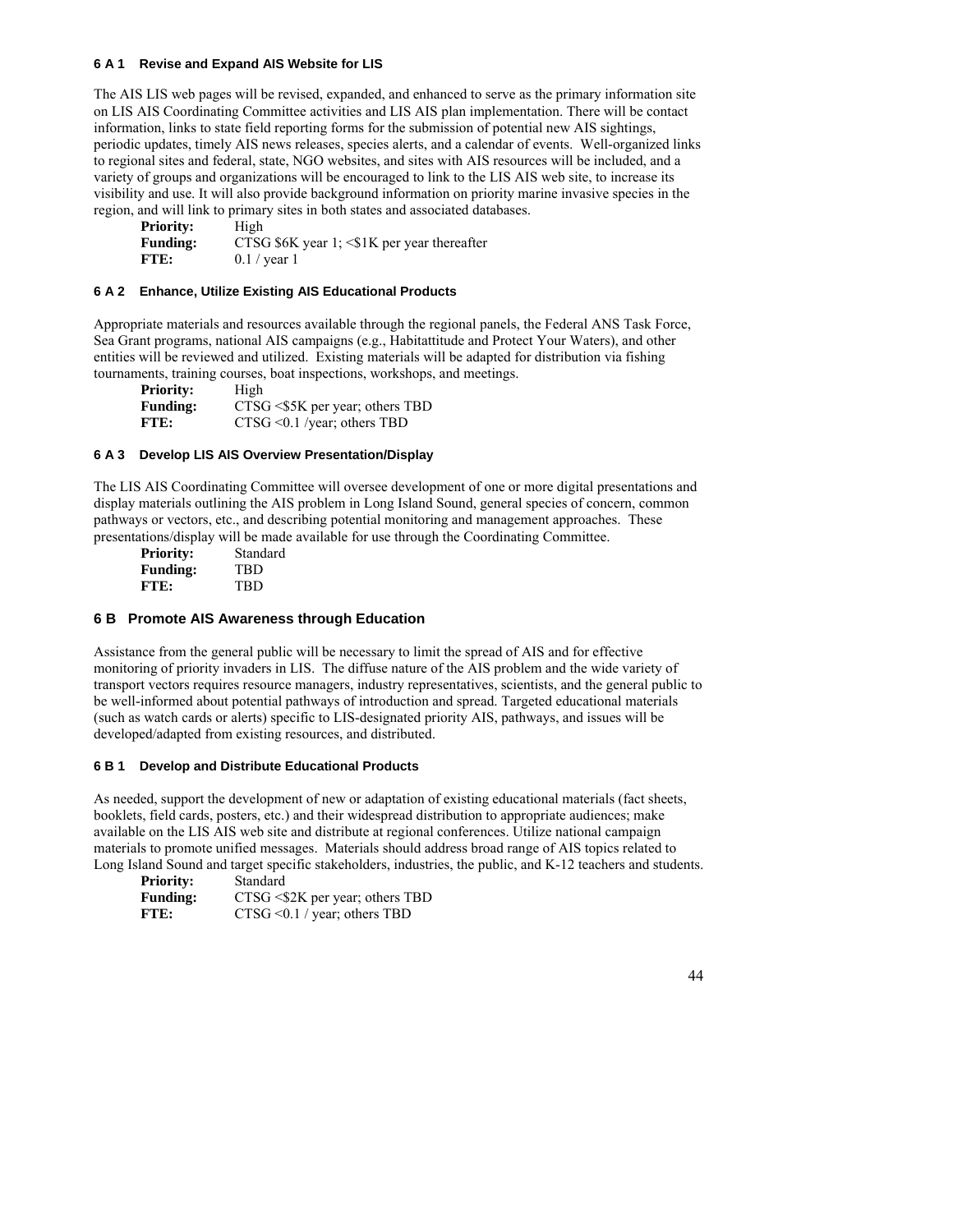#### **6 B 2 Promote AIS Education**

Support and encourage efforts to educate a wide variety of audiences (boaters, anglers, divers, schools/teachers, community organizations, seafood industry on LIS AIS issues and reporting of potential AIS. Methods to include placards, signage, presentations, educational programs, training workshops, public service announcements, displays, web sites, articles, Connecticut and New York angler and boater guides, etc.

| <b>Priority:</b> | Standard                                                                          |
|------------------|-----------------------------------------------------------------------------------|
| <b>Funding:</b>  | CTSG <\$5K per year; CT DEP $\sim$ \$20K per year, NYS DEC $\sim$ \$20K per year; |
|                  | others including public aquaria TBD                                               |
| FTE:             | CTSG <0.1 / year, CT DEP <0.1 / year, NYS DEC <0.1/year, others TBD               |

#### **6 B 3 Update Legislators and Agency Staff**

Work with the state AIS coordinators and the LISS Policy Committee to ensure that periodic updates to state and federal legislators, legislative staff, and other agency staff on key AIS issues include those related to LIS. Develop a message that addresses predicted costs, risk analyses, and case studies for use in informing members of the state legislatures about AIS in LIS.

**Priority:** Standard

| $      -$       | ------------                                                                    |
|-----------------|---------------------------------------------------------------------------------|
| <b>Funding:</b> | CT DEP $\leq$ \$1K / year, NYS DEC $\leq$ \$1K/year, NYS DOS $\leq$ \$1K / year |
| FTE:            | CT DEP $\leq 0.1$ / year, NYS DEC $\leq 0.1$ / year, NYS DOS $\leq 0.1$ / year  |

# **Objective 7: Research**

# **7 A Promote AIS Research**

Ongoing AIS research is vital to the success of the plan. Research assists in the determination of management priorities and increases the effectiveness of management efforts, can help to optimize resources, can bring about new methods for the detection, management, and control of AIS, and can assess ecological and economic impacts. Research priorities must be appraised periodically and updated to reflect changing needs, and scientists and managers in the region should be kept informed and encouraged to address these priorities.

#### **7 A 1 Promote Research Priorities**

The list of research and monitoring priorities, and economic impact assessments developed by the LIS AIS Coordinating Committee will be shared with local and regional research institutions and funding agencies.

| <b>Priority:</b> | High                |
|------------------|---------------------|
| <b>Funding:</b>  | All $\leq$ 1K/year  |
| FTE:             | All $\leq$ 0.1/year |

#### **7 A 2 Facilitate Funding of Research Projects**

Develop and maintain an online, up-to-date listing that identifies various federal, state, and private funding opportunities for AIS research.

| <b>Priority:</b> | High                                  |
|------------------|---------------------------------------|
| <b>Funding:</b>  | All $\langle$ \$1K/year (for listing) |
| FTE:             | All $\leq$ 0.1 / year (for listing)   |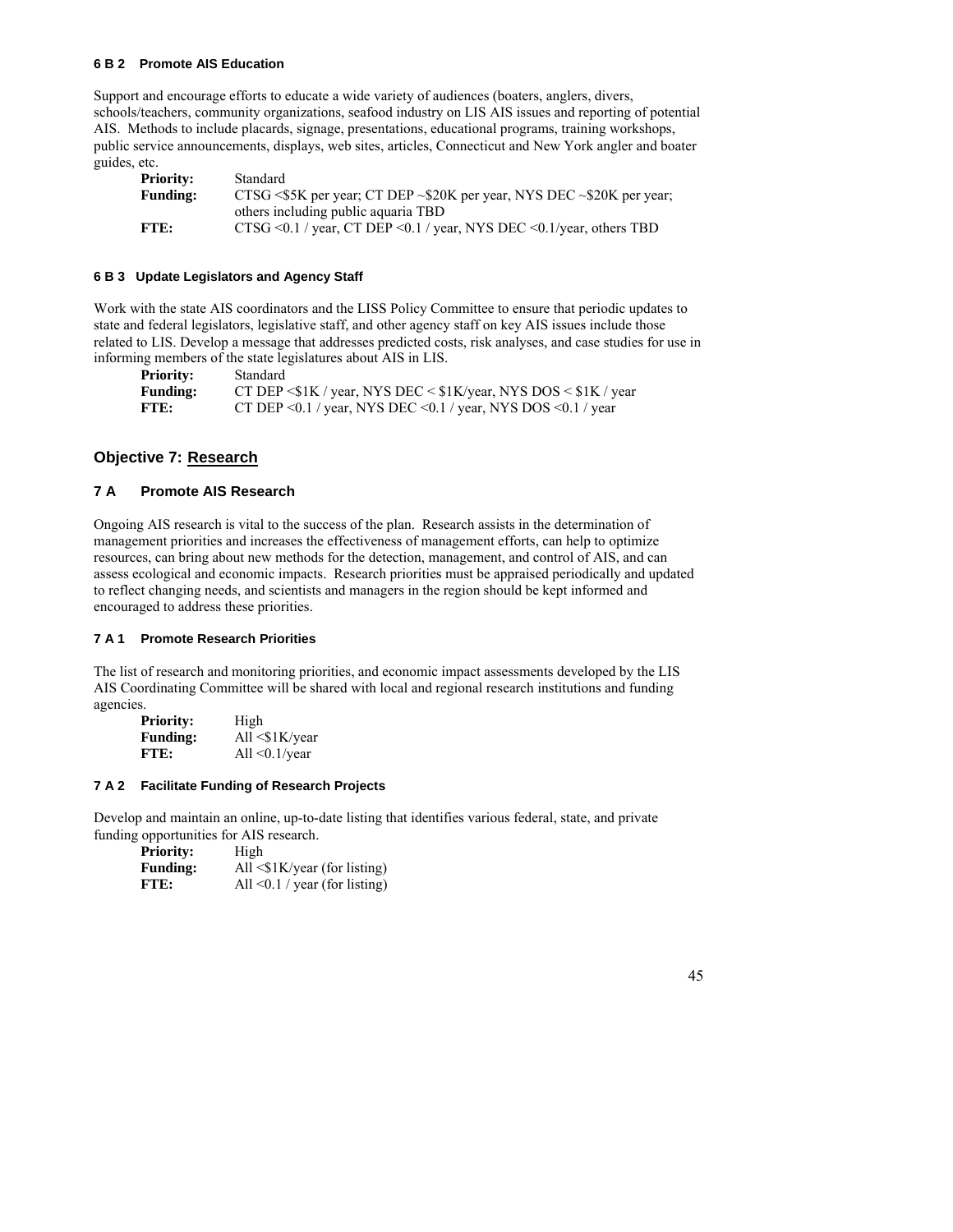# **7 B Identify Existing Research Efforts**

Many individuals and groups are researching a variety of AIS in Long Island Sound, but there is a lack of broader awareness of individual efforts. Greater visibility of ongoing research efforts may help to expand our knowledge by minimizing redundant research and building complementary partnerships.

## **7 B 1 Identify On-going AIS Research Projects in LIS**

Create and maintain a list of on-going AIS research projects in LIS and their associated principal investigators. Post on LIS AIS web site.

| <b>Priority:</b> | High                                    |
|------------------|-----------------------------------------|
| <b>Funding:</b>  | CTSG, NYSG, EPA LISS $\leq$ \$1K / year |
| FTE:             | $\leq 0.1$ / year                       |

- Benoit, L. Use genetic markers to track spread of *Hydrilla verticillata* and identify herbicide resistant populations. University of Connecticut.
- Brousseau, D. Fairfield University.
- Bullard, S. University of Hartford.
- Heinonen, K. and P. Auster. Effects of *Hemigrapsus sanguineus* on the crustacean-feeding guild of fishes in Long Island Sound. University of Connecticut.
- Hudson, D. Physiological and behavioral characteristics that give *Hemigrapsus sanguineus* a distinct advantage against predation and dessication; primarily, chemical recognition of conspecifics, and which environmental conditions are more likely to produced expected behavioral change (aggregation). University of Connecticut.
- Prisloe, S., M. Gilmore, N. Barrett, E. Wilson, J. Hurd, D. Civco, R. Zajac, and C. Chadwick. Investigating the use of remote sensing, using digital imagery acquired from satellites and airborne sensors, to classify high-resolution images to identify existing stands of *Phragmites australis* and other vegetation types, to map and treat quantified areas, and to monitor longterm vegetation changes. University of Connecticut, Wesleyan University, USDA Natural Resources Conservation Service and University of New Haven.
- Reinhardt, J. University of Connecticut. Ontogenetic changes in the material properties of Didemnum sp. A. Understanding fragmentation as a mechanism of dispersal. - supported by Uconn Center for Environmental Sciences and Engineering and Sounds Conservancy.
- Stefaniak, L., H. Zhang, R. Whitlatch, and G. Lambert. Alternatives to mitochondrial markers for phylogenetics and population genetics in *Didemnum* sp. University of Connecticut and University of Washington
- Whitlatch, R., S. Shumway, C. Adams, and T. Getchis. Control and economics of aquatic invasive species in marine aquaculture. University of Connecticut and University of Florida Cooperative Extension.
- Whitlatch, R. and R. Osman. Factors influencing invader success in coastal ecosystems. University of Connecticut and Smithsonian Environmental Research Center.
- Whitlatch, R., R. Osman, and N. Balcom. Recreational vessel hull fouling as a transport vector for aquatic invasives. University of Connecticut and Smithsonian Environmental Research Center
- Yarish, C., R. Whitlatch, G. Kraemer, and S. Lin. Multi-component evaluation to minimize the spread of aquatic invasive seaweeds and harmful algal bloom microalgae via live bait vectors in Long Island Sound. University of Connecticut and State University of New York (SUNY), Purchase.
- Yarish, C., R. Whitlatch, G. Kraemer, S. Lin, R. Gladych, and N. Blasik. Impacts and spread of non-indigenous Rhodophycean alga, *Grateloupia turuturu,* on Long Island Sound. University of Connecticut and State University of New York (SUNY), Purchase.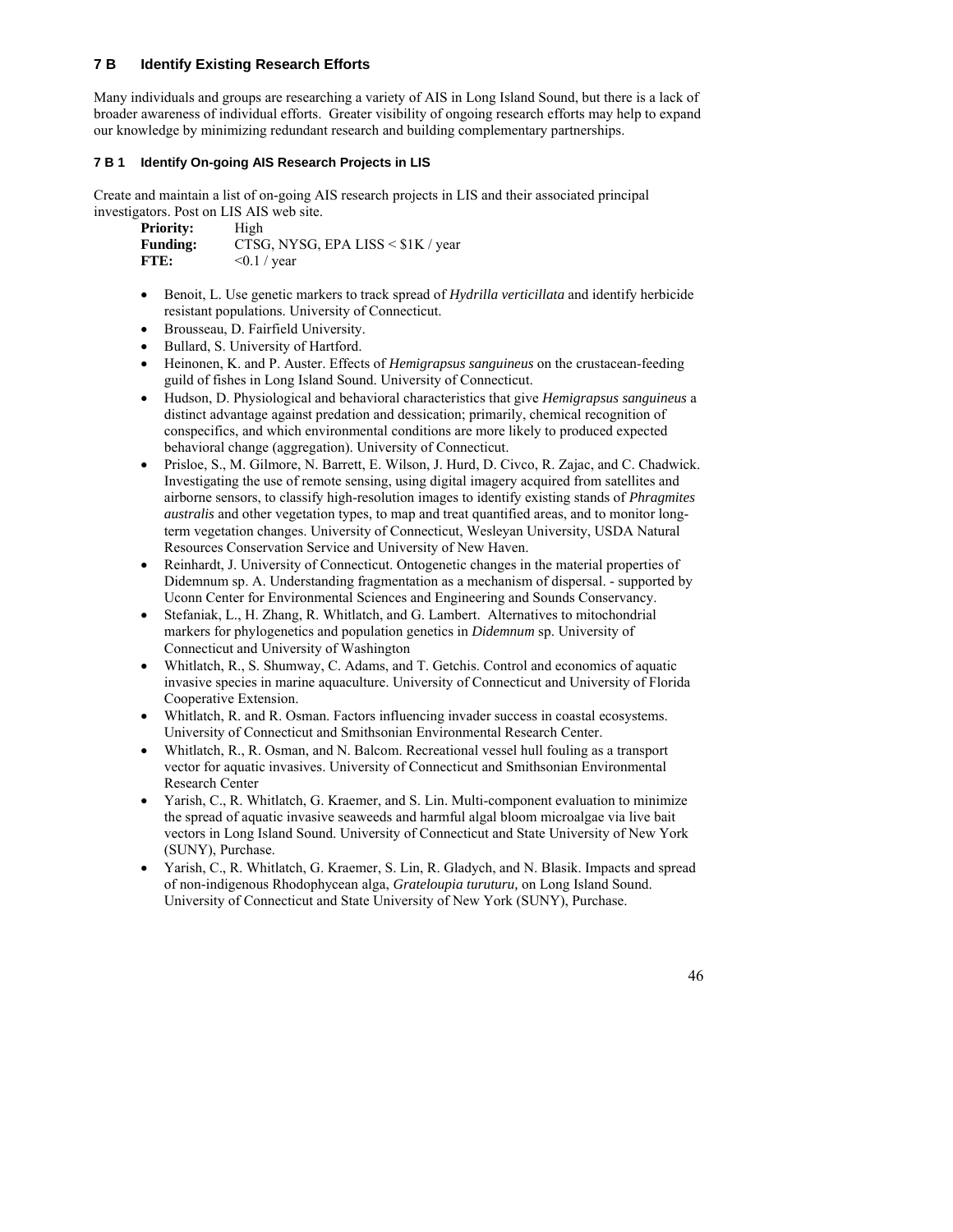# **Objective 8: Legislation, Regulation and Policy**

Review existing LIS–related agreements, laws, and regulations and identify those that may be strengthened or revised to ensure comparability between the states in addressing potential AIS vectors. Through the LISS Management and Policy Committees, adopt this plan as basis of a Memorandum of Agreement for addressing the problems associated with aquatic invasive species in Long Island Sound.

# **8 A Assess and Strengthen Existing Authorities**

The waters of Long Island Sound are under the jurisdiction of New York, Connecticut, and the United States government. Numerous agreements, laws, and regulations pertaining to AIS management are already in place, but these must be evaluated and coordinated to identify potentially unregulated pathways for new invasions, and to determine comparability between the states.

# **8 A 1 Review Existing Authority**

Review and evaluate existing agreements, laws, and regulations and assess whether gaps or inequities exist, particularly in regard to potentially unregulated or unaddressed pathways for new invasions.

| <b>Priority:</b> | Standard                                                                         |
|------------------|----------------------------------------------------------------------------------|
| <b>Funding:</b>  | CT DEP $\leq$ \$1K / year, CT DABA $\leq$ \$1K/ year, NYS DEC $\leq$ \$1K/ year, |
|                  | NYS DOS $\leq$ \$1K/year, EPA LISS $\leq$ \$1K/year                              |
| FTE:             | All $\leq 0.1$ / year each                                                       |

# **8 A 2 Strengthen Existing Regulatory Efforts and Legislation**

The States of Connecticut and New York should elevate in priority the review, oversight, and enforcement of regulations that could prevent inadvertent introductions of AIS (including importation, possession, and live release permit regulations for live fish and eggs, other vertebrate species, invertebrate species, and marine macrophytes). Required protocols for quarantine and release prevention should be reviewed and enforced, as well as regulated discharges from research and educational institutions. Response actions to violations must be coordinated with law enforcement personnel. Encourage enforcement of existing federal and state regulations at all levels. If inequities exist between Connecticut and New York regulations or legislation that affect AIS pathways into or out of Long Island Sound, explore means for making them comparable. If gaps in authority exist and educational programs cannot fill the need, work with the states to address them through new legislation or regulations. Encourage parallel legislation.

| <b>Priority:</b> | High                                           |
|------------------|------------------------------------------------|
| <b>Funding:</b>  | States of CT and NY (on-going); EPA (on-going) |
| FTE:             | $0.2 /$ year (mostly existing staff time)      |

# **8 A 3 Support New AIS Regulations or Legislation**

As needed, develop and adopt new regulations to address AIS concerns. Strive for comparable regulations between Connecticut and New York. Ongoing management of AIS in Long Island Sound may lead to the discovery of new problems that require legislative control. General recommendations for additional state and federal legislation to minimize the impacts of AIS will be developed as necessary.

| <b>Priority:</b> | Standard                                                                           |
|------------------|------------------------------------------------------------------------------------|
| <b>Funding:</b>  | CT DEP $\leq$ \$1K / year, CT DABA $\leq$ 1K/ year, NYS DEC $\leq$ \$1K/ year, NYS |
|                  | $DOS < $1K/year$ , EPA LISS $< $1K$ year                                           |
| FTE:             | All $\leq 0.1$ / year each                                                         |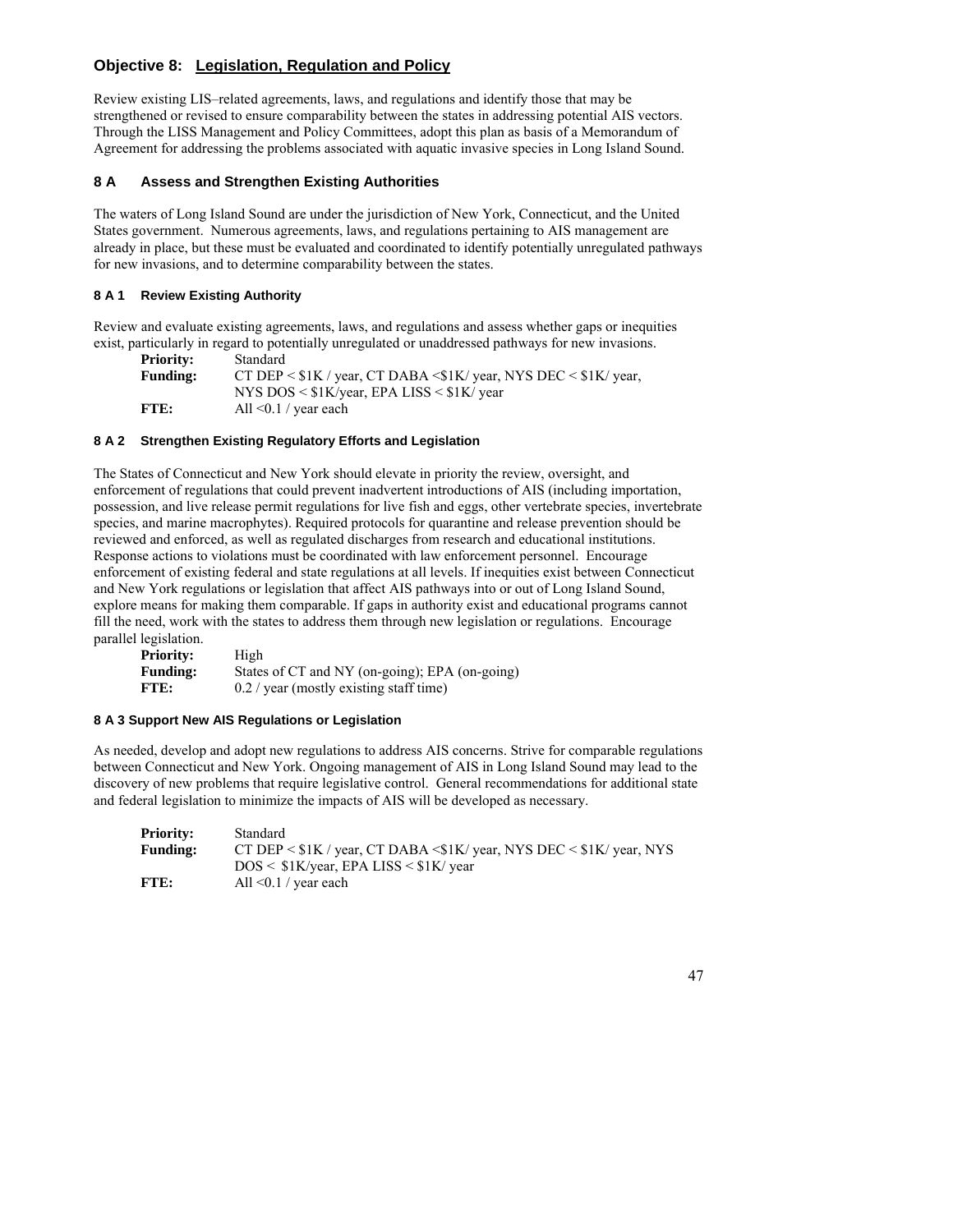# **SECTION 6. IMPLEMENTATION TABLE**

| <b>Task</b><br>ID | <b>Task</b><br><b>Name</b>                                    | <b>Funding</b><br><b>Source</b>      | <b>Implementing</b><br><b>Entities</b> | Cooperating<br><b>Organizations</b> |                   | <b>Current and Planned Funding (Dollars/FTE)</b> |                              |                              |                              |                              |  |
|-------------------|---------------------------------------------------------------|--------------------------------------|----------------------------------------|-------------------------------------|-------------------|--------------------------------------------------|------------------------------|------------------------------|------------------------------|------------------------------|--|
|                   |                                                               |                                      |                                        |                                     | 2006<br><b>CY</b> | 2007<br>CY                                       | 2008<br>CY                   | 2009<br>CY                   | 2010<br>CY                   | 2011<br><b>CY</b>            |  |
| 1                 | Coordinate                                                    |                                      |                                        |                                     |                   |                                                  |                              |                              |                              |                              |  |
| 1A                | <b>Establish Coordinating Entities</b>                        |                                      |                                        |                                     |                   |                                                  |                              |                              |                              |                              |  |
| 1A1               | <b>Establish Coordinating Committee</b>                       | <b>EPA LISS</b>                      | EPA LISS, CT<br>DEP, NYS<br><b>DEC</b> | <b>LISS partners</b>                | N/A               | N/A                                              | $<$ \$2K / $<$<br>0.1        | N/A                          | N/A                          | N/A                          |  |
| 1B                | <b>Coordinate Within the LIS Region</b>                       |                                      |                                        |                                     |                   |                                                  |                              |                              |                              |                              |  |
| 1B1               | Coordinate with CT and NY ANS / AIS Management Plans          | CT DEP                               | CT DEP, NYS<br>DEC, EPA<br><b>LISS</b> | Coordinating<br>Committee           | N/A               | N/A                                              | $<$ \$1K / $<$<br> 0.1       | $<$ \$1K / $<$<br>0.1        | $<$ \$1K / $<$<br>0.1        | $<$ \$1K / $<$<br>0.1        |  |
|                   |                                                               | <b>NYS DEC</b>                       | CT DEP. NYS<br>DEC, EPA<br>LISS        | Coordinating<br>Committee           | N/A               | N/A                                              | $<$ \$1K / $<$<br> 0.1       | $<$ \$1K / $<$<br>0.1        | $<$ \$1K / $<$<br>0.1        | $<$ \$1K / $<$<br>0.1        |  |
|                   |                                                               | <b>EPA LISS</b>                      | CT DEP, NYS<br>DEC, EPA<br><b>LISS</b> | Coordinating<br>Committee           | N/A               | N/A                                              | $<$ \$1K / $<$<br>0.1        | $<$ \$1K / $<$<br>0.1        | $<$ \$1K / $<$<br>0.1        | $<$ \$1K / $<$<br>0.1        |  |
|                   |                                                               | Coordinating<br>Committee<br>members | Coordinating<br>Committee<br>members   | EPA LISS, CT<br>DEP, NYS DEC        | N/A               | N/A                                              | $<$ \$1K / $<$<br>$0.1$ each | $<$ \$1K / $<$<br>$0.1$ each | $<$ \$1K / $<$<br>$0.1$ each | $<$ \$1K / $<$<br>$0.1$ each |  |
| 1 <sub>B2</sub>   | Develop Risk Assessment, Management, and Policy<br>Procedures | <b>EPA LISS</b>                      | CT DEP. NYS<br>DEC, EPA<br>LISS        | Coordinating<br>Committee           | N/A               | N/A                                              | $<$ \$1K / $<$<br> 0.1       | $<$ \$1K / $<$<br>0.1        | $<$ \$1K / $<$<br>0.1        | $<$ \$1K / $<$<br>0.1        |  |
|                   |                                                               | <b>NYS DEC</b>                       | CT DEP. NYS<br>DEC, EPA<br><b>LISS</b> | Coordinating<br>Committee           | N/A               | N/A                                              | $<$ \$1K / $<$<br> 0.1       | $<$ \$1K / $<$<br>0.1        | $<$ \$1K / $<$<br>0.1        | $<$ \$1K / $<$<br>0.1        |  |
|                   |                                                               | CT DEP                               | CT DEP, NYS<br>DEC, EPA<br><b>LISS</b> | Coordinating<br>Committee           | N/A               | N/A                                              | $<$ \$1K / $<$<br>0.1        | $<$ \$1K / $<$<br>0.1        | $<$ \$1K / $<$<br>0.1        | $<$ \$1K / $<$<br>0.1        |  |
|                   |                                                               | Coordinating<br>Committee<br>members | Coordinating<br>Committee<br>members   | EPA LISS, CT<br>DEP, NYS DEC        | N/A               | N/A                                              | $<$ \$1K / $<$<br>$0.1$ each | $<$ \$1K / $<$<br>$0.1$ each | $<$ \$1K / $<$<br>$0.1$ each | $<$ \$1K / $<$<br>0.1 each   |  |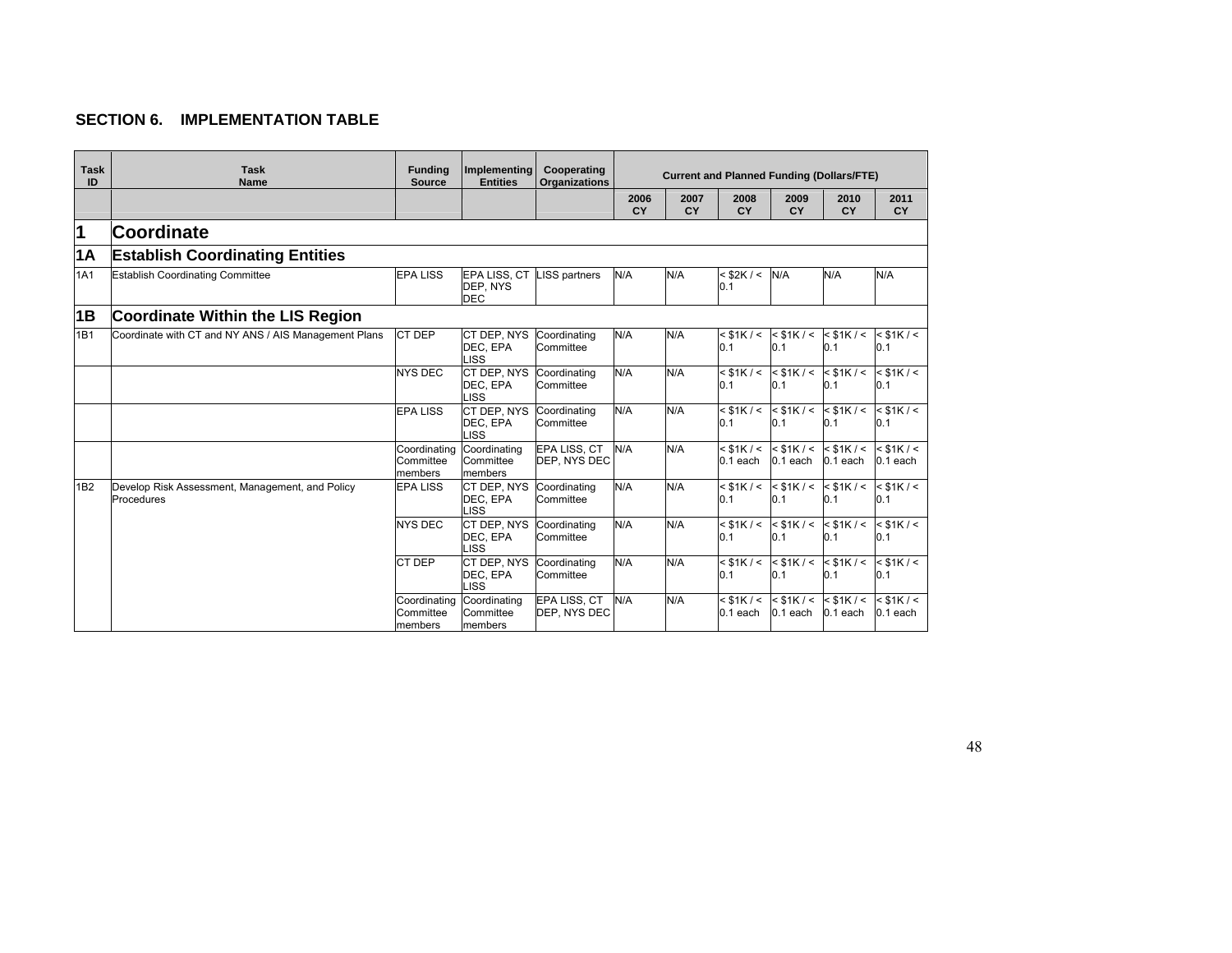| <b>Task</b><br>ID | <b>Task</b><br><b>Name</b>              | <b>Funding</b><br><b>Source</b>      | Implementing<br><b>Entities</b>                     | Cooperating<br><b>Organizations</b> | <b>Current and Planned Funding (Dollars/FTE)</b> |                    |                              |                                         |                                  |                                               |
|-------------------|-----------------------------------------|--------------------------------------|-----------------------------------------------------|-------------------------------------|--------------------------------------------------|--------------------|------------------------------|-----------------------------------------|----------------------------------|-----------------------------------------------|
|                   |                                         |                                      |                                                     |                                     | 2006<br><b>CY</b>                                | 2007<br>CY         | 2008<br>CY                   | 2009<br>CY                              | 2010<br>CY                       | 2011<br><b>CY</b>                             |
| 1B3               | <b>Establish Annual Work Plan</b>       | Coordinating<br>Committee<br>members | Coordinating<br>Committee<br>members                | EPA LISS, CT<br>DEP, NYS DEC        | N/A                                              | N/A                | $<$ \$1K / $<$<br>$0.1$ each | $<$ \$1K / $<$<br>$0.1$ each $0.1$ each | $<$ \$1K / $<$                   | $<$ \$1K / $<$<br>$0.1$ each                  |
|                   |                                         | <b>EPA LISS</b>                      | EPA LISS, CT<br>DEP, NYS<br><b>DEC</b>              | Coordinating<br>Committee           | N/A                                              | N/A                | $<$ \$1K / $<$<br>0.1        | 0.1                                     | 0.1                              | $<$ \$1K / < $<$ \$1K / < $<$ \$1K / <<br>0.1 |
|                   |                                         | CT DEP                               | EPA LISS, CT Coordinating<br>DEP, NYS<br><b>DEC</b> | Committee                           | N/A                                              | N/A                | $<$ \$1K / $<$<br>0.1        | 0.1                                     | 0.1                              | $<$ \$1K / < $<$ \$1K / < $<$ \$1K / <<br>0.1 |
|                   |                                         | <b>NYS DEC</b>                       | EPA LISS, CT Coordinating<br>DEP, NYS<br><b>DEC</b> | Committee<br>members                | N/A                                              | N/A                | $<$ \$1K / $<$<br>0.1        | 0.1                                     | 0.1                              | $<$ \$1K / < $<$ \$1K / < $<$ \$1K / <<br>0.1 |
| 1B43              | Evaluate AIS Program                    | <b>EPA LISS</b>                      | EPA LISS, CT<br>DEP, NYS<br><b>DEC</b>              | Coordinating<br>Committee           | N/A                                              | N/A                | $<$ \$1K / $<$<br>0.1        | 0.1                                     | 0.1                              | $<$ \$1K / < $<$ \$1K / < $<$ \$1K / <<br>0.1 |
|                   |                                         | CT DEP                               | EPA LISS, CT<br>DEP, NYS<br><b>DEC</b>              | Coordinating<br>Committee           | N/A                                              | N/A                | $<$ \$1K / $<$<br>0.1        | 0.1                                     | 0.1                              | $<$ \$1K / < $<$ \$1K / < $<$ \$1K / <<br>0.1 |
|                   |                                         | <b>NYS DEC</b>                       | EPA LISS, CT Coordinating<br>DEP, NYS<br><b>DEC</b> | Committee                           | N/A                                              | N/A                | $<$ \$1K / $<$<br>0.1        | 0.1                                     | $<$ \$1K / < $<$ \$1K / <<br>0.1 | $<$ \$1K / $<$<br>0.1                         |
| 1C                | <b>Coordinate Beyond the LIS Region</b> |                                      |                                                     |                                     |                                                  |                    |                              |                                         |                                  |                                               |
| 1C1               | Coordinate Regionally                   | <b>CTSG</b>                          | <b>CTSG</b>                                         | <b>NEANS Panel</b>                  | $<$ \$2K /<br>< 0.1                              | $<$ \$2K / $<$ 0.1 | $<$ \$2K /<br>< 0.1          | $<$ \$2K /<br>< 0.1                     | $<$ \$2K /<br>$0.1$              | $<$ \$2K /<br>< 0.1                           |
|                   |                                         | <b>NYSG</b>                          | <b>NYSG</b>                                         | <b>NEANS Panel</b>                  | <\$2K/<br>< 0.1                                  | $<$ \$2K / $<$ 0.1 | $<$ \$2K /<br>< 0.1          | $<$ \$2K /<br>< 0.1                     | $<$ \$2K /<br>$0.1$              | <\$2K/<br>$0.1$                               |
|                   |                                         | <b>CT DEP</b>                        | <b>CT DEP</b>                                       | <b>NEANS Panel</b>                  | $<$ \$2K/<br>< 0.1                               | $<$ \$2K / $<$ 0.1 | $<$ \$2K /<br>< 0.1          | $<$ \$2K /<br>< 0.1                     | $<$ \$2K /<br>$0.1$              | $<$ \$2K/<br>$0.1$                            |
|                   |                                         | <b>NYS DEC</b>                       | <b>NYS DEC</b>                                      | <b>NEANS Panel</b>                  | $<$ \$2K /<br>< 0.1                              | $<$ \$2K / $<$ 0.1 | $<$ \$2K /<br>$0.1$          | $<$ \$2K/<br>< 0.1                      | $<$ \$2K /<br>$0.1$              | <\$2K/<br>$0.1$                               |
|                   |                                         | <b>USFWS (ANS)</b>                   | <b>NEANS</b> panel<br>reps                          | <b>NEANS Panel</b>                  | $<$ \$2K /<br>< 0.1                              | $<$ \$2K / $<$ 0.1 | $<$ \$2K /<br>< 0.1          | $<$ \$2K /<br>< 0.1                     | $<$ \$2K /<br>$0.1$              | $<$ \$2K /<br>50.1                            |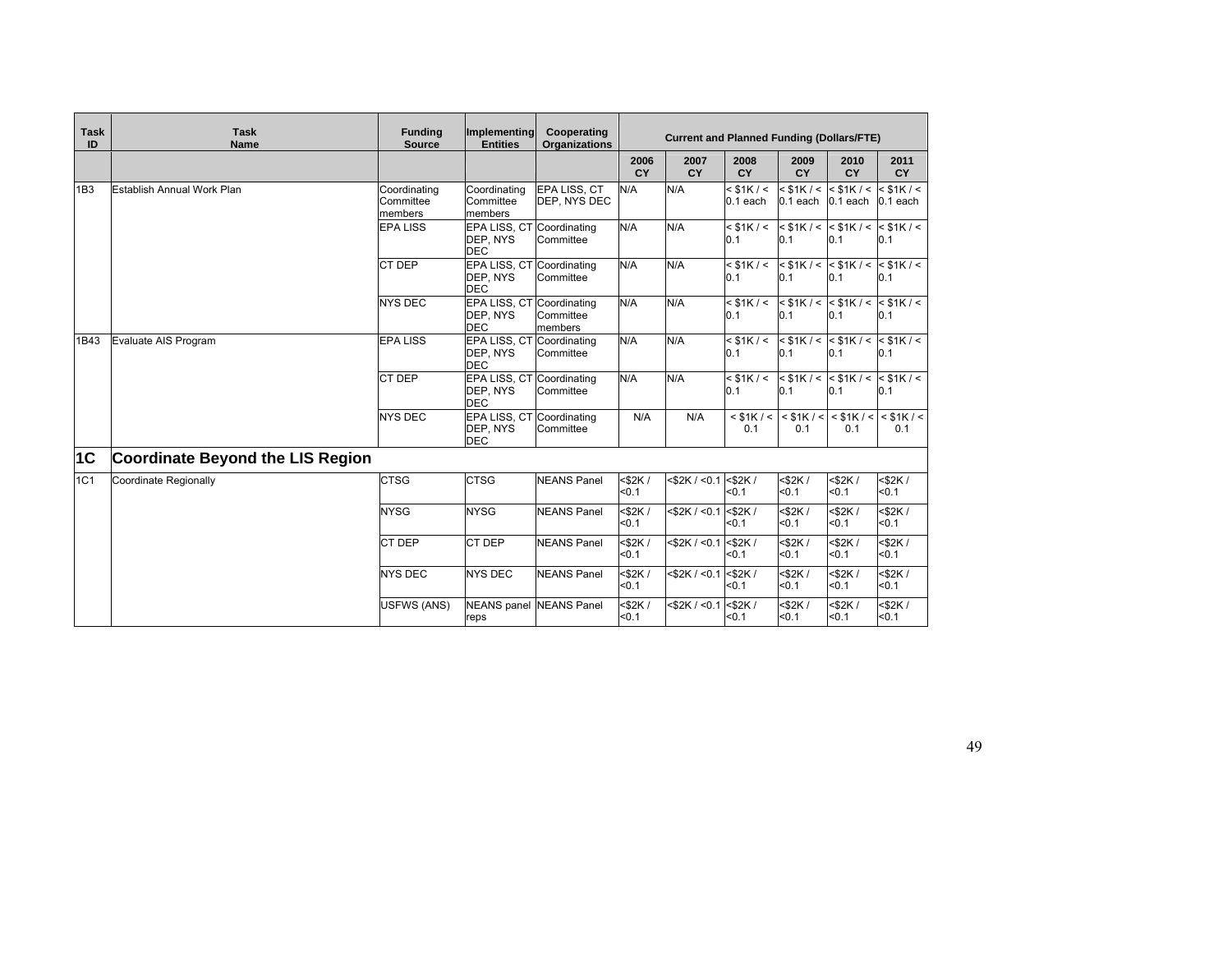| <b>Task</b><br>ID | <b>Task</b><br><b>Name</b>                        | <b>Funding</b><br><b>Source</b> | <b>Entities</b>                        | Implementing Cooperating<br><b>Organizations</b> | <b>Current and Planned Funding (Dollars/FTE)</b> |                   |                       |            |                                               |                               |  |  |
|-------------------|---------------------------------------------------|---------------------------------|----------------------------------------|--------------------------------------------------|--------------------------------------------------|-------------------|-----------------------|------------|-----------------------------------------------|-------------------------------|--|--|
|                   |                                                   |                                 |                                        |                                                  | 2006<br>CY                                       | 2007<br><b>CY</b> | 2008<br><b>CY</b>     | 2009<br>CY | 2010<br>CY                                    | 2011<br><b>CY</b>             |  |  |
| 1C <sub>2</sub>   | <b>Encourage Reporting</b>                        | <b>EPA LISS</b>                 | CT DEP, NYS Coordinating<br><b>DEC</b> | Committee                                        | N/A                                              | N/A               | $<$ \$1K / $<$<br>0.1 | 0.1        | $<$ \$1K / < $<$ \$1K / < $<$ \$1K / <<br>0.1 | 0.1                           |  |  |
|                   |                                                   | CT DEP                          | CT DEP, NYS Coordinating<br><b>DEC</b> | Committee                                        | N/A                                              | N/A               | $<$ \$1K / $<$<br>0.1 | 0.1        | $<$ \$1K / < $<$ \$1K / <<br>0.1              | $<$ \$1K / $<$<br>0.1         |  |  |
|                   |                                                   | <b>NYS DEC</b>                  | CT DEP, NYS Coordinating<br><b>DEC</b> | Committee                                        | N/A                                              | N/A               | $<$ \$1K / $<$<br>0.1 | 0.1        | $<$ \$1K / < $<$ \$1K / < $<$ \$1K / <<br>0.1 | 0.1                           |  |  |
|                   |                                                   | Misc.                           | Research<br>community                  |                                                  | N/A                                              | N/A               | $<$ \$1K / $<$<br>0.1 | 0.1        | $<$ \$1K / < $<$ \$1K / < $<$ \$1K / <<br>0.1 | 0.1                           |  |  |
| 2                 | <b>Fund</b>                                       |                                 |                                        |                                                  |                                                  |                   |                       |            |                                               |                               |  |  |
| 2A                | <b>Fund AIS Management Program</b>                |                                 |                                        |                                                  |                                                  |                   |                       |            |                                               |                               |  |  |
| 2A1               | <b>Identify and Secure Funding</b>                | <b>TBD</b>                      | <b>EPA LISS</b>                        | CT DEP. NYS N/A<br>DEC, others                   |                                                  | N/A               | TBD / 0.2             |            |                                               | TBD / 0.2 TBD / 0.2 TBD / 0.2 |  |  |
|                   |                                                   | TBD                             | CT DEP                                 | EPA LISS.<br>NYS DEC.<br>others                  | N/A                                              | N/A               | TBD / 0.2             |            |                                               | TBD / 0.2 TBD / 0.2 TBD / 0.2 |  |  |
|                   |                                                   | TBD                             | <b>NYS DEC</b>                         | EPA LISS, CT N/A<br>DEP, others                  |                                                  | N/A               | TBD / 0.2             |            |                                               | TBD / 0.2 TBD / 0.2 TBD / 0.2 |  |  |
| 3                 | <b>Prevent Future Anthropogenic Introductions</b> |                                 |                                        |                                                  |                                                  |                   |                       |            |                                               |                               |  |  |
| 3A                | <b>Assess and Minimize Introduction Risks</b>     |                                 |                                        |                                                  |                                                  |                   |                       |            |                                               |                               |  |  |
| 3A1               | <b>Assess Introduction Risks</b>                  | <b>TBD</b>                      | Coordinating<br>Committee              | TBD                                              | N/A                                              | N/A               | <b>TBD</b>            | <b>TBD</b> | <b>TBD</b>                                    | TBD                           |  |  |
|                   |                                                   | <b>EPA LISS</b>                 | <b>CTSG</b>                            | NEIWPCC,<br><b>CTSG</b>                          | \$6K / .25                                       | N/A               | N/A                   | N/A        | N/A                                           | N/A                           |  |  |
|                   |                                                   | <b>CTSG</b>                     | <b>CTSG</b>                            | EPA LISS.<br><b>NEIWPCC</b>                      | \$6 K / .25                                      | N/A               | N/A                   | N/A        | N/A                                           | N/A                           |  |  |
|                   |                                                   | <b>NEIWPCC</b>                  | <b>CTSG</b>                            | EPA LISS.<br><b>CTSG</b>                         | N/A                                              | \$6 K / .25       | N/A                   | N/A        | N/A                                           | N/A                           |  |  |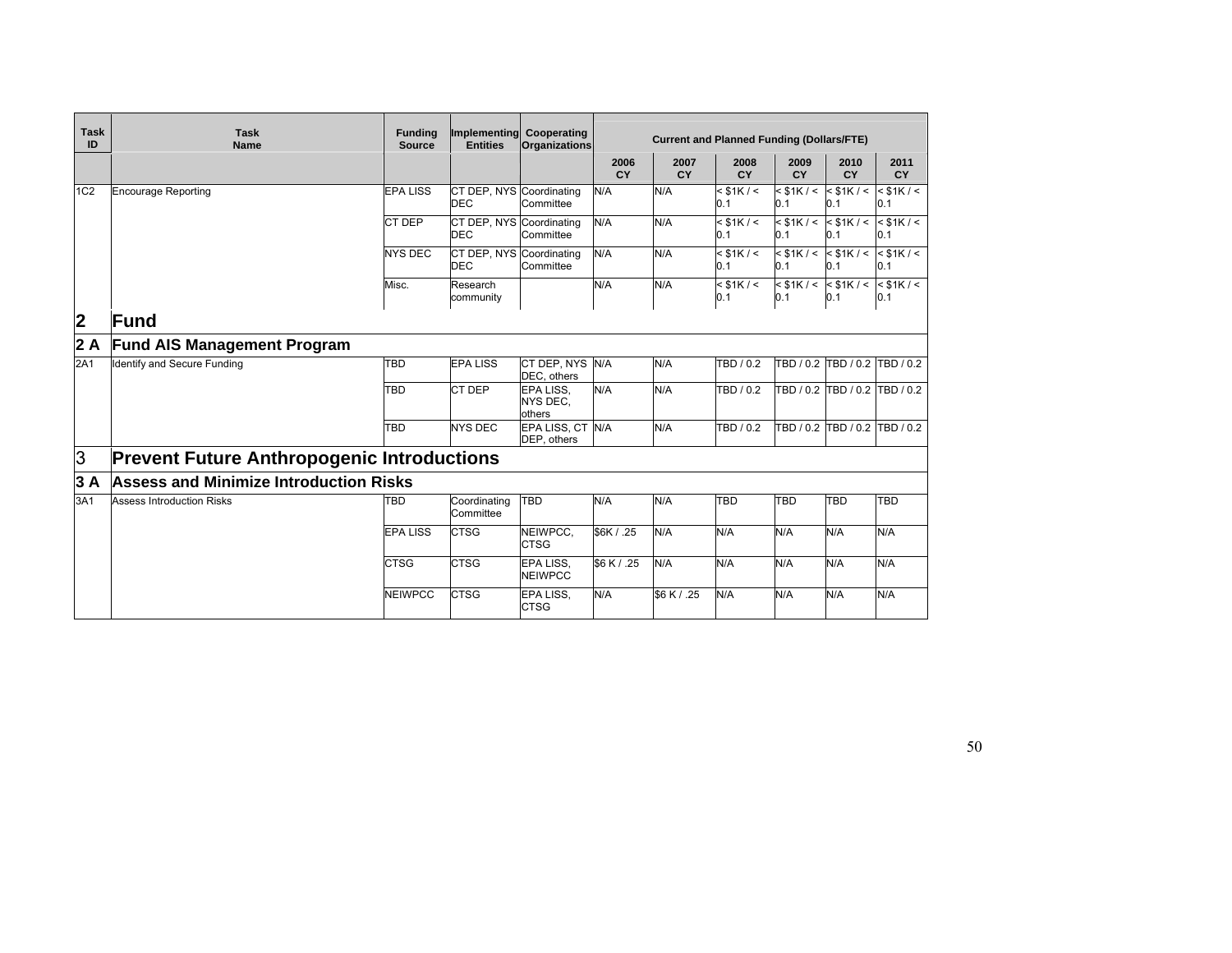| <b>Task</b><br>ID | <b>Task</b><br><b>Name</b>                         | <b>Funding</b><br><b>Source</b> | Implementing<br><b>Entities</b>   | Cooperating<br><b>Organizations</b>                                                                                                  | <b>Current and Planned Funding (Dollars/FTE)</b> |                                   |                                                                                    |                       |                       |                       |  |
|-------------------|----------------------------------------------------|---------------------------------|-----------------------------------|--------------------------------------------------------------------------------------------------------------------------------------|--------------------------------------------------|-----------------------------------|------------------------------------------------------------------------------------|-----------------------|-----------------------|-----------------------|--|
|                   |                                                    |                                 |                                   |                                                                                                                                      | 2006<br>CY                                       | 2007<br>CY                        | 2008<br><b>CY</b>                                                                  | 2009<br><b>CY</b>     | 2010<br><b>CY</b>     | 2011<br>CY            |  |
| 3B                | <b>Minimize Marine Commerce Introductions</b>      |                                 |                                   |                                                                                                                                      |                                                  |                                   |                                                                                    |                       |                       |                       |  |
| 3B1               | Minimize Introductions through Commercial Shipping | <b>USCG</b>                     | <b>USCG</b>                       | Port<br>authorities.<br>shipping<br>companies                                                                                        | On-going                                         | On-going                          | On-going                                                                           | On-going              | On-going              | On-going              |  |
| 3B2               |                                                    | <b>TBD</b>                      | Coordinating<br>Committee         | USCG, port<br>authorities.<br>local marinas<br>and shipyards,<br>CT DEP, CT<br>DOT, NYS<br>DOT, NYSG,<br>CTSG, Clean<br>Marina progs | N/A                                              | N/A                               | <b>TBD</b>                                                                         | <b>TBD</b>            | <b>TBD</b>            | <b>TBD</b>            |  |
|                   | Minimize Aquaculture / Hatchery Introductions      | <b>CT DA/BA</b>                 | <b>CT DA/BA</b>                   | CT DEP.<br>CTSG, NYSG,<br>NYS DEC.<br>industry                                                                                       | $<$ \$1K / $<$ 0.1                               | $<$ \$1K / $<$ 0.1                | $<$ \$1K / $<$ 0.1                                                                 | $<$ \$1K $/$<br>$0.1$ | $<$ \$1K/<br>< 0.1    | $<$ \$1K $/$<br>< 0.1 |  |
|                   |                                                    | CT DEP                          | <b>CT DEP</b>                     | CT DA/BA.<br>CTSG. NYSG.<br>NYS DEC.<br>industry                                                                                     | $<$ \$1K / $<$ 0.1                               | $<$ \$1K / $<$ 0.1                | $ $ < \$1K / < 0.1 $ $ < \$1K /                                                    | $0.1$                 | $<$ \$1K/<br>< 0.1    | $<$ \$1K $/$<br>< 0.1 |  |
|                   |                                                    | <b>CTSG</b>                     | <b>CTSG</b>                       | CT DA/BA, CT <\$1K / <0.1<br>DEP, industry,<br><b>NYSG</b>                                                                           |                                                  | $<$ \$1K / $<$ 0.1                | $<$ \$1K / < 0.1 $<$ \$1K /                                                        | $0.1$                 | $<$ \$1K $/$<br>< 0.1 | $<$ \$1K $/$<br>< 0.1 |  |
|                   |                                                    | <b>NYS DEC</b>                  | <b>NYS DEC</b>                    | CT DA/BA, CT <\$1K / <0.1<br>DEP, NYSG,<br>industry                                                                                  |                                                  | $<$ \$1K / $<$ 0.1                | $<$ \$1K / < 0.1 $<$ \$1K /                                                        | $0.1$                 | $<$ \$1K $/$<br>< 0.1 | $<$ \$1K $/$<br>< 0.1 |  |
|                   |                                                    | <b>NYSG</b>                     | <b>NYSG</b>                       | NYS DEC.<br>CTSG.<br>industry                                                                                                        |                                                  | $<$ \$1K / <0.1 $\le$ \$1K / <0.1 | $<$ \$1K / <0.1 $<$ \$1K /                                                         | < 0.1                 | $<$ \$1K $/$<br>< 0.1 | $<$ \$1K $/$<br>< 0.1 |  |
| 3B <sub>3</sub>   | Minimize Commercial Bait Industry Introductions    | CT DEP                          | <b>CT DEP</b>                     | <b>NYS DEC</b>                                                                                                                       | $<$ \$1K / $<$ 0.1                               | $<$ \$1K / $<$ 0.1                | $ $ < \$1K / < 0.1 < \$1K/ < 0.1 < \$1K/ < 0.1 $ $ < \$1K/ < 0.1 $ $ < \$1K/ < 0.1 |                       |                       |                       |  |
|                   | (see also $3 C 2$ )                                | <b>NYS DEC</b>                  | <b>NYS DEC</b>                    | CT DEP                                                                                                                               | $<$ \$1K / $<$ 0.1                               | $<$ \$1K / $<$ 0.1                |                                                                                    |                       |                       |                       |  |
|                   |                                                    | EPA LISS,<br><b>CTSG</b>        | UCONN,<br><b>SUNY</b><br>Purchase | Bait dealers,<br>bait<br>wholesalers                                                                                                 | \$102K over 15 months                            |                                   | N/A                                                                                | N/A                   | N/A                   | N/A                   |  |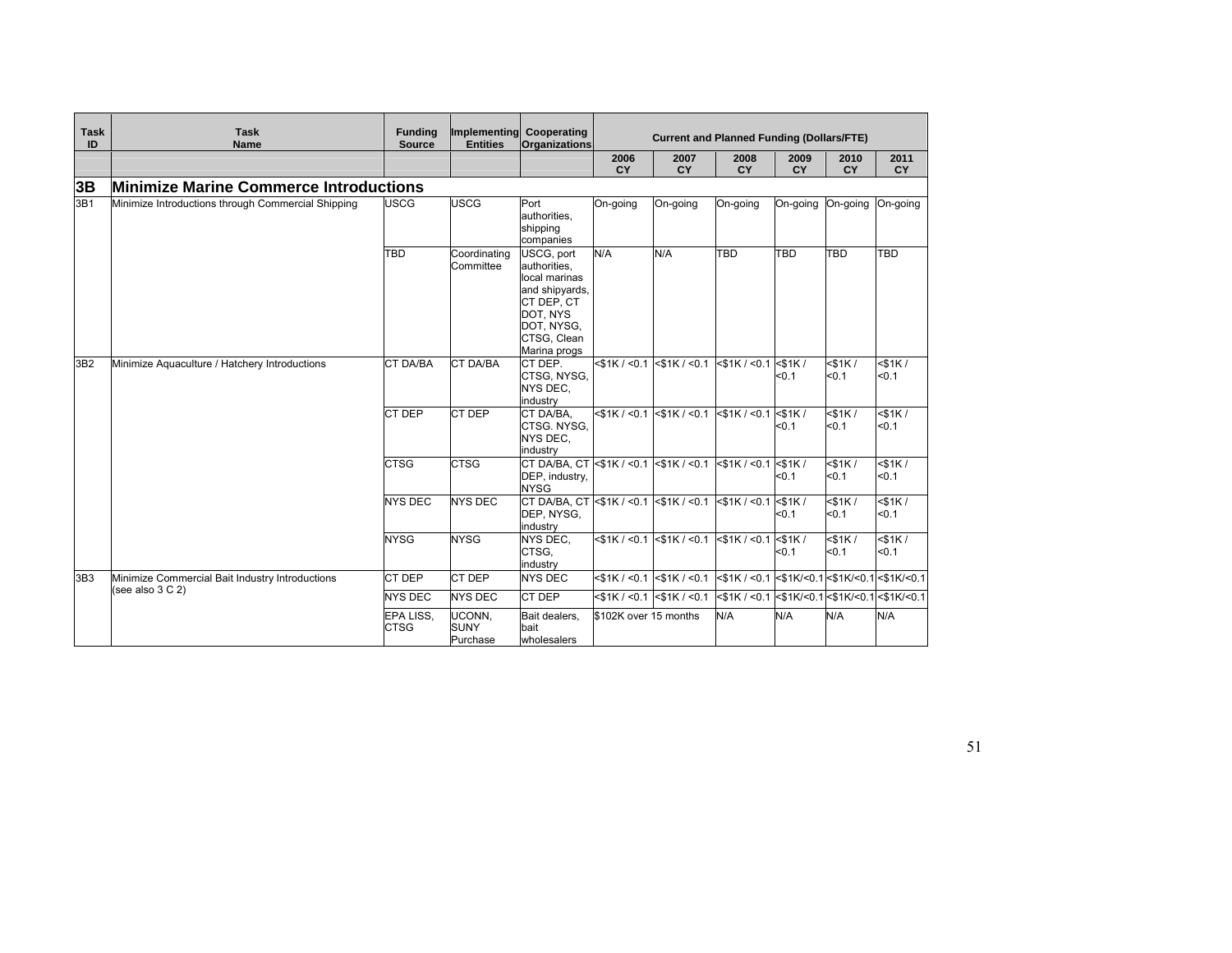| Task<br>ID | <b>Task</b><br><b>Name</b>                                             | <b>Funding</b><br><b>Source</b> | Implementing Cooperating<br><b>Entities</b> | <b>Organizations</b>                                                           |                             | <b>Current and Planned Funding (Dollars/FTE)</b> |                    |                       |                       |                   |
|------------|------------------------------------------------------------------------|---------------------------------|---------------------------------------------|--------------------------------------------------------------------------------|-----------------------------|--------------------------------------------------|--------------------|-----------------------|-----------------------|-------------------|
|            |                                                                        |                                 |                                             |                                                                                | 2006<br><b>CY</b>           | 2007<br><b>CY</b>                                | 2008<br><b>CY</b>  | 2009<br><b>CY</b>     | 2010<br><b>CY</b>     | 2011<br><b>CY</b> |
| 3B4        | Minimize Pet Trade Introductions                                       | TBD                             | Coordinating<br>Committee                   | TBD                                                                            | N/A                         | N/A                                              | <b>TBD</b>         | TBD                   | <b>TBD</b>            | TBD               |
|            |                                                                        | CTSG,<br><b>NSGO</b>            | <b>CTSG</b>                                 | EPA LISS,<br><b>USFWS</b><br>(Habitattitude,<br><b>Protect Your</b><br>Waters) | $$3.5K / < 0.1$ S6K / < 0.1 |                                                  | N/A                | N/A                   | N/A                   | N/A               |
|            |                                                                        | <b>EPA</b>                      | <b>NYSG</b>                                 | Peconic<br><b>Estuary Prog</b>                                                 | <b>SXX</b>                  | N/A                                              | N/A                | N/A                   | N/A                   | N/A               |
| 3C         | <b>Minimize Marine Recreation Introductions</b>                        |                                 |                                             |                                                                                |                             |                                                  |                    |                       |                       |                   |
| 3C1        | Minimize Recreational Boating Introductions through Hull               | CT DEP                          | <b>CT DEP</b>                               |                                                                                | <\$3K/0.1                   | <\$3K/0.1                                        | <\$3K/0.1          | <\$3K/0.1             | <\$3K/0.1             | <\$3K/0.1         |
|            | Fouling                                                                | NSGO.<br><b>CTSG</b>            | <b>CTSG</b>                                 | Northeast Sea<br>Grant<br>programs                                             | \$5K / < 0.1                | \$5K / < 0.1                                     | N/A                | N/A                   | N/A                   | N/A               |
|            |                                                                        | <b>TBD</b>                      | <b>NYS OPRHP</b>                            | <b>TBD</b>                                                                     | N/A                         | N/A                                              | <b>TBD</b>         | TBD                   | TBD                   | TBD               |
| 3C2        | Minimize Bait Introductions through Angling<br>(see also 3 B 3)        | EPA LISS,<br><b>CTSG</b>        | UCONN,<br><b>SUNY</b><br>Purchase           | Bait dealers,<br>bait<br>wholesalers                                           | \$102K over 15 months       |                                                  | N/A                | N/A                   | N/A                   | N/A               |
|            |                                                                        | NSGO.<br>CTSG                   | <b>CTSG</b>                                 | Northeast Sea $$5K / < 0.1$<br>Grant<br>programs                               |                             | \$5K / < 0.1                                     | N/A                | N/A                   | N/A                   | N/A               |
| 3D         | Minimize Introductions by Education and Research                       |                                 |                                             |                                                                                |                             |                                                  |                    |                       |                       |                   |
| 3D1        | Promote Established Research Protocols                                 | Misc.                           | Coordinating<br>Committee                   | CTSG, NYSG, N/A<br>EPA LISS.<br>others                                         |                             | N/A                                              | $<$ \$1K / $<$ 0.1 | $<$ \$1K/<br>50.1     | $<$ \$1K $/$<br>< 0.1 | $<$ \$1K/<br>50.1 |
| 3 D 2      | Encourage Aguaria AIS BMPs                                             | TBD                             | Coordinating<br>Committee                   | Public aguaria N/A                                                             |                             | N/A                                              | $<$ \$1K / $<$ 0.1 | $<$ \$1K $/$<br>< 0.1 | $<$ \$1K $/$<br>< 0.1 | $<$ \$1K/<br>50.1 |
| 3D3        | Minimize Consumer Introductions through Biological<br><b>Shipments</b> | TBD                             | <b>TBD</b>                                  | NYSMEA.<br>SENEME,<br><b>CSTA, NYSTA</b>                                       | N/A                         | N/A                                              | <b>TBD</b>         | TBD                   | <b>TBD</b>            | <b>TBD</b>        |
| 3E         | Minimize Introductions through Live Seafood Trade                      |                                 |                                             |                                                                                |                             |                                                  |                    |                       |                       |                   |
| 3E1        | Promote Proper Use & Disposal of Live Seafood                          | TBD                             | <b>TBD</b>                                  | MIT Sea<br>Grant.<br>Northeast SG<br>Programs                                  | N/A                         | N/A                                              | <b>TBD</b>         | TBD                   | <b>TBD</b>            | <b>TBD</b>        |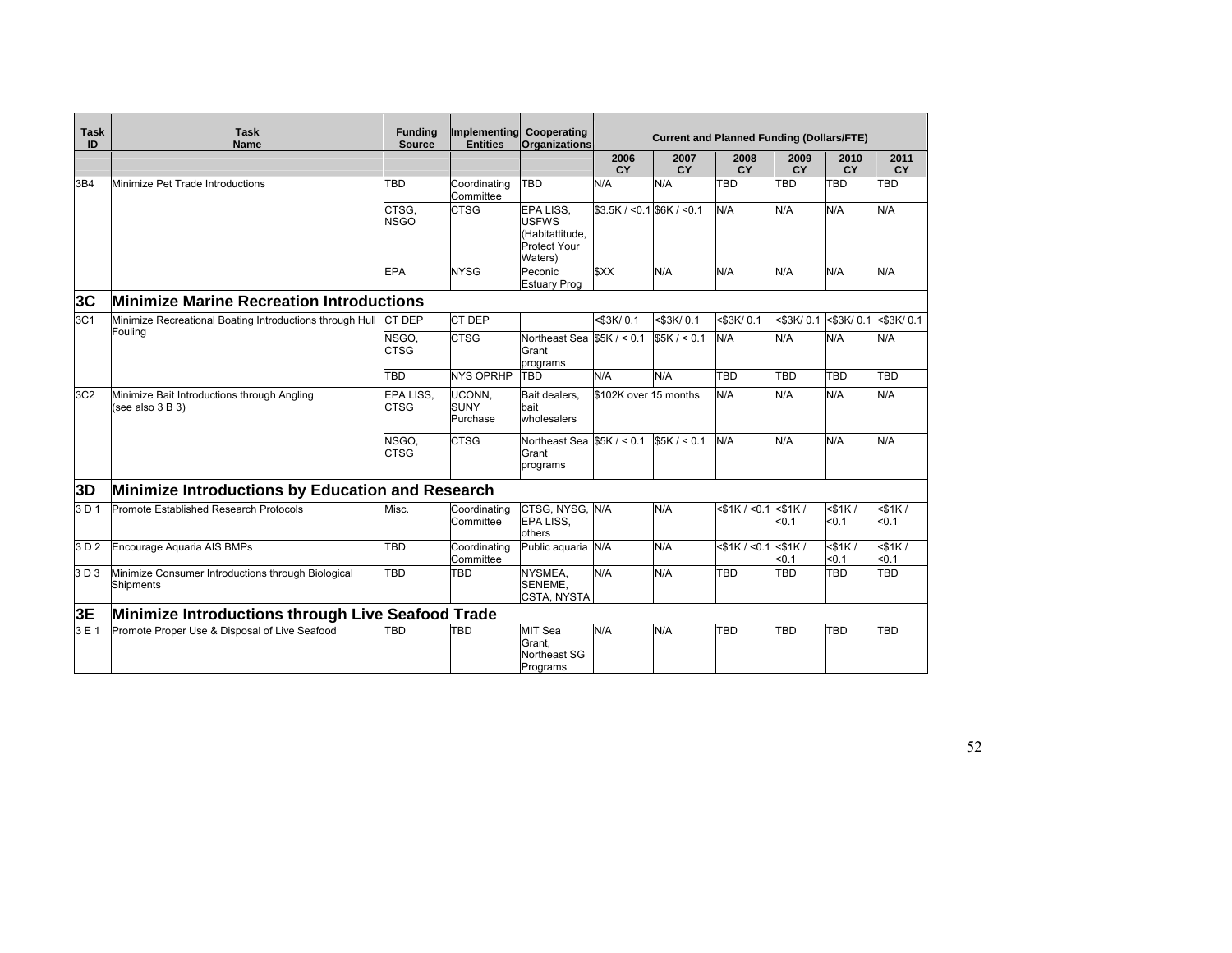|                         |                                                              | <b>Funding</b>                                                        | Implementing                                   | Cooperating                                                                       | <b>Current and Planned Funding (Dollars/FTE)</b> |                   |                             |                             |                              |                                          |  |  |  |
|-------------------------|--------------------------------------------------------------|-----------------------------------------------------------------------|------------------------------------------------|-----------------------------------------------------------------------------------|--------------------------------------------------|-------------------|-----------------------------|-----------------------------|------------------------------|------------------------------------------|--|--|--|
| <b>Task</b>             | <b>Task</b>                                                  | <b>Source</b>                                                         | <b>Entities</b>                                | <b>Organizations</b>                                                              |                                                  |                   |                             |                             |                              |                                          |  |  |  |
| ID                      | <b>Name</b>                                                  |                                                                       |                                                |                                                                                   | 2006<br>CY                                       | 2007<br><b>CY</b> | 2008<br><b>CY</b>           | 2009<br><b>CY</b>           | 2010<br><b>CY</b>            | 2011<br><b>CY</b>                        |  |  |  |
| 3F                      | Minimize Introductions through Habitat Restoration           |                                                                       |                                                |                                                                                   |                                                  |                   |                             |                             |                              |                                          |  |  |  |
| 3 F 1                   | Minimize AIS Introductions during Restoration                | TBD                                                                   | TBD                                            | <b>NYS OPRHP</b>                                                                  | N/A                                              | N/A               | TBD                         | <b>TBD</b>                  | <b>TBD</b>                   | TBD                                      |  |  |  |
|                         |                                                              | WHIP cost-<br>share<br>program                                        | USDA NRCS Lynde Point<br>(CT) Land<br>Trust    | CTSG, All<br>Habitat Inc.                                                         | N/A                                              | \$62.575          | See 2007                    |                             | See 2007 See 2007            | See 2007                                 |  |  |  |
|                         |                                                              | WHIP cost-<br>share<br>program                                        | USDA NRCS Lynde Point<br>(CT) Land<br>Trust    | CTSG, All<br>Habitat Inc.                                                         | \$13.370<br>$(2004 - 2006)$                      | N/A               | N/A                         | N/A                         | N/A                          | N/A                                      |  |  |  |
|                         |                                                              | <b>USDA NRCS Lynde Point</b><br><b>WHIP cost-</b><br>share<br>program | (CT) Land<br>Trust                             | CTSG, All<br>Habitat Inc.                                                         | \$35.000                                         | See 2006          | See 2006                    |                             | See 2006 See 2006 N/A        |                                          |  |  |  |
| $\overline{\mathbf{4}}$ | <b>Detect and Monitor</b>                                    |                                                                       |                                                |                                                                                   |                                                  |                   |                             |                             |                              |                                          |  |  |  |
| 4 A                     | <b>Strategize Early Detection, Monitoring and Assessment</b> |                                                                       |                                                |                                                                                   |                                                  |                   |                             |                             |                              |                                          |  |  |  |
| 4A1                     | Develop EDMA Strategic Plan / Protocol / Procedure           | Sub-<br>committee<br>members                                          | Coordinating<br>Committee<br>sub-<br>committee | .ISS partners,<br>research &<br>education<br>institutions,<br>NGOs.<br>industry   | N/A                                              | N/A               | $<$ \$1K/ $<$<br>$0.1$ each | N/A                         | N/A                          | N/A                                      |  |  |  |
| 4B                      | <b>Standardize Survey Protocol</b>                           |                                                                       |                                                |                                                                                   |                                                  |                   |                             |                             |                              |                                          |  |  |  |
| 4B1                     | Develop Standardized Approach                                | Misc.                                                                 | Coordinating<br>Committee                      | .ISS partners,<br>research and<br>education<br>institutions,<br>NGOs.<br>industry | N/A                                              | N/A               | $<$ \$1K/ $<$<br>$0.1$ each | N/A                         | N/A                          | N/A                                      |  |  |  |
| 4B <sub>2</sub>         | Develop a Quality Assurance / Quality Control Protocol       | TBD                                                                   | Coordinating<br>Committee                      | TBD                                                                               | N/A                                              | N/A               | $<$ \$1K/ $<$<br>$0.1$ each | N/A                         | N/A                          | N/A                                      |  |  |  |
| 4C                      | <b>Implement Monitoring Program</b>                          |                                                                       |                                                |                                                                                   |                                                  |                   |                             |                             |                              |                                          |  |  |  |
| 4 C 1                   | Develop and Train New Monitors                               | TBD                                                                   | Coordinating<br>Committee<br>sub-<br>committee | Recreational<br>divers,<br>commercial<br>fishermen,<br>anglers,<br>coastal land   | N/A                                              | N/A               | $<$ \$1K/ $<$<br>$0.1$ each | $<$ \$1K/ $<$<br>$0.1$ each | $<$ \$1K / $<$<br>$0.1$ each | $<$ \$1K/ $\overline{\le}$<br>$0.1$ each |  |  |  |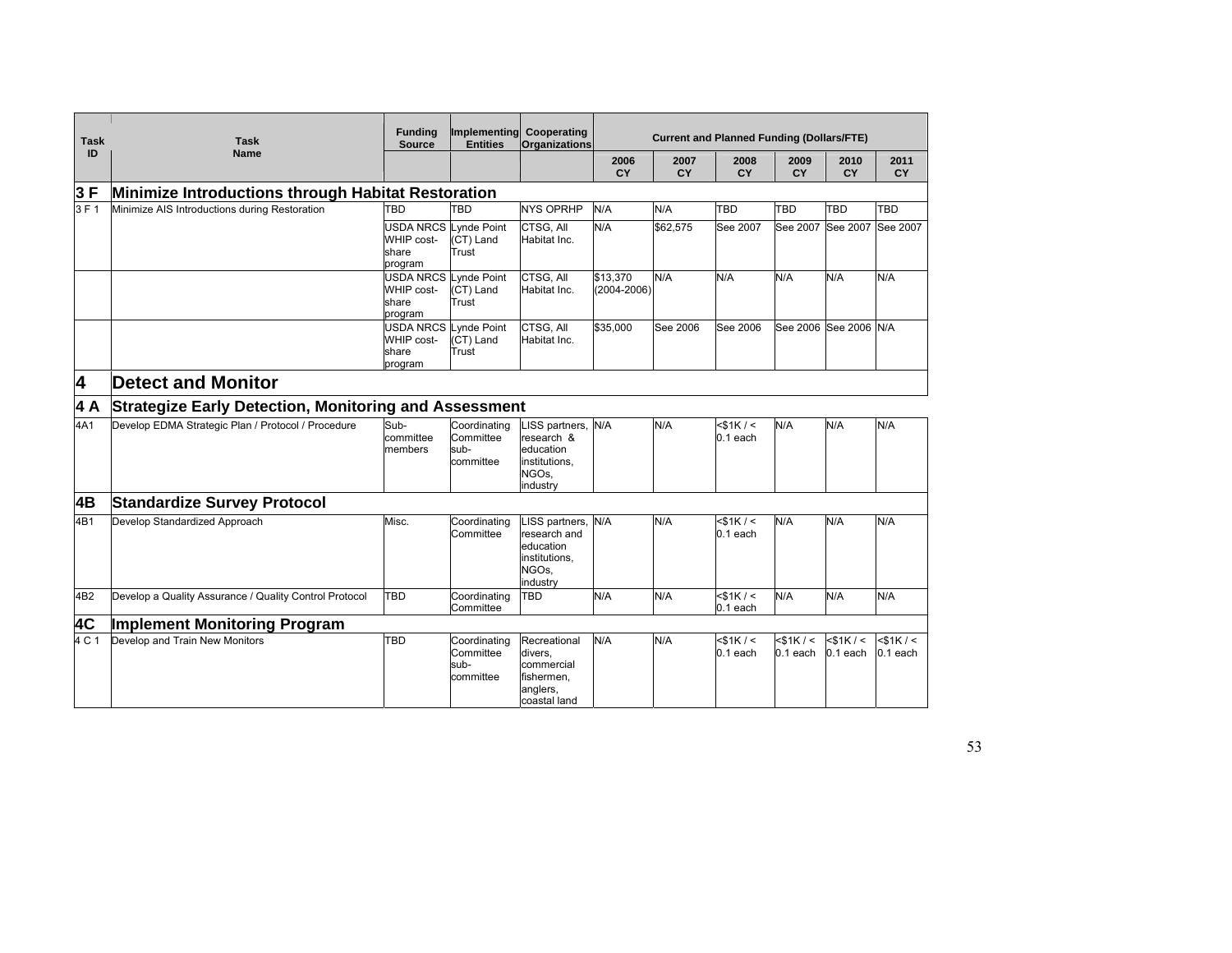|       |                                 |       |                           | owners, parks,<br>land trusts.<br>marinas,<br>school & scout<br>groups, NGOs |     |     |                              |                                                                      |  |
|-------|---------------------------------|-------|---------------------------|------------------------------------------------------------------------------|-----|-----|------------------------------|----------------------------------------------------------------------|--|
| 4 C 2 | Conduct and Evaluate Monitoring | Misc. | Coordinating<br>Committee | Trained<br>monitoring<br>groups                                              | N/A | N/A | $<$ \$1K / $<$<br>$0.1$ each | $<$ \$1K/< $<$ \$1K/< $<$ \$1K/<<br>$0.1$ each $0.1$ each $0.1$ each |  |

| <b>Task</b><br>ID | <b>Task</b><br><b>Name</b>                            | <b>Funding</b><br><b>Source</b> | Implementing Cooperating<br><b>Entities</b>                   | <b>Organizations</b>                                            | <b>Current and Planned Funding (Dollars/FTE)</b> |            |                            |                       |                       |                       |  |  |
|-------------------|-------------------------------------------------------|---------------------------------|---------------------------------------------------------------|-----------------------------------------------------------------|--------------------------------------------------|------------|----------------------------|-----------------------|-----------------------|-----------------------|--|--|
|                   |                                                       |                                 |                                                               |                                                                 | 2006<br><b>CY</b>                                | 2007<br>CY | 2008<br>CY                 | 2009<br>CY            | 2010<br>CY            | 2011<br>CY            |  |  |
| 4 D               | <b>Create Library of Existing AIS</b>                 |                                 |                                                               |                                                                 |                                                  |            |                            |                       |                       |                       |  |  |
| 4 D 1             | Maintain and Update Library of Existing AIS           | TBD                             | Coordinating<br>Committee<br>designee                         | NYS Museum. N/A<br>Peabody<br>Museum,<br>others                 |                                                  | N/A        | TBD                        | <b>TBD</b>            | TBD                   | <b>TBD</b>            |  |  |
| 4E                | <b>Establish Information Service</b>                  |                                 |                                                               |                                                                 |                                                  |            |                            |                       |                       |                       |  |  |
| 4 E 1             | Develop a Reporting Center                            | CT DEP                          | <b>CT DEP</b>                                                 | CTSG, NYS<br>DEC, NYSG                                          | N/A                                              | N/A        | $<$ \$1K / <0.1 $<$ \$1K / | $0.1$                 | $<$ \$1K $/$<br>< 0.1 | $<$ \$1K /<br>< 0.1   |  |  |
|                   |                                                       | <b>NYS DEC</b>                  | <b>NYS DEC</b>                                                | CTSG. CT<br>DEP. NYSG                                           | N/A                                              | N/A        | $<$ \$1K / $<$ 0.1         | $<$ \$1K $/$<br>$0.1$ | $<$ \$1K $/$<br>$0.1$ | $<$ \$1K $/$<br>< 0.1 |  |  |
| 5                 | <b>Initiate Risk Management</b>                       |                                 |                                                               |                                                                 |                                                  |            |                            |                       |                       |                       |  |  |
| 5 A               | Develop / Adopt Rapid Response Protocols              |                                 |                                                               |                                                                 |                                                  |            |                            |                       |                       |                       |  |  |
| 5A1               | Review / Assess Rapid Response Protocols              | Misc.                           | Coordinating<br>Committee                                     | Sub-committee N/A<br>members                                    |                                                  | N/A        | $<$ \$1K / $<$ 0.1         | $<$ \$1K $/$<br>$0.1$ | $<$ \$1K $/$<br>$0.1$ | $<$ \$1K $/$<br>< 0.1 |  |  |
| 5A2               | Develop Rapid Response and Control Guidelines for LIS | CT DEP                          | CT DEP, NYS Coordinating<br>DEC.<br>Coordinating<br>Committee | committee<br>members,<br>other state and<br>federal<br>agencies | N/A                                              | N/A        | $<$ \$1K / <0.1 $<$ \$1K / | < 0.1                 | <b>TBD</b>            | <b>TBD</b>            |  |  |
|                   |                                                       | <b>NYS DEC</b>                  | CT DEP, NYS Coordinating<br>DEC.<br>Coordinating<br>Committee | committee<br>members.<br>other state and<br>federal<br>agencies | N/A                                              | N/A        | $<$ \$1K / <0.1 <\$1K /    | $0.1$                 | <b>TBD</b>            | <b>TBD</b>            |  |  |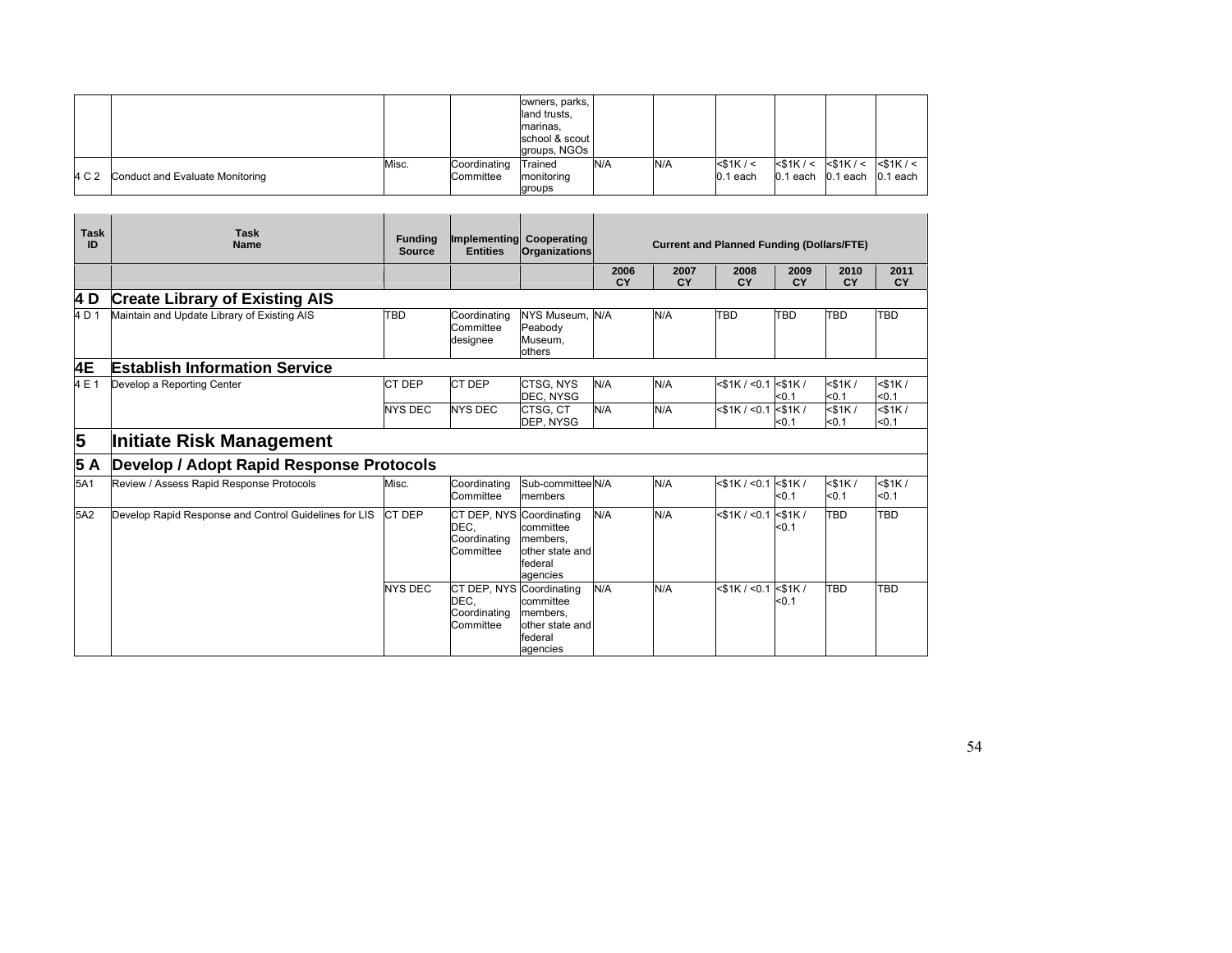| 5B  | <b>Support Rapid Response</b> |     |                                                                    |                       |     |     |            |     |            |             |
|-----|-------------------------------|-----|--------------------------------------------------------------------|-----------------------|-----|-----|------------|-----|------------|-------------|
| 5B1 | Assist in Rapid Response      | TBD | ICT DEP. NYS EPA LISS<br>DEC. other<br>state agencies Coordinating | partners<br>Committee | N/A | N/A | <b>TBD</b> | TBD | <b>TBD</b> | <b>ITBD</b> |

| <b>Task</b><br>ID | <b>Task</b><br><b>Name</b>                                         | <b>Funding</b><br><b>Source</b>       | Implementing Cooperating<br><b>Entities</b>                                                                                                                                                                                                     | <b>Organizations</b>                                                                                                      | <b>Current and Planned Funding (Dollars/FTE)</b> |                   |                                                                                                                                                                                       |                   |                   |                                  |
|-------------------|--------------------------------------------------------------------|---------------------------------------|-------------------------------------------------------------------------------------------------------------------------------------------------------------------------------------------------------------------------------------------------|---------------------------------------------------------------------------------------------------------------------------|--------------------------------------------------|-------------------|---------------------------------------------------------------------------------------------------------------------------------------------------------------------------------------|-------------------|-------------------|----------------------------------|
|                   |                                                                    |                                       |                                                                                                                                                                                                                                                 |                                                                                                                           | 2006<br>CY                                       | 2007<br><b>CY</b> | 2008<br><b>CY</b>                                                                                                                                                                     | 2009<br><b>CY</b> | 2010<br><b>CY</b> | 2011<br><b>CY</b>                |
| 5C                | <b>Control Established ANS</b>                                     |                                       |                                                                                                                                                                                                                                                 |                                                                                                                           |                                                  |                   |                                                                                                                                                                                       |                   |                   |                                  |
| 5C1               | Develop Site-Specific Control Efforts                              | <b>TBD</b>                            | CT DEP, NYS Coordinating<br>DEC, NYS<br>OPRHP, CT<br>DA/BA                                                                                                                                                                                      | committee                                                                                                                 |                                                  |                   |                                                                                                                                                                                       |                   |                   |                                  |
|                   |                                                                    | CT DEP.<br><b>USDA</b><br>NRCS, other | CT DEP.<br><b>WHAMM</b>                                                                                                                                                                                                                         |                                                                                                                           | \$50,000                                         | \$400,000         | TBD                                                                                                                                                                                   | TBD               | <b>TBD</b>        | TBD                              |
|                   |                                                                    |                                       | N/A<br>N/A<br><b>NYS OPRHP</b><br><b>NYS DEC.</b><br>Nissequoque River<br>NYS DOS,<br>State Park (\$100K)<br>Town of<br>Smithtown,<br>Sunken Meadow State<br>Suffolk<br>Park (\$100K)<br>County, The<br><b>Nature</b><br>Conservancy,<br>LIISMA |                                                                                                                           |                                                  | TBD               | TBD                                                                                                                                                                                   |                   |                   |                                  |
|                   |                                                                    |                                       | <b>NYS OPRHP</b>                                                                                                                                                                                                                                | NYS DEC.<br>NYS DOS,<br>Town of<br>Smithtown,<br>Suffolk<br>County, The<br><b>Nature</b><br>Conservancy,<br><b>LIISMA</b> | N/A                                              | N/A               | ~\$1M to assess and control invasive plants<br>and aquatic plant growth; development of<br>comprehensive management plan, for<br>Webster, Upper Vail, Lower Vail, and Willow<br>Ponds |                   |                   |                                  |
| 6                 | <b>Education</b>                                                   |                                       |                                                                                                                                                                                                                                                 |                                                                                                                           |                                                  |                   |                                                                                                                                                                                       |                   |                   |                                  |
| 6 A               | <b>Facilitate Access to AIS Resources / Information / Contacts</b> |                                       |                                                                                                                                                                                                                                                 |                                                                                                                           |                                                  |                   |                                                                                                                                                                                       |                   |                   |                                  |
| 6A1               | Revise and Expand AIS Website for LIS                              | <b>CTSG</b>                           | <b>CTSG</b>                                                                                                                                                                                                                                     | Coordinating<br>Committee<br>members                                                                                      | N/A                                              | N/A               | \$6K / 0.1                                                                                                                                                                            |                   |                   | <\$1K/<0.1 <\$1K/<0.1 <\$1K/<0.1 |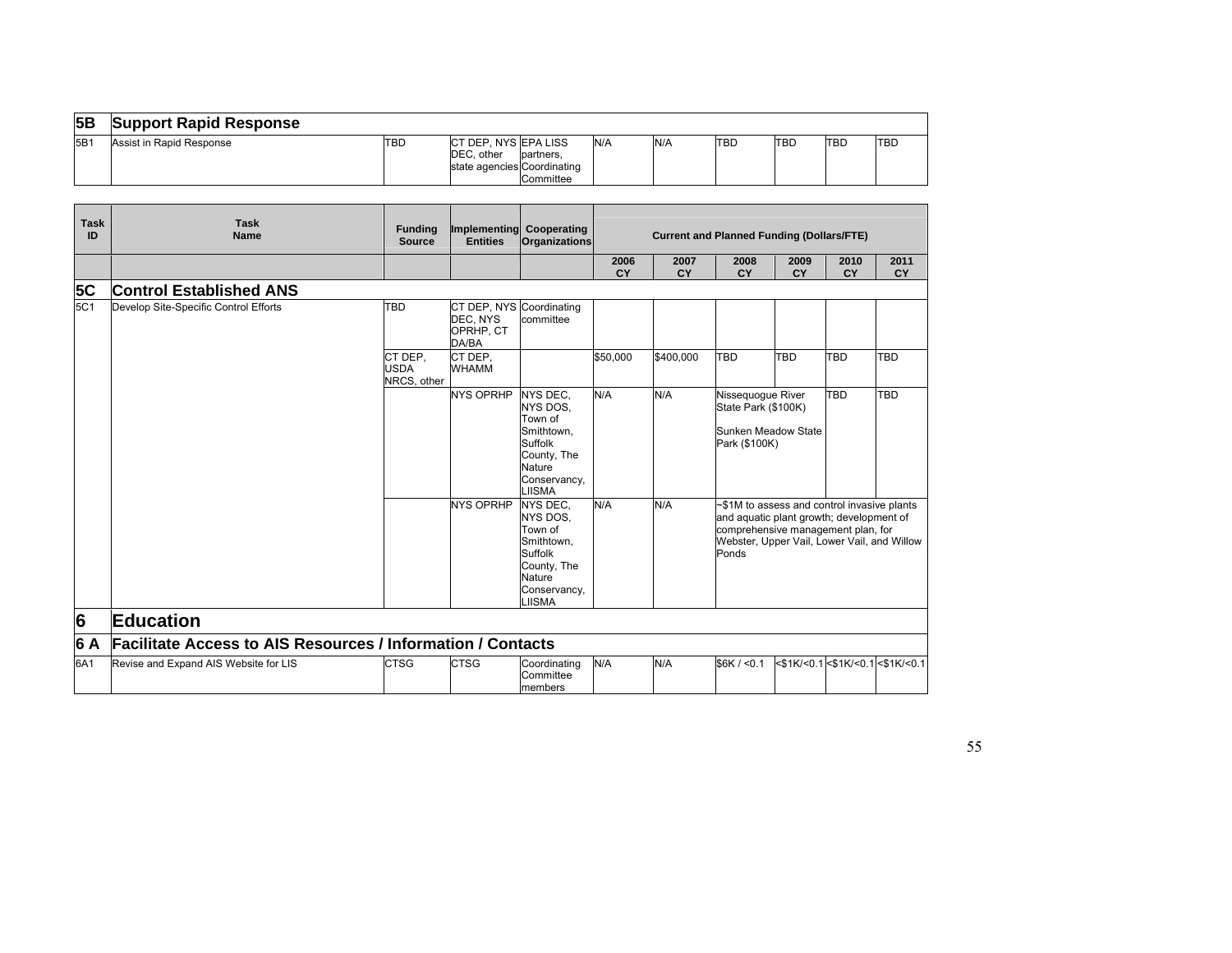| 6A2               | Enhance, Utilize Existing AIS Educational Products | <b>CTSG</b>                                               | <b>CTSG</b>                                            |                                                                         | $<$ \$5K/<0.1                | $<$ \$5K/<0.1                                    | $<$ \$5K/<0.1       |                     |                     | <\$5K/<0.1 <\$5K/<0.1 <\$5K/<0.1 |
|-------------------|----------------------------------------------------|-----------------------------------------------------------|--------------------------------------------------------|-------------------------------------------------------------------------|------------------------------|--------------------------------------------------|---------------------|---------------------|---------------------|----------------------------------|
|                   |                                                    |                                                           |                                                        |                                                                         |                              |                                                  |                     |                     |                     |                                  |
| 6A3               | Develop LIS AIS Overview Presentation / Display    | TBD                                                       | Coordinating<br>Committee                              | <b>EPA LISS</b><br>partners                                             | N/A                          | N/A                                              | $<$ \$1K/<0.1       |                     |                     | <\$5K/<0.1 <\$5K/<0.1 <\$5K/<0.1 |
| <b>Task</b><br>ID | <b>Task</b><br><b>Name</b>                         | <b>Funding</b><br>Source                                  | <b>Entities</b>                                        | Implementing Cooperating<br><b>Organizations</b>                        |                              | <b>Current and Planned Funding (Dollars/FTE)</b> |                     |                     |                     |                                  |
|                   |                                                    |                                                           |                                                        |                                                                         | 2006<br><b>CY</b>            | 2007<br><b>CY</b>                                | 2008<br><b>CY</b>   | 2009<br><b>CY</b>   | 2010<br><b>CY</b>   | 2011<br><b>CY</b>                |
| 6B                | <b>Promote AIS Awareness through Education</b>     |                                                           |                                                        |                                                                         |                              |                                                  |                     |                     |                     |                                  |
| 6B1               | Develop and Distribute Educational Products        | CTSG,<br><b>NSGO</b>                                      | <b>CTSG</b>                                            | EPA LISS,<br><b>USFWS</b><br>(Habitattitude,<br>Protect Your<br>Waters) | $$3.5K / < 0.1$ \$6K / < 0.1 |                                                  | N/A                 | N/A                 | N/A                 | N/A                              |
| 6B2               | Promote AIS Education                              | <b>CTSG</b>                                               | <b>CTSG</b>                                            |                                                                         | $<$ \$5K / $<$ 0.1           | $<$ \$5K / $<$ 0.1                               | $<$ \$5K / $<$ 0.1  | $<$ \$5K /<br>< 0.1 | $<$ \$5K /<br>< 0.1 | <\$5K/<br>< 0.1                  |
|                   |                                                    | CT DEP                                                    | CT DEP                                                 |                                                                         | $-$ \$20K/<br>< 0.1          | $-$ \$20K/<br>< 0.1                              | $-$ \$20K/<br>< 0.1 | $-$ \$20K/<br>< 0.1 | -\$20K/<br>< 0.1    | $-$ \$20K/<br>50.1               |
|                   |                                                    | <b>NYS DEC</b>                                            | <b>NYS DEC</b>                                         | <b>NYS OPRHP</b>                                                        |                              |                                                  |                     |                     |                     |                                  |
|                   |                                                    | <b>NYSG</b>                                               | <b>NYSG</b>                                            |                                                                         |                              |                                                  |                     |                     |                     |                                  |
|                   |                                                    | <b>EPA LISS</b>                                           | <b>EPA LISS</b>                                        |                                                                         |                              |                                                  |                     |                     |                     |                                  |
|                   |                                                    | Mystic<br>Aquarium<br>and Institute<br>for<br>Exploration | Mystic<br>Aquarium and<br>Institute for<br>Exploration |                                                                         |                              |                                                  |                     |                     |                     |                                  |
|                   |                                                    | Maritime<br>Aquarium at<br>Norwalk                        | Maritime<br>Aquarium at<br>Norwalk                     |                                                                         |                              |                                                  |                     |                     |                     |                                  |
|                   |                                                    |                                                           | SoundWaters SoundWaters                                |                                                                         |                              |                                                  |                     |                     |                     |                                  |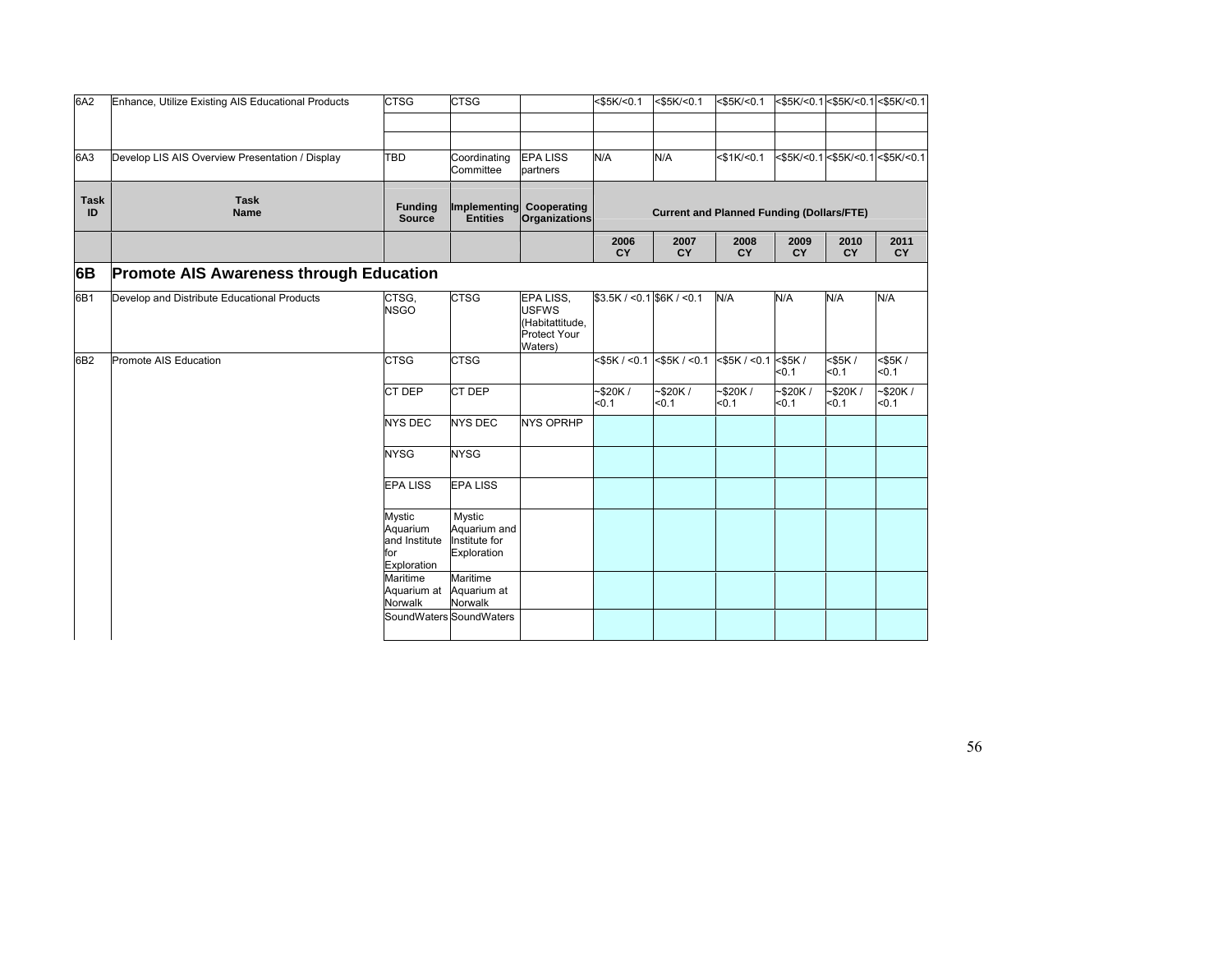| <b>Task</b><br>ID | <b>Task</b><br><b>Name</b>              | <b>Funding</b><br><b>Source</b> | <b>Entities</b>           | Implementing Cooperating<br><b>Organizations</b>     | <b>Current and Planned Funding (Dollars/FTE)</b> |                   |                   |                   |                   |                                           |
|-------------------|-----------------------------------------|---------------------------------|---------------------------|------------------------------------------------------|--------------------------------------------------|-------------------|-------------------|-------------------|-------------------|-------------------------------------------|
|                   |                                         |                                 |                           |                                                      | 2006<br>CY                                       | 2007<br><b>CY</b> | 2008<br>CY        | 2009<br><b>CY</b> | 2010<br><b>CY</b> | 2011<br><b>CY</b>                         |
| 6B3               | Update Legislators and Agency Staff     | CT DEP                          | CT DEP                    | CT DA/BA.<br>NYS DEC.<br>NYS DOS.<br><b>EPA LISS</b> | N/A                                              | N/A               | $<$ \$1K/ $<$ 0.1 |                   |                   | <\$1K/<0.1 <\$1K/<0.1 <\$1K/<0.1          |
|                   |                                         | <b>CT DA/BA</b>                 | <b>CT DA/BA</b>           | CT DEP, NYS<br>DEC, NYS<br>DOS, EPA<br><b>LISS</b>   | N/A                                              | N/A               | $<$ \$1K/ $<$ 0.1 |                   |                   | <\$1K/<0.1 <\$1K/<0.1 <\$1K/<0.1          |
|                   |                                         | <b>NYS DEC</b>                  | <b>NYS DEC</b>            | CT DEP, CT<br>DA/BA, NYS<br>DOS, EPA<br><b>LISS</b>  | N/A                                              | N/A               | $<$ \$1K/ $<$ 0.1 |                   |                   | <\$1K/<0.1 <\$1K/<0.1 <\$1K/<0.1          |
|                   |                                         | <b>NYS DOS</b>                  | <b>NYS DOS</b>            | CT DEP, CT<br>DA/BA, NYS<br>DEC, EPA<br><b>LISS</b>  | N/A                                              | N/A               | $<$ \$1K/ $<$ 0.1 |                   |                   | <\$1K/<0.1 <\$1K/<0.1 <\$1K/<0.1          |
|                   |                                         | <b>EPA LISS</b>                 | <b>EPA LISS</b>           | CT DEP. CT<br>DA/BA, NYS<br>DEC, NYS<br><b>DOS</b>   | N/A                                              | N/A               | $<$ \$1K/<0.1     |                   |                   | <\$1K/<0.1 <\$1K/<0.1 <\$1K/<0.1          |
| 17                | Research                                |                                 |                           |                                                      |                                                  |                   |                   |                   |                   |                                           |
| 7 A               | <b>Promote AIS Research</b>             |                                 |                           |                                                      |                                                  |                   |                   |                   |                   |                                           |
| 7A1               | Promote Research Priorities             | <b>EPA LISS</b>                 | Coordinating<br>Committee | <b>EPALISS</b><br>partners                           | N/A                                              | N/A               | $<$ \$1K/ $<$ 0.1 |                   |                   | <\$1K/<0.1 <\$1K/<0.1 <\$1K/<0.1          |
|                   |                                         | <b>CTSG</b>                     | <b>CTSG</b>               | <b>EPA LISS</b><br>partners                          | N/A                                              | N/A               | $<$ \$1K/ $<$ 0.1 |                   |                   | $<$ \$1K/<0.1 $<$ \$1K/<0.1 $<$ \$1K/<0.1 |
|                   |                                         | <b>NYSG</b>                     | <b>NYSG</b>               | <b>EPA LISS</b><br>partners                          | N/A                                              | N/A               | $<$ \$1K/ $<$ 0.1 |                   |                   | <\$1K/<0.1 <\$1K/<0.1 <\$1K/<0.1          |
|                   |                                         | <b>NYS DEC</b>                  | <b>NYS DEC</b>            | <b>EPA LISS</b><br>partners                          | N/A                                              | N/A               | $<$ \$1K/<0.1     |                   |                   | <\$1K/<0.1 <\$1K/<0.1 <\$1K/<0.1          |
|                   |                                         | CT DEP                          | CT DEP                    | <b>EPA LISS</b><br>partners                          | N/A                                              | N/A               | $<$ \$1K/ $<$ 0.1 |                   |                   | <\$1K/<0.1 <\$1K/<0.1 <\$1K/<0.1          |
| <b>7A2</b>        | Facilitate Funding of Research Projects | <b>EPA LISS</b>                 | Coordinating<br>Committee | <b>EPA LISS</b><br>partners                          | N/A                                              | N/A               | $<$ \$1K/ $<$ 0.1 |                   |                   | <\$1K/<0.1<\$1K/<0.1<\$1K/<0.1            |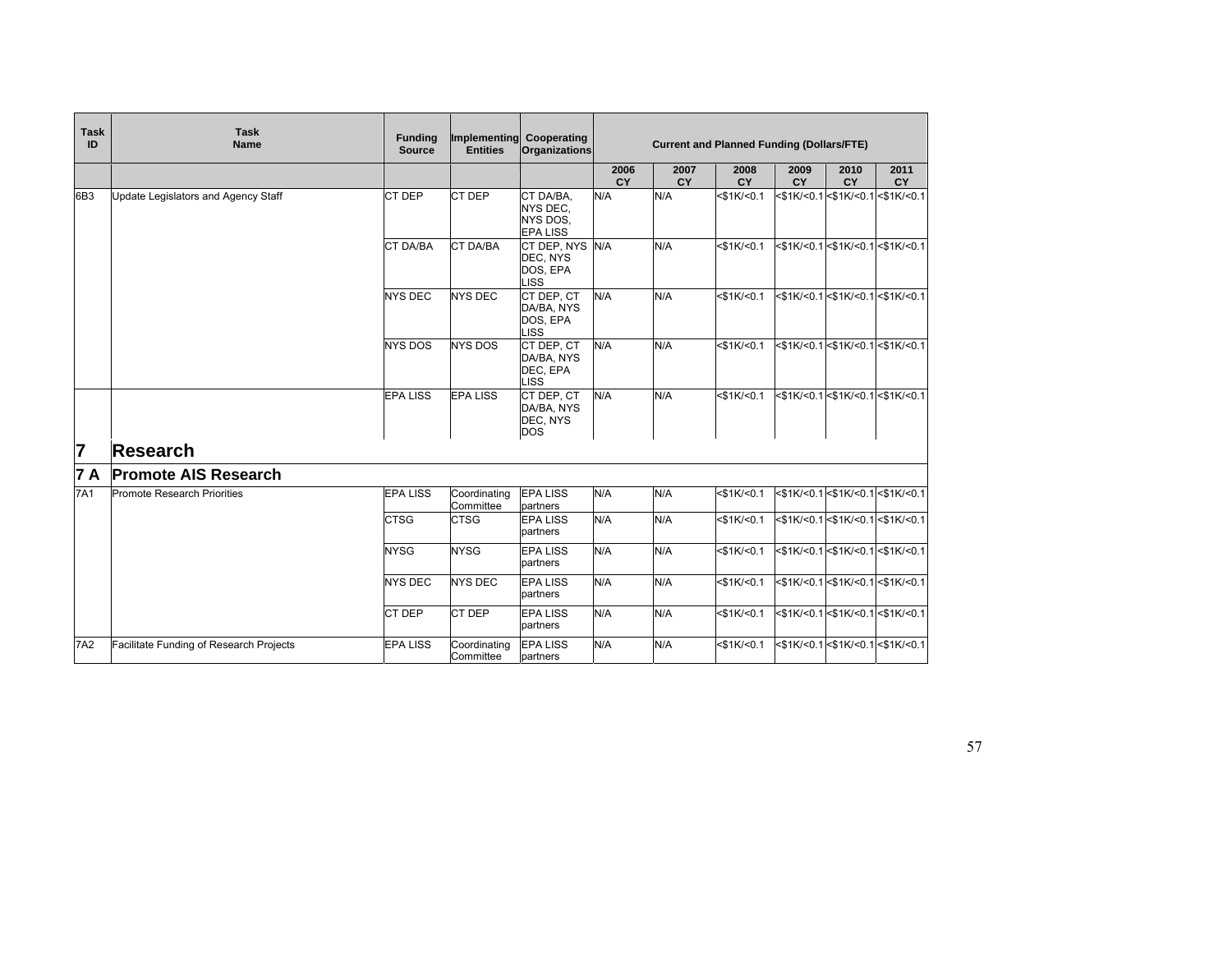| <b>Task</b><br>ID | <b>Task</b><br>Name                            | <b>Funding</b><br><b>Source</b>                                                                      | <b>Entities</b>                                                                                                            | Implementing Cooperating<br>Organizations                                | <b>Current and Planned Funding (Dollars/FTE)</b>                                    |                           |            |            |            |            |
|-------------------|------------------------------------------------|------------------------------------------------------------------------------------------------------|----------------------------------------------------------------------------------------------------------------------------|--------------------------------------------------------------------------|-------------------------------------------------------------------------------------|---------------------------|------------|------------|------------|------------|
|                   |                                                |                                                                                                      |                                                                                                                            |                                                                          | 2006<br>CY                                                                          | 2007<br>CY                | 2008<br>CY | 2009<br>CY | 2010<br>CY | 2011<br>CY |
| <b>7B</b>         | <b>Coordinate Existing Research Efforts</b>    |                                                                                                      |                                                                                                                            |                                                                          |                                                                                     |                           |            |            |            |            |
| 7B1               | Identify On-going AIS Research Projects in LIS | CT DEP.<br>CTSG.<br><b>UCONN</b>                                                                     | <b>UCONN</b><br>(L. Benoit)                                                                                                |                                                                          | CT DEP<br>\$7400;<br><b>CTSG</b><br>\$1500/<br>0.5                                  | CT DEP<br>\$7400 /<br>0.5 | <b>TBD</b> | TBD        | <b>TBD</b> |            |
|                   |                                                | NURC:<br>Sounds<br>Conservancy,<br>EPA LISS<br>Rankin<br>Award, Intl<br>Women's<br>Fishing<br>Assoc. | <b>UCONN</b><br>UCONN, QLF (K. Heinonen)                                                                                   |                                                                          | Rankin<br>Award<br>\$250;<br>Intl<br>Women's<br>Fishing<br>Assoc<br>\$1,000<br>/ .5 | <b>TBD</b>                | TBD        | N/A        | N/A        | N/A        |
|                   |                                                | EPA LISS.<br><b>CTSG</b>                                                                             | <b>UCONN (C.</b><br>Yarish, R.<br>Whitlatch, S.<br>Lin); SUNY<br>Purchase (G.<br>Kraemer)                                  |                                                                          | \$42,071                                                                            | \$59,685                  | N/A        | N/A        | N/A        | N/A        |
|                   |                                                | <b>CTSG</b>                                                                                          | UCONN (C.<br>Yarish, R.<br>Whitlatch, S.<br>Lin, R.<br>Gladych, N.<br>Blascik);<br><b>SUNY</b><br>Purchase (G.<br>Kraemer) | Dominion<br>Nuclear<br>Connecticut,<br>Millstone<br>Environmental<br>Lab | \$125,880                                                                           | \$121,955                 | N/A        | N/A        | N/A        | N/A        |
|                   |                                                | NSGO, CTSG UCONN (R.                                                                                 | Whitlatch, S.<br>Shumway, T.<br>Getchis),<br>Univ. of<br>Florida (C.<br>Adams)                                             | Shellfish<br>industry,<br><b>CTSG</b>                                    | \$222,731                                                                           | \$\$225,678               | N/A        | N/A        | N/A        | N/A        |
|                   |                                                | <b>UCONN Ctr</b><br>for<br>Environmental                                                             | <b>UCONN (J.</b><br>Reinhardt)                                                                                             |                                                                          |                                                                                     |                           |            |            |            |            |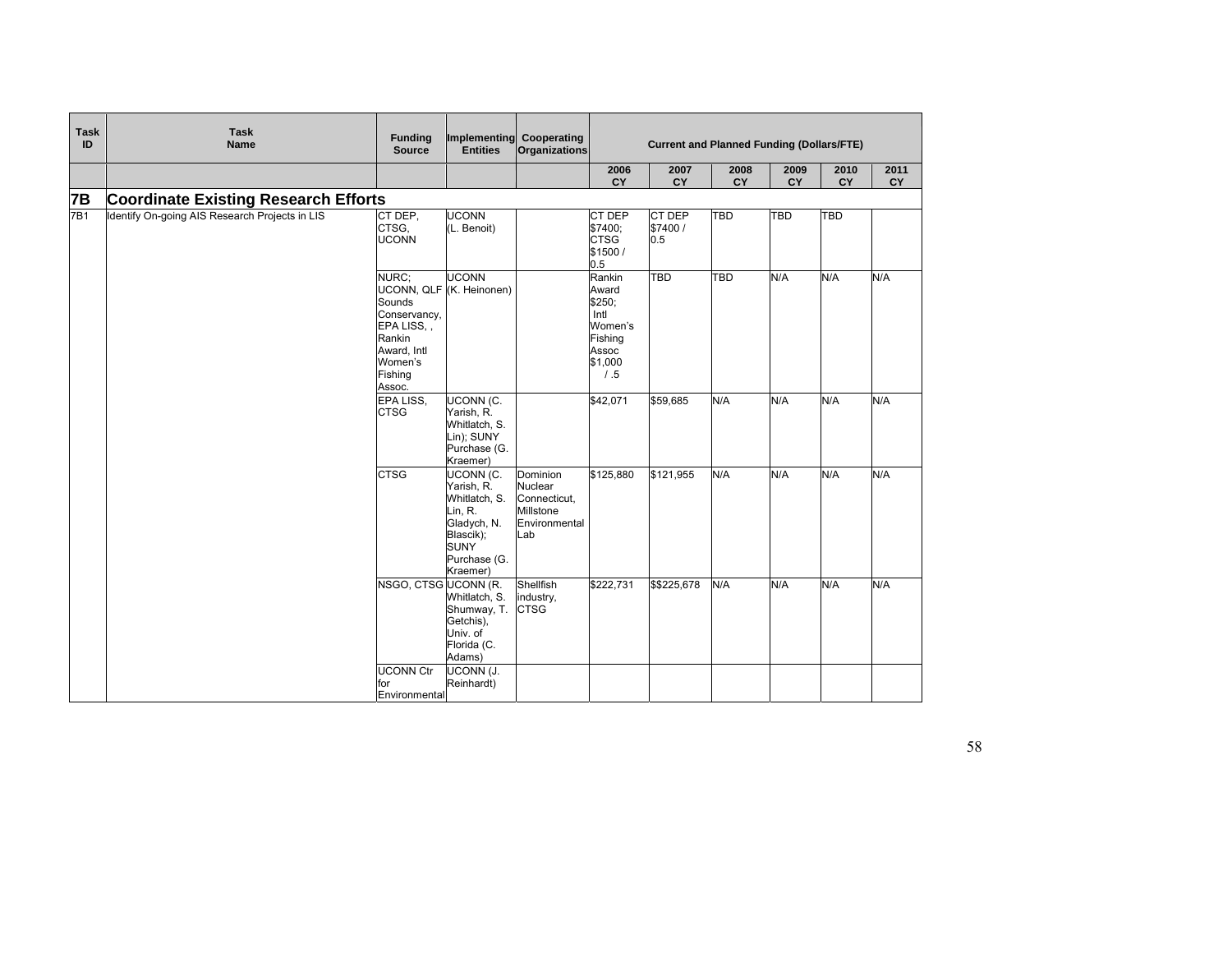| Coioncos<br>ngineering,                 |  |  |  |  |
|-----------------------------------------|--|--|--|--|
| Sounds                                  |  |  |  |  |
| $n \wedge n \wedge n \wedge n$<br>. чањ |  |  |  |  |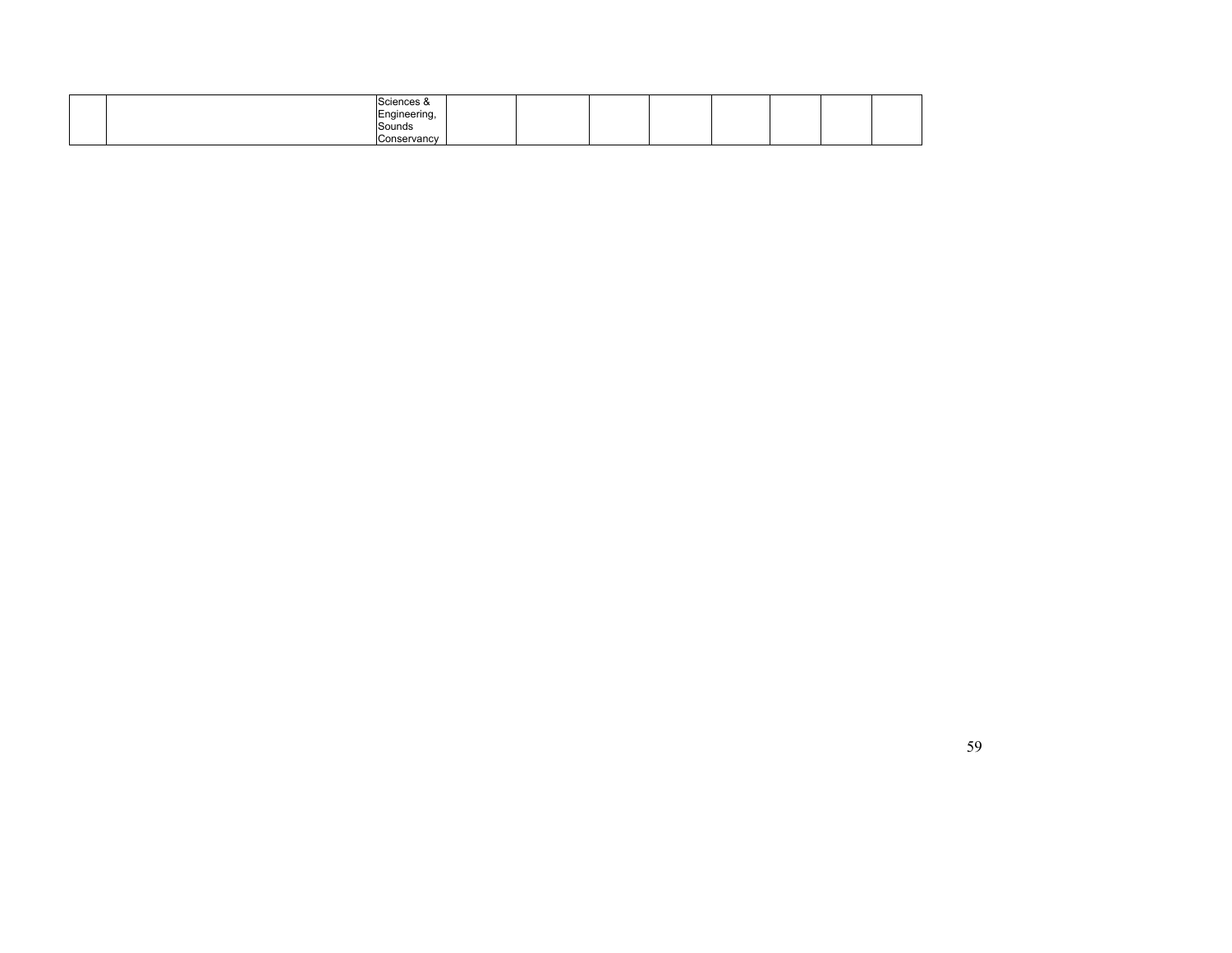| <b>Task</b><br>ID | <b>Task</b><br><b>Name</b>                             | <b>Funding</b><br>Source | Implementing Cooperating<br><b>Entities</b> | Organizations               | <b>Current and Planned Funding (Dollars/FTE)</b> |            |                   |            |            |                                  |
|-------------------|--------------------------------------------------------|--------------------------|---------------------------------------------|-----------------------------|--------------------------------------------------|------------|-------------------|------------|------------|----------------------------------|
|                   |                                                        |                          |                                             |                             | 2006<br><b>CY</b>                                | 2007<br>CY | 2008<br>CY        | 2009<br>CY | 2010<br>CY | 2011<br><b>CY</b>                |
| 8                 | <b>Legislation, Regulation, and Policy</b>             |                          |                                             |                             |                                                  |            |                   |            |            |                                  |
| 8 A               | <b>Assess and Strengthen Existing Authorities</b>      |                          |                                             |                             |                                                  |            |                   |            |            |                                  |
| 8A1               | Review Existing Authority                              | CT DEP                   | CT DEP                                      | <b>EPA LISS</b><br>partners | N/A                                              | N/A        | $<$ \$1K/<0.1     |            |            | <\$1K/<0.1 <\$1K/<0.1 <\$1K/<0.1 |
|                   |                                                        | CT DA/BA                 | CT DA/BA                                    | <b>EPA LISS</b><br>partners | N/A                                              | N/A        | $<$ \$1K/<0.1     |            |            | <\$1K/<0.1 <\$1K/<0.1 <\$1K/<0.1 |
|                   |                                                        | <b>NYS DEC</b>           | <b>NYS DEC</b>                              | <b>EPA LISS</b><br>partners | N/A                                              | N/A        | $<$ \$1K/ $<$ 0.1 |            |            |                                  |
|                   |                                                        | <b>NYS DOS</b>           | <b>NYS DOS</b>                              | <b>EPA LISS</b><br>partners | N/A                                              | N/A        | $<$ \$1K/ $<$ 0.1 |            |            | <\$1K/<0.1 <\$1K/<0.1 <\$1K/<0.1 |
|                   |                                                        | <b>EPA LISS</b>          | <b>EPA LISS</b>                             | <b>EPA LISS</b><br>partners | N/A                                              | N/A        | $<$ \$1K/<0.1     |            |            | <\$1K/<0.1 <\$1K/<0.1 <\$1K/<0.1 |
| 8A2               | Strengthen Existing Regulatory Efforts and Legislation | State of CT              | State of CT                                 | NY, EPA,<br><b>USFWS</b>    | N/A                                              | N/A        | $<$ \$1K/<0.1     |            |            | <\$1K/<0.1 <\$1K/<0.1 <\$1K/<0.1 |
|                   |                                                        | State of NY              | State of NY                                 | CT, EPA,<br><b>USFWS</b>    | N/A                                              | N/A        | $<$ \$1K/ $<$ 0.1 |            |            | <\$1K/<0.1 <\$1K/<0.1 <\$1K/<0.1 |
|                   |                                                        | <b>EPA</b>               | <b>EPA</b>                                  | CT, NY,<br><b>USFWS</b>     | N/A                                              | N/A        | $<$ \$1K/<0.1     |            |            | <\$1K/<0.1 <\$1K/<0.1 <\$1K/<0.1 |
|                   |                                                        | <b>USFWS</b>             | <b>USFWS</b>                                | CT, NY, EPA                 | N/A                                              | N/A        | $<$ \$1K/<0.1     |            |            | <\$1K/<0.1<\$1K/<0.1<\$1K/<0.1   |
| 8A3               | Support New AIS Regulations or Legislation             | CT DEP                   | CT DEP                                      | <b>EPA LISS</b><br>partners | N/A                                              | N/A        | $<$ \$1K/<0.1     |            |            | <\$1K/<0.1 <\$1K/<0.1 <\$1K/<0.1 |
|                   |                                                        | <b>CT DA/BA</b>          | <b>CT DA/BA</b>                             | <b>EPA LISS</b><br>partners | N/A                                              | N/A        | $<$ \$1K/ $<$ 0.1 |            |            | <\$1K/<0.1 <\$1K/<0.1 <\$1K/<0.1 |
|                   |                                                        | <b>NYS DEC</b>           | <b>NYS DEC</b>                              | <b>EPA LISS</b><br>partners | N/A                                              | N/A        | $<$ \$1K/ $<$ 0.1 |            |            | <\$1K/<0.1 <\$1K/<0.1 <\$1K/<0.1 |
|                   |                                                        | <b>NYS DOS</b>           | <b>NYS DOS</b>                              | <b>EPA LISS</b><br>partners | N/A                                              | N/A        | $<$ \$1K/ $<$ 0.1 |            |            | <\$1K/<0.1 <\$1K/<0.1 <\$1K/<0.1 |
|                   |                                                        | <b>EPA LISS</b>          | <b>EPA LISS</b>                             | <b>EPA LISS</b><br>partners | N/A                                              | N/A        | $<$ \$1K/<0.1     |            |            | <\$1K/<0.1 <\$1K/<0.1 <\$1K/<0.1 |
|                   |                                                        | <b>CT DEP</b>            | CT DEP                                      | <b>EPA LISS</b><br>partners | N/A                                              | N/A        | $<$ \$1K/ $<$ 0.1 |            |            | <\$1K/<0.1 <\$1K/<0.1 <\$1K/<0.1 |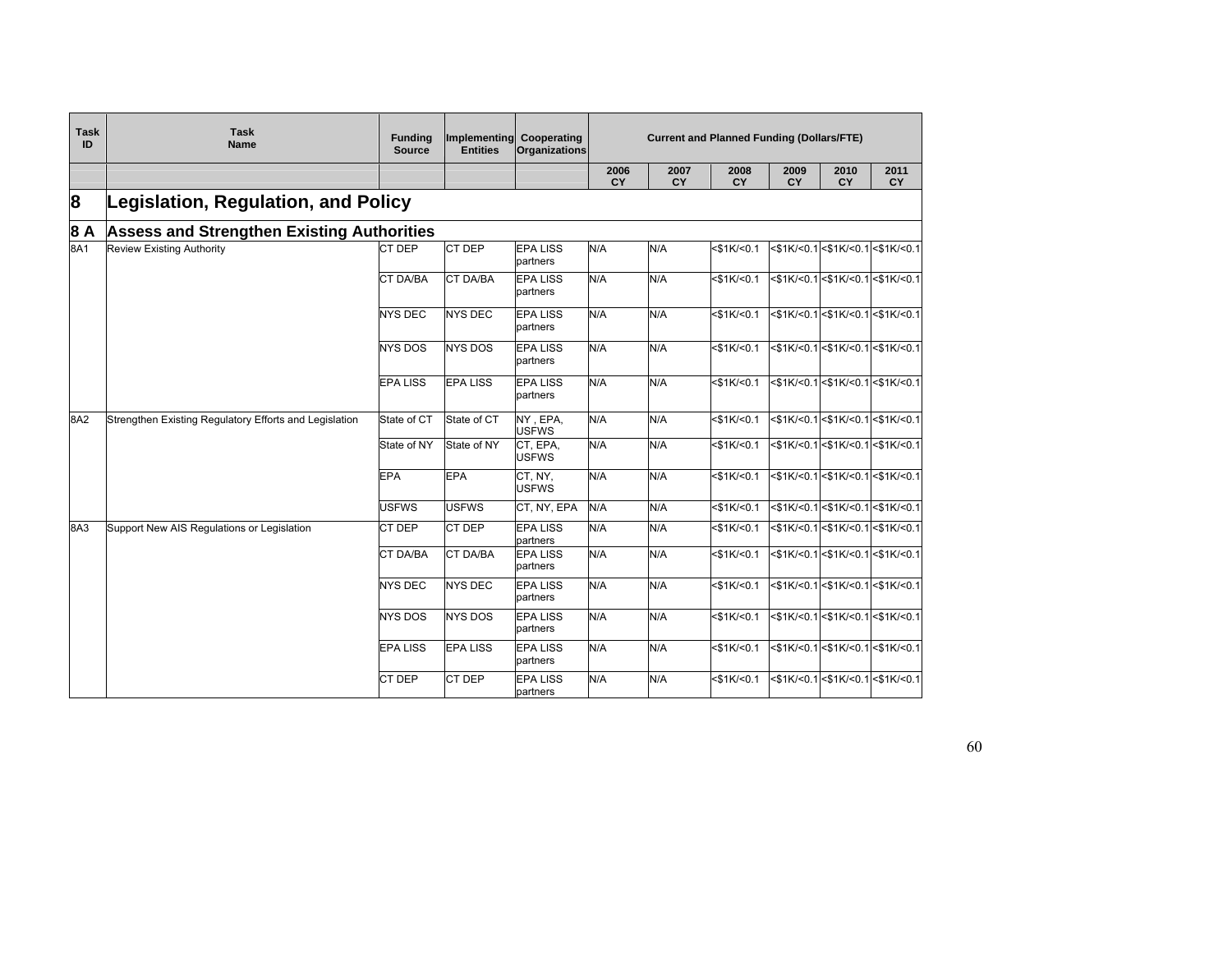# **SECTION 7. PROGRAM MONITORING AND EVALUATION**

Following submission of this management plan to the Federal ANS Task Force, the AIS Coordinating Committee will generate the first annual work plan based on tasks identified above. Successful implementation of the plan will be evaluated annually by the Coordinating Committee, based both on progress in meeting the plan objectives as well as completing identified tasks. Due to the difficulty in assigning quantitative measures of progress towards these goals, the AIS Coordinating Committee will evaluate plan implementation based primarily on the completion of specific tasks identified for each year (see Implementation Table). Results of the evaluation will be summarized in an annual report that will include:

- 1. A qualitative description of progress towards each objective
- 2. A complete list of tasks identified in the previous year's work plan, budgetary needs identified for each, amount of resources procured, and resources expended.
- 3. Designation of the implementation status (full, partial, or not implemented) of each task identified in the previous year's work plan and a brief justification of the designation.
- 4. A summary of resource requirements to achieve full implementation of tasks listed as partially or not implemented.

Evaluation of annual work plans will play a major role in directing activities for the following years and securing funding, as well as restructuring tasks identified in the original plan. Work plans for upcoming years will be produced concurrently with each annual program evaluation document.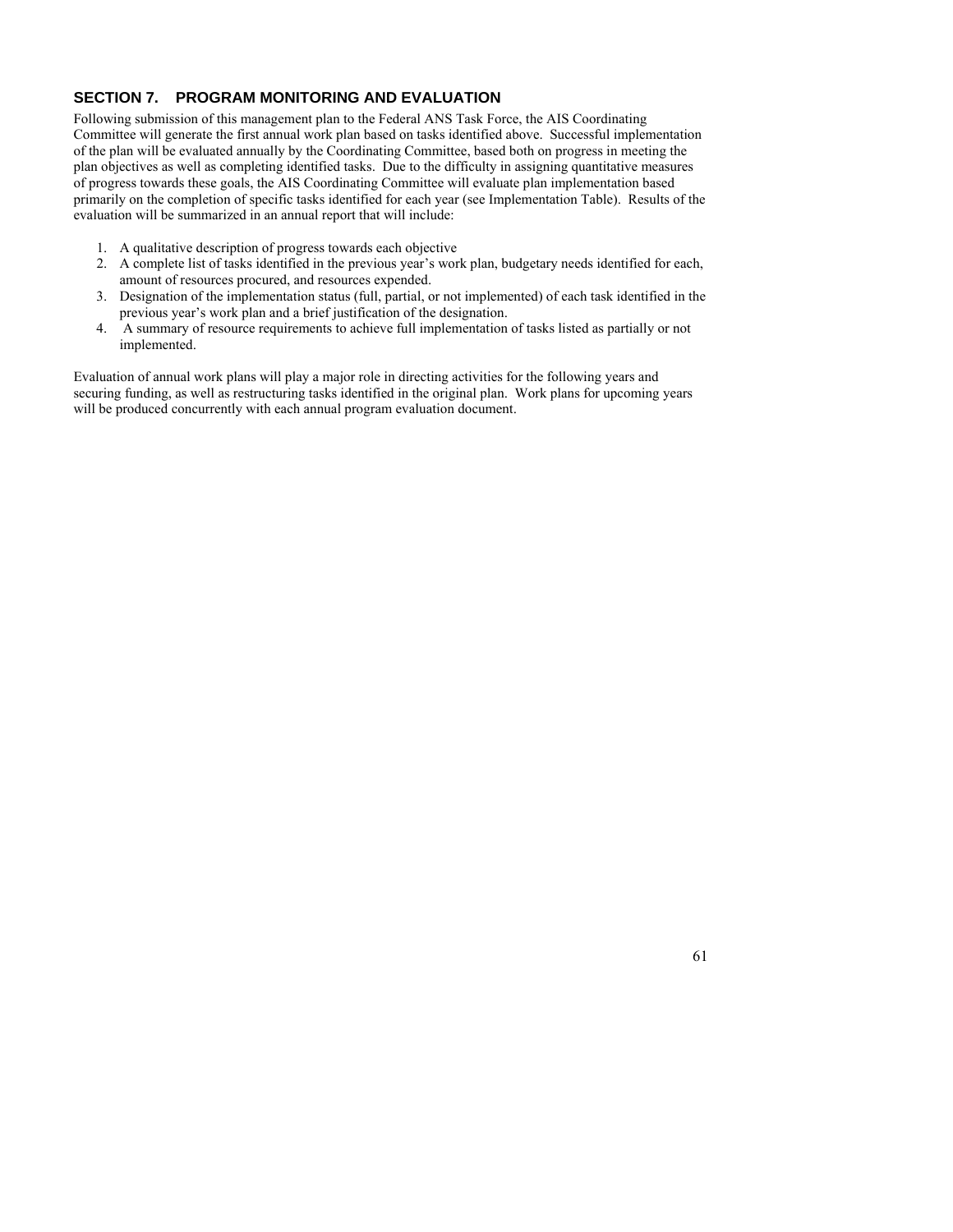# **GLOSSARY**

This plan relies on the definitions outlined in federal Executive Order 13112, signed by President Clinton in 1999. *(Note: The term "nuisance" is used in the Connecticut ANS Management Plan instead of "invasive," the terminology used in the original Act (NANPCA) passed by Congress in 1990. However, nationally, "invasive" includes both aquatic and terrestrial species and has largely replaced the term "nuisance" and thus is used for this plan The terminology adopted in the Final Report of the New York State Invasive Species Task Force (2005) is that which was outlined in federal EO 13112. )* 

| alien species            | Any species including its seeds, eggs, spores or other biological material capable of<br>propagating that species, that is not native to a particular ecosystem. (See                                                                                                                                                                                                                                                                             |
|--------------------------|---------------------------------------------------------------------------------------------------------------------------------------------------------------------------------------------------------------------------------------------------------------------------------------------------------------------------------------------------------------------------------------------------------------------------------------------------|
| aquaculture              | nonindigenous, introduced, exotic).<br>Cultivation, grow-out or distribution of aquatic organisms for stocking, liberation, or as<br>food; includes commercial hatcheries.                                                                                                                                                                                                                                                                        |
| aquatic                  | For the purposes of this plan, any species that must spend some part or all of its<br>lifecycle in mesohaline (5 ppt), brackish, estuarine, or marine water or wetlands.                                                                                                                                                                                                                                                                          |
| ballast water            | Water taken on by transoceanic ships to help maintain stability during transit of ocean<br>or coastal waters. As ships take on or off-load cargo, they fill or discharge from their<br>ballast tanks thousands to millions of gallons of water. Ballast water is considered a<br>significant vector for the transport and introduction of species worldwide.                                                                                      |
| control                  | Eradicating, suppressing, reducing, or managing invasive species populations as<br>appropriate, preventing spread of invasive species from areas where they are present,<br>and taking steps such as restoration of native species and habitats to reduce the<br>effects of invasive species and to prevent further invasions.                                                                                                                    |
| cryptogenic species      | Based on available information, it is unclear whether an organism is of native or non-<br>native origin.                                                                                                                                                                                                                                                                                                                                          |
| cultch                   | Dry shell (usually oyster) that is deposited on oyster grounds prior to the spawning<br>season to provide suitable substrate to attract settling larval oysters. This technique is<br>used to enhance the success of the spawning season.                                                                                                                                                                                                         |
| early detection          | A comprehensive, integrated system of active and passive surveillance to find and<br>verify the identity of new invasive species as early as possible, when eradication and<br>control are still feasible and less costly. It may be targeted at areas where introductions<br>are likely and/or sensitive ecosystems. (from Review of Systems for Early Detection<br>and Rapid Response, National Invasive Species Council, 2002)                 |
| established              | A species occurring as a reproducing, self-sustaining population in an open ecosystem                                                                                                                                                                                                                                                                                                                                                             |
| exotic                   | Non-native organism, see alien, introduced, non-indigenous.                                                                                                                                                                                                                                                                                                                                                                                       |
| indigenous species       | A species that is native to a particular region or ecosystem; see native species                                                                                                                                                                                                                                                                                                                                                                  |
| introduced species       | Non-native species or nonindigenous species; a species that has successfully<br>established in a new habitat to which it was introduced, intentionally or inadvertently<br>(also called alien or exotic species)                                                                                                                                                                                                                                  |
| introduction             | The intentional or unintentional escape, release, dissemination, or placement of a<br>species into an ecosystem as a result of human activity.                                                                                                                                                                                                                                                                                                    |
| invasive species         | An alien or introduced species whose introduction does or has the potential to cause<br>significant economic or environmental harm or harm to human health; a nonindigenous<br>species that threatens the diversity or abundance of native species or the ecological<br>stability of infested waters, or commercial, agricultural, aquacultural, or recreational<br>activities dependent upon such waters; also called nuisance species; invader. |
| native species           | A species that, other than the result of an introduction, historically occurred or currently<br>occurs in a particular ecosystem. See indigenous.                                                                                                                                                                                                                                                                                                 |
| newly identified species | A known species that has been reported in a new location                                                                                                                                                                                                                                                                                                                                                                                          |
| new species              | A newly-identified and described species to science                                                                                                                                                                                                                                                                                                                                                                                               |
| nonindigenous species    | Any species or other viable biological material that enters an ecosystem beyond its<br>historic range, including any such organism transferred from one country into another.<br>Nonindigenous species include both exotics and transplants. Synonyms include<br>introduced, foreign, exotic, alien, non-native, immigrant and transplants.                                                                                                       |
| rapid response           | A systematic effort to eradicate, contain or control invasive species while infestation is<br>still localized; may be implemented in response to new introduction or to isolated<br>population of previously established invasive species. Preliminary assessment and<br>subsequent monitoring may be part of the response.                                                                                                                       |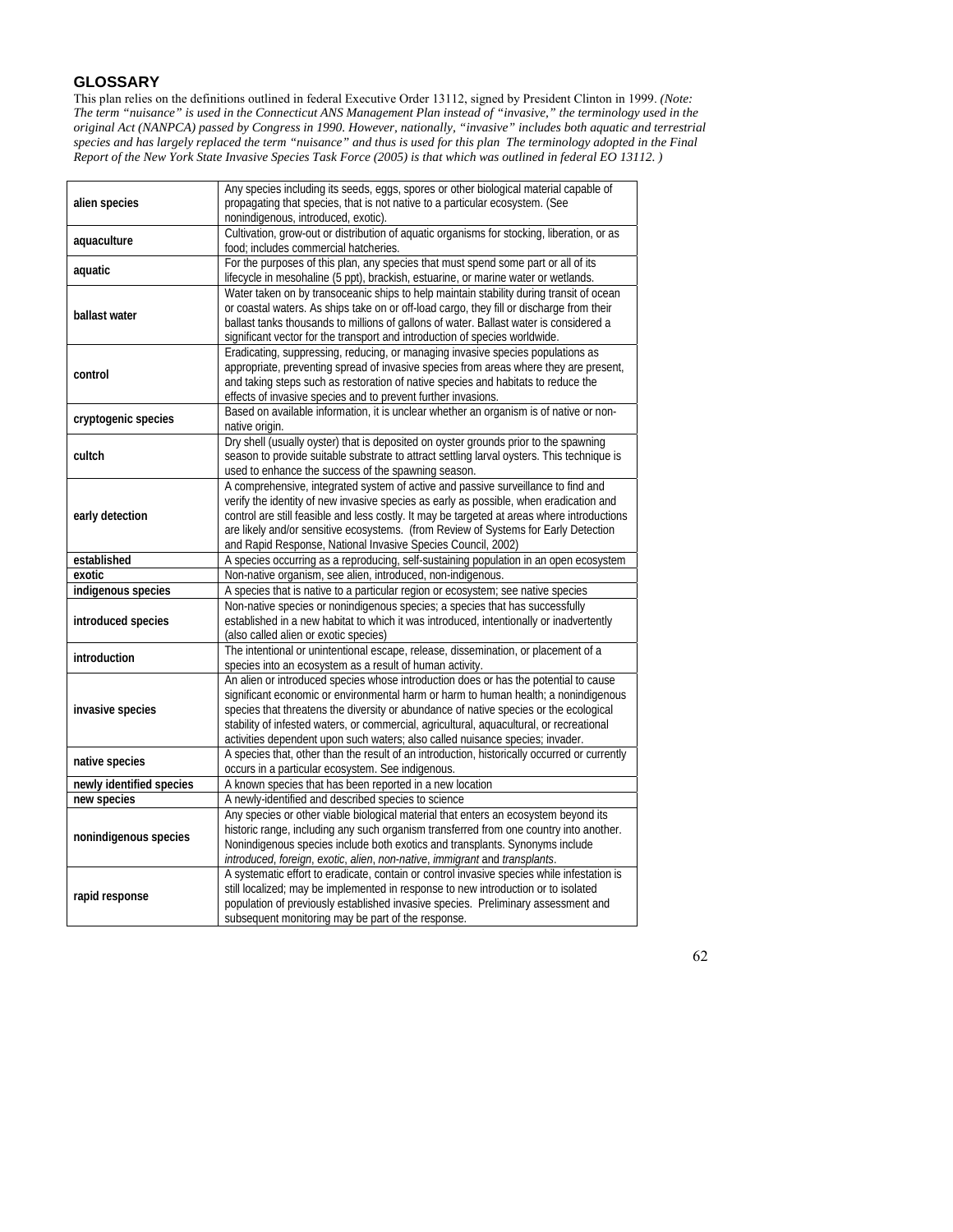# **LIST OF ACRONYMS**

| Acronym            | <b>Definition</b>                                                               |
|--------------------|---------------------------------------------------------------------------------|
| <b>AIS</b>         | Aquatic invasive species                                                        |
| <b>ANS</b>         | Aquatic nuisance species                                                        |
| <b>ANSTF</b>       | Aquatic Nuisance Species Task Force (federal)                                   |
| <b>APHIS</b>       | Animal and Plant Health Inspection Service (USDA)                               |
| <b>ASMFC</b>       | Atlantic States Marine Fisheries Commission                                     |
| CAES               | <b>Connecticut Agricultural Experiment Station</b>                              |
| <b>CIPWG</b>       | <b>Connecticut Invasive Plant Working Group</b>                                 |
| <b>CT DA</b>       | <b>Connecticut Department of Agriculture</b>                                    |
| <b>CT DA/BA</b>    | Connecticut Dept. of Agriculture, Bureau of Aguaculture                         |
| <b>CTSG</b>        | Connecticut Sea Grant, University of Connecticut                                |
| CT DEP             | <b>Connecticut Department of Environmental Protection</b>                       |
| CT DEP BNR         | Connecticut Department of Environmental Protection, Bureau of Natural Resources |
| $\overline{DHS}$   | U.S. Department of Homeland Security                                            |
| DOT/ CT DOT        | <b>Connecticut Department of Transportation</b>                                 |
| DPH/ CT DPH        | <b>Connecticut Department of Public Health</b>                                  |
| <b>EEB</b>         | Department of Ecology and Evolutionary Biology, University of Connecticut       |
| <b>EDMA</b>        | Early Detection, Monitoring and Assessment                                      |
| EPA                | U.S. Environmental Protection Agency                                            |
| <b>FDA</b>         | U.S. Food and Drug Administration                                               |
| GSC                | <b>General Statutes of Connecticut</b>                                          |
| <b>IPANE</b>       | Invasive Plant Atlas of New England                                             |
| <b>IPC</b>         | Invasive Plant Council (CT)                                                     |
| <b>ISAC</b>        | Invasive Species Advisory Committee (federal)                                   |
| <b>ISTF</b>        | Invasive Species Task Force (New York)                                          |
| LIS                | Long Island Sound                                                               |
| <b>LIISMA</b>      | Long Island Invasive Species Management Area                                    |
| <b>LISS</b>        | Long Island Sound Study (EPA National Estuary Program)                          |
| <b>NANPCA</b>      | Nonindigenous Aquatic Nuisance Prevention and Control Act                       |
| <b>NEANS Panel</b> | Northeast regional Aguatic Nuisance Species Panel                               |
| <b>NERR</b>        | National Estuarine Research Reserve                                             |
| <b>NEIWPPC</b>     | New England Interstate Water Pollution Control Commission                       |
| <b>NISC</b>        | National Invasive Species Council                                               |
| <b>NOAA</b>        | National Oceanic and Atmospheric Administration                                 |
| <b>NOS</b>         | National Ocean Service (NOAA)                                                   |
| <b>NRCS</b>        | Natural Resource Conservation Service (USDA)                                    |
| <b>NYS DAM</b>     | New York State Department of Agriculture and Markets                            |
| <b>NYS DEC</b>     | New York State Department of Environmental Conservation                         |
| <b>NYS DOS</b>     | New York State Department of State                                              |
| <b>NYS DOT</b>     | New York State Department of Transportation                                     |
| <b>MYSISTF</b>     | New York State Invasive Species Task Force                                      |
| <b>NYS OPRHP</b>   | New York State Office of Parks, Recreation, and Historical Preservation         |
| OLISP              | CT DEP Office of Long Island Sound Programs                                     |
| <b>PRISM</b>       | Partnership for Regional Invasive Species Management                            |
| <b>RCSA</b>        | Regulations of Connecticut State Agencies                                       |
| <b>TNC</b>         |                                                                                 |
|                    | The Nature Conservancy                                                          |
| <b>USCG</b>        | U.S. Coast Guard                                                                |
| <b>USDA</b>        | U.S. Department of Agriculture                                                  |
| <b>USFWS</b>       | U.S. Fish and Wildlife Service                                                  |
| <b>USGS</b>        | U.S. Geological Survey                                                          |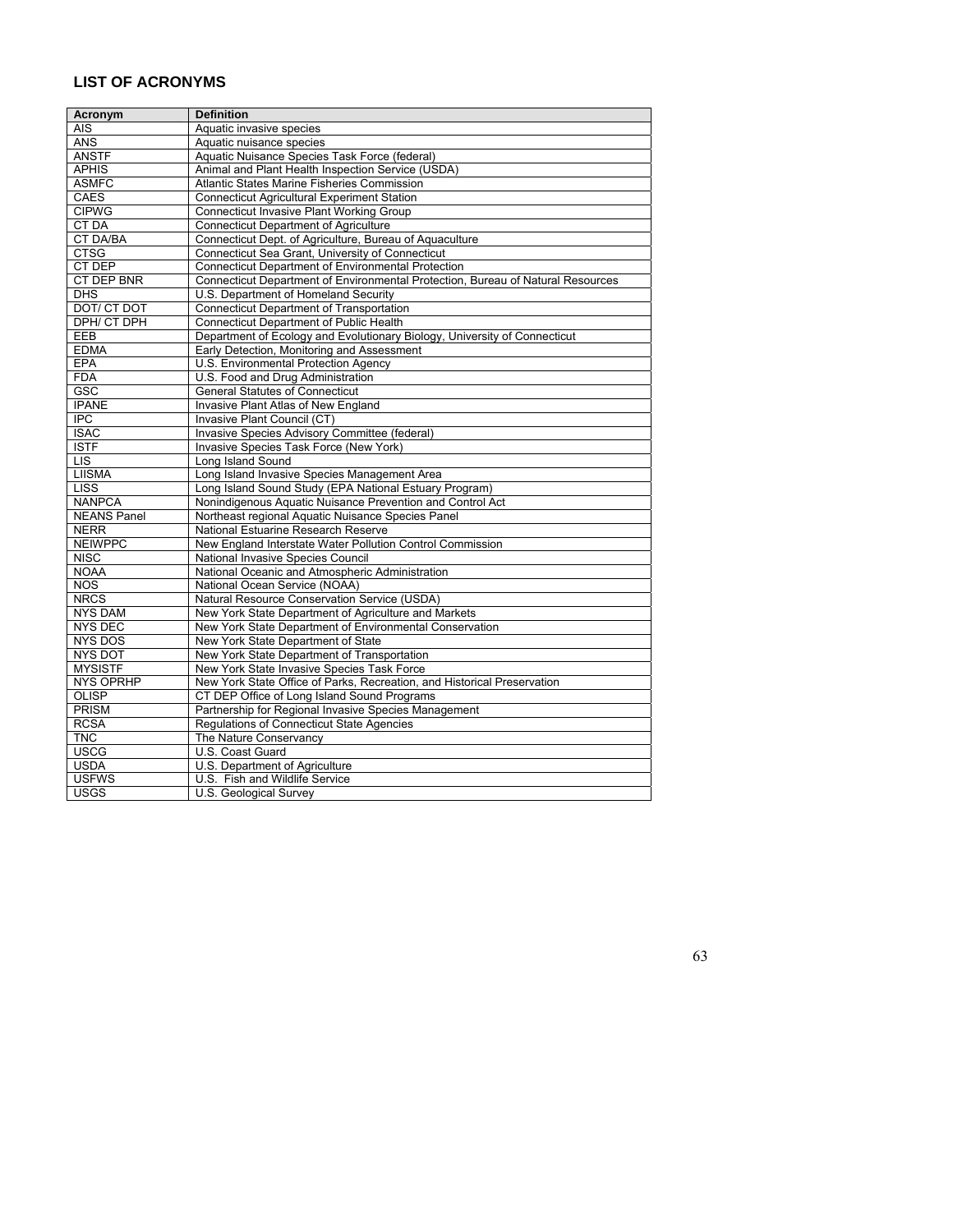# **Literature Cited**

- Altobello, M. 1992. The economic importance of Long Island Sound's water quality dependent activities. Report to U.S. EPA, Region 1, Boston. 41pp.
- Anderson, L.W.J. 2007. Adapting aquatic (freshwater) weed research and management methodologies for control of invasive seaweeds. (Abstract)  $5<sup>th</sup>$  International Marine Bioinvasions Conference, 21-24 May. Cambridge, MA.
- ANSTF. 1994. Protocol for evaluating research proposals concerning nonindigenous aquatic species. 20pp. http://www.anstaskforce.gov/resprot.htm>.
- Balcom, N. 1994. Asian Clam, *Corbicula fluminea*. 2pp. Connecticut Sea Grant Pub. No. CT-SG-94-05..
- Bax, N., J.T. Carlton, A. Matthews-Amos, R.L. Haedrich, F.G. Howarth, J.E. Purcell, A. Rieser, and A. Gray. 2001. The Control of Biological Invasions in the World's Oceans. *Conservation Biology.*  15(5): 1234-1246.
- Broom, J.E., W.A. Nelson, C. Yarish, W.A. Jones, R. Aguilar Rosas, L.E. Augilar Rosas. 2002. A reassessment of the taxonomic status of *Porphyra suborbiculata, Porphyra carolinensis* and *Porphyra lilliputiana* (Bangiales, Rhodophyta) based on molecular and morphological data. *European J. Phycology.* 37:227-235.
- Burg, R. (Ed.). 2006. Sound Health Update 2006: a report on the status and trends in the health of Long Island Sound. New England Interstate water Pollution Control Commission for the EPA Long Island Sound Study. 16pp.
- Burke, T. 2001. Identifying ballast water management practices in Massachusetts A step toward assessing the risk of shipboard introductions of aquatic invasive species into the waters of Massachusetts. Massachusetts Port Authority. 15pp.
- Cacho, O. 2006. Bioeconomics of invasive species in aquatic ecosystems. *Aquaculture Economics and Management* 10(2): 107-124.
- Capatosto, P. and R. Wolfe. 2007. Controlling *Phragmites* in Connecticut's fresh and salt-water marshes. Connecticut Department of Environmental Protection. 2pp.
- Carlton, J.T. (Williams College -- Mystic Seaport). 2003. A checklist of the introduced and cryptogenic marine and estuarine organisms from Nova Scotia to Long Island Sound. Second Edition. 19 May.
- Carlton, J. T. 2001. Introduced species in U.S. coastal waters: environmental impacts and management priorities. Pew Oceans Commission, Arlington, VA.
- Carlton, J. T. 2000. Quo Vadimus Exotica Oceanica? Marine bioinvasion ecology in the twenty-first century. In *Marine Bioinvasions: Proceedings of the First National Conference.* J. Pederson, ed. Massachusetts Institute of Technology, MIT Sea Grant College Program, MITSG 00-2, Cambridge MA. pp. 6-23.
- Carlton, J. T., and J. Geller. 1993. Ecological roulette: the global transport of nonindigenous marine organisms. *Science* 261: 78-82.
- Carlton, J.T. 1992. Blue immigrants: the marine biology of maritime history. IN *The Log of Mystic Seaport* 44(2):31-36. Mystic Seaport Museum, Mystic, Connecticut.
- Carlton, J. T. 1989. Man's role in changing the face of the ocean: biological invasions and implications for the conservation of near-shore environments. *Conservation Biology* 3:265-273.
- Chang, A.L. and G. Ruiz. 2007. A rapid response framework for eradicating marine invaders. (Abstract) 5<sup>th</sup> International Marine Bioinvasions Conference, 21-24 May. Cambridge, MA.
- Chapman, J., T. Miller, and E. Coan. 2003. Live seafood species as recipes for invasion. *Conservation Biology* 17: 1386-1395.
- Choi, H.-G., Kim, M.-S., Guiry, M.D. & Saunders, G.W. (2001). Phylogenetic relationships of *Polysiphonia* (Rhodomelaceae, Rhodophyta) and its relatives based on anatomical and nuclear small-subunit rDNA sequence data. *Can. J.Botany* 79: 1465-1476.
- Cohen, A. N., and J. T. Carlton. 1995. Nonindigenous aquatic species in a United States estuary: a case study of biological invasions of the San Francisco Bay and Delta. US Fish and Wildlife Service, Washington, D.C and the National Sea Grant College Program, Connecticut Sea Grant. 246pp.
- Cohen, A. N., J. T. Carlton, and M. Fountain. 1995. Introduction, dispersal, and potential impacts of the green crab *Carcinus maenas* in San Francisco Bay, California. *Marine Biology* 122: 225-237.
- Connecticut Aquatic Nuisance Species Management Plan. Adopted 2007. 118pp.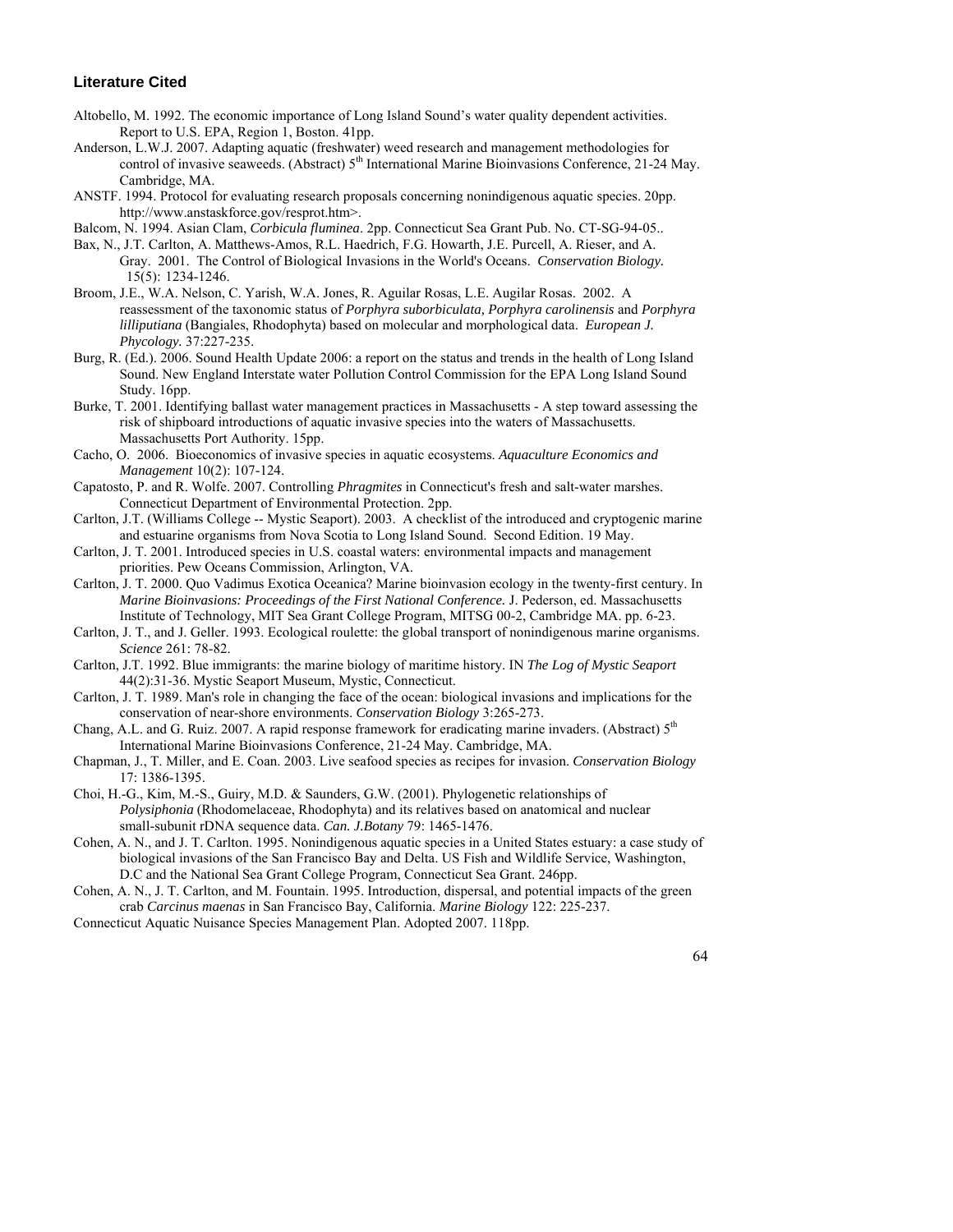- Crawford, S. 2001. Live rockweed (*Ascophyllum*) used a shipping medium for the live transport of marine baitworms from Maine. Pp. 95-97 IN: Marketing and Shipping Live Aquatic Products. University of Alaska Sea Grant. Pub. No. AK-SG-01-03.
- Crow, G. E. and C. B. Hellquist. 2000. Aquatic and wetland plants of Northeastern North America. Vols. 1&2. University of Wisconsin Press, Madison, WI.
- Dooley, P. 2006. Brown Tide Research Initiative. Report #9. March. New York Sea Grant. 12 pp.

EPA (US Environmental Protection Agency). 2007. District court decision vacating the federal regulation excluding discharges incidental to normal vessel operations from Clean Water Act permitting as of September 30, 2008 (fact sheet). April. 2pp.

Federal Register. 2004a. Federal Register Final Rule (69 (144) FR 44952-44961, July 28, 2004) Mandatory ballast water management program for U.S. Waters. Effective 27 September 2004.

Federal Register. 2004b. Federal Register Final Rule (69 FR 32864, June 14, 2004) Penalties for nonsubmission of ballast water management reports.

- Fofonoff, P.W., G.M. Ruiz, B. Steves, A.H. Hines and J.T. Carlton. 2003. National exotic marine and estuarine species information system. http://invasions.si.edu/nemesis. Internet accessed: 4 September.
- Gould, B.R., P. Bolger, D. Kluza, A. McFadden, and L. Patston. 2007. *Styela clava* incursion response: an overview of the New Zealand government's response to a marine invader. (Abstract)  $5<sup>th</sup>$  International Marine Bioinvasions Conference, 21-24 May. Cambridge, MA.
- Hyatt, W. (CT DEP). 2003. Electronic message to Ms. Jane MacLellan, US Fish & Wildlife Service, RE: Invasive species in LIS. 11 August.
- MacLellan, J. (ed.). 2004. Draft Long Island Sound invasive species list. Compiled from several sources for the EPA Long Island Sound Study.

Massachusetts Aquatic Invasive Species Management Plan. 2002. Massachusetts Aquatic Invasive Species Working Group.http://www.state.ma.us/czm/invasivemanagementplan.htm

- McEnnulty, F., N.J. Bax, B. Schaffelke, and M.L. Campbell. 2001. A review of rapid response options for the control of ABWMAC listed introduced species and related taxa in Australian waters. Centre for Research on Introduced Marine Pests. Technical Report No. 23., CSIRO Marine Research, Hobart, 95pp.
- Mehrhoff, L.J., K.J. Metzler, and E.E. Corrigan. 2003. Non-native and potentially invasive vascular plants in Connecticut. Center for Conservation and Biodiversity, University of Connecticut, Storrs.
- Montgomery, A.D. 2007. The eradication of snowflake coral on the island of Kauai: 18 months later. (Abstract) 5<sup>th</sup> International Marine Bioinvasions Conference, 21-24 May. Cambridge, MA.
- Mullen, T.E., Nevis, K.R., O'Kelly, C.J., Gast, R.J. and S. Frasca, Jr. 2005. Nuclear small-subunit ribosomal RNA gene-based characterization, molecular phylogeny, and PCR detection of the *Neoparamoeba* from western Long Island Sound Lobster. *J. Shellfish Res.*24(3):719-731

National Invasive Species Council and the ANS Task Force. 2007. Training and implementation guide for pathway definition, risk analysis and risk prioritization. 59pp. http://www.anstaskforce.gov/Documents/Pathways\_Training\_and\_Implementation\_Guide\_Jan\_2007.pd f.

- Neefus, C.D., A.C. Mathieson, T.L. Bray and C. Yarish. 2005. The occurrence of three introduces Asiatic species of *Porphyra* (Bangiales, Rhodophyta ) in the northwestern Atlantic. *J. Phycology* (in preparation).
- New York State Department of Environmental Conservation, Division of Fish, Wildlife and Marine Resources. 2003. New York State Aquatic Nuisance Species Management Plan, Draft Version 3.1. 10 April.
- NYSISTF. 2005. Final Report of the New York State Invasive Species Task Force. NYS Dept. of Environmental Conservation and NYS Department of Agriculture and Markets. 146pp.
- Parker, M. 2007. Maritime commerce contributes to the value of Long Island Sound. *Sound Outlook* No. 25. CT Department of Environmental Protection. June.
- Pederson, J., R. Bullock, J. Carlton, J. Dijkstra, N. Dobroski, P. Dyrynda, R. Fisher, L. Harris, N. Hobbs, G. Lambert, E. Lazo-Wasem, A. Mathieson, M. Miglietta, J. Smith, J. Smith III, and M. Tyrrell. 2005. Marine Invaders in the Northeast: Rapid assessment survey of non-native and native marine species of floating dock communities, August 2003. MIT Sea Grant Publication No. 05-3. 40 pp.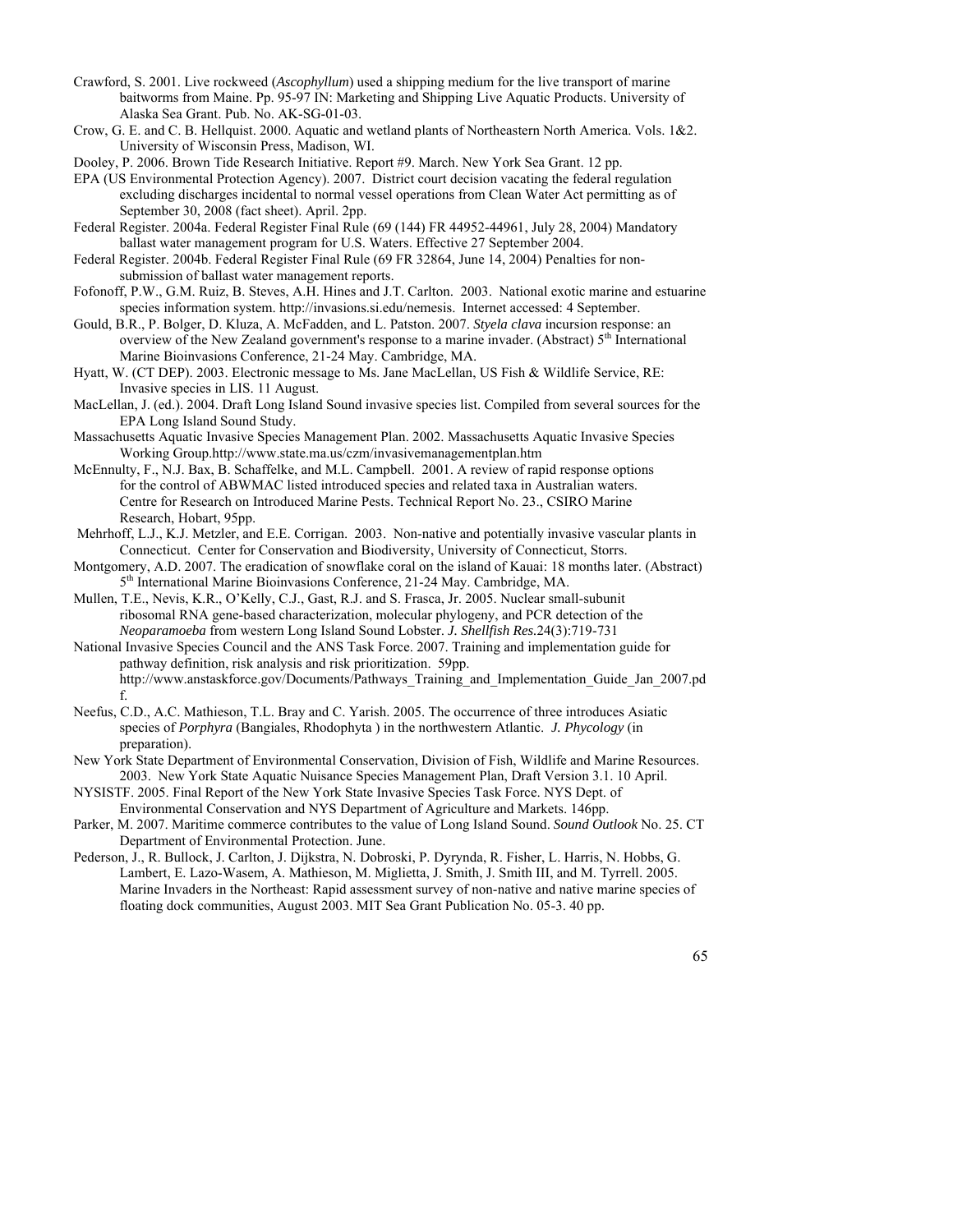- Pederson, J. (ed.) 2003. Ballast water management workshop: regional solutions. 26 September 2002, Boston, MA. MIT Sea Grant College Program Pub. No. 03-23. 52pp.
- Risk Assessment and Management Committee. 1996. Generic Nonindigenous Aquatic Organisms Risk Analysis Review Process. Report to the Aquatic Nuisance Species Task Force. 32 pp.
- Ruesink, J. 1998. Scope and history of biological invasions. *Yale Forest Forum Review: Invasive Alien Species* 1: 11-14.
- SERC. 2007. Chinese mitten crab alert flier. Smithsonian Environmental Research Center. June. SERCMittenCrab@si.edu.
- Thresher, R. E. 2000. Key threats from marine bioinvasions: a review of current and future issues. Pages 24-34 in J. Pederson, J., ed. *Marine Bioinvasions, First National Conference*. MIT Sea Grant.
- U.S. Department of Agriculture. 2003. Integrated Taxonomic Information System On-line Database. http://www.itis.usda.gov. Internet accessed: 4 September.
- USCG. 2004. U.S. Coast Guard ballast water management; preventing and controlling the spread of aquatic nuisance species. 2 pp.
- USDA, APHIS. 1992. Plant protection and quarantine requirements for the importation of *Pinus radiata*  and Douglas-fir logs, lumber, and wood chips from New Zealand. Draft documentation for mitigation requirements for an Interim Rule.
- USFWS. 2003. Recognizing northern snakehead. U.S. Fish and Wildlife Service fact sheet. Sept. 2pp.
- Weigle, S.M., Smith, L.D., Pederson, J., and J. Carlton. 2005. Assessing the risk of exotic species introductions via the live marine species trade. *Conservation Biol.* 19(1):213-223
- Weiskel, H.W., E.D. Grosholz, J.E. Byers, T.C. Huspeni, C.J. Zabin, and B.A. Mohammad. 2007. A new invasion of an old invader: *Batillaria attramentaria* in San Francisco Bay, California, USA. (Abstract) 5<sup>th</sup> International Marine Bioinvasions Conference, 21-24 May. Cambridge, MA.
- Whitlatch, R., S. Shumway, C. Adams, and T. Getchis. 2005. The control and economics of aquatic invasive species in marine aquaculture, 2005-2007. University of Connecticut and University of Florida Cooperative Extension. National Sea Grant College Program, National Oceanic and
- Atmospheric Administration, Department of Commerce.

Whitlatch, R. 2004. Team benthos website information retrieved 12/12/2004.

- http://www.marinesciences.uconn.edu/teamb/Pages/research/hull%20fouling/hull%20fouling.htm Whitlatch, R., R. Osman, and N. Balcom. 2003. Evaluation of the importance of ship hull fouling by privately owned vessels as a vector for the transport of invasive species along the eastern seaboard, 2003-2005. National Sea Grant College Program, National Oceanic and Atmospheric Administration, Department of Commerce.
- Whitlatch, R., R. Osman, A. Frese, R. Malatesta, P. Mitchell, and L. Sedgewick. 1995. The ecology of two introduced marine ascidians and their effects on epifaunal organisms in Long Island Sound. Pages 29- 48. *Northeast Conference on Non-Indigenous Aquatic Nuisance Species*. Connecticut Sea Grant College Program.
- Yarish, C., R. Whitlatch, G. Kraemer, and S. Lin. 2006. Multi-component evaluation to minimize the spread of aquatic invasive seaweeds and harmful algal bloom microalgae via live bait vectors in Long Island Sound 2006-2007. EPA Long Island Sound Study and Connecticut Sea Grant College Program, NOAA, DOC.

## **Additional Internet Resources**

<http://www.anstaskforce.gov/default.php> Aquatic Nuisance Species Task Force

<http://www.invasivespeciesinfo.gov/> National Invasive Species Information Center, USDA National Agricultural Library

<http://www.invasivespeciesinfo.gov/council/main.shtml> National Invasive Species Council

<http://nas.er.usgs.gov/>